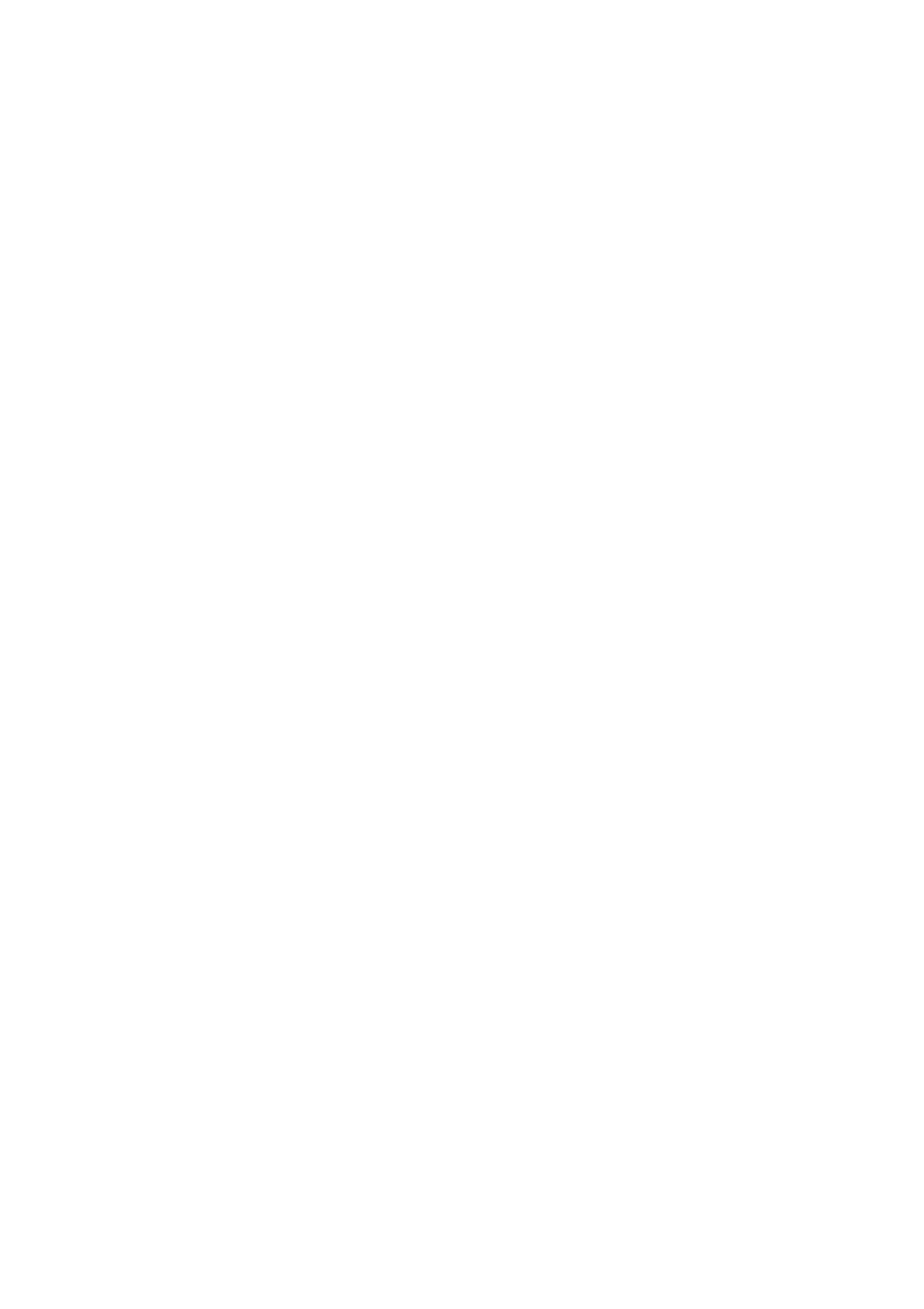# THE GOLDEN ROSYCROSS

B Y

CATHAROSE DE PETRI



ROSE SERIES IV

1990

ROZEKRUIS PERS - HAARLEM THE NETHERLANDS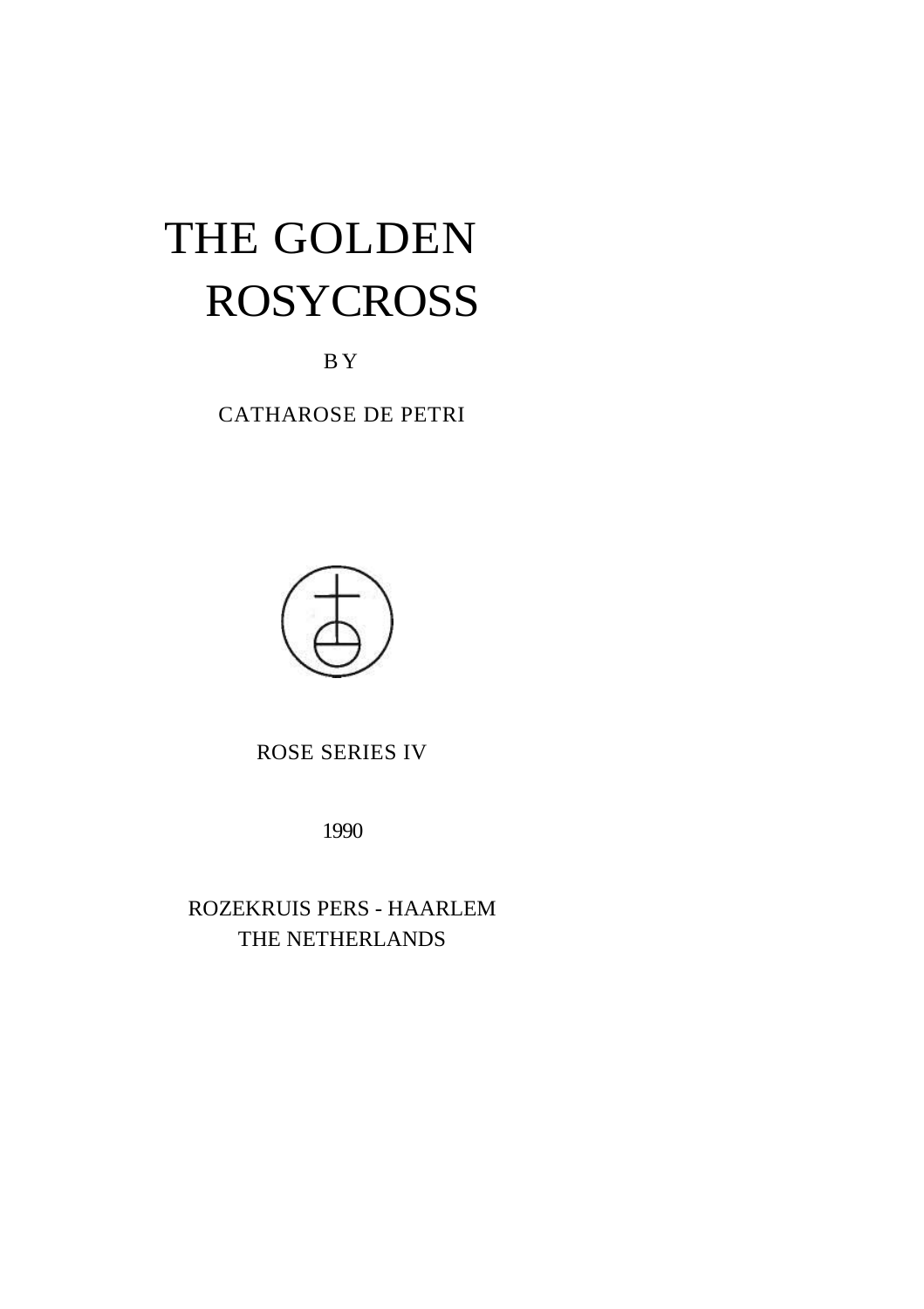Translated from the Dutch Second Revised Edition 1985 Original Title: Het Gouden Rozenkruis

International School of the Golden Rosycross Lectorium Rosicrucianum Bakenessergracht 11-15, Haarlem, The Netherlands

ISBN 9789067320474 © 1990 Rozekruis Pers, Haarlem, The Netherlands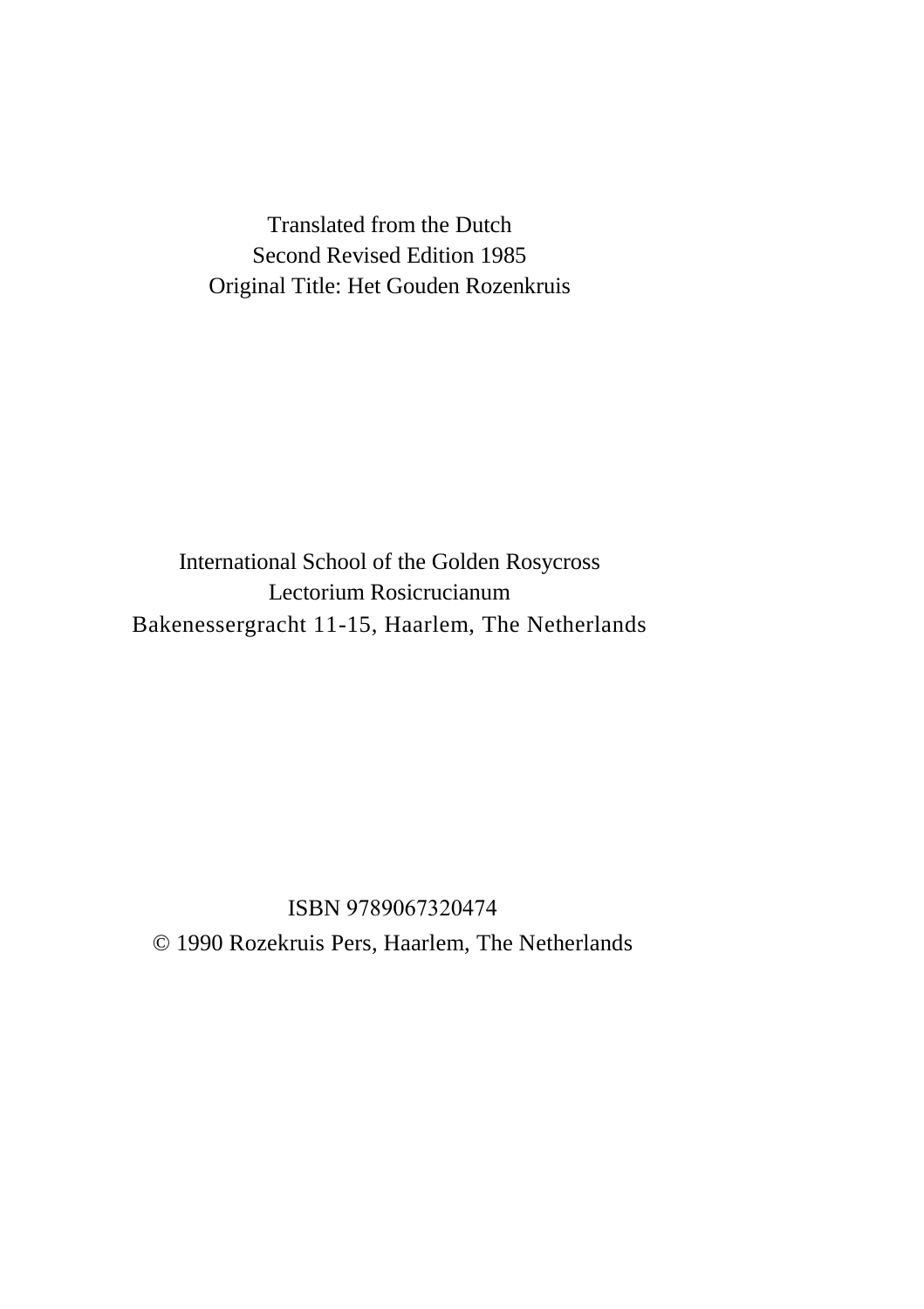# **CONTENTS**

| Preface                                                                                        | 7  |
|------------------------------------------------------------------------------------------------|----|
| I The Spiritual School in manifestation                                                        | 9  |
| II Temple order                                                                                | 14 |
| III The human voice                                                                            | 25 |
| IV The eyes as transformers of light-power                                                     | 35 |
| V The true human being                                                                         | 45 |
| VI The seven foci                                                                              | 51 |
| VII The light of the pure, original natural force                                              | 57 |
| VIII The circuit of the counternature                                                          | 63 |
| IX The all-encompassing field of the new earth                                                 | 67 |
| X And it shall come to pass that all who call upon the name of<br>the Lord, shall be delivered | 71 |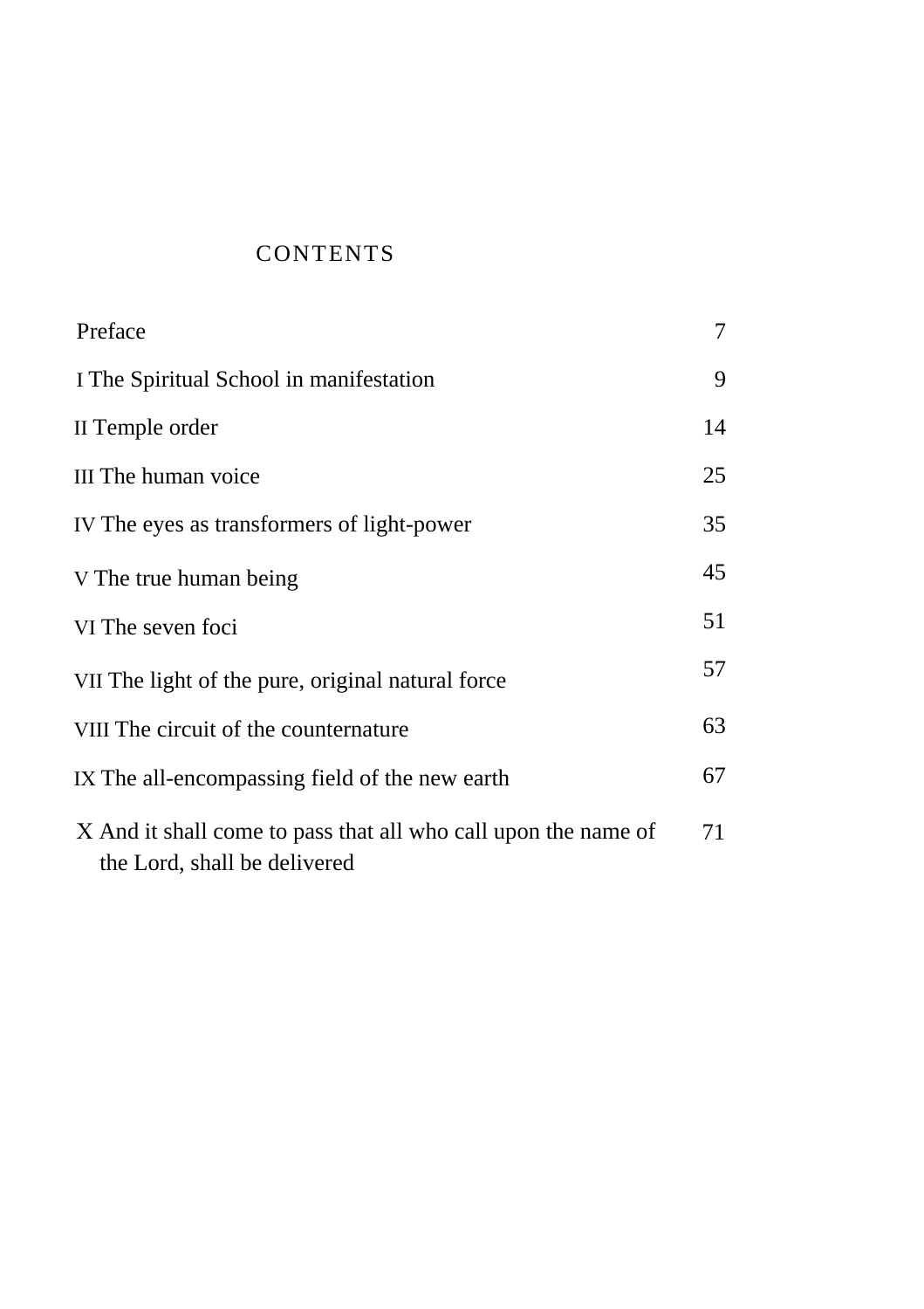| XI The Medusa                                                 | 77  |
|---------------------------------------------------------------|-----|
| XII The soul man within me must increase - I must decrease 81 |     |
| XIII The temptation in the desert                             | 86  |
| XIV The holy priesthood of the new state of life              | 90  |
| XV The new astral vehicle — the mantle of love                | 94  |
| XVI The sealing of the forehead with the new sign             | 99  |
| XVII The grain harvest and the wine harvest                   | 103 |
| XVIII The Gnosis calls you too                                | 107 |
| XIX The phase of deliverance has already begun                | 111 |
| XX Return to the heart of your microcosm                      | 115 |
| XXI Temple symbolism                                          | 118 |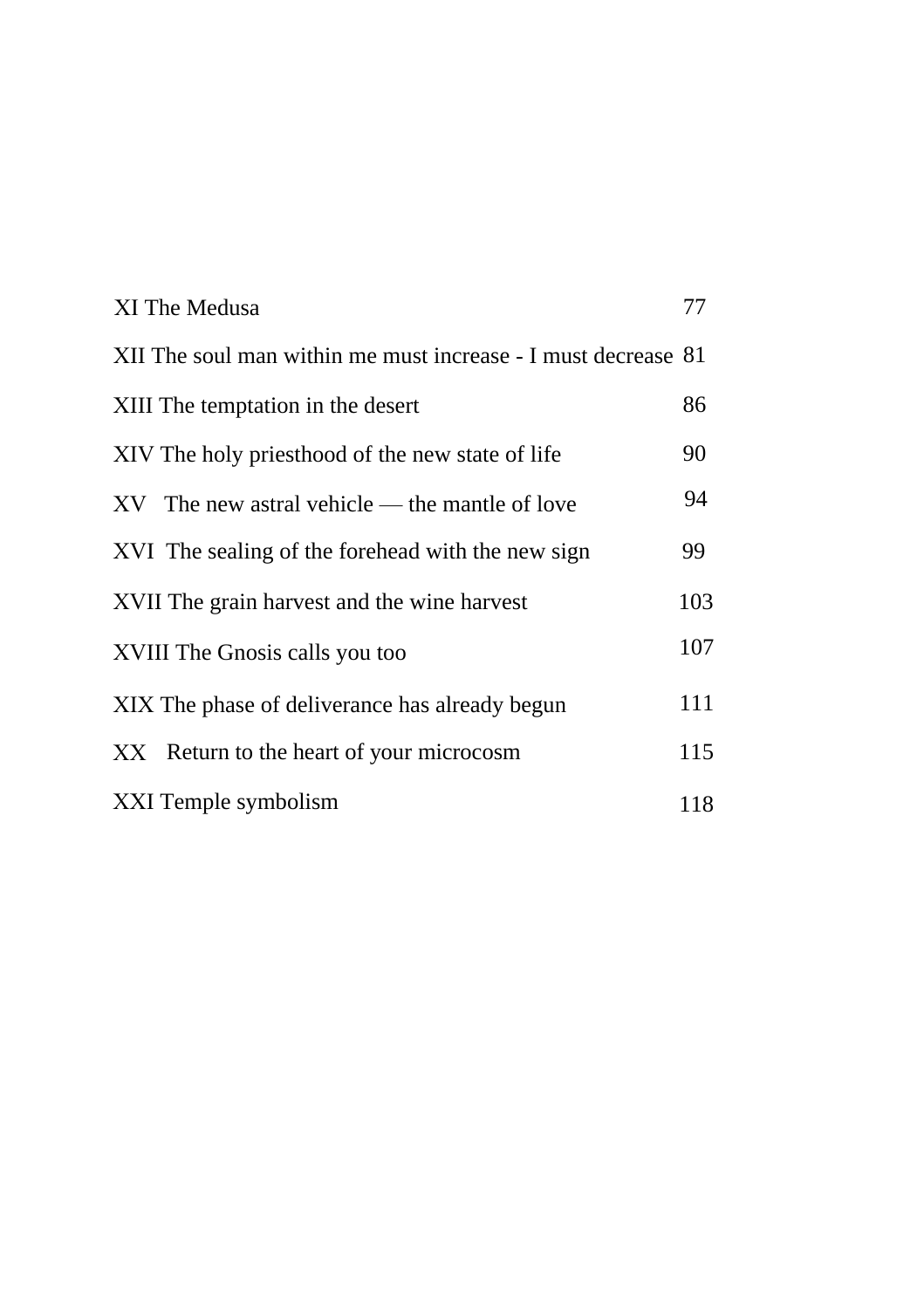## PREFACE

This book is intended to interpret the work that the Universal Brotherhood has irrefutably undertaken for mankind. It seeks to explain:

why the Universal Brotherhood descends into the world of death,

why the invitation to walk the one path of liberation is extended unceasingly to mankind,

why man will need to tear down the life of delusion he has made for himself.

May the contents of this book help to indicate the path of sanctification to those seeking souls who have acquired some insight, so that the fulfilment of the Spirit-Soul may be realised in them.

That one day an innumerable host may have the experience of being literally and bodily placed, by the young Gnosis, on this one, truly liberating path.

September 1960 CATHAROSE DE PETRI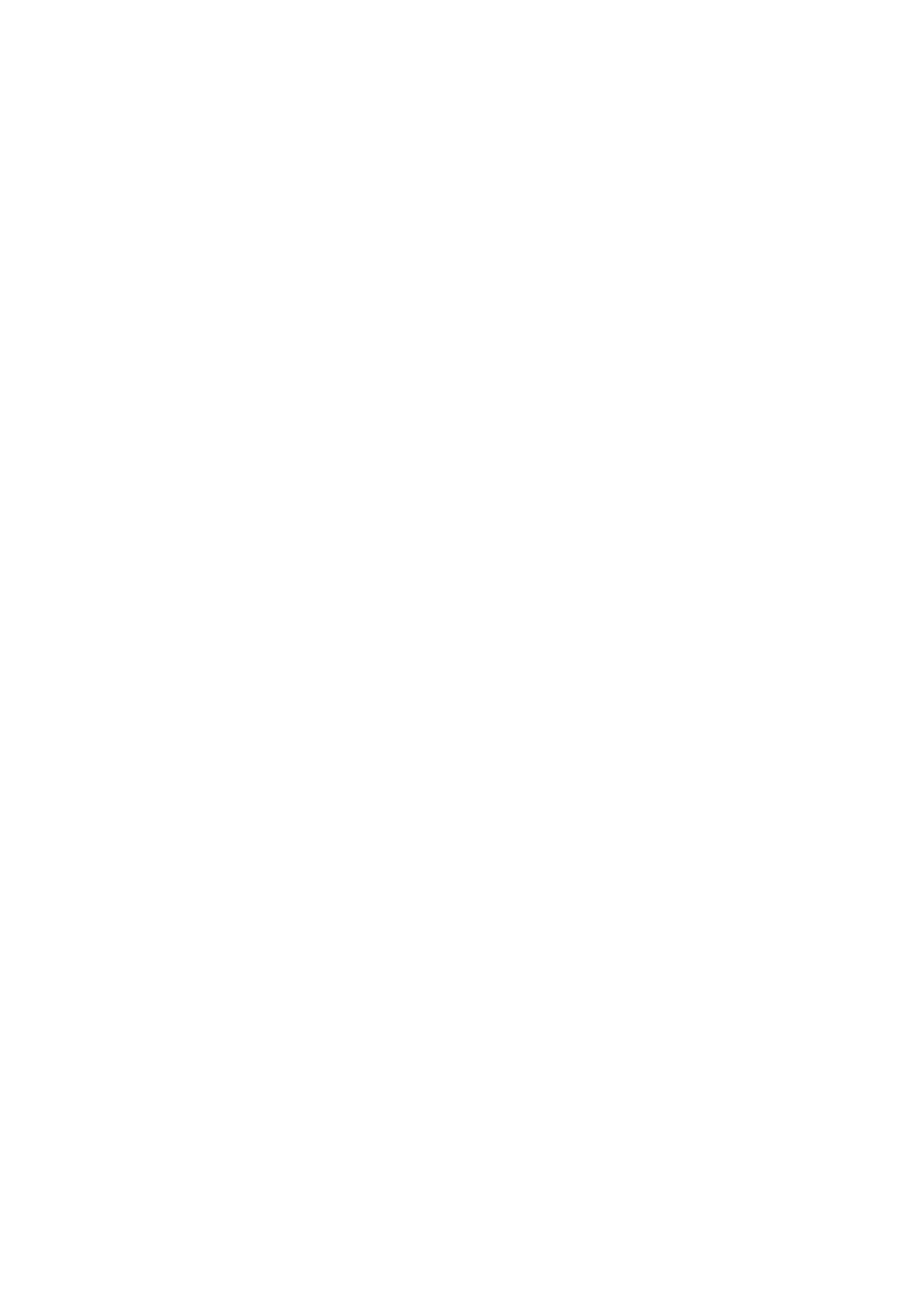I

# THE SPIRITUAL SCHOOL IN MANIFESTATION

During every day of manifestation there are periods in which sunken mankind is offered the opportunity to rise from the nature of death. Each day of manifestation comprises several siderial years and during each of these there are many moments that lend themselves particularly to gnostic activities.

Obviously, every day of manifestation has a beginning and an end. However, these cannot be fathomed by present-day mankind because, firstly, the periods of time involved are very long and, secondly, `time' is never a constant phenomenon, but subject to relativity.

At the beginning of every day of manifestation the Gnosis descends alone, in the hope that there will be innumerable occasions during that day of manifestation on which it can ascend with many. Thus the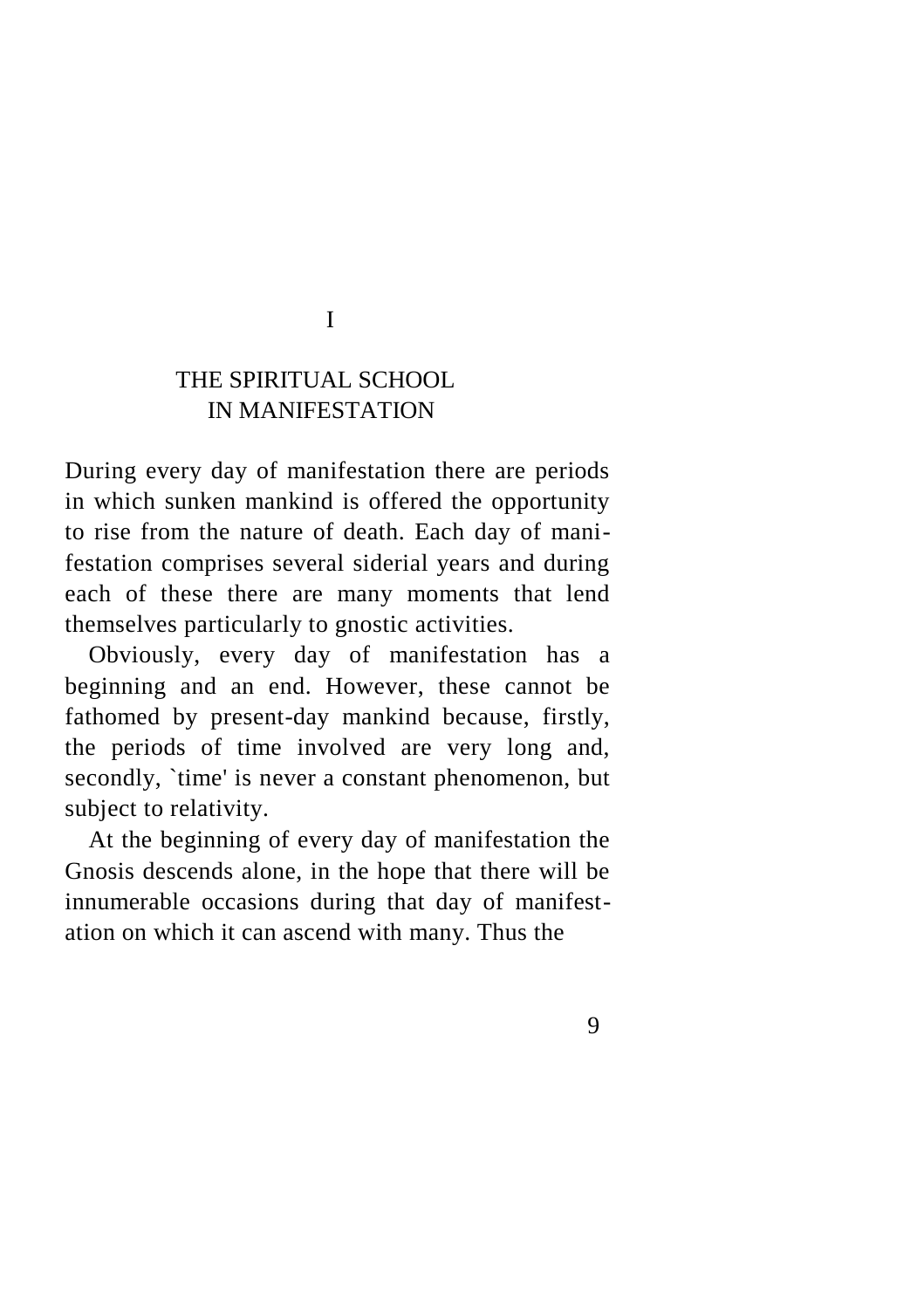opportunity to belong to the harvest of liberated ones is offered a number of times during each day of manifestation.

Now, to the extent that the lawful course of a day of manifestation or one of its siderial years unfolds, the end always comes into view. This end can be traced in the way culture develops in dialectics. As soon as the essence of a life-wave has reached full expression in a particular culture, the limit of dialectical cultural life has been reached. Such an end can be observed in the overall acceleration of the rhythms of life; it is as if the whole of mankind is in the grip of a high fever. It can be perceived from the urge among mankind to trace the foundations of existence, to take them firmly in hand and so ensure its future.

Eventually the world will no longer be suitable for any life according to the standards of ordinary nature. The day will come when there is no food left and all forms of energy are exhausted. Then, as a result, the great danger of nuclear physics will be unleashed.

The Gnosis has foreseen all this and works feverishly to bring in its harvest as such a time approaches. The Gnosis works impersonally; the Gnosis works by means of a sevenfold Spiritual School as its instru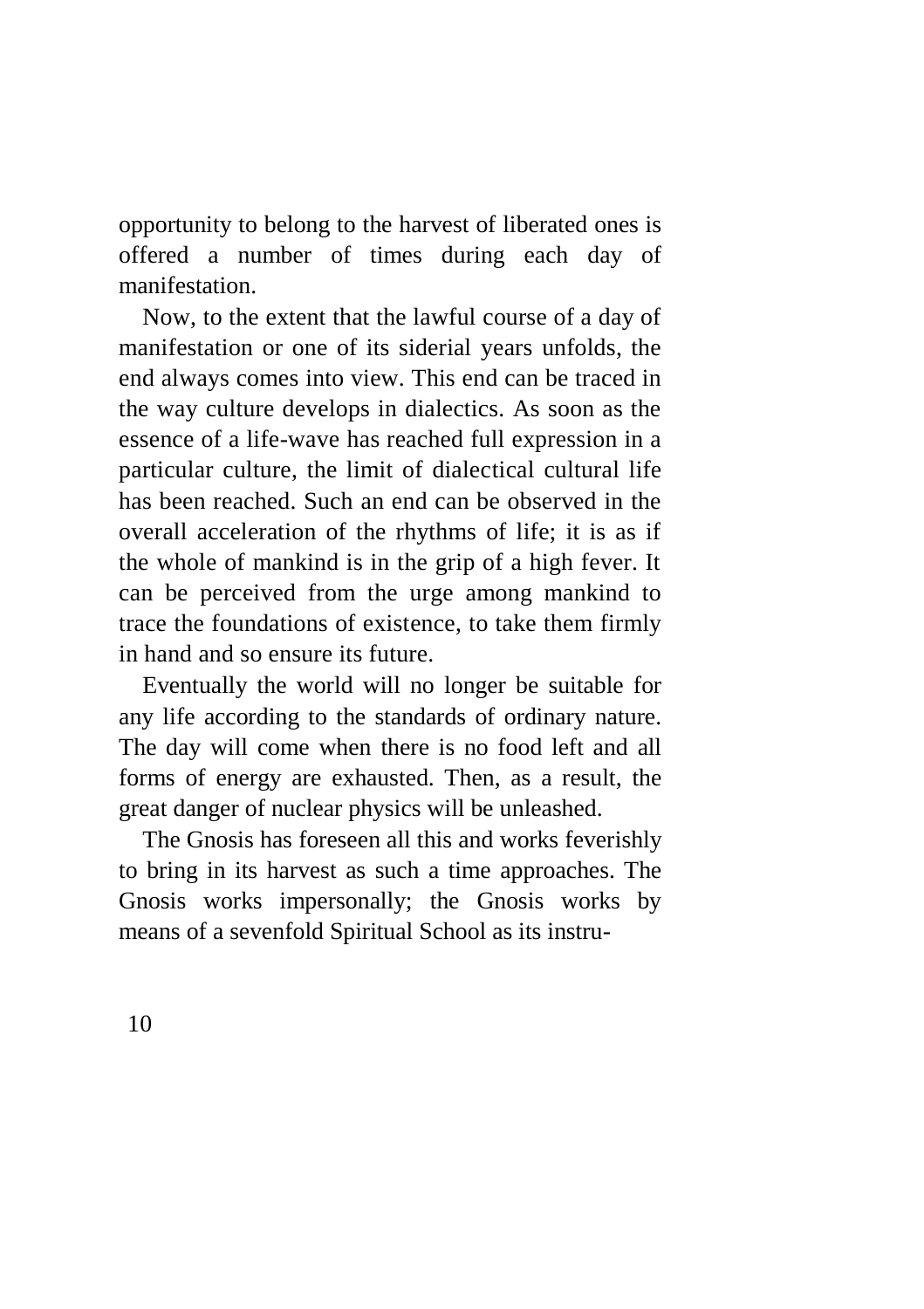ment which, in turn, through sacrifice, has created a life-field in which and through which the liberated Brotherhood can work with power for the multitudes who are longing for redemption.

Such a sevenfold Spiritual School exists in our time, too. It has taken shape in the Lectorium Rosicrucianum. The great instrument for the harvest has again come alive in the present. If a Spiritual School is to work for mankind in a liberating sense, its manifested structure must be fivefold. The Spiritual School is already increasingly ensouled in a fourfold way by the pupils of the Living Body. However, if the Gnosis and the Brotherhood are to reap their last harvest in the sixth cosmic domain before the rapidly approaching cosmic night falls, then the fifth aspect of the sevenfold Body, that of the inner degree of the Golden Head, must be ensouled and inhabited quickly and dynamically, and more than until now, by mature, soul-born entities. They should rise from and find their connecting link with the fourth aspect of the Spiritual School, the Priestly Host.

They must make this new astral field radiant and luminous through the great, joyful sacrifice of their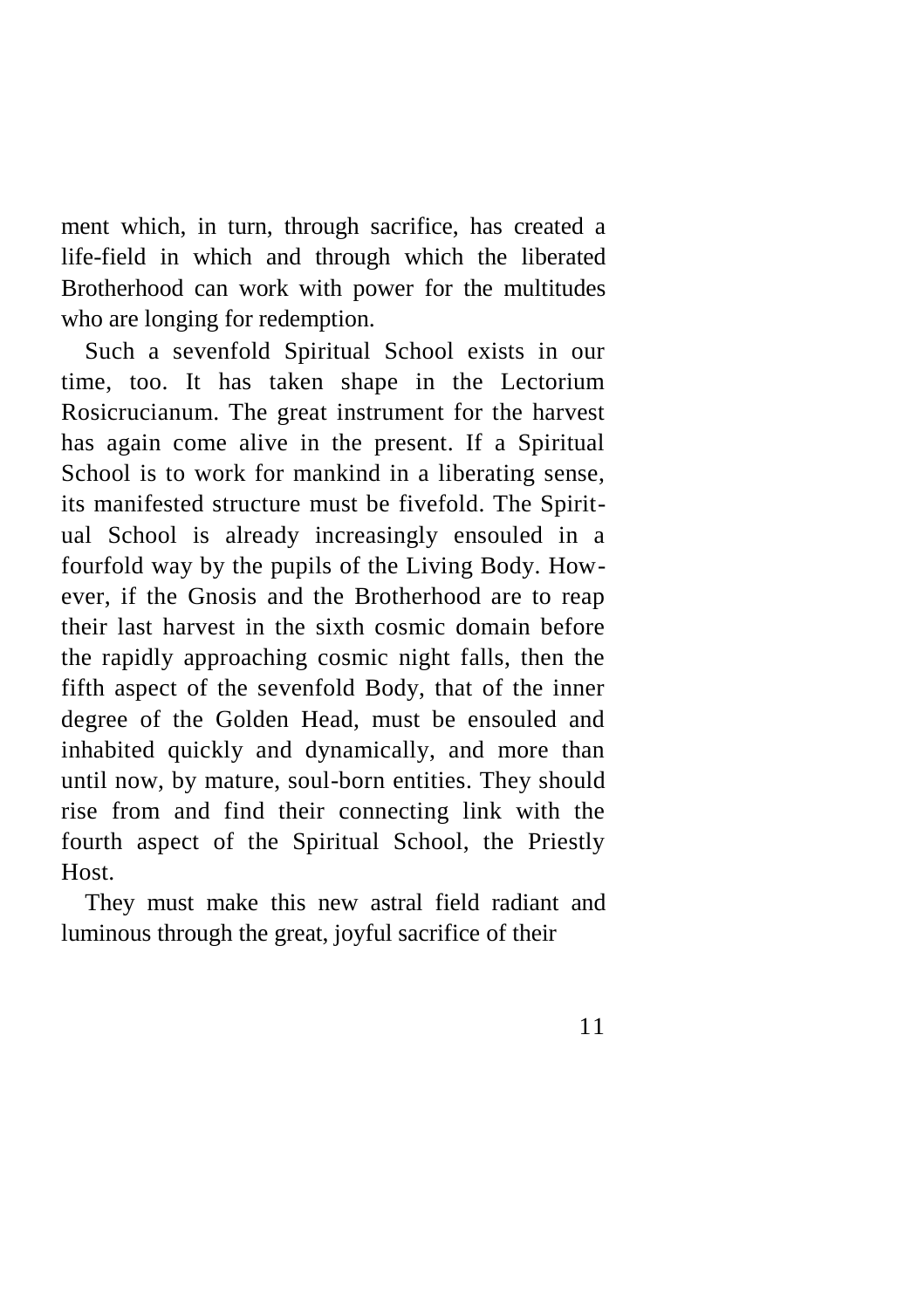actively demonstrated, rational service to God. Those who voluntarily follow the way of the cross must become conscious of this.

A body without a head is dead; no soul can live in it. A body with a head in which the spectres of the past or the I-being of the present are roaming is a split person.

Those who want to be part of the Spiritual School should recognise all this, now that the times are coming to a head and, indeed, have become full. Great confusion is spreading everywhere in the world; there is confusion because either the head, or the feet, or both are lacking. Where true divine reason is absent mankind is without a head, or has a split consciousness. Mankind lacks feet because its irrational leaders find no firm foundation and cannot, therefore, have followers, so that dissolution must follow.

The requirement confronting us is to ensure that the gnostic Spiritual School will not follow this course of upheaval; the Living Body of the young Gnosis must possess a sparkling Golden Head, from which liberating guidance and power can emanate. Then there will also be an immensely long line of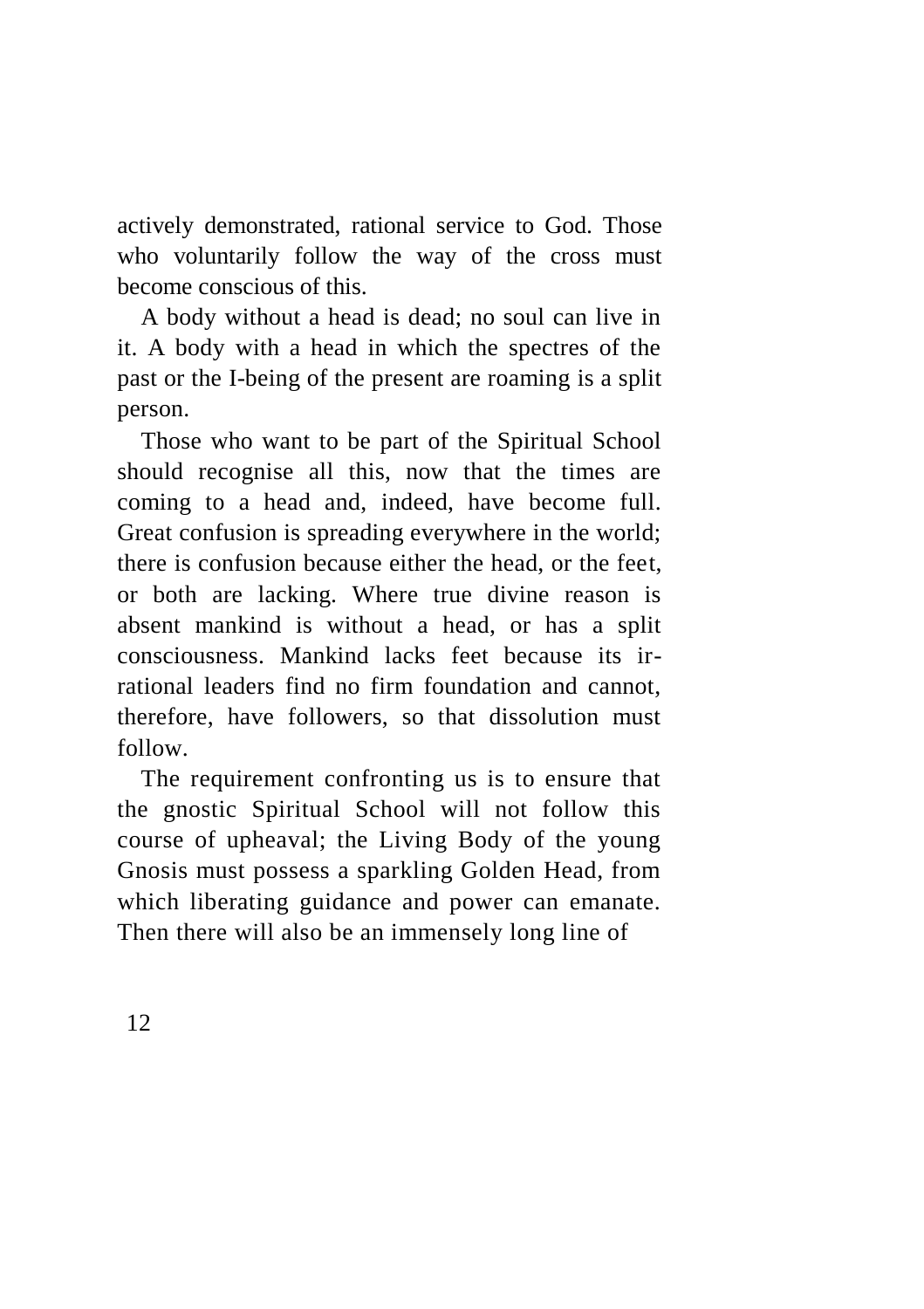followers and approaching seekers. Thus, a long, fiery trail will stand out against the dark red of destruction: the line of those who will be saved from many dangers.

May every one open his heart for the Gnosis, so that it may be purified.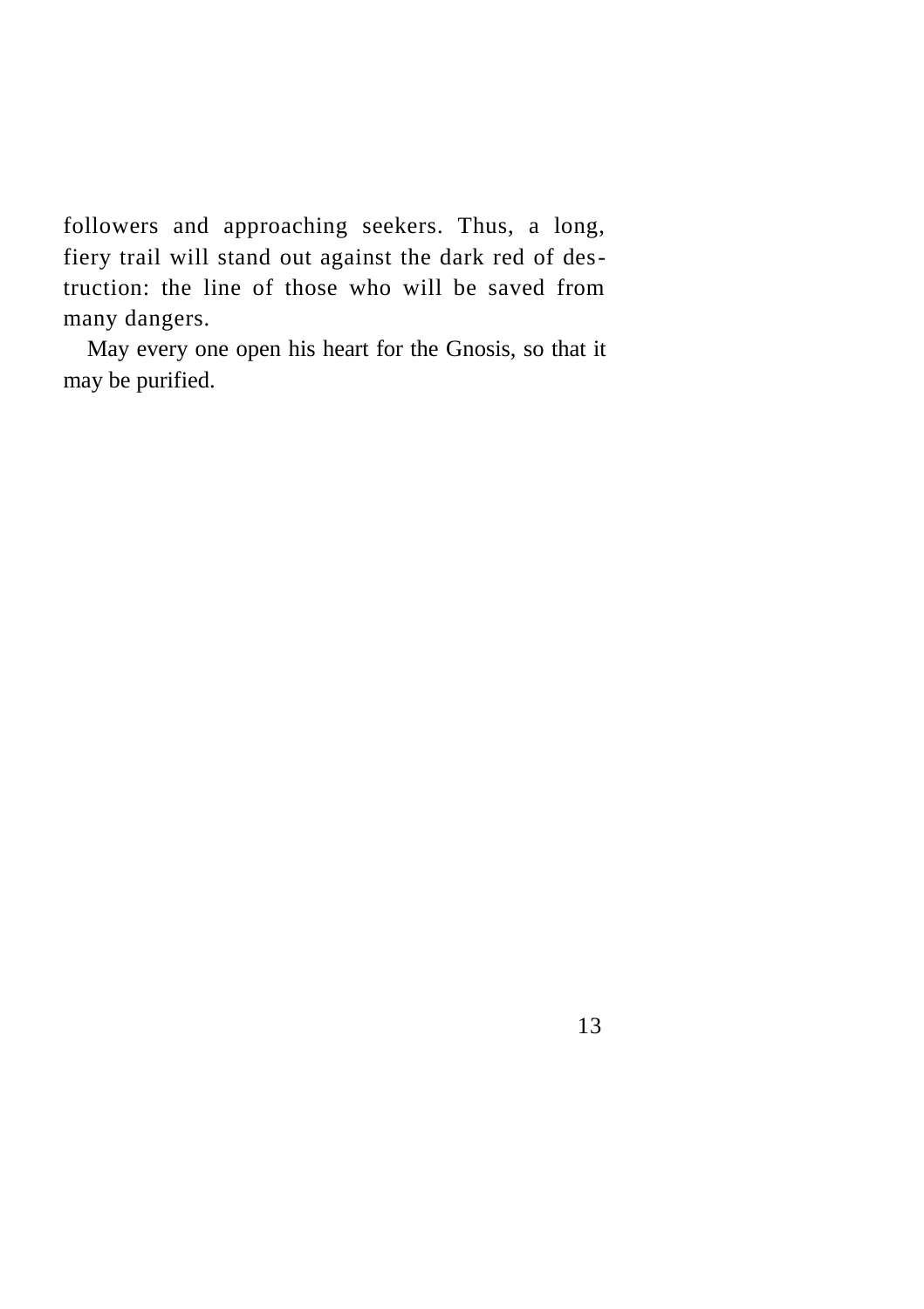## I I

### TEMPLE ORDER

If a pupil intends to go to the temple of the Spiritual School of the young gnostic Brotherhood, or wishes to participate in a service held in one of the consecrated working places, he ought first to become familiar with the code of behaviour customary in the temple — the temple order — and many other things connected with it

You ought to be aware that temple buildings and centre buildings have to answer to minimum requirements which are gnostic in character. For many years all our buildings in Haarlem, the Netherlands, and many of our consecrated working places have proved to fulfil these requirements.

It is clear, however, that the behaviour of the group of pupils who from time to time occupy these temple buildings and centres must also be in keeping with the purpose of these buildings, so that in every res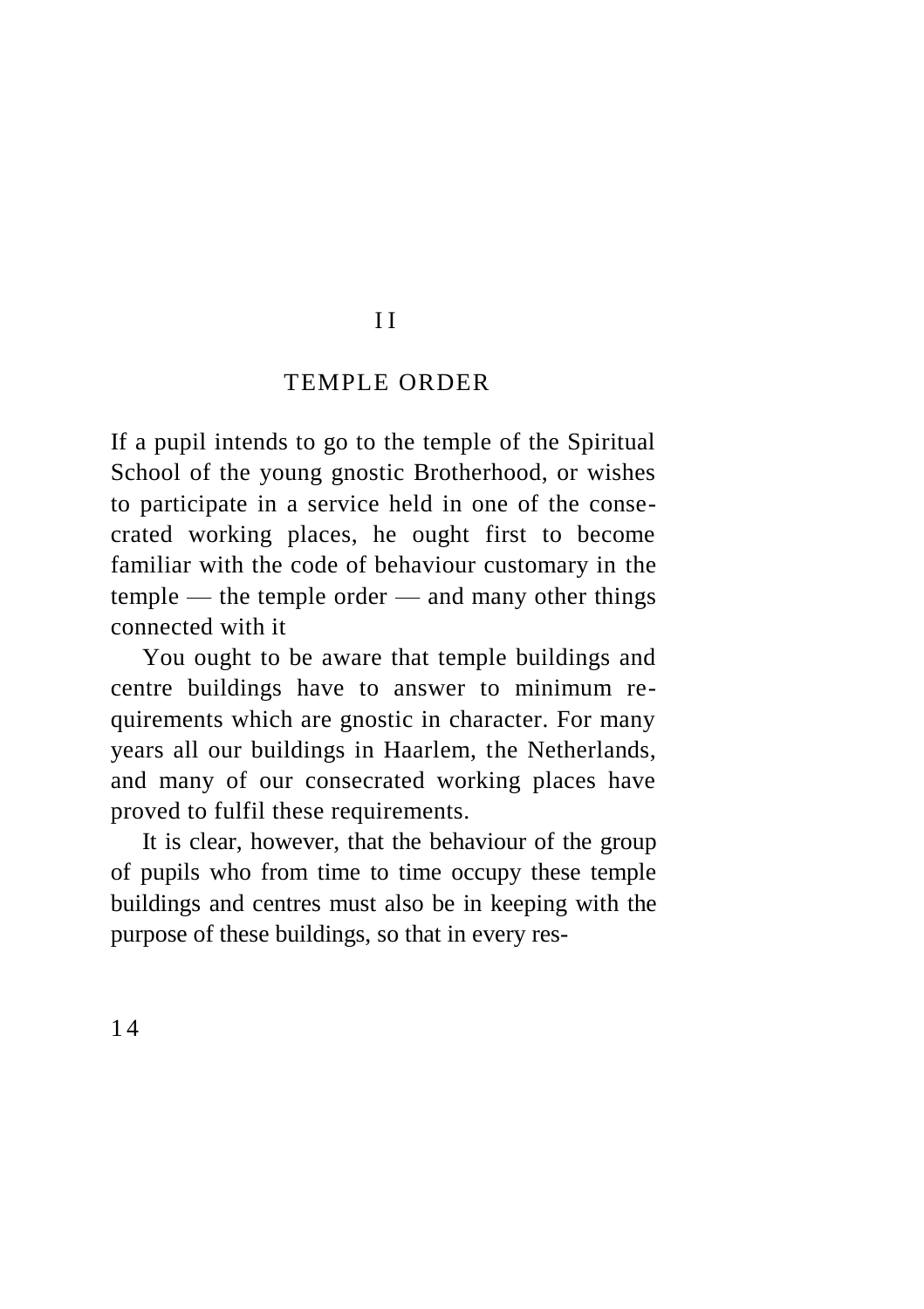pect the proper balance can be achieved and maintained. That is why urgent requests have been made from time to time in the course of the years, whenever any of the fundamental requirements were to some extent overlooked.

The greatest tranquillity and silence should be observed in the temples and consecrated working places, but it is clear that this tranquility and silence are equally necessary in the adjacent rooms. That is why the group of pupils is continually being asked to maintain peace and silence in the cloakrooms both before and after services, so that after a service no storm of conversation, noise and boisterous relaxation breaks out as a jarring note.

Pupils of the Brotherhood of the Golden Rosycross are required to comply gradually with the requirements of its classical temple order.

A temple is in more than one sense a focus of the Chain of the Brotherhood. At the same time, the temple is a focus of the Living Body of the young gnostic Brotherhood; so a temple-focus is a vital organ of the Living Body. Consequently, the code of conduct necessary in the temple is not a matter of decorum, but a matter of very intelligent, responsible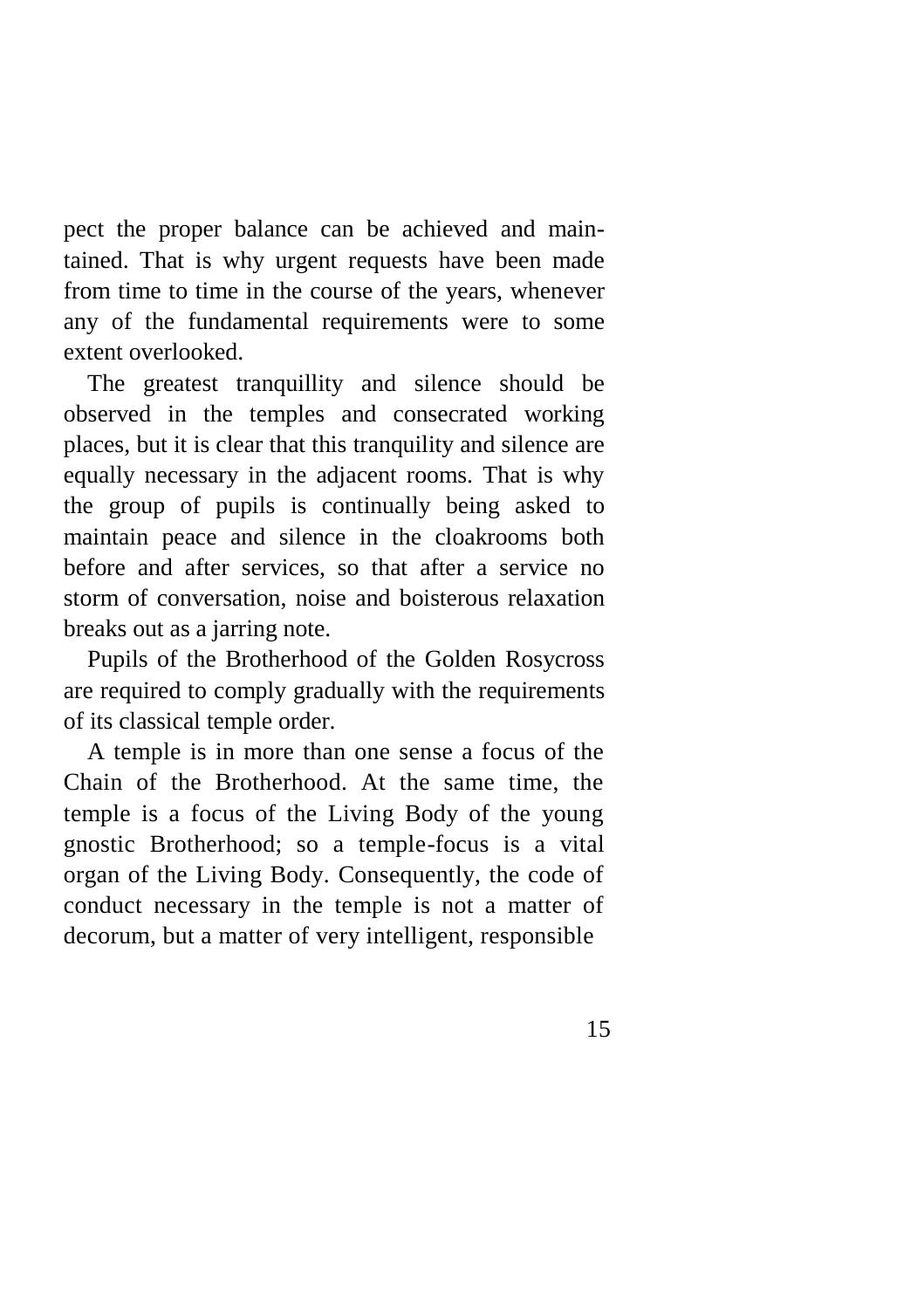behaviour, which should not be in any way forced, but must come about spontaneously, as a matter of course.

Every serious pupil of the Lectorium Rosicrucianum participates in the Magnetic Body of the Spiritual School, so it is obvious that every serious pupil is a living, integral part of that Body. As such it is logical that we speak of a temple order, a code of conduct in the temple.

When pupils are together in the temple, the temple-body is functioning. The temple-body is performing an action and it must do so in a smooth, harmonious and intelligent way, and every member of the body needs to cooperate with it. Thus temple order and correct temple conduct are an absolute necessity.

A few words need to be said here about the proper biological state for a pupil participating in the temple work. By this we mean the pupil's physical state and in particular those aspects of it that can be decided and regulated by the pupil himself; that can be guided, for instance, by the will, the orientation, the desires, the attitude and the understanding.

We do not seek to give ethical advice for that is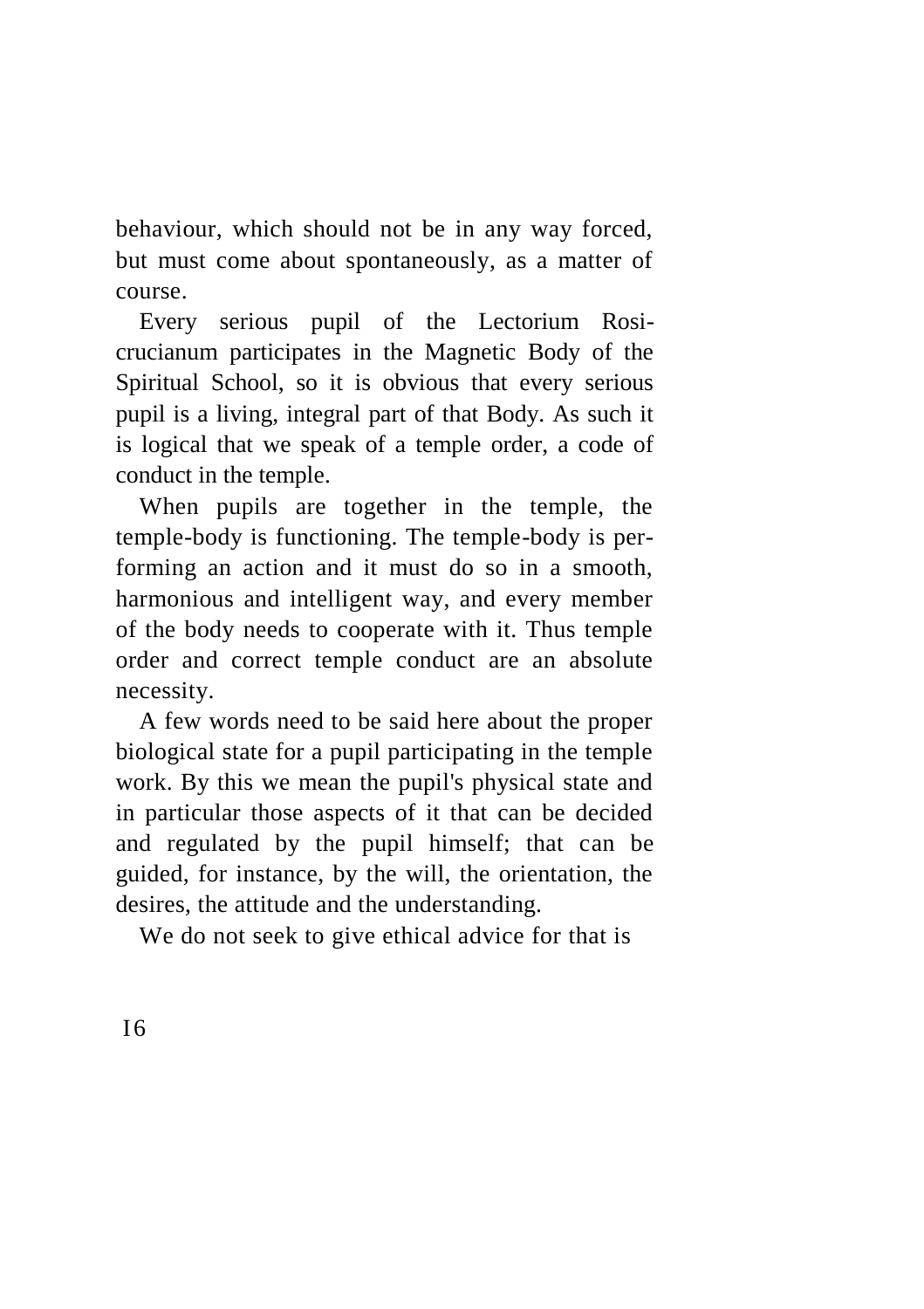easy to come by and not of any help to you; it amounts only to moralising, to dialectical cultivation, which is earth-binding. No, we are concerned here with an absolute necessity as regards the temple work.

Your body, or what you are accustomed to calling your body, is part of a system, a microcosm. In our temples you can often hear us speak about the activities of and in the microcosm, and how the Universal Chain of the Brotherhood works with it. So it goes without saying that, motivated by your consciousness, you will adapt your body to the requirements of all these processes. The body is indeed dialectical and will have to disappear, but as the microcosm does not as yet possess any other personality, the body will have to play a very prominent part in the temple processes for the time being.

First of all you need to understand that the body is a system in which spinal, astral, and etheric forces circulate. In the pupil's life in general, and particularly with regard to the temple work, these circulating forces are propelled to full activity. The skin, the respiration, the three sanctuaries, the serpent fire, the endocrine system, the hair and the hands play an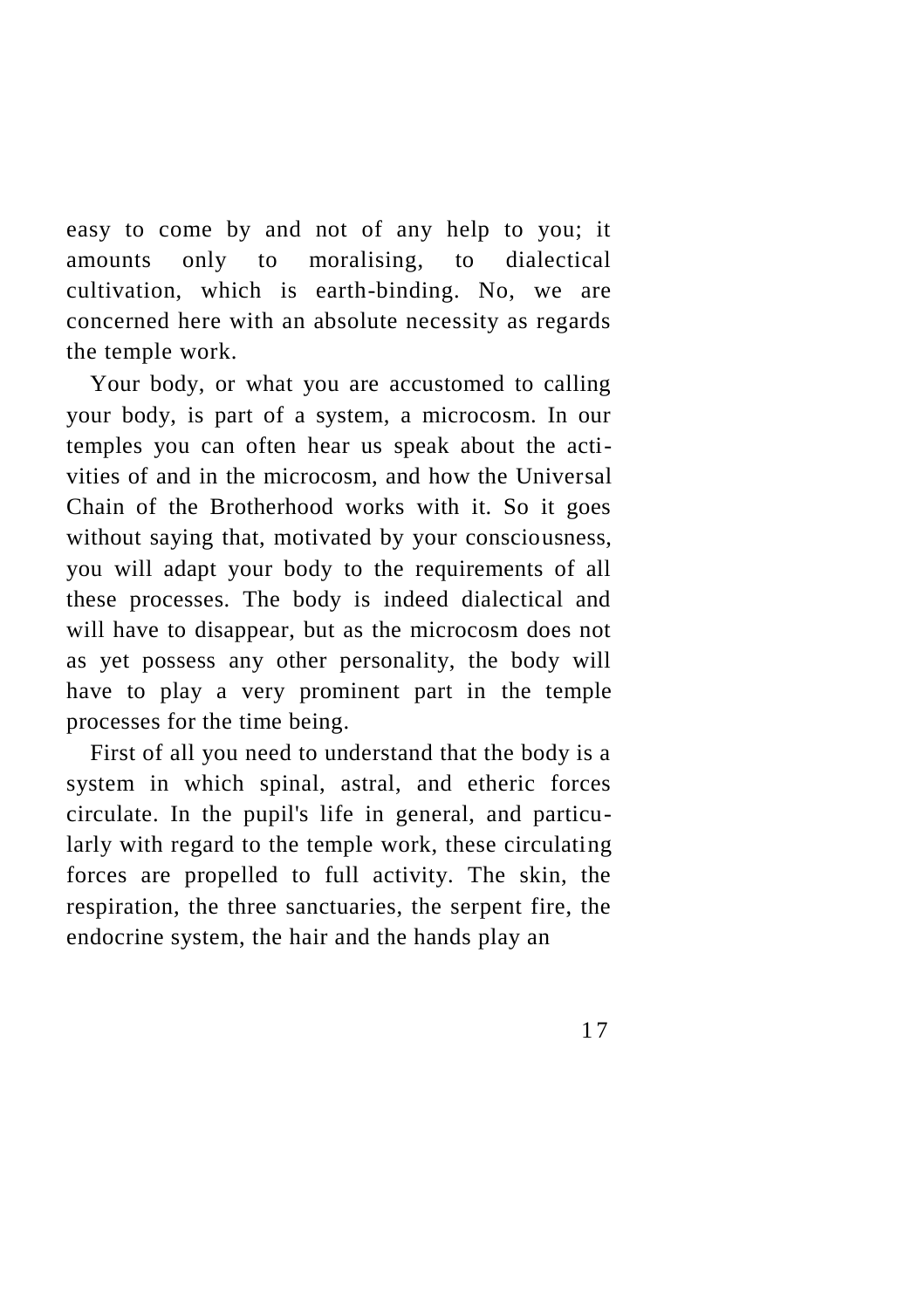important part in this circulation process. That is why the pupil is obliged, in so far as he is capable, to adapt his body spontaneously to these requirements.

Having said all this, we are now in a position to draw up a scheme for bodily care.

If a pupil of a gnostic Spiritual School wishes to participate in the temple work, his body must be washed, so that the skin can breathe in the proper manner. The mouth and throat must be completely cleansed, so that one can breathe, and therefore speak and sing, in a pure way. This need for cleanliness applies particularly to the speakers, for while speaking and by means of respiration and the use of the larynx they bring a certain rhythm into the temple, in harmony with their subject and their task.

Obviously, the hands and fingernails also play a prominent role in this work. A current of forces flows through the palms of the hands, and the fingers divide it into ten rays. Unwashed or dirty hands stagnate this process, which can be disastrous in the temple, just as neglected breath can have adverse effects in a temple.

Strict care of the head sanctuary is also of the highest importance, as it is, itself, a complete micro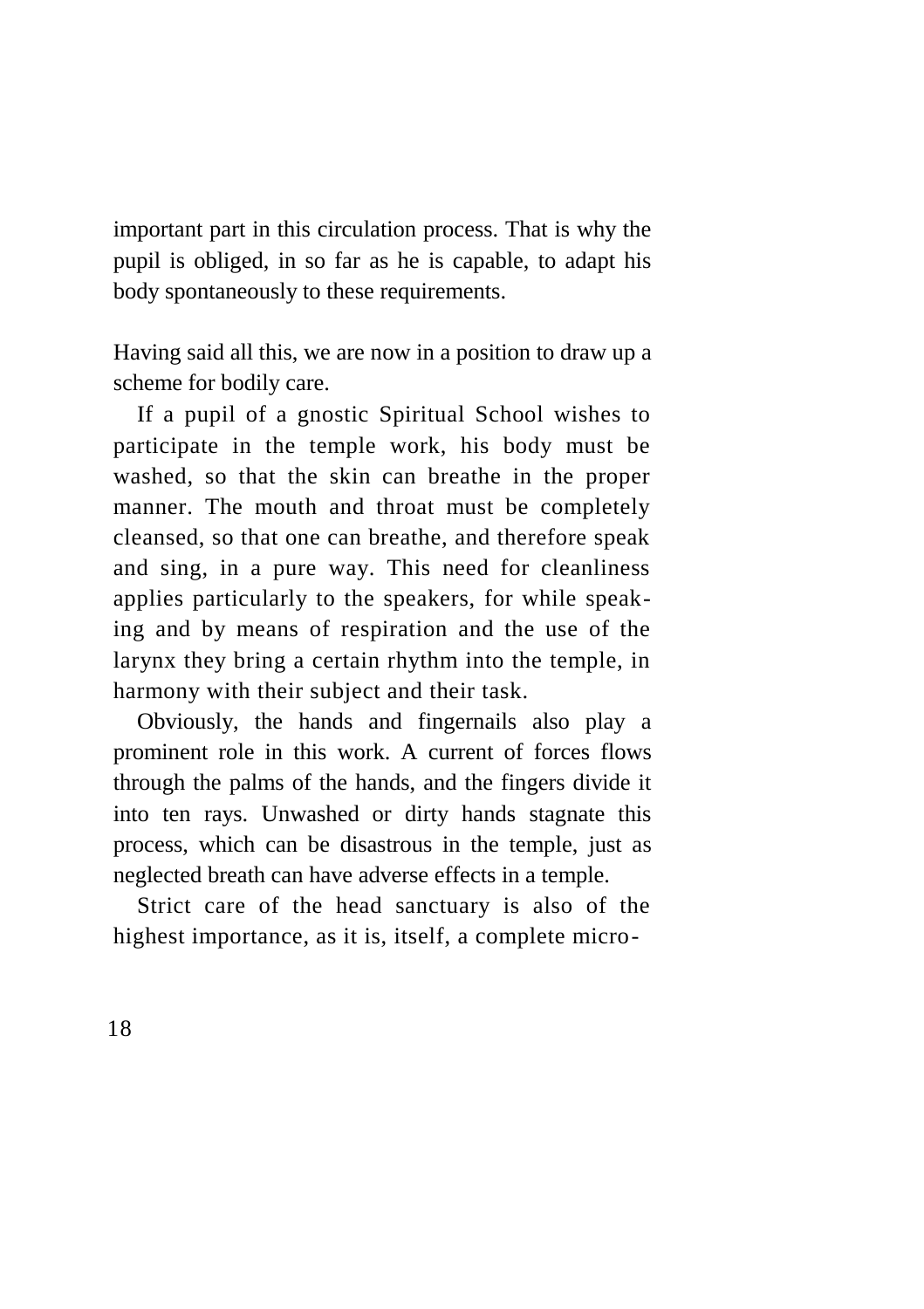cosm in miniature in the greater macrocosm. All the forces of the microcosm and macrocosm are represented in the head sanctuary.

The servants of the Gnosis are rather taken aback when they observe lady pupils who have had a colour rinse or dyed their hair, just to make it look different than it is in reality. By doing so they totally disturb the circulation of forces and completely nullify the radiation field of the head sanctuary.

Without any exaggeration it can be said that by bleaching or dyeing the hair one imperils one's spiritual future as a pupil of a bonafide Spiritual School. The pineal gland and its light-field are completely encapsulated as a result of dyeing or bleaching the hair. The light in the head sanctuary, the holy rose, can then never be kindled. As a result a pupil can quite understandably become extremely nervous, and unable to do anything in the temple as a serious pupil. Then one is putting one's light under a bushel.

Why do some pupils do these things? To appear young, or even younger? But what is the use of this pretence? Isn't it really rather tragic that when one is young one wants to be older, and when one is old one wishes to seem younger. It is like chasing one's tail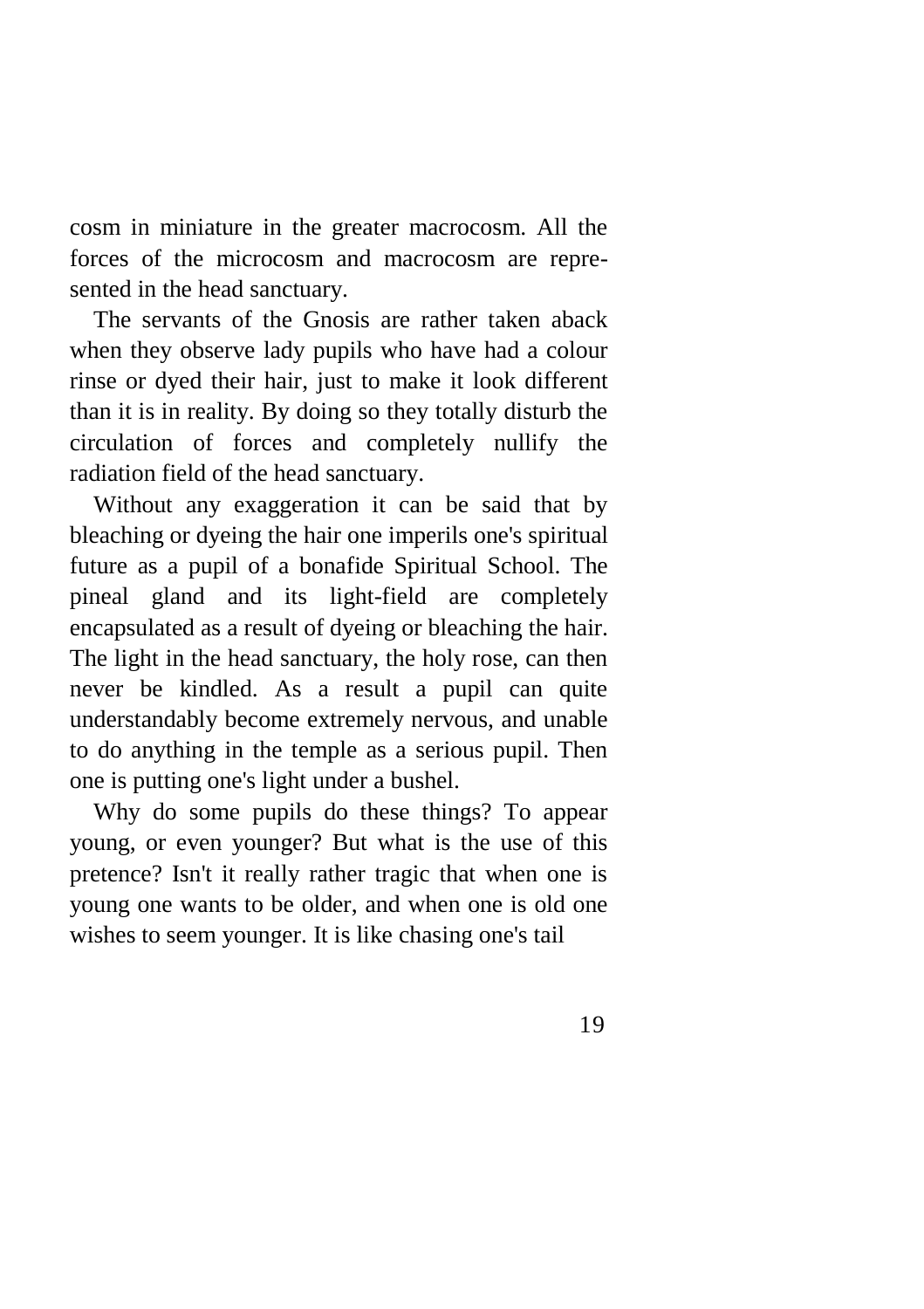in the circular course of dialectics. Of course there is nothing against caring for one's hair, but please do it intelligently.

When a pupil really wants to participate in the temple work, be it as a pupil or as a co-worker then, of course, the requirements of care weigh heavily.

Naturally, the purity and directedness of the soul come first and foremost, and it speaks for itself that the body must behave in harmony with these things. In so far as one is capable of cooperating in this, all aspects of one's body should express completely one's inner state.

If one wants to be called a pupil of a gnostic Spiritual School, if one thinks of oneself as a true pupil, but one's standard of bodily care, which includes one's clothes, lies below a certain achievable level, then there is something wrong with one's inner state

A few more words now to those lady pupils who feel unkempt if they are not wearing lipstick. The painting of the lips, even if one does no more than that, disturbs the mental functions, and also harms the senses, the taste and the digestion. Do not take the crown off your head, and strive for the true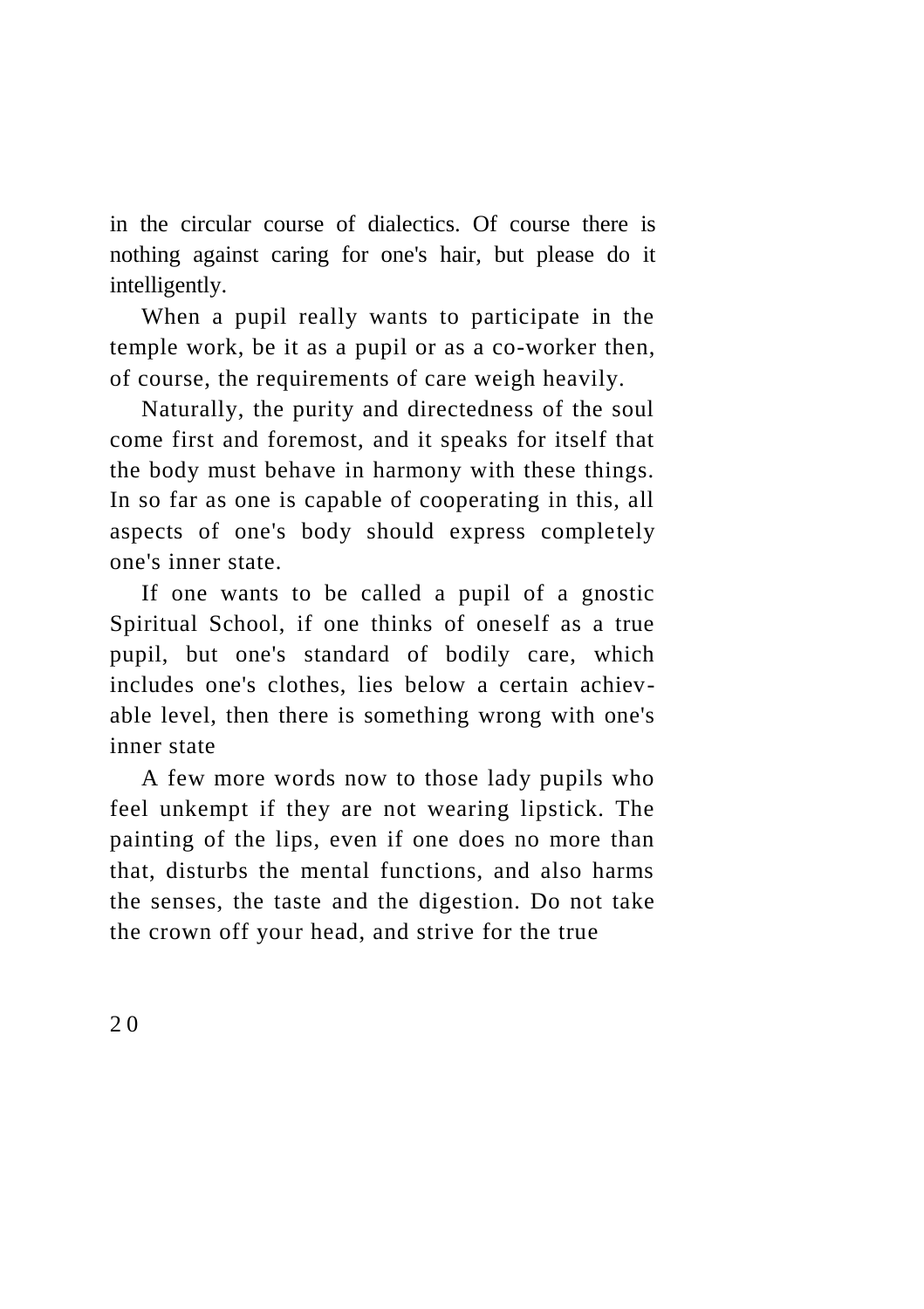pupil's nobility of countenance by taking proper care of your face and hair.

All this is being discussed as it concerns the holy temple work and the state of life appropriate for a pupil. It concerns the bringing home into the renewing life of all who wish it.

On this basis it can be stated that a pupil of the young gnostic Brotherhood needs to be concentrated fully when entering the temple of the Golden Rosycross. The pupil will concentrate on the work he has to do together with the other pupils. In this way going to the temple can never become routine, or a pleasant habit, but it will be an extremely conscious action.

This need not cause any surprise, for in normal, everyday work one also has to concentrate and be consciously directed. There are many activities in daily life for which all one's attention is needed to make them successful. One can at least expect that this will also be the case when one goes to the temple of the Golden Rosycross. There is in this nothing forced, nothing of that nervous tension which can make an atmosphere so perceptibly heavy.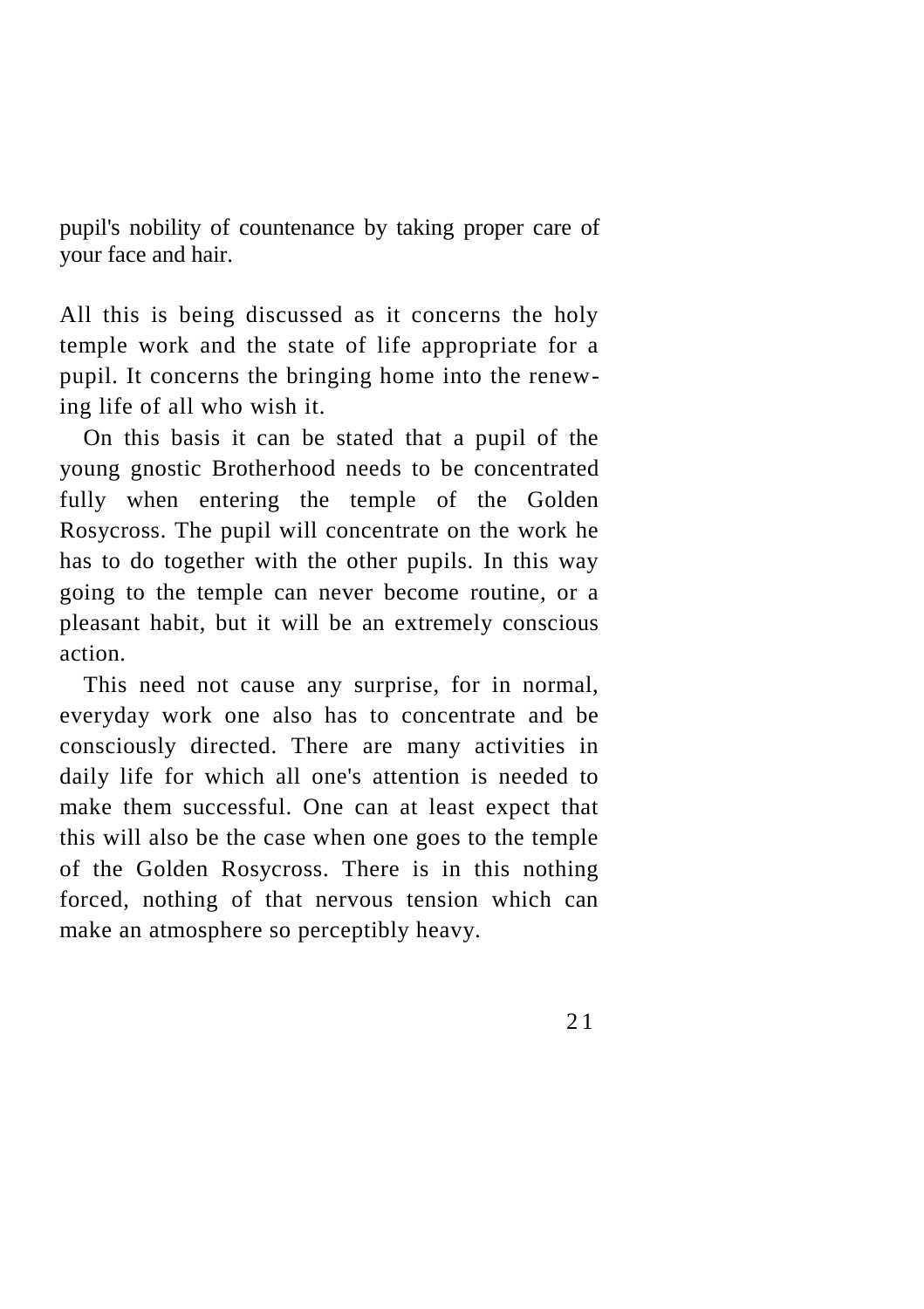When a pupil goes to the temple in such a concentrated way, he will be in a condition which often occurs in normal life, but which can still be called remarkable. When one has work to do that demands all one's attention, one does not think of oneself; one loses oneself in one's work. And then it can happen that all one's problems and conflicts are forgotten for a longer or shorter period. A pupil ought to enter the temple in this way, in a state of self-forgetfulness. He will then find proof that losing oneself is not something unreal and strange, as some people think it is.

The difference between everyday life and going to the temple lies only in the type of self-forgetfulness. The process of self-forgetfulness has various aspects and levels. It is easy to achieve self-forgetfulness with things in which you are interested or of which you are deeply fond.

However, self-forgetfulness needs an all-engrossing cause. And we may expect pupils of the School of the Golden Rosycross to find this cause, which gives rise to an all-engrossing directedness, in the School; at least, if there is love for the School and the liberating path. That is why we deem it self-evident that on entering the temple both this concentration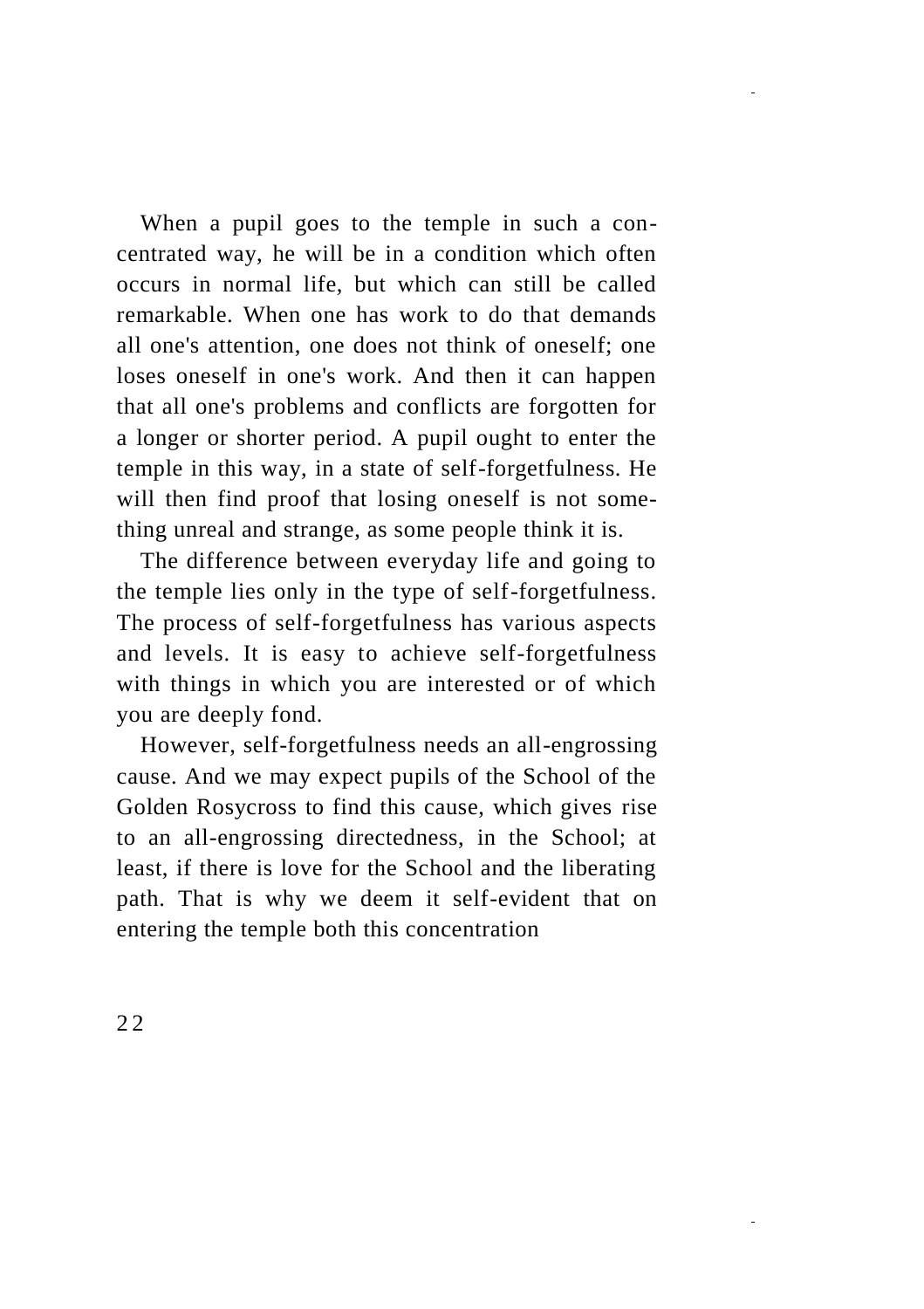and the quality of self-forgetfulness, exist, so that one is completely immersed in the task to be performed.

When, before the beginning of a service, the temple is opened and the pupils are entering, then at the same moment a working-place and a chain of workers are created, directed towards the same task and the same work, which is to obtain sanctification.

Every temple or consecrated working place in our Spiritual School has a place of service which is a place where the powers of the universal Seven-Spirit are poured out in accordance with the directedness and possibilities of the workers. And via the place of service these powers are absorbed by the workers according to the chain-method. So there must be no gaps in this chain and its links must be attuned in the selfsame directedness and concentration. In this way all those present in the temple are fed with the bread of life so that, nourished in this way, they can fulfil their task as pupils in life outside the temple.

This entire process of interaction between the Universal Chain of the Brotherhood and those pupils who truly participate in the magnetic field of the School requires the most meticulous care. That is why the requirement of attuning oneself as purely as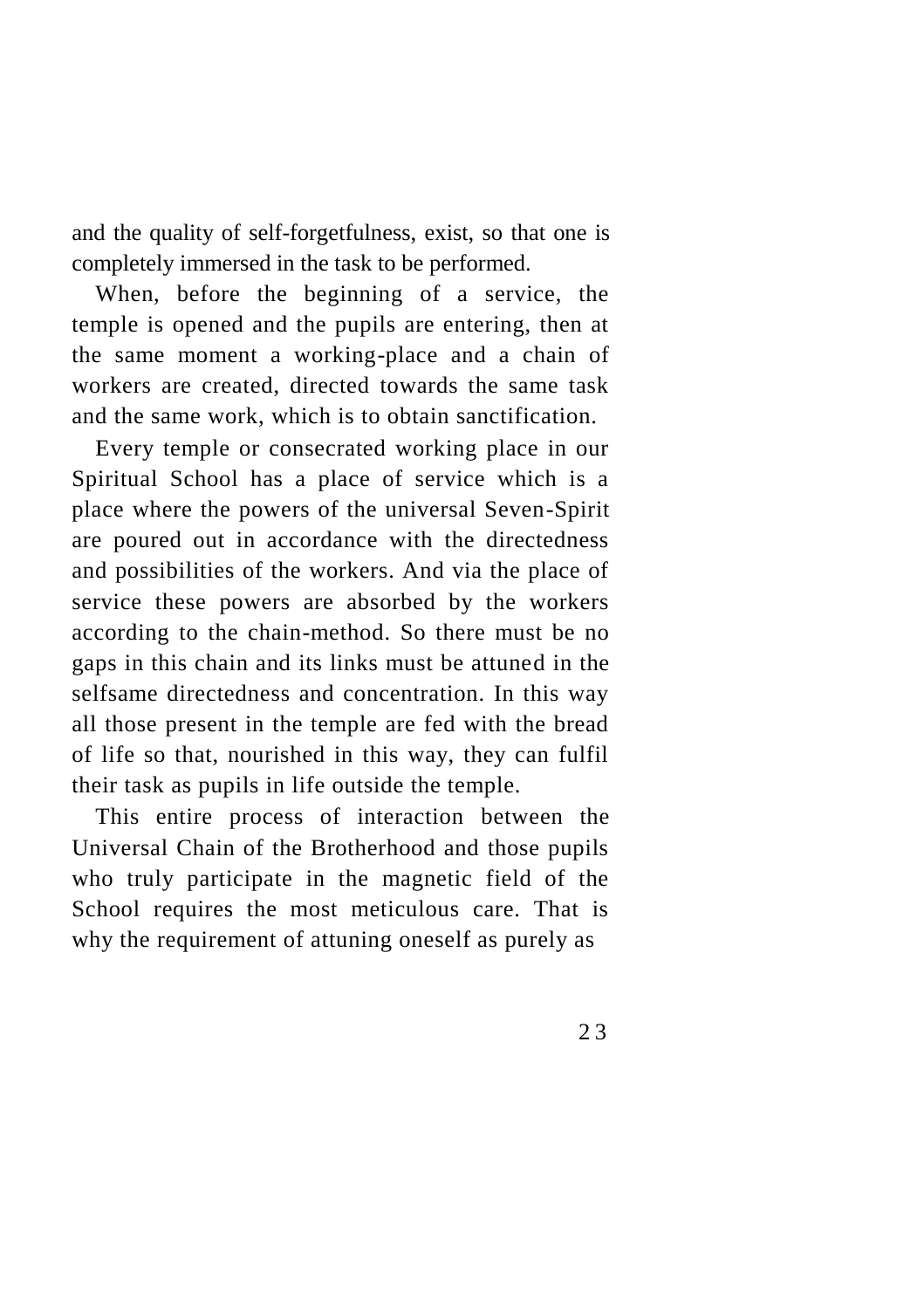possible to every visit to the temple is consistently placed before all pupils.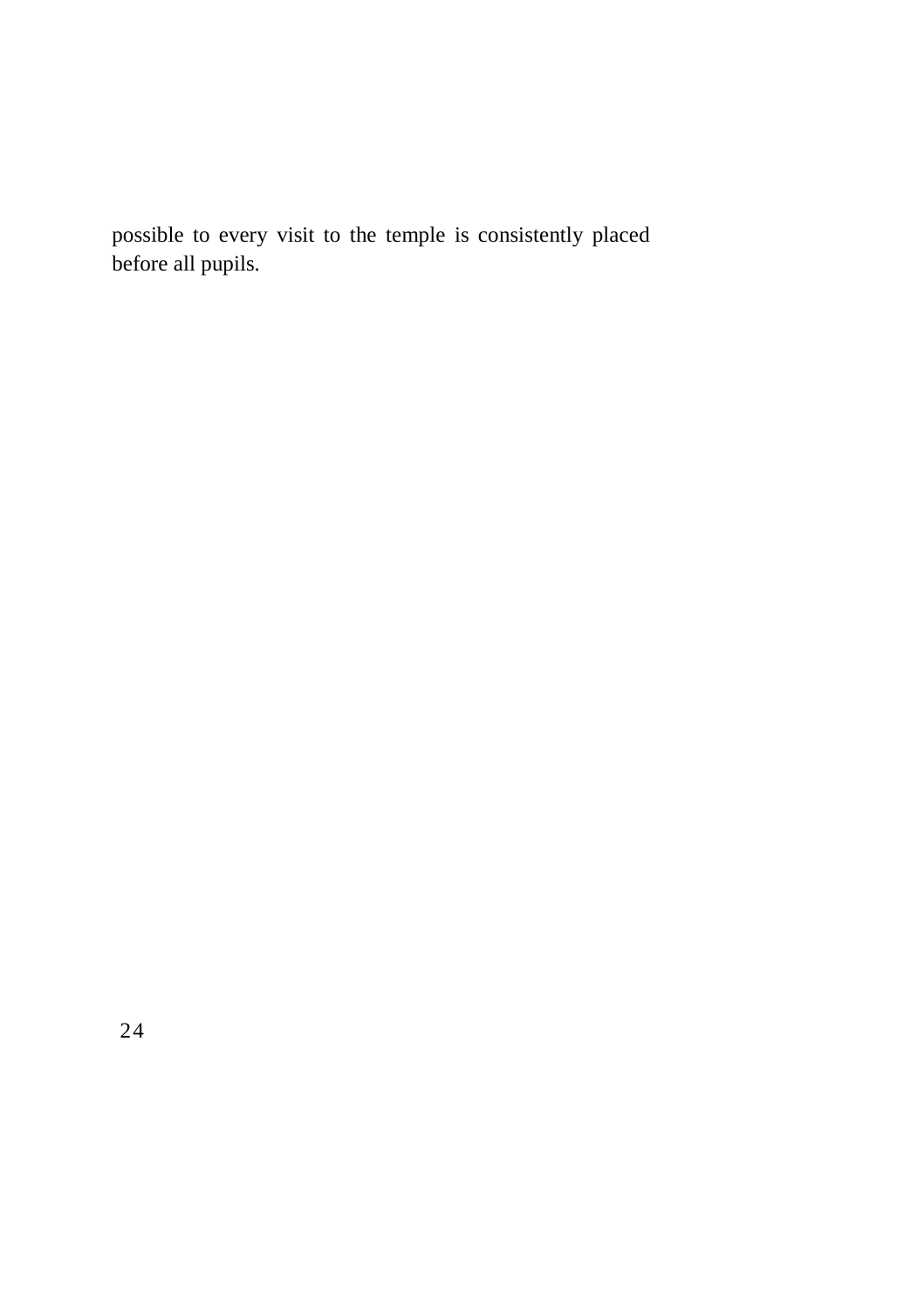#### III

#### THE HUMAN VOICE

In the preceding chapter the importance of silence was referred to, among other things. A well-directed pupil of a gnostic Spiritual School should cherish silence and possess reticence as an aspect of his character. It is perhaps desirable to consider these useful and necessary faculties from yet another angle and to explain their `whys' and `wherefores'.

We articulate by means of the larynx. By vibrating, the vocal cords in the larynx enable us to produce composite sounds and thus, words.

The nuances of vibration are achieved, among other things, by a greater or lesser tension of the vocal cords, and by their position with respect to the air blown through the larynx. The larynx, in cooperation with the mouth and throat, is one of the most perfect musical instruments available to man. One could say, then, that the human voice is the result of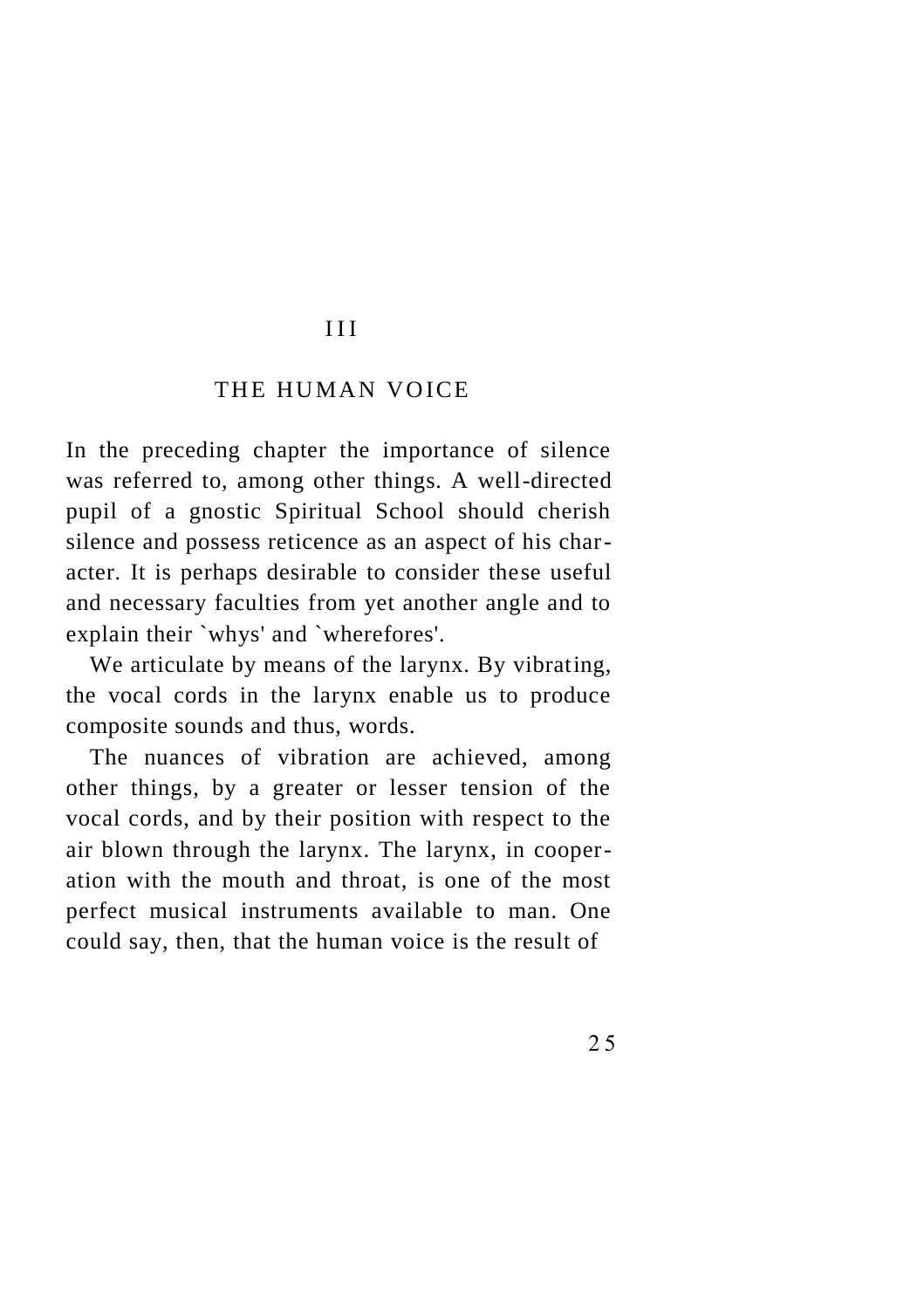the cooperation of various organs. Did you know that the human voice and the words we speak are also the result of our entire sensory orientation: of our thoughts, our emotional life, the tensions in our blood, our total state of being? Did you know that by means of our voice we not only make our state of being known, but also spread it around us? So it is not only our radiations that cause this to happen, for our voice renders these radiations active in this nature as a magic faculty.

When someone speaks to you personally, and you listen, his entire state of being is brought consciously within your radius of action and accepted by you. For behind the voice are not only thoughts, or feelings, or the activity of the will, but also four ethers, and each of these four ethers exists in three conditions; thus there are twelve aspects. By means of the air from the lungs, which makes the voice resound, these twelve personal etheric conditions are conveyed into your system, are more often than not accepted by you and thus rendered active. In this way, by mutual conversation, you weave countless ties and you will inevitably be caught in this web of nature, like an insect in a spider's web.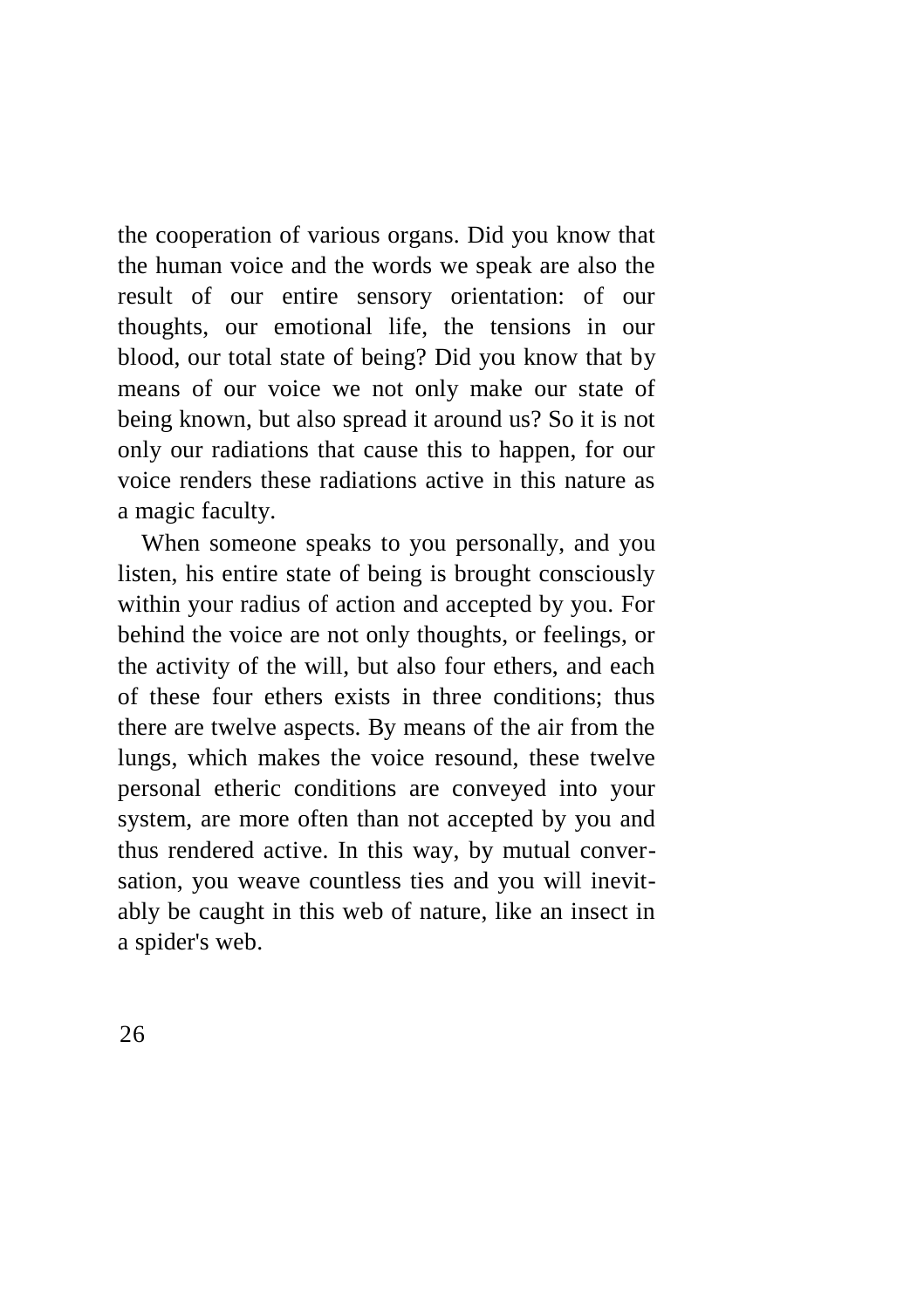That is why a true pupil of a bonafide Spiritual School speaks as far as possible only in an impersonal way. A true pupil avoids ordinary conversation as much as possible. Repeatedly the pupil's attention is drawn to reticence, to being silent, for in this way he can protect himself and prevent trouble for others. During necessary personal contacts the School expects its pupils to behave in such a manner that all danger for themselves and others will be avoided.

A temple is not simply a meeting-place; the temple of the young Gnosis is always a focus for the intervention of the universal Brotherhood, a vacuum in the midst of the nature of death. After many years of work our foci, temples and conference places have been founded and have become stronger, and as such they need to be preserved, protected, and respected by everyone. So above all, understanding is needed with regard to these things. The appropriate behaviour is conditional for a sojourn in the temple or in its vicinity, silence being the most fundamental requirement in this respect. As there are often many hundreds of pupils together during a temple service, this requirement is most pressing, for if many were to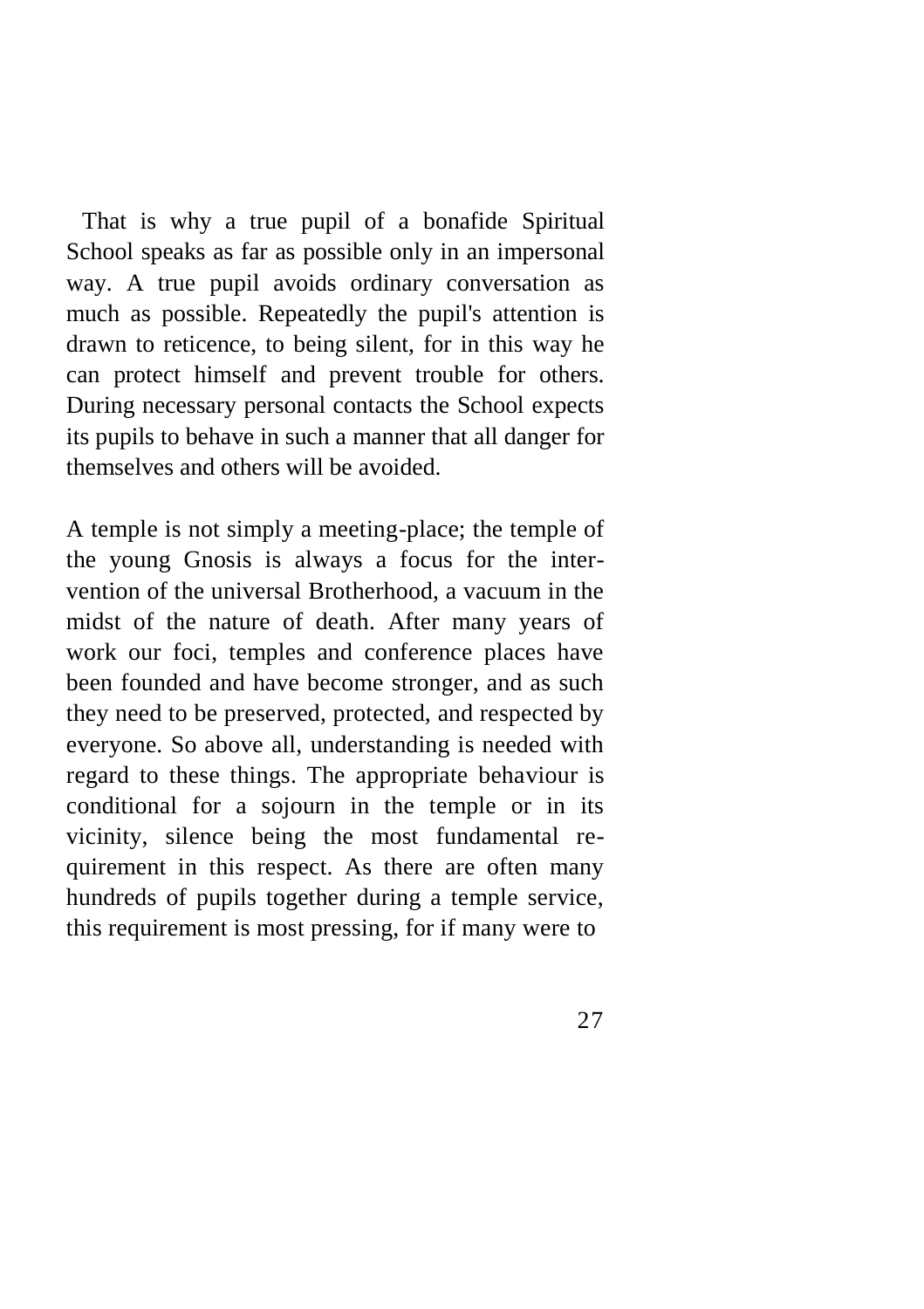begin shuffling their feet, clearing their throats or coughing and sneezing at will, then the temple field would be spoiled completely.

If a pupil feels indisposed he should not visit the temple, or he should find a place at the back, from which he can leave without causing any disturbance.

Negative temple behaviour can also take the form of an inclination to fall asleep. What do we mean, in general, by the word `negative'? With respect to the temple field, the temple sphere, we use it to refer to the pupil who is as yet unable to react to it.

If we see the temple sphere as a positive pole, then, to be able to react to it, you should be the negative pole. When positive and negative come into contact, there is a spark, a flame, and thus light, and then things are as they should be. If, however, such an ignition is not possible, the pupil finds himself, as it were, in a field in which he is a complete stranger, in which he cannot breathe and in which he often has to stay for a full hour. The natural result will be either restlessness, or an inclination to sleep, to doze, to be driven out. Even the most compelling speech and the most dynamic service often cannot change this, or at most for a few moments.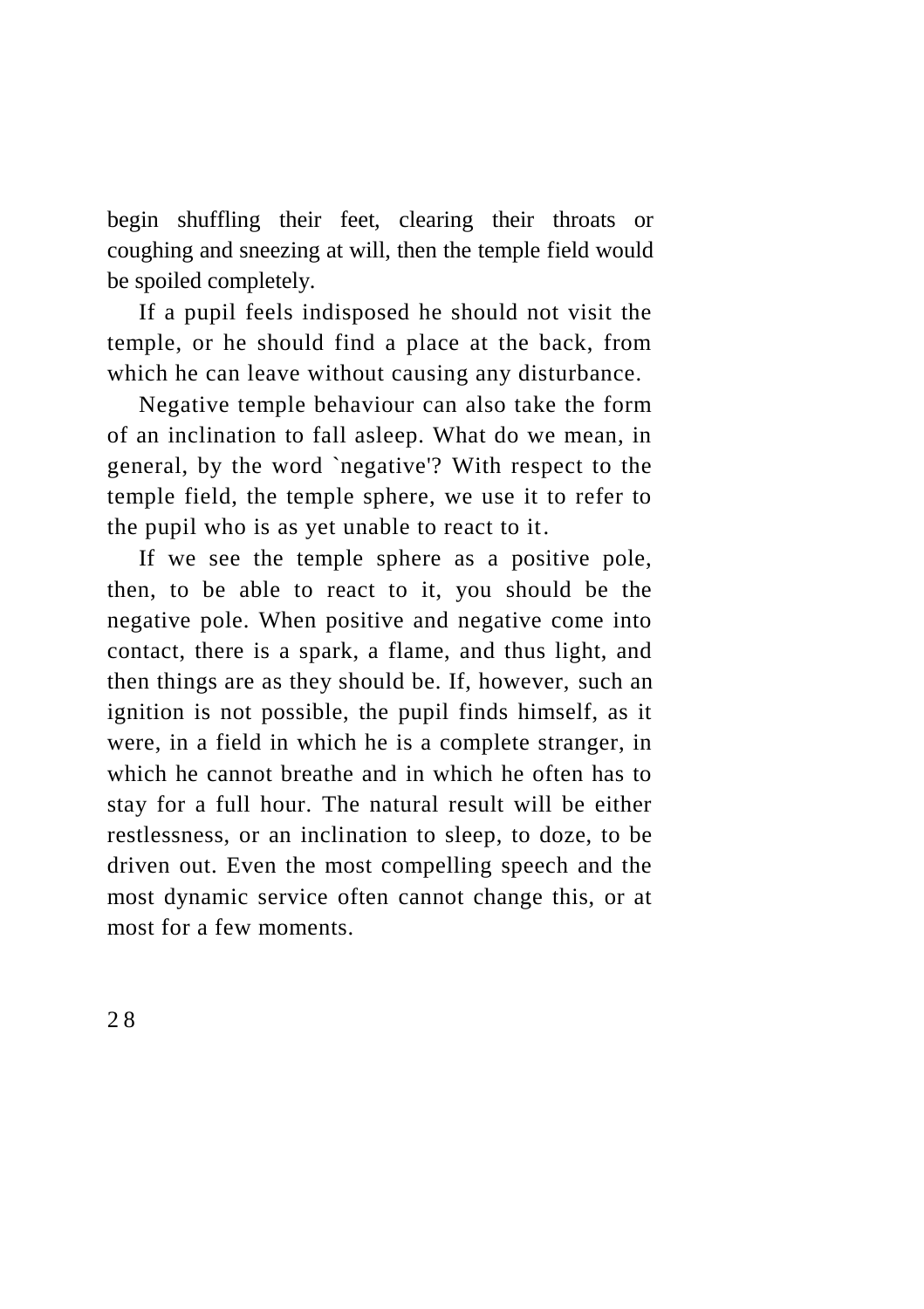Why is it that such negativity, which is very embarrassing for the person concerned, occurs? We can ease your mind by saying that, leaving aside certain exceptions, many preparatory pupils still react completely negatively to the temple field. The consciousness of the heart is not yet awakened and cannot as yet react.

In fact, the temple field only affects the heart, the aura of the heart, the magnetic system of the heart, with its focus, the rose. If this consciousness of the heart is as yet unborn, then the reaction will always be negative; any other reaction at that stage would be totally impossible.

What the beginning pupil does have is a more or less active rose of the heart in the sense of a sensitive point of contact. This can be compared with the previous state of our present day race, when the mental consciousness was not as yet awakened. At that time man was an entity with a purely biological consciousness; only the fivefold faculty of the senses was active in the head, as it is now, and there was a certain sixth sense, consisting of the more or less sensitive pineal gland. This pineal gland was sensitive to light and to vibration-impressions in general,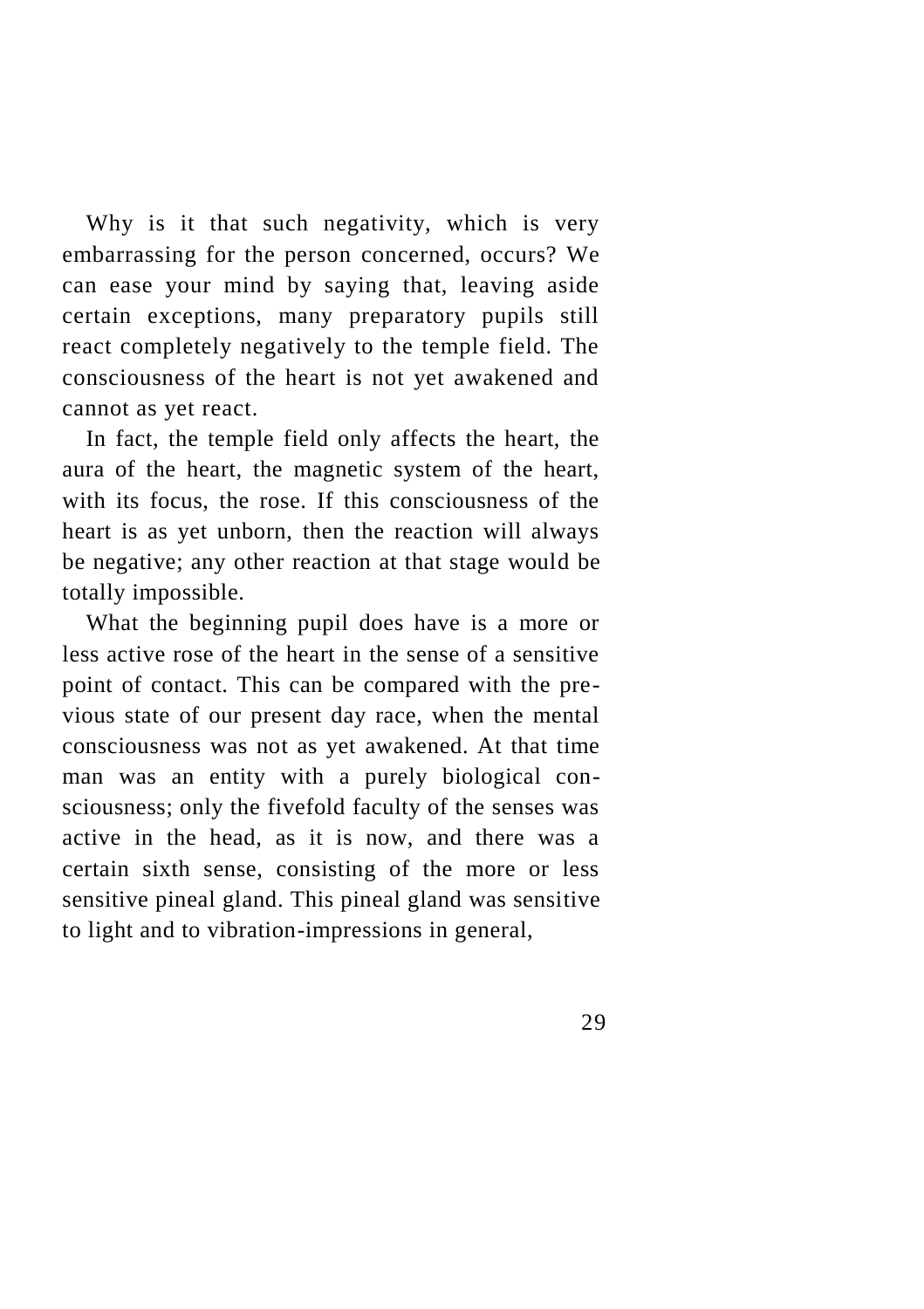and these could give rise to a vague response in the form of vibrations flowing in and out of the biological consciousness. This sensitive pineal gland also gave rise to a certain measure of disquiet, dissatisfaction and fear of all kinds of dangers.

In general, the original atom in the heart of the pupil is sensitive in the same way. So how can one avoid the inclination to fidget or sleep in the temple field? In answer, we cannot overemphasise our request for pupils to prepare themselves for every temple service. Avoid physical overactivity beforehand and, as a well directed pupil of the School, take care of your diet even more than you have done until now. A properly and sensibly chosen diet will prevent much misery.

A few more words about your thought-activities. If a certain thought develops and is considered mentally, a light, a radiation comes into being in the head sanctuary; the light can be perceived just like a lamp shining in a window and by observing it, one can perceive what kind of thoughts occupy the person concerned. It is clear that these thought rays are active, either constructively, or destructively, in helping or harmful, gnostically responsible or very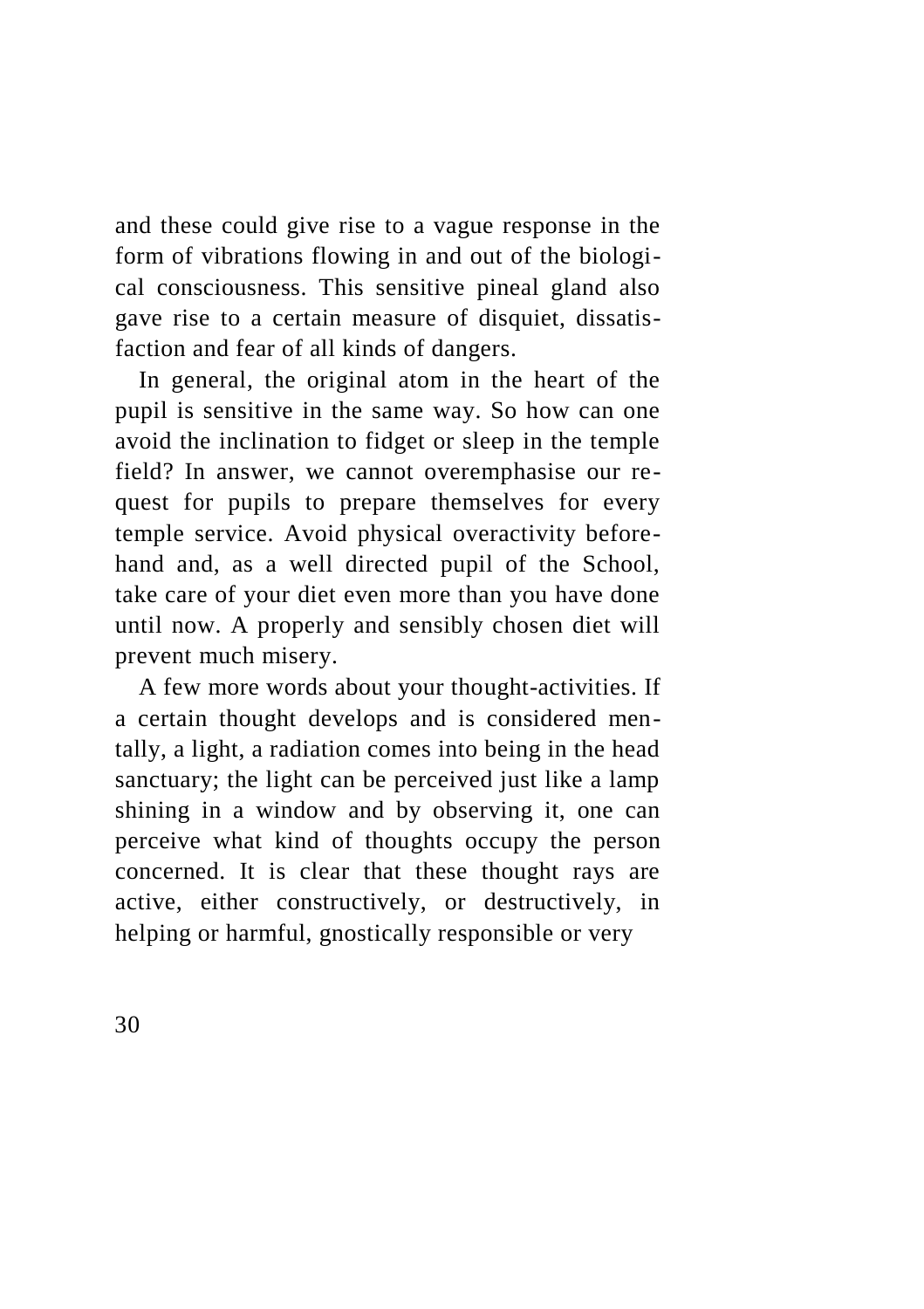degrading ways. So it will be obvious how necessary it is to have your mental activities under control whenever you go to the temple, enter the temple or stay in the temple.

A temple, radiant with loving, well-directed and helpful thoughts entirely in harmony with the ritual and the temple-work causes a mighty, fiery radiation to go out into our dark lands.

In the first chapter of the second Epistle of Peter, verses 12-15, we read:

*Therefore, I intend always to remind you of these things, though you know them and are established in the truth you have. I think it right, as long as! am in this tent, to arouse you by way of reminder, since I know that the putting off of my tent will he soon, as our Lord Jesus Christ showed me. And I will see to it that after my departure you may he able at any time to recall these things.*

Throughout the ages many myths have been woven around these words of Peter. It was thought, for instance, that they referred to the martyrdom Peter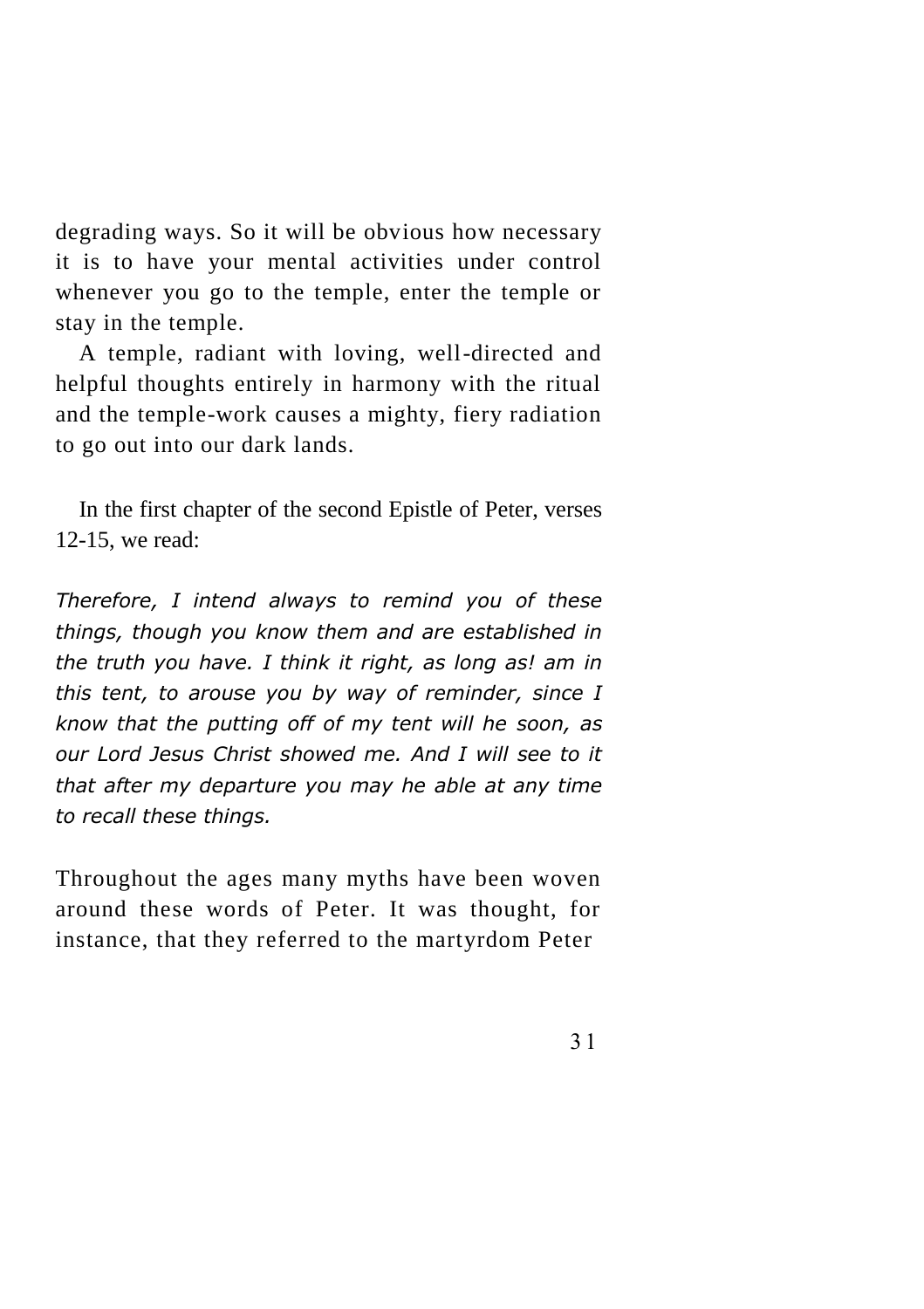would experience in Rome, thus making these words into a kind of divine propaganda for human suffering in general, and for torture and martyrdom in particular. Had the Lord not said so to Peter?

To be able to understand the transfiguristic meaning of these words you should realise firstly that a tent is a very temporary abode, a kind of emergency house. That is why this image provides an excellent means of indicating the purpose of a transfigurist.

We may read into the biblical quotation that 'My dialectical body is a tent in which I dwell temporarily, for my true abode is totally different; and now the Gnosis has shown me that very soon I will be able to exchange my temporary dwelling for the only true one.'

So these words are not intended to draw attention to an approaching death under torture, but to a joyful fact: the holy ascent into the new life in a structural, microcosmic sense; the final crowning of the transfiguristic mystery. The disappearance of the tentbody in this case is incidental. That is why Peter said to his pupils (verse 16):

*For we did not follow cleverly devised myths when we*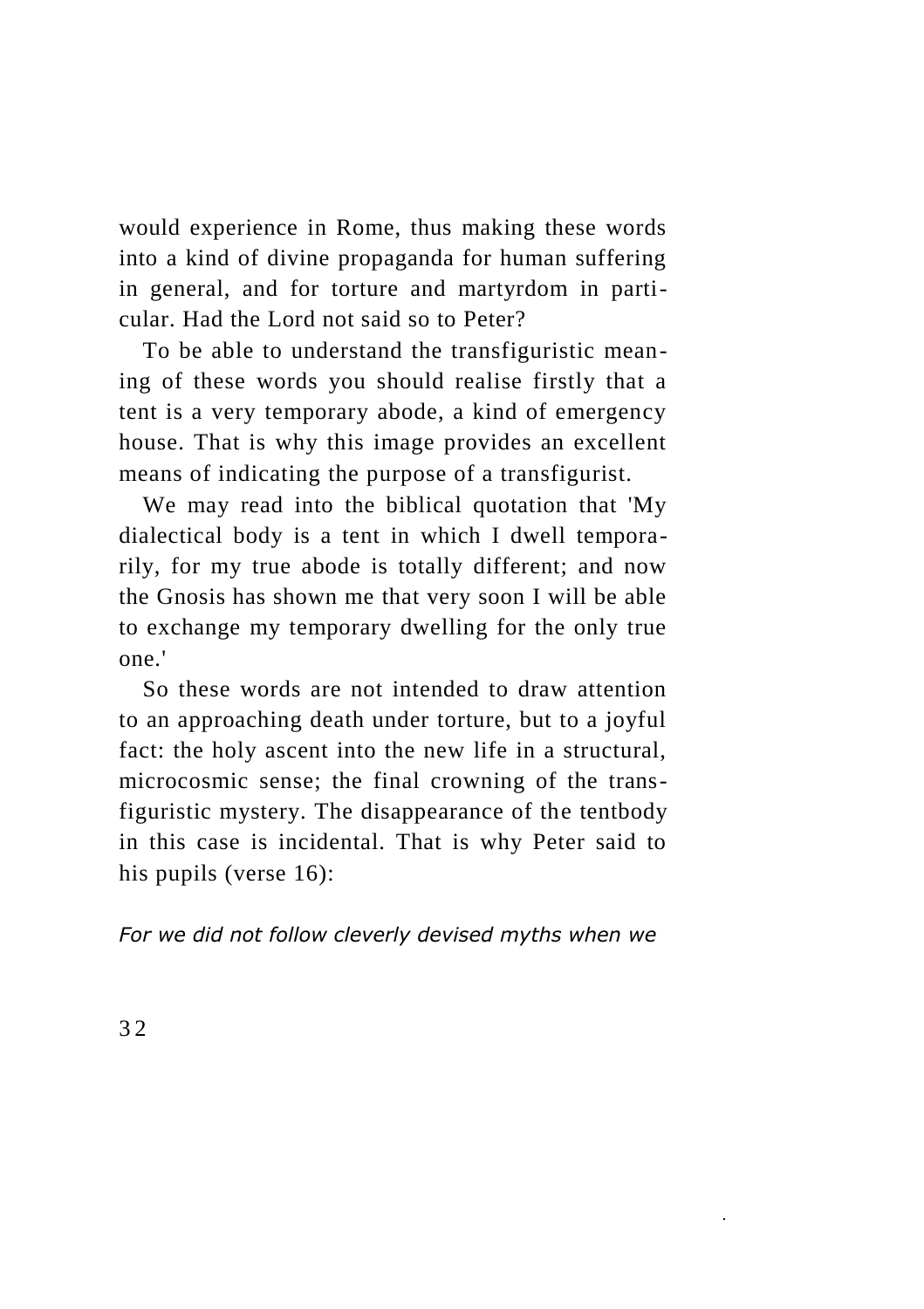*made known to you the power and the coming of our Lord Jesus Christ.*

And you too, friends of the Spiritual School of the young Gnosis, would do well to take this into consideration. Until today you may well have been able to comprehend the theory of one or the other occult mystery easily enough, for occult mysteries concern dialectical developments which take place in stages until certain goals are reached, like the evolution of a seed into a plant, or of a plant growing flowers or fruit.

The transfiguristic mystery, however, is more complicated. It is not a development on the basis of the ordinary personality, or of a higher self, an auric being, but it constitutes the downfall of both the higher and the lower self of nature; a complete transfiguration of the entire microcosm, with a new firmament and a new personality formed on the basis of the original atom.

He who enters these mysteries and has been introduced to the processes of descent and ascent can speak of a temporary abode, a tent-dwelling, as far as the old nature is concerned. A pupil directed in this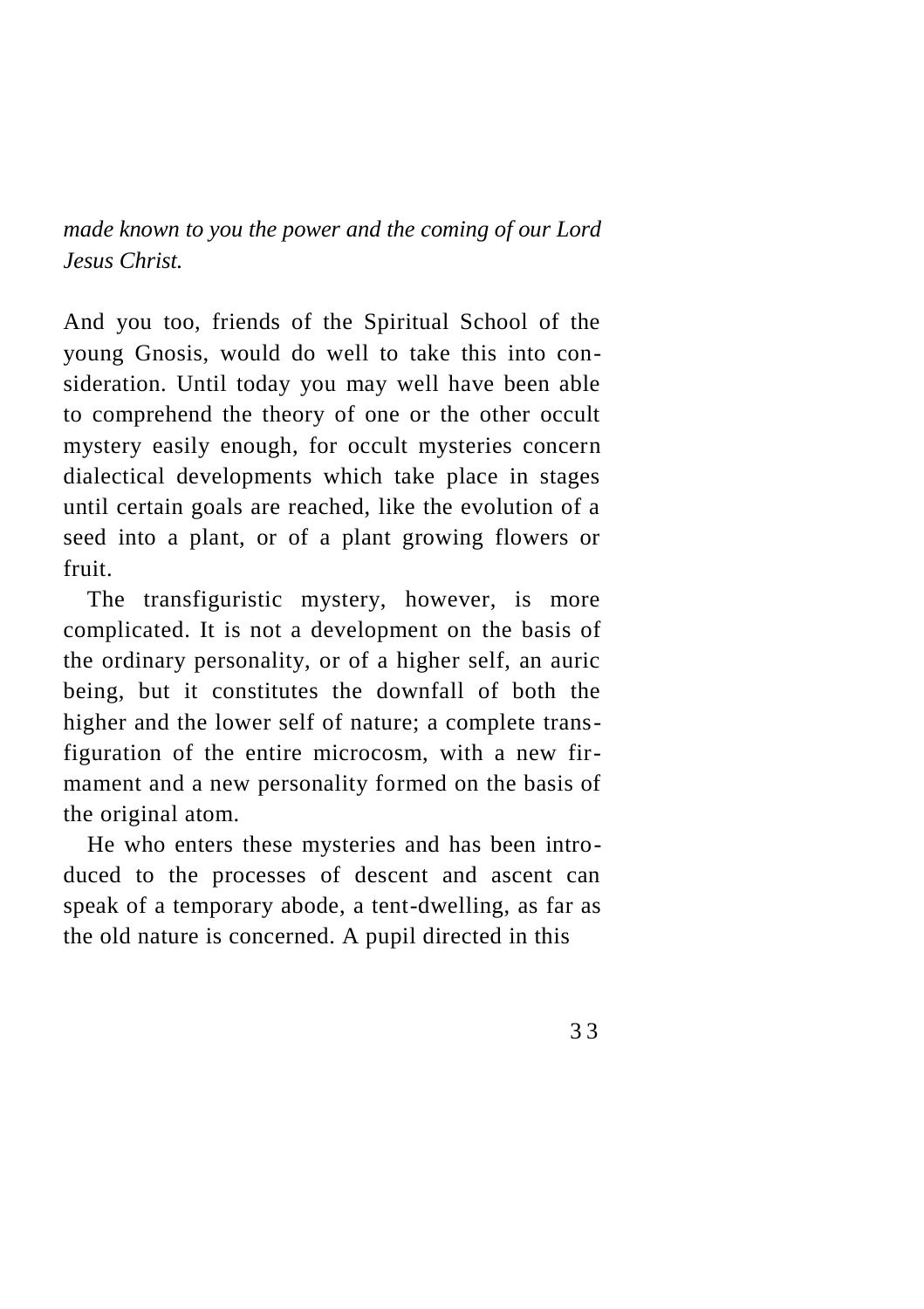way awaits the time when the putting off of the temporary abode will be announced as the wondrous crowning glory.

Every servant of the Gnosis will exert himself or herself to the utmost to remind everyone who wants to listen of the mighty and joyful salvation of rebirth — as we, too, are doing now.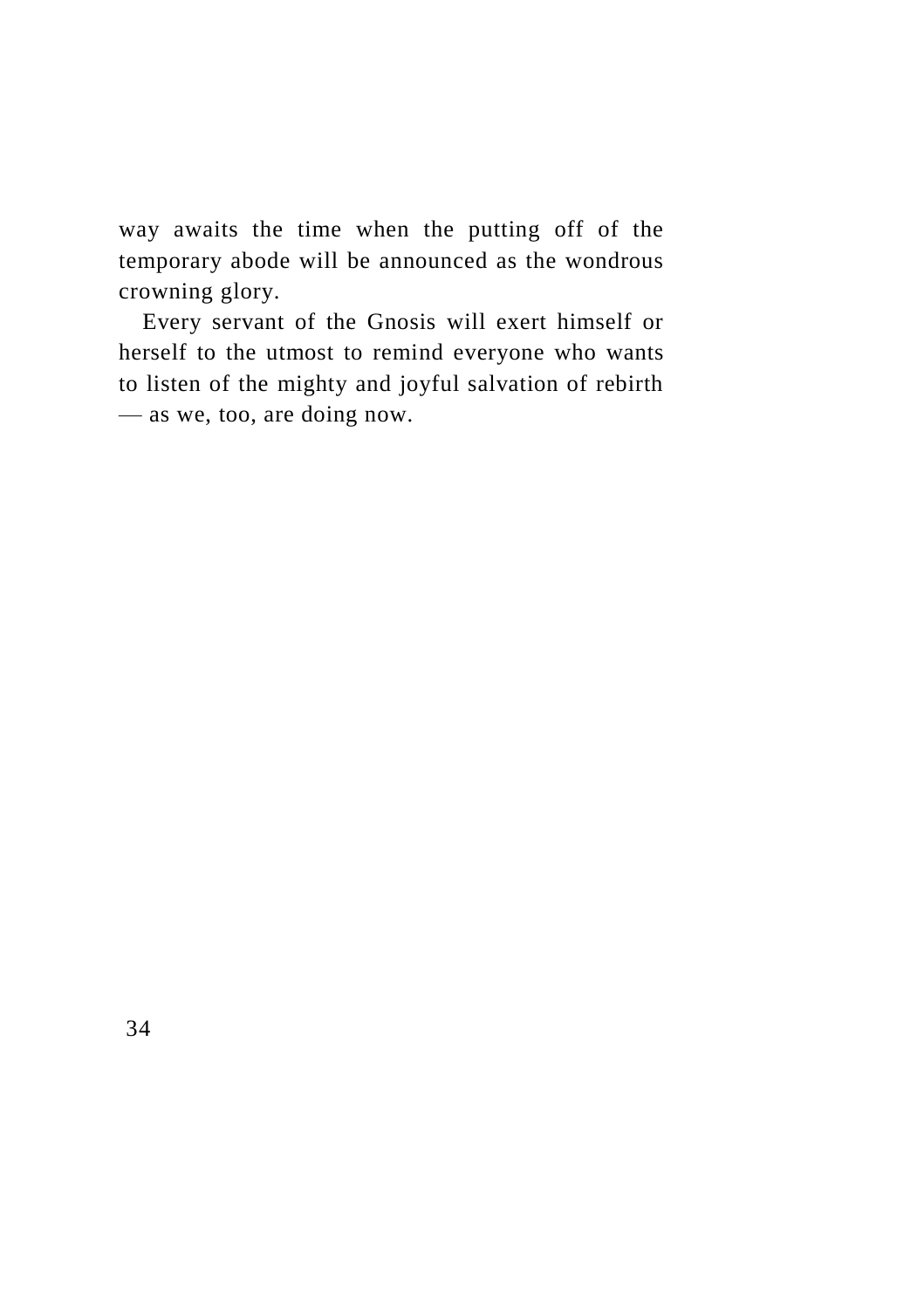#### I V

## THE EYES AS TRANSFORMERS OF LIGHT-POWER

It is now sufficiently well-known to you that a temple is a focus in the Magnetic Body of the Spiritual School. Just as the Magnetic Body, or the power-field of the School, is a focus of the Chain of the Universal Brotherhood in general, so the temple is a focus of the brotherhood's intervention in a more immediate sense. Both foci are subjected to growth and expansion. This should not, of course, lead one to the conclusion that any ambitious person could decide to set up a system of foci somewhere. This has often been tried in the course of the ages, but has never succeeded. Such a system can only develop as part of a much larger body, from which it derives its power, ability and life.

If such a system is created outside the link with the larger body, without the decision and continual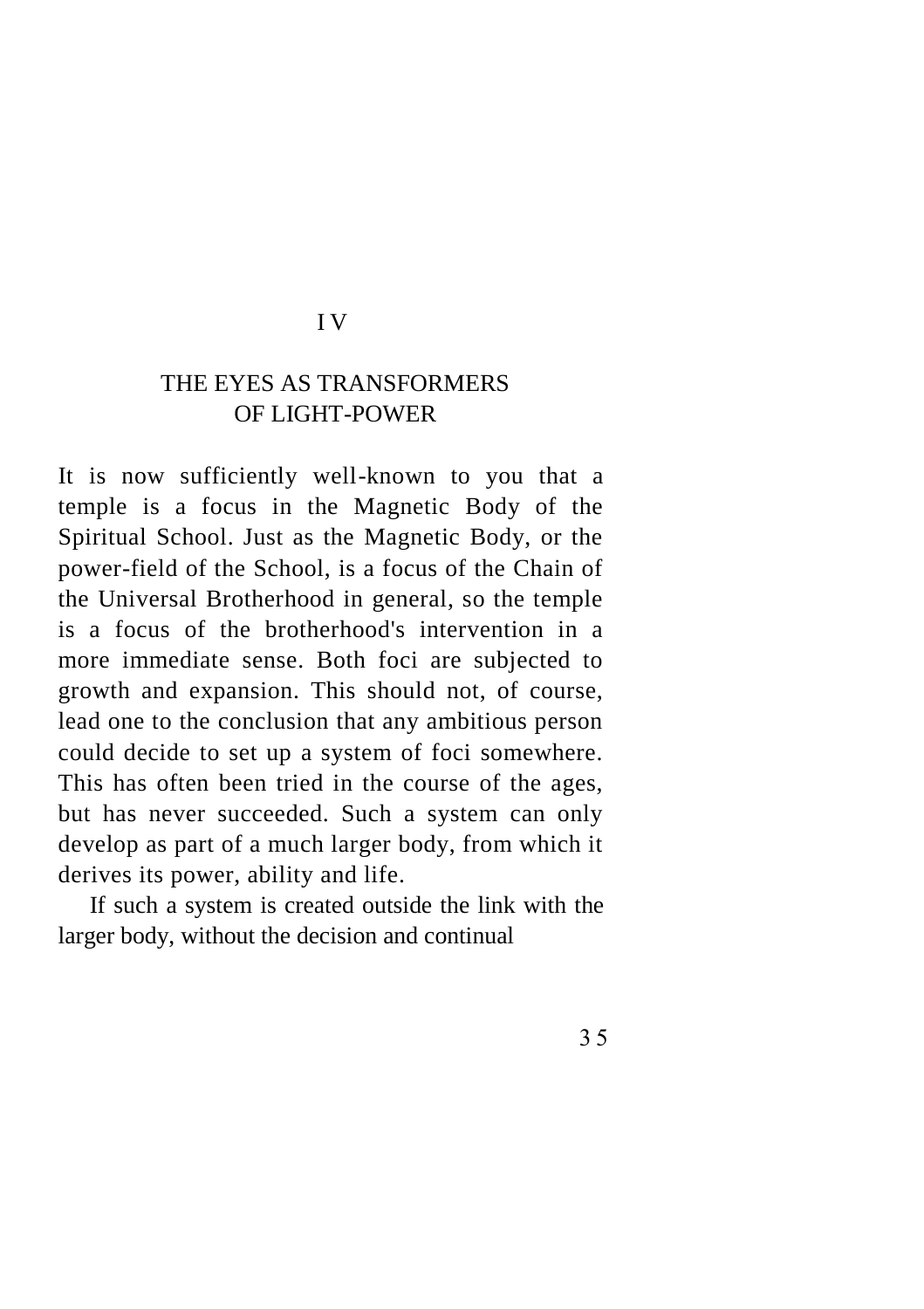cooperation of the true essence of the Universal Brotherhood, then such an endeavour, which is essentially lifeless, must always fail. This is why human activities, begun with money, effort, the cooperation of many and the demonstration of many organisational abilities, must always founder.

The first decision and the first activities in the founding of a new system of cells in the framework of a Spiritual School need to originate from the Chain of the Universal Brotherhood and thus not from private, dialectical, human initiative. We can find this law confirmed in the structure of the allmanifestation. A life-generating cell always has to originate from a larger, wider life, from an already existing body.

That is why, in the case of ordinary dialectical endeavours, we observe the two so familiar consequences: either a dialectical manifestation, entirely identical to its creators, or a complete failure.

He who wishes to become a child of God and tries to help the unfoldment of the divine in others, cannot work 'from the will of man, from the will of the flesh'. He himself needs 'to be born of God', to be seized by the Gnosis.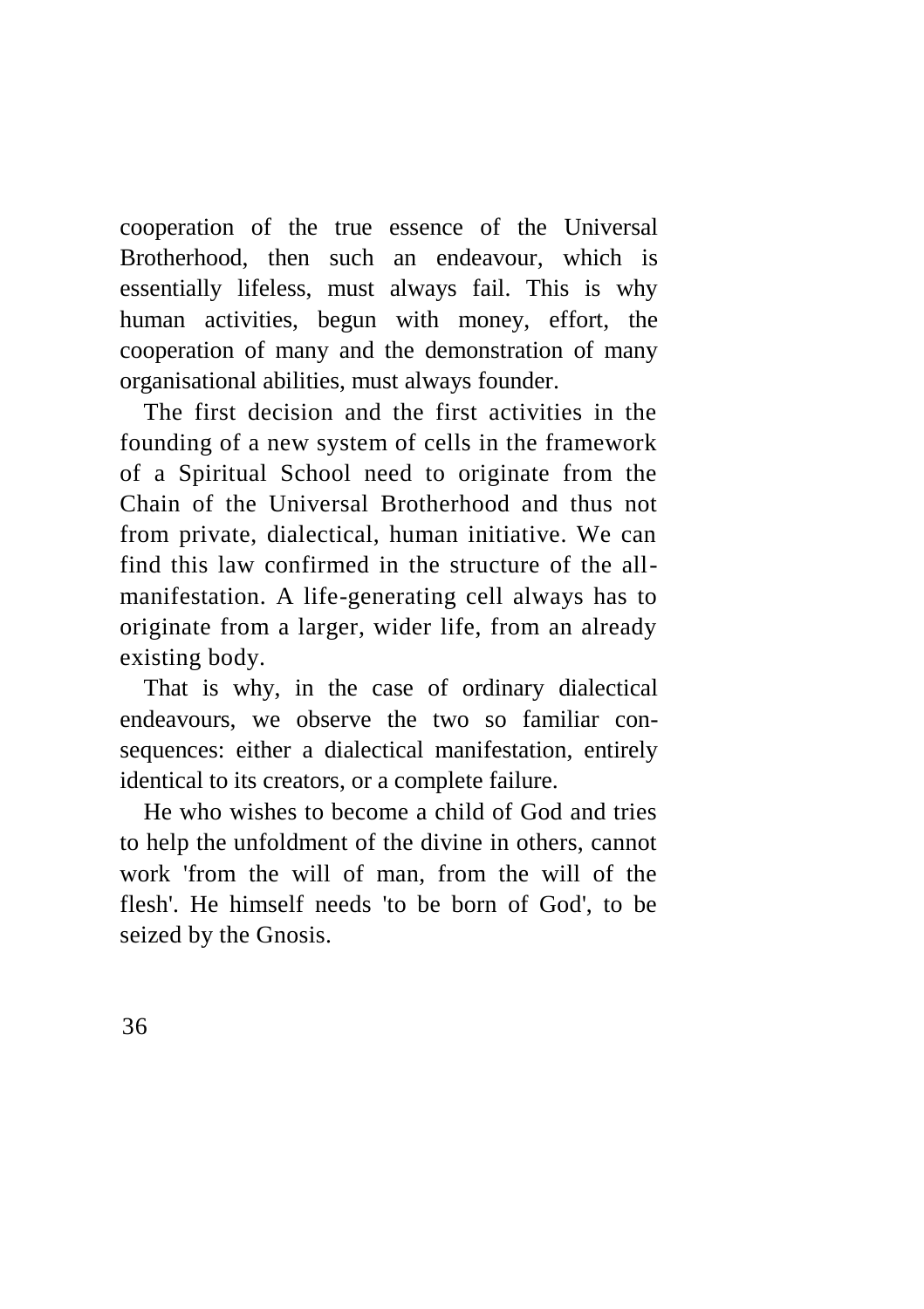So a power-field in the sense of the Spiritual School with its system of foci cannot be explained from ordinary nature; the temple is `born of God', `kindled by the spirit of God', in the sense of the prologue of the Gospel according to John.

The Spiritual School of the Golden Rosycross vibrates in the radiation of Christ; that is why it is a privilege to be allowed to belong to this School of the young Gnosis, and to visit the temple. Every pupil who is aware of this will determine his attitude accordingly. The pupil will certainly not behave in an excessively formal way, for formality has been the downfall of many. Formality means to pose, or subject oneself to a series of regulations: this is the way I must behave; this is allowed and that is not!

Formality is the same as pharisaism; a formal person does not act from within, from an inner conviction, but according to a law. One cannot be oneself in a group of formal people. One can always see immediately who is experiencing his pupilship in a still too formal way. Such a person does not dare to be as he is. A pupil who experiences his pupilship from within need never he afraid to show his true self.

Formality with respect to visiting the temple, for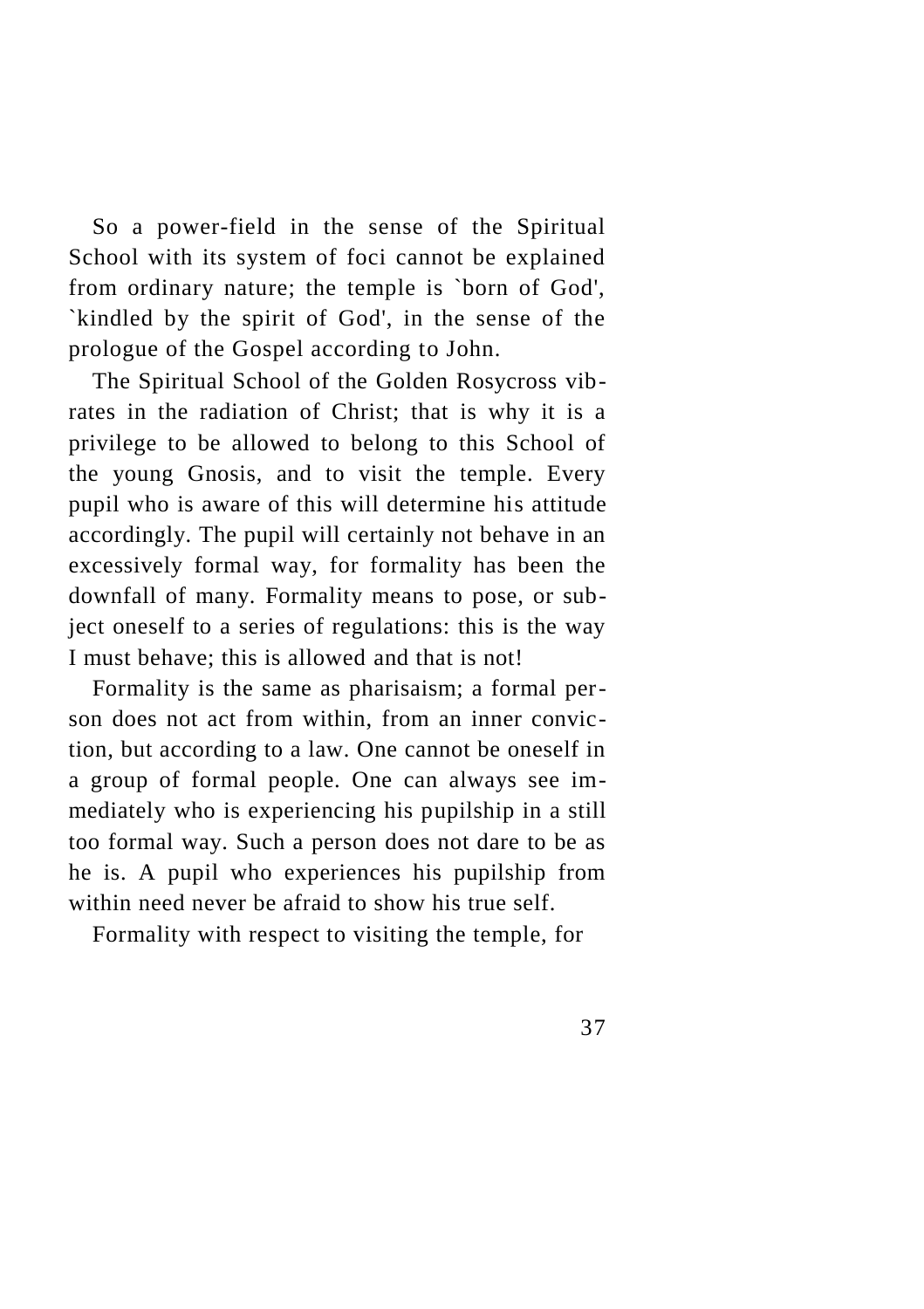instance, means that one's reverence begins at a certain moment and also ends at a certain moment, whereupon one falls from one extreme to the other. If one has forced oneself to behave reverently in a formal way, a reaction will always follow if one thinks that at a certain moment the law need no longer be applied.

A temple as a focus is not a strictly demarcated part of the power-field, but the focus gradually overflows, as it were, into the power-field. The pupil who is experiencing his pupilship from within will always demonstrate this in his attitude and his spontaneous behaviour. What behaviour? What attitude? Formal rules would arouse insincerity or, at least, forced behaviour. And a person who is forced will in the long run not be able to keep it up. That is why we can only hope that pupilship will increasingly be experienced from within and that behaviour will give proof of this.

If we guide each other towards an inner growth of the soul, this will manifest itself outwardly as a matter of course. Since we reject formality, these words are intended solely to encourage an inner preparation for an external task.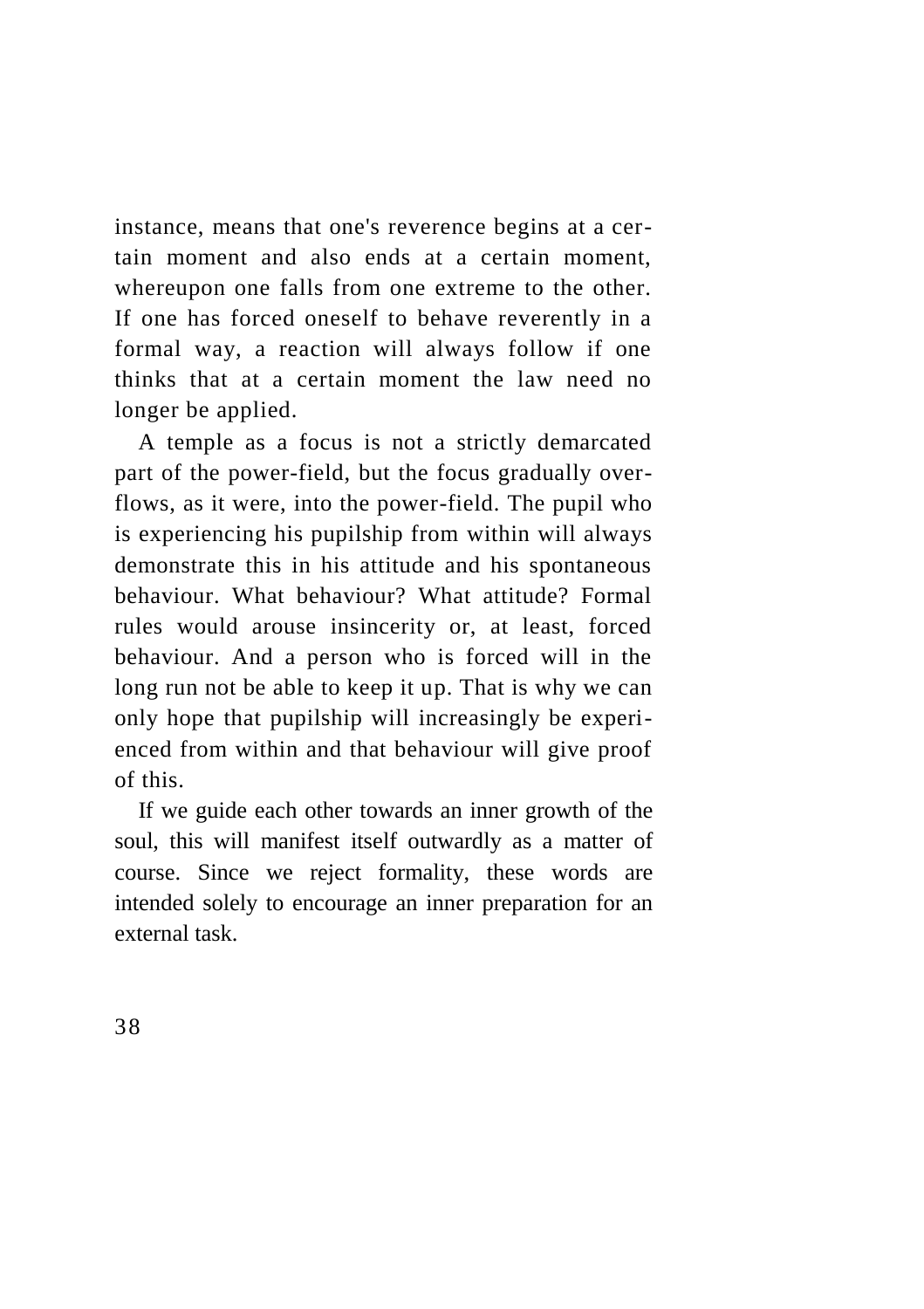Stages can be discerned in the development of the intervention of the brotherhood. The growth of inner pupilship, and the resulting external behaviour, need to keep pace with the growth of the stages in the manifestation of the power-field and the foci.

When a pupil of the young Gnosis is present in the temple in a serious way, he becomes susceptible to the touch of the radiations emanating from the Chain of the Universal Brotherhood. Then he, too, is causing a current of forces to be outpoured in the temple in the service of all those present, and also in the service of the power-field, of whose wonderful task you will, by now, have a much fuller understanding.

We would now like to explain briefly how the touch of the Brotherhood comes into being; how visitors to the temple bring this about themselves, and how they can derive maximum benefit from it with regard to the work.

If the Gnosis is to work in the temple, we need to realise that such an activity depends on two factors: the first is formed by those who stand on the place of service; the second is the presence of the group of pupils in the temple. Between these two factors a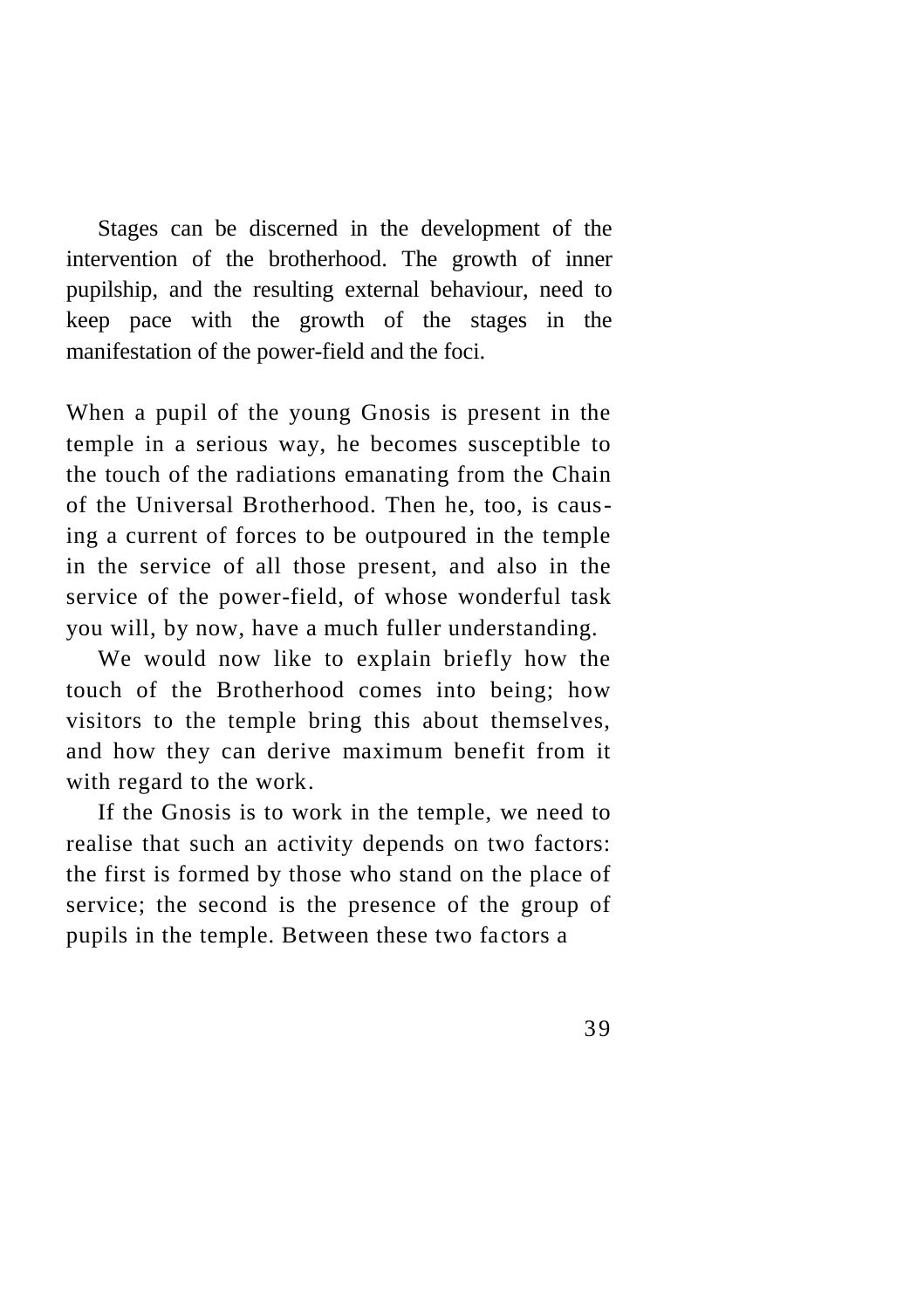tension-field should come into being; the important thing now is the quality of this tension-field, for it is supported and its quality is determined, among other things, by our sensory functions.

There are seven senses, five known and two unknown. It would be going too far to discuss the function of all seven senses in this process. That is why we draw your attention to only one of them, namely the eyes, the sense of sight.

You know that the eyes shine; the eyes catch the light rays and thus activate the other senses. Our eyes are always directed to a certain point, whether it is an inner or an external one. Our eyes also activate thinking, willing and feeling or, at least, they cooperate with them. The eyes, it is said, are the mirror of the soul. The eyes have contact with the heart and the head via the pituitary gland, and indicate the quality of the consciousness, which reveals itself in thinking, willing and the activities of the heart. One can read everything from the eyes; the eyes speak a language.

After some consideration we can determine that, apart from light, the eyes also send out power, a power which is able to do much; a great, magic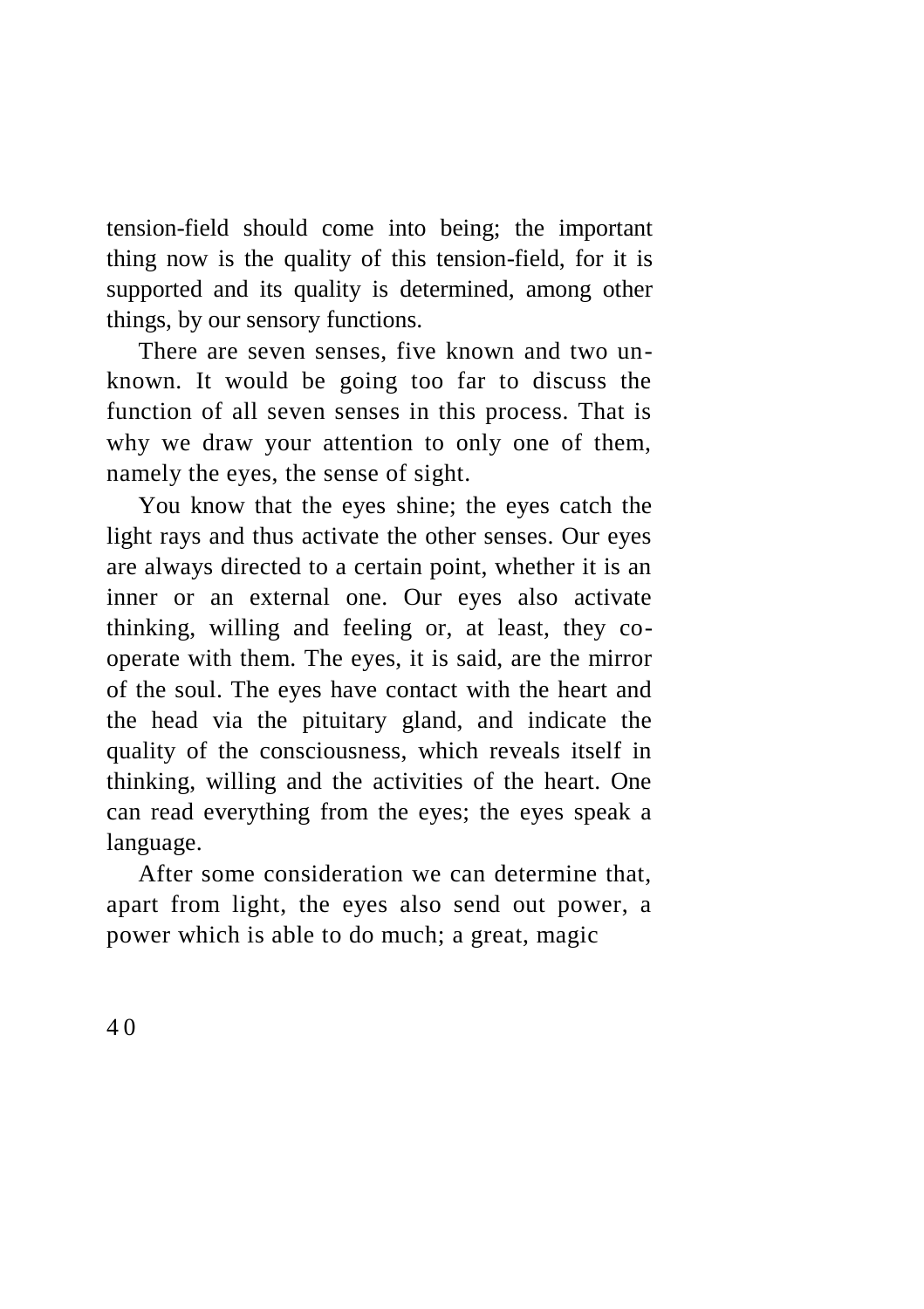power. If we were to investigate this, we would discover that the magic powers related to the eyes are the most formidable in our entire system.

When you are in the temple, there are generally various ways for the eyes to shine. Suppose you were purely intellectually minded; or entirely mystical, bound up with your sentiment; or negatively occult, or were acting out of habit, and were thus indifferent; or preoccupied with yourself or someone else, full of critical or resentful thoughts. Or suppose your attention was to a certain extent simulated and thus an act, a pose, or you were thinking about some plan; it is certain that the radiation, the light-power of your eyes would reveal the reality.

There would be one great disharmony, and no question of a tension-field in which the directedness of all had been equalised. In such a field of dissonants the radiation power of the Brotherhood would not be able to manifest itself.

At the moment when the service-leader enters the place of service there is usually hardly any question of a well-directed equalised light- and power-field. That is why the service-leader must not only take care of the ritual, address or lecture, but must also be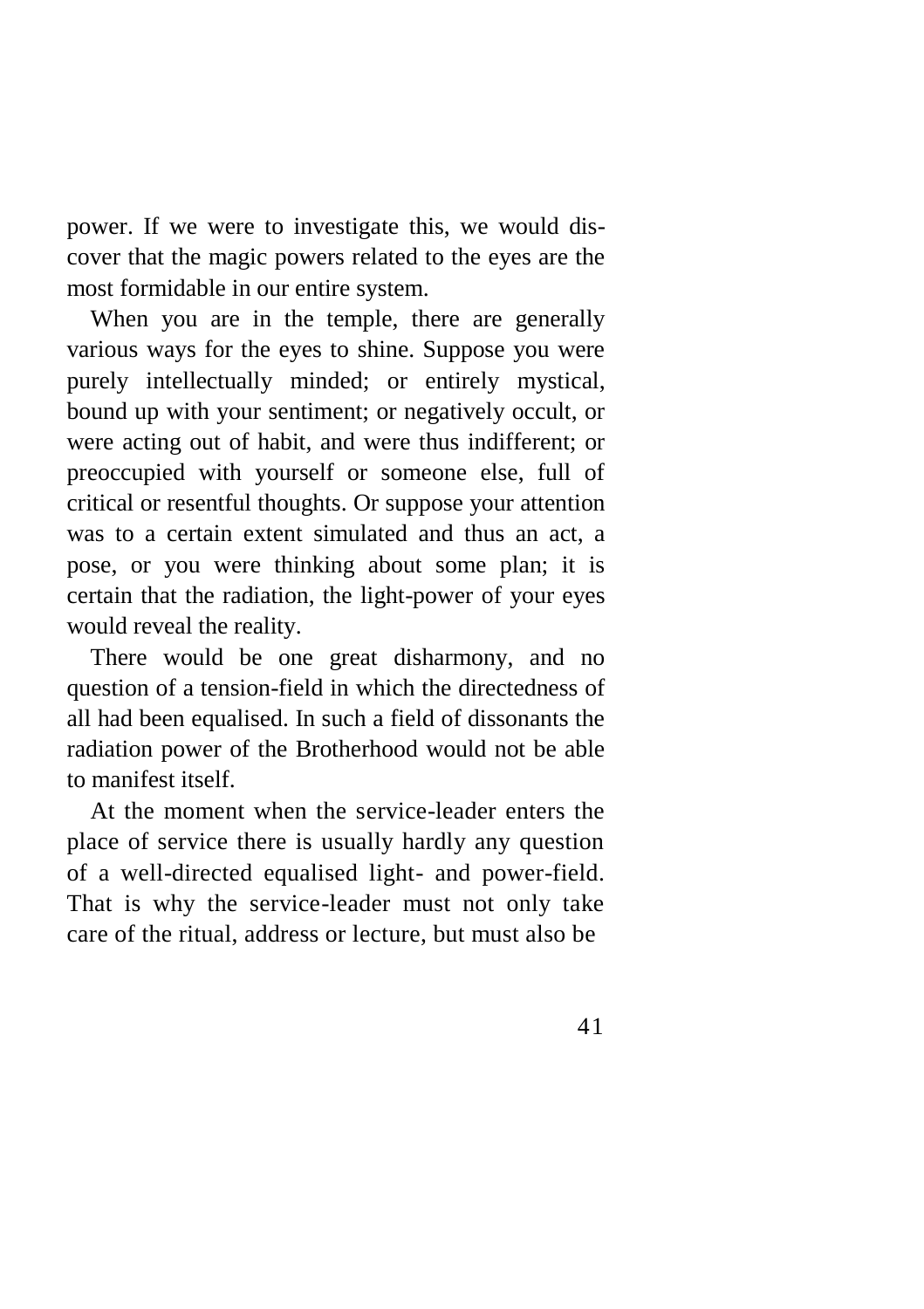aware that he stands in the service of the Spiritual School and the Universal Brotherhood. The serviceleader must be conscious of the fact that he has to enable the gnostic Brotherhood to generate power.

Thus the service-leader has a very great responsibility, of which he should be fully aware. So, before he begins the service, he will ensure that the external factors necessary for achievement are present. He will give the utmost care to the room where he has to work (we are thinking here of those who work in the service of the forecourt), for people are not coming to see and hear him personally. Also, he does not want merely to oblige people, but is there to serve the Spiritual School and the Gnosis, and on that basis to serve mankind. That is why the relationship between him and his audience will always be of a very special character.

When the service-leader enters the place of service, he will first of all have to ensure that the disharmonious light- and power-field is encapsulated, enclosed. He does this by invoking the merciful power of the Chain of the Universal Brotherhood; and as far as he is able to liberate this power within himself he will spread it over his audience like a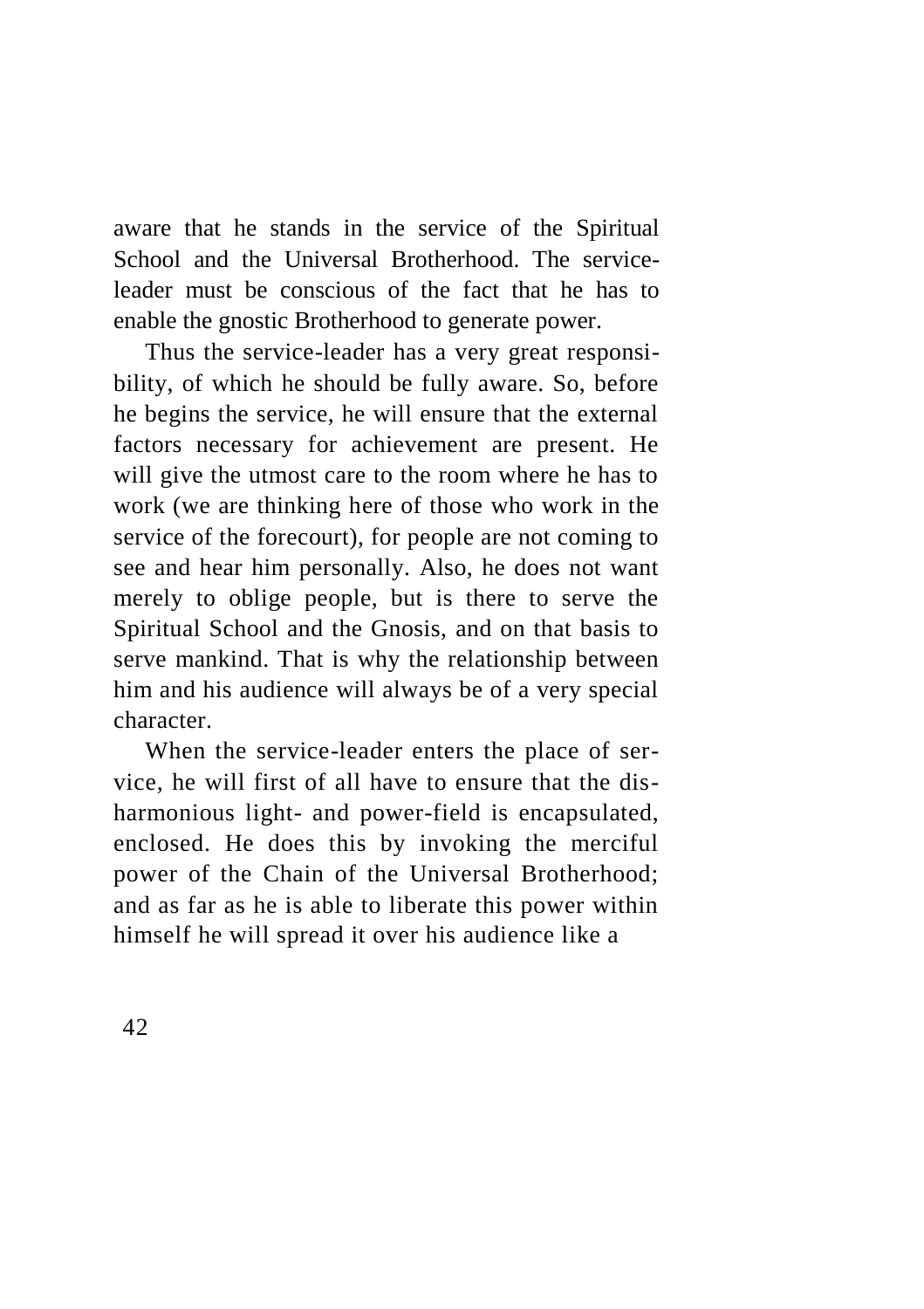cloak. He has to do this with his gaze, with the lightforce of his eyes; not as an exaggerated magical action, driven by the will; not looking personally at the audience, but looking more over those present. It needs to be an impersonal radiation of the eyes through the merciful touch of the Universal Brotherhood.

Once this light-garment has been spread, the service-leader needs to ensure that it cannot be broken through and that no disturbance can come into being within the tension field that has thus come into being. The gnostic light will then be able to pour out its gifts of grace into the tension field. These gifts must be placed in the service of the audience, of those present in the temple or consecrated working place. The work of protecting the light-garment should again be done by means of the gaze, the radiation of the eyes, for the eyes are transformers of light-power.

You will understand that the service-leader will notice immediately if any attempt is made to disturb the temple. Even if he cannot see it, he will experience it in another way, either via his senses or physically. if such a disturbance is detected by the service-leader, and he knows who is causing it, there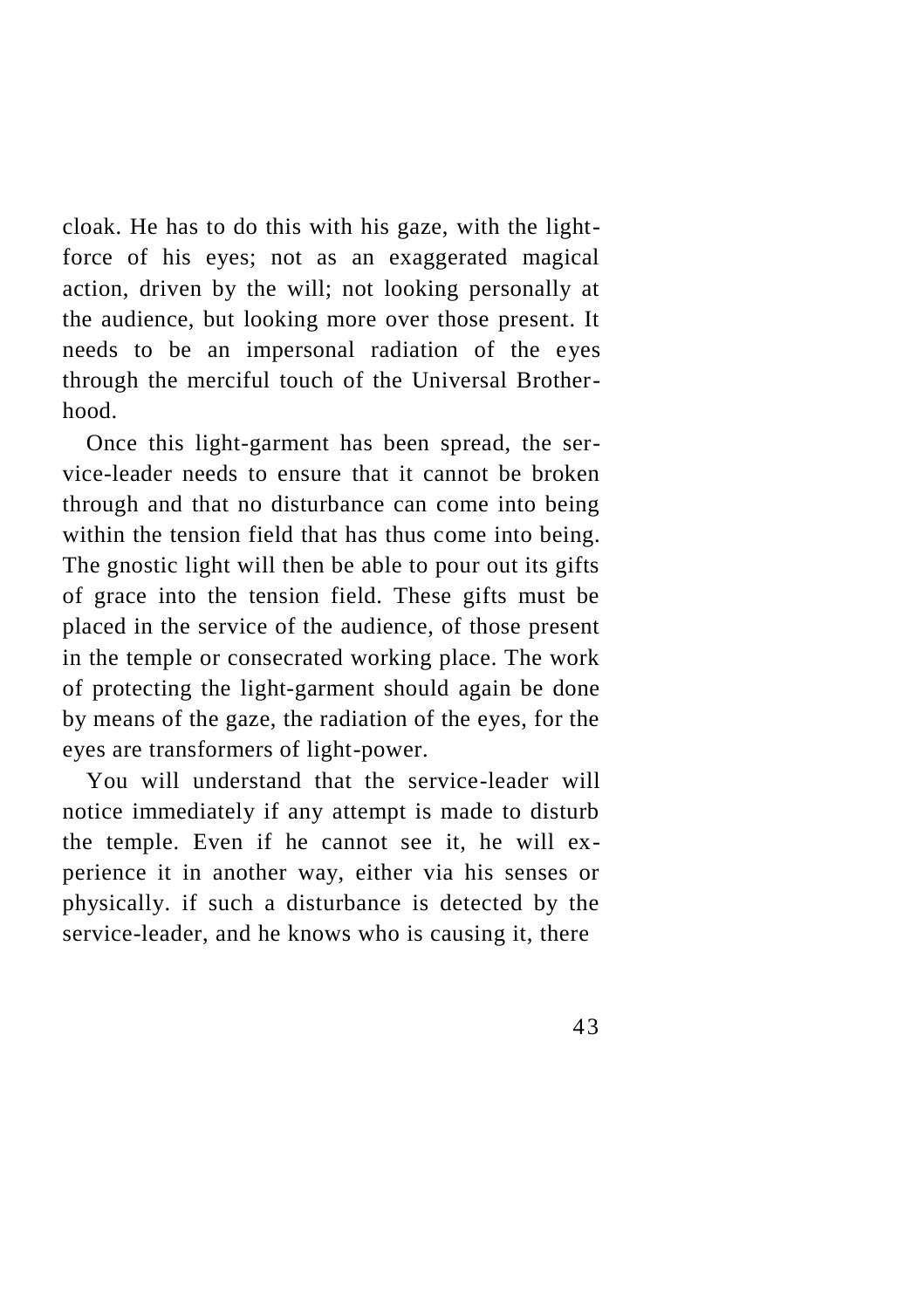will never be a personal confrontation, but the service-leader will continue with redoubled power in order to maintain the whole.

When this work has been performed, 'the Lord is in the midst'; the flame is burning and the serviceleader proceeds with his next activity: ritual, address or lecture, by means of which he must convey the grace of the light-field to everyone present. In this way harmony is born and the outpouring of the spirit takes place.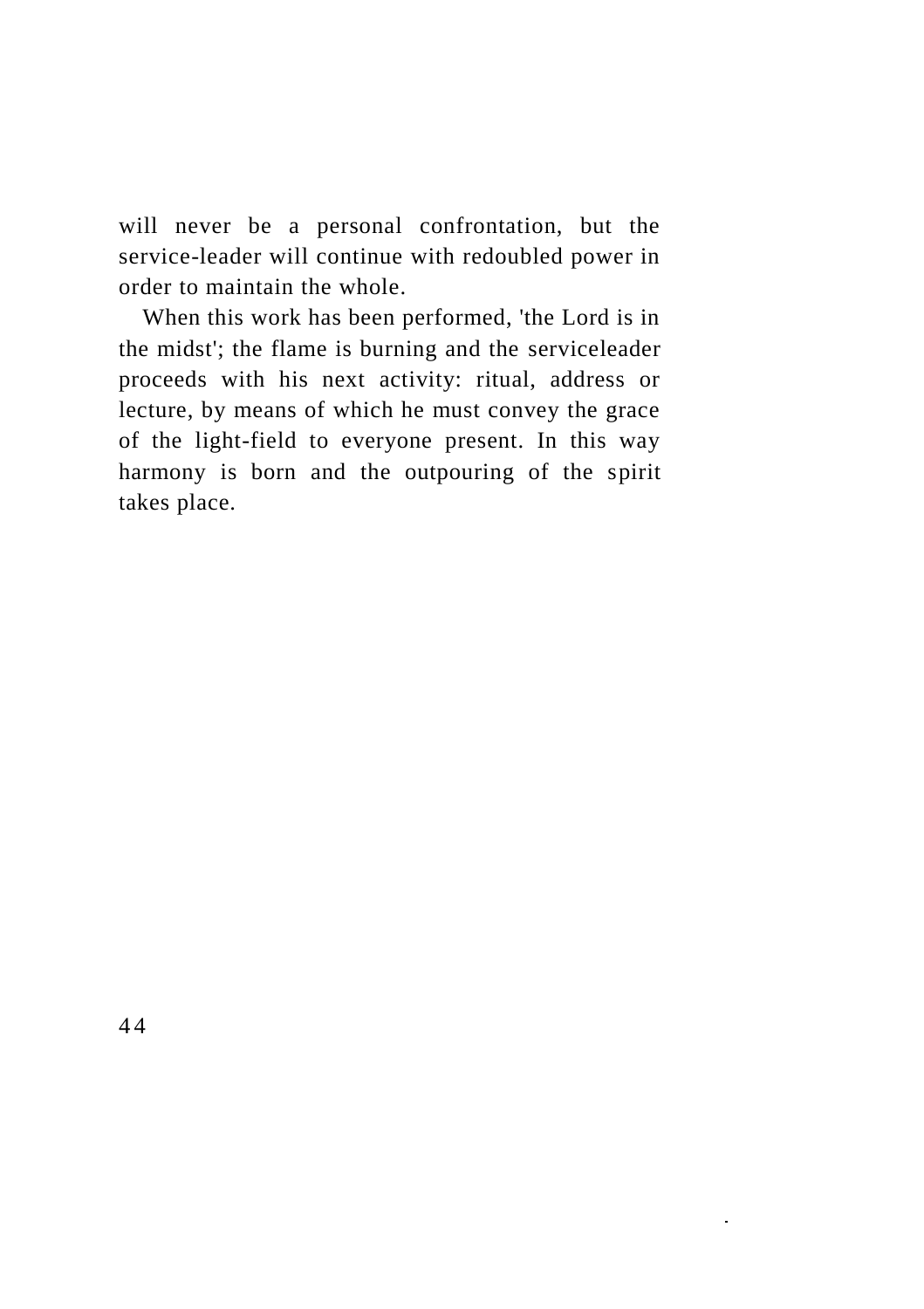#### V

#### THE TRUE HUMAN BEING

Every atom of the physical body of a human being is vivified and maintained by the etheric `double', or vital body. The physical organism thus lives by the grace of the etheric body. One speaks of a `double' because the etheric body completely interpenetrates and surrounds the physical body, and in this way duplicates it. There are, therefore, two bodies which are one.

It is also known that these two human vehicles are penetrated and surrounded in turn by another body, which is more subtle and larger than the other two, namely the astral body.

So there are three bodies cooperating in unity and enabling the creation to live: the astral body, the etheric body and the physical body. These three bodies can be clearly distinguished. All three have been organised into one system, one exterior figure bear-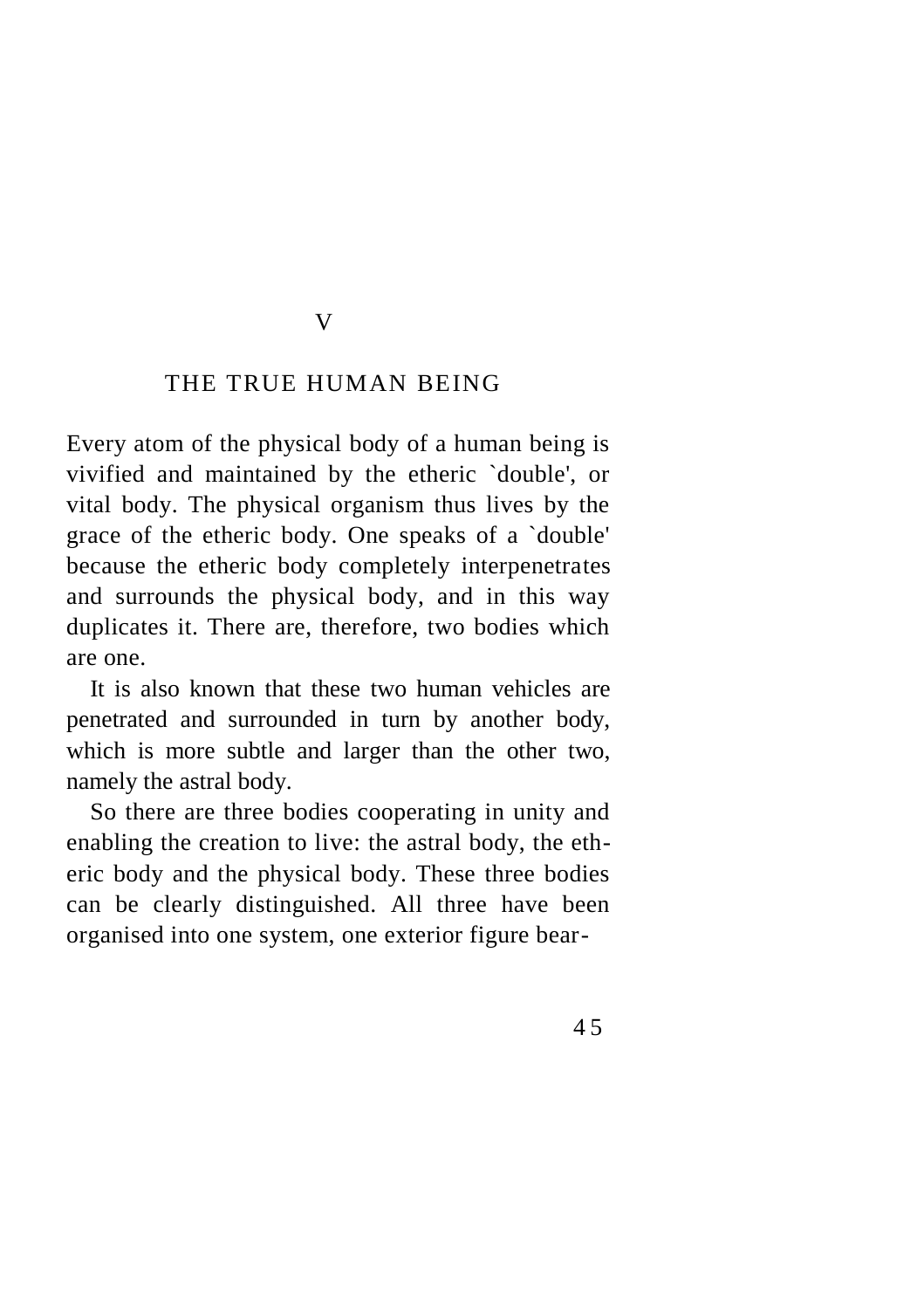ing the imprint of the nature-born type of the physical body.

During the night, when the person is asleep, the personality of three vehicles is split. The astral body then acts autonomously and is often highly active, and can be recognised as the image of the one who rests in sleep.

However, one should not think that, having said all this, we have finished defining the totality of man in manifestation. To think this would be to make the greatest mistake of one's life, for man also has a thinking faculty, a mental body at his disposal. In fact, it is not even appropriate to speak of a mental *body,* as this body is as yet far from full-grown. It is the newest acquisition in the immensely long periods of our mankind's development, interpenetrating and surrounding the three other bodies. No, it can at most be distinguished as a fiery, and therefore shining activity in the region of the head sanctuary. So one cannot say that man already has the full command of his thinking faculty. That is very far from the case!

And even when the thinking faculty does eventually exist, it will still not be possible to call man complete until he possesses a threefold manifestation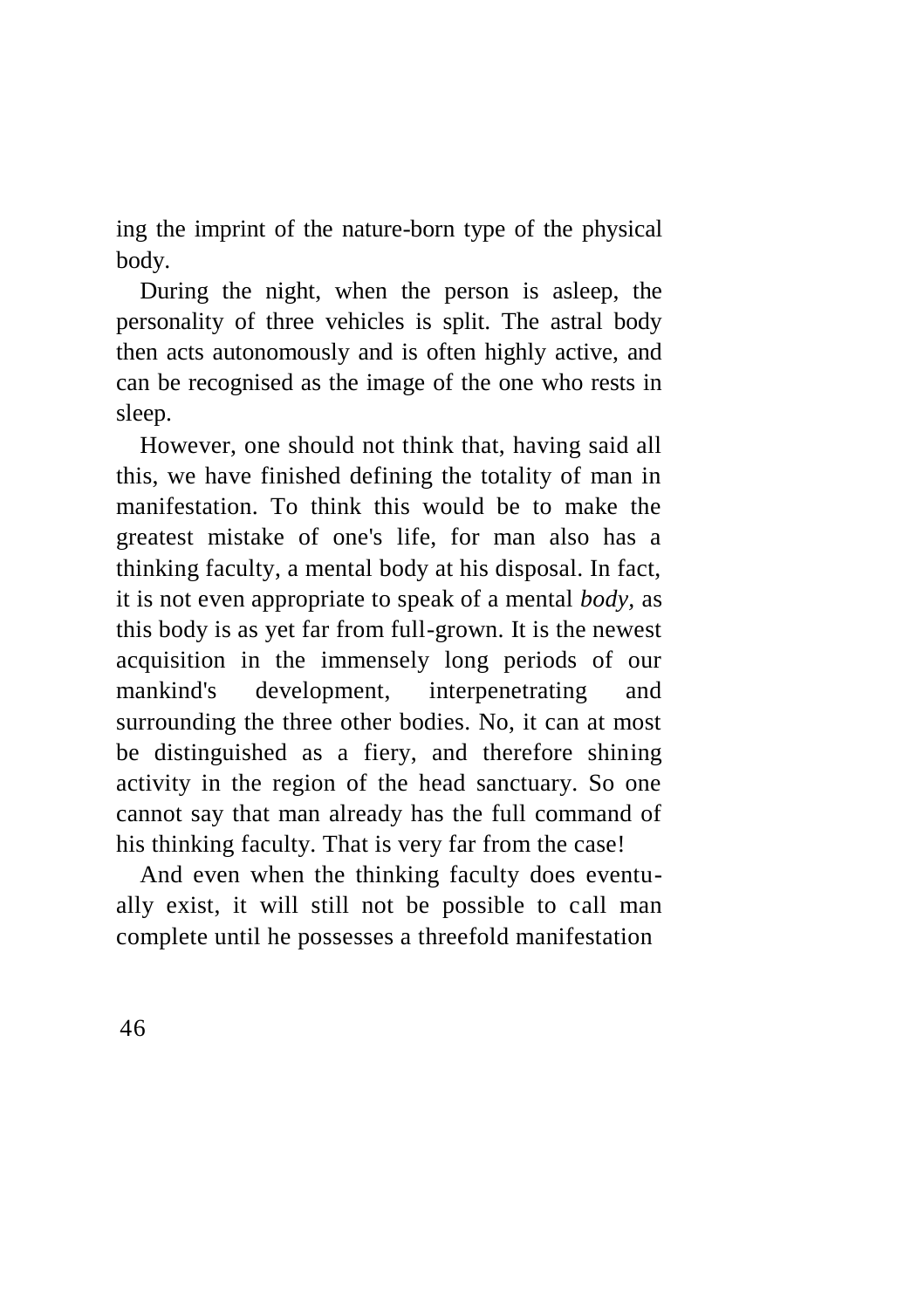of the spirit, which corresponds with the three primary rays of the Seven-Spirit. In the Spiritual School this is referred to as the equilateral triangle.

So we may see the true, complete man as a sevenfold revelation consisting of four vehicles and three manifestations of the spirit; a triangle of the manifestation of the spirit and a square of construction. If you were to try to visualise the true man in this way, you would know with certitude that man as we know him now has not yet been `born' in the true, completely divine sense. He still exists in a state of genesis; he is, as Paul rightly said, as yet `unborn'.

It is in this light that you should consider your problems and difficulties. The life you are living is not a human life because, although you have the possibility of living such a life, you do not yet possess the necessary faculties. Your highest vehicular expression is the astral body, just as it is with animals, so that Hermes Tresmegistus could rightly speak of man and animals in the same breath.

Negatively inclined people who are reading and considering all this could take the point of view: 'Why should we bother or worry then! We are unborn, still in a state of genesis. Let us just wait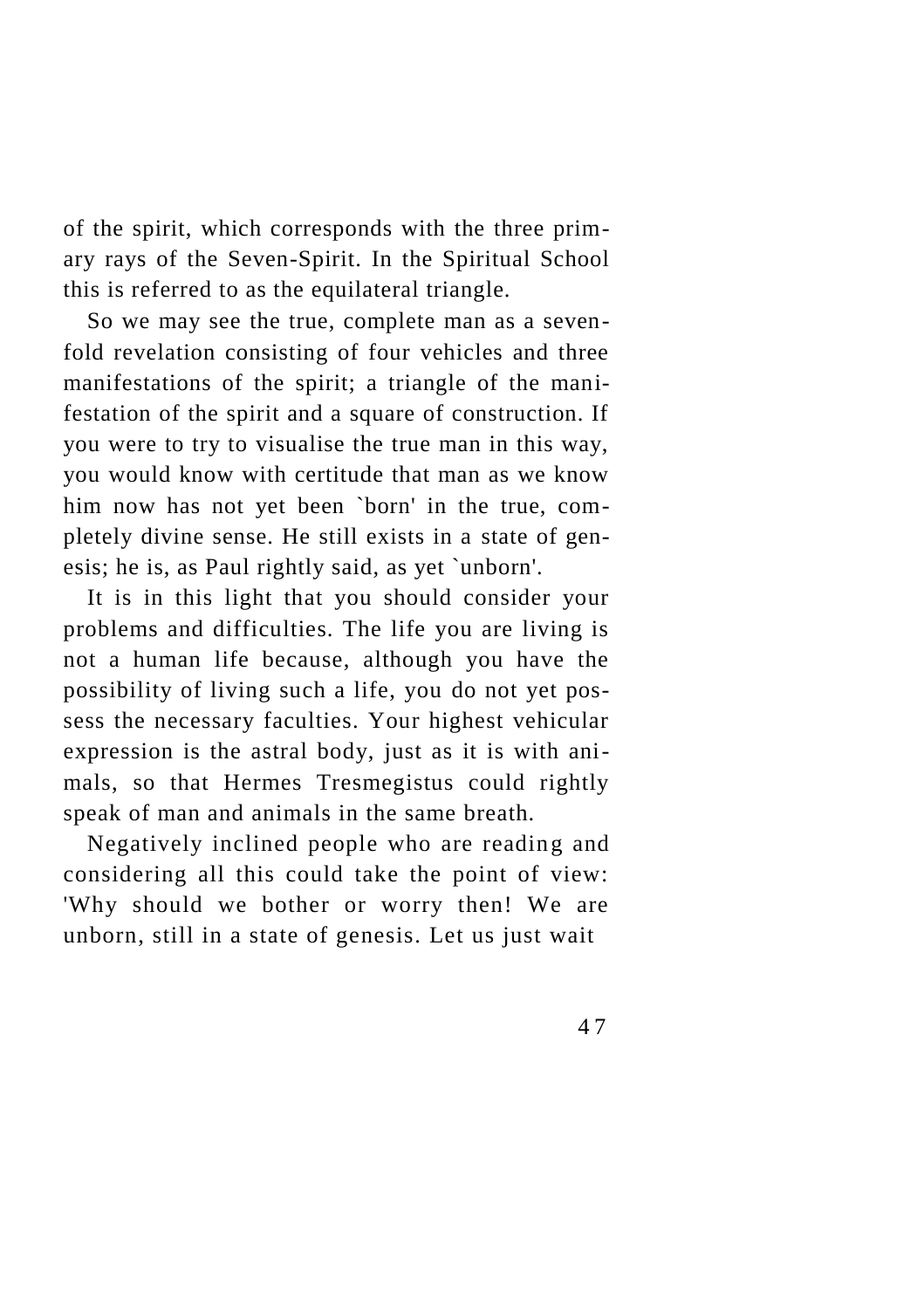passively for the time of our birth. Only then will we be true human beings'.

There are many people in the world who speak like that; they believe in the doctrine of evolution. `First we were like minerals, then like plants, next we had an animal consciousness and now we are on our way to becoming human beings. In the radius of activities in the Aquarian Age, which we have now entered, we will again make an important step on the ladder of development.'

It is good to know that the Spiritual School diametrically opposes this point of view, as there is no question of any undisturbed, automatic process of evolution. There was a time when, under divine guidance, mankind did evolve, but that phase is long since past.

As soon as the three vehicles — the physical, etheric and astral — have interlocked to form a beautiful and wonderfully constructed unity and, very gradually, the flame of the consciousness is kindled, nascent man is given a task. It is a task that needs to be carried out as a completely autonomous activity of the self. It is a task that *can* be carried out because, as a result of the cooperation of the three vehicles,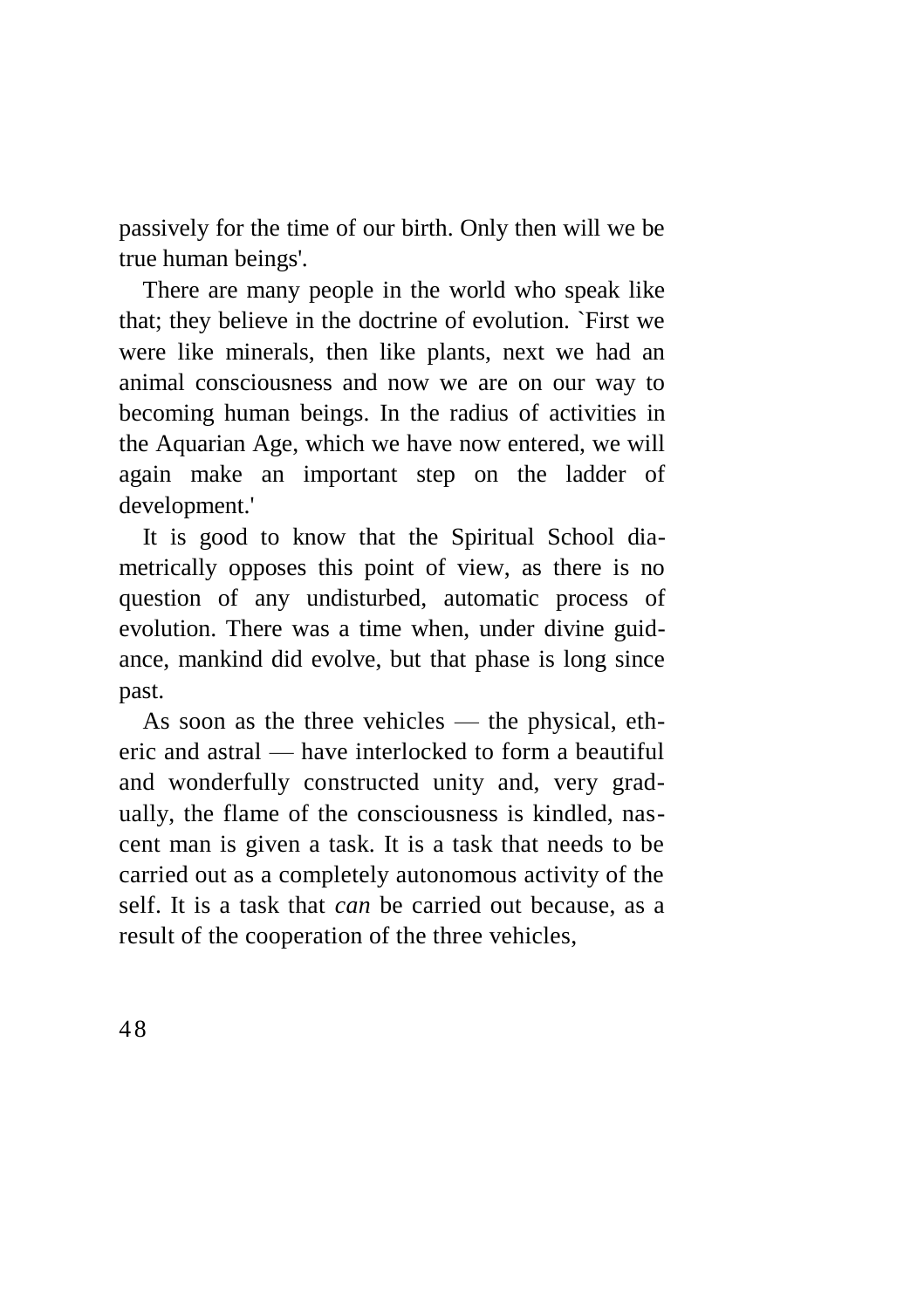nascent man possesses an ensoulment, a soul. It is also possible because the newly kindled flame of the thinking faculty in its pristine purity enables nascent man to understand the divine reason to such an extent that he can begin eating the fruit of the tree of knowledge which stands in the midst of God's Paradise.

You need to know that, from the time of its preparation to the development of independent activity, the greater part of the human lifewave has misused the original purity, and has wandered away from the original race. You need to know this, and indeed, you are capable of knowing it very well, since it is the cause of the fact that all those born in matter belong to the, as yet, unborn human race, roaming about in night and death, in suffering and sorrow, with many sighs. Death is their companion and delusion their state of life. They have lost their original purity. They are like neglected clothing which, to begin with, is very difficult to clean, and if one leaves it too long it becomes hopeless; the clothing deteriorates and can no longer be used.

If it were not for the fact that, thanks be to God, through revivification, our microcosms keep on receiving new chances of breaking through to new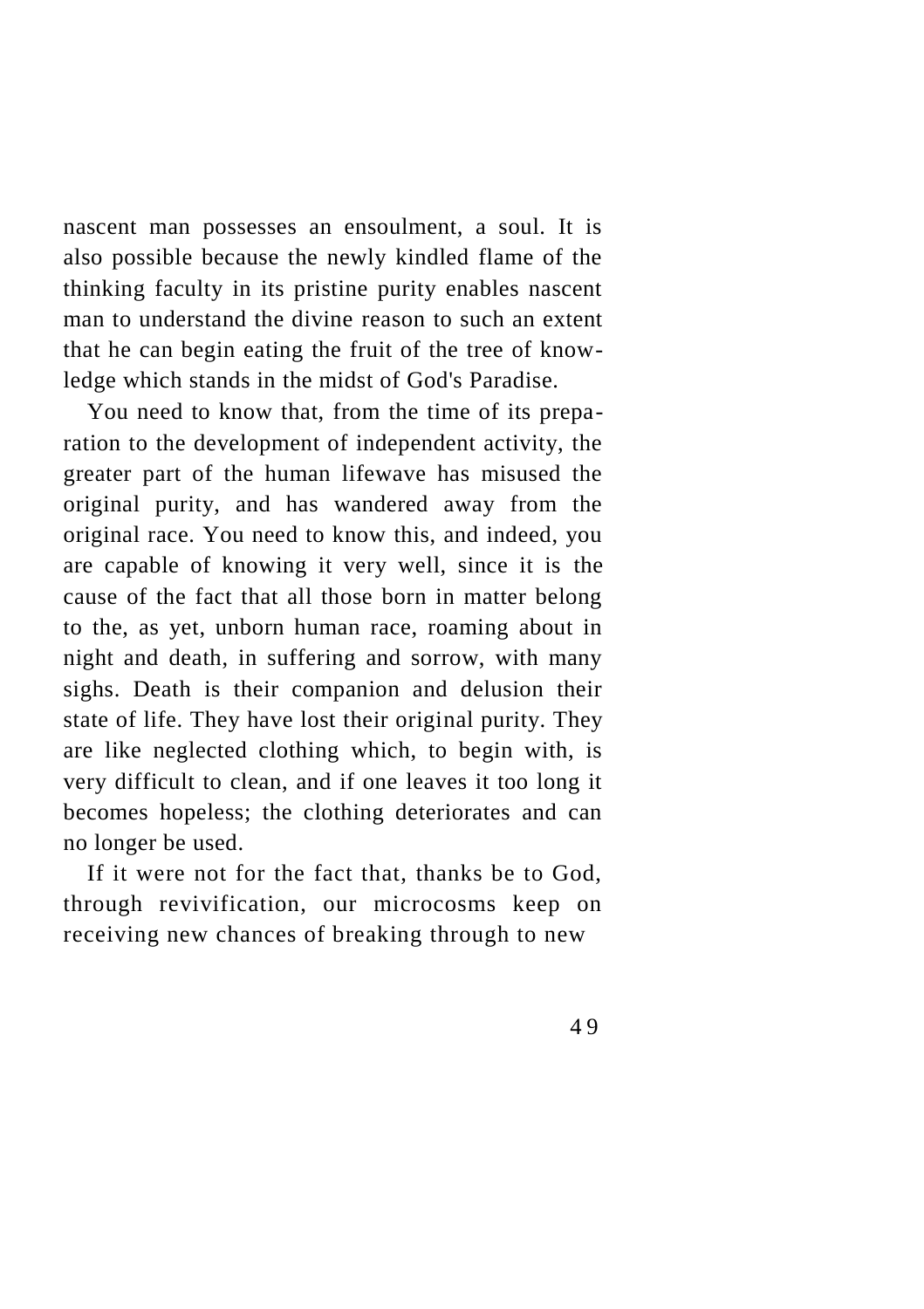birth, to the genesis of true Man, the tragic experiences of part of mankind would be nothing more than a memory of something that happened long ago.

So, understanding all this with your innermost being, you will surely not want to wait a single day longer to use your time, for as long as it is still possible.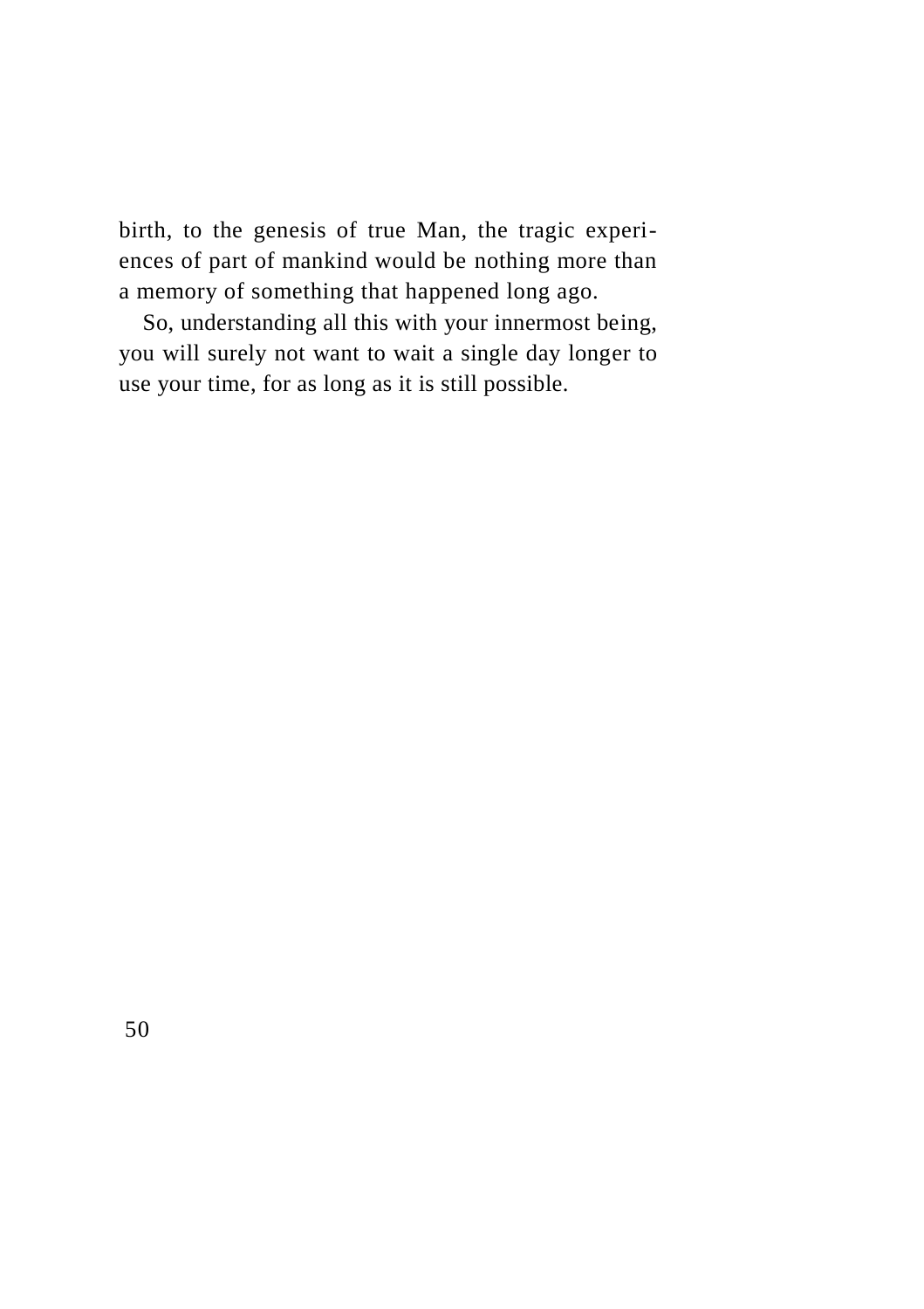### V I

#### THE SEVEN FOCI

That part of mankind which constitutes the pioneering Brotherhood is divided into seven groups. In saying this, we are proceeding from the idea that the sevenfold Earth Logos transmits seven groups of seven rays. These forty-nine rays or forces together form the Holy Seven-Spirit or the seven hierarchies.

It is obvious that every pupil who wants to walk the path must learn to react to all forty-nine of these rays. But you will understand that it is impossible to expose the beginning pupil to the full capacity of this great light-power. That is why initially the pupil reacts by attempting to respond to just one of these forty-nine rays.

That is not to say that every eligible person must begin by reacting to the same ray of the forty-nine. Reactions vary widely because there are seven times seven, thus forty-nine possibilities. The variations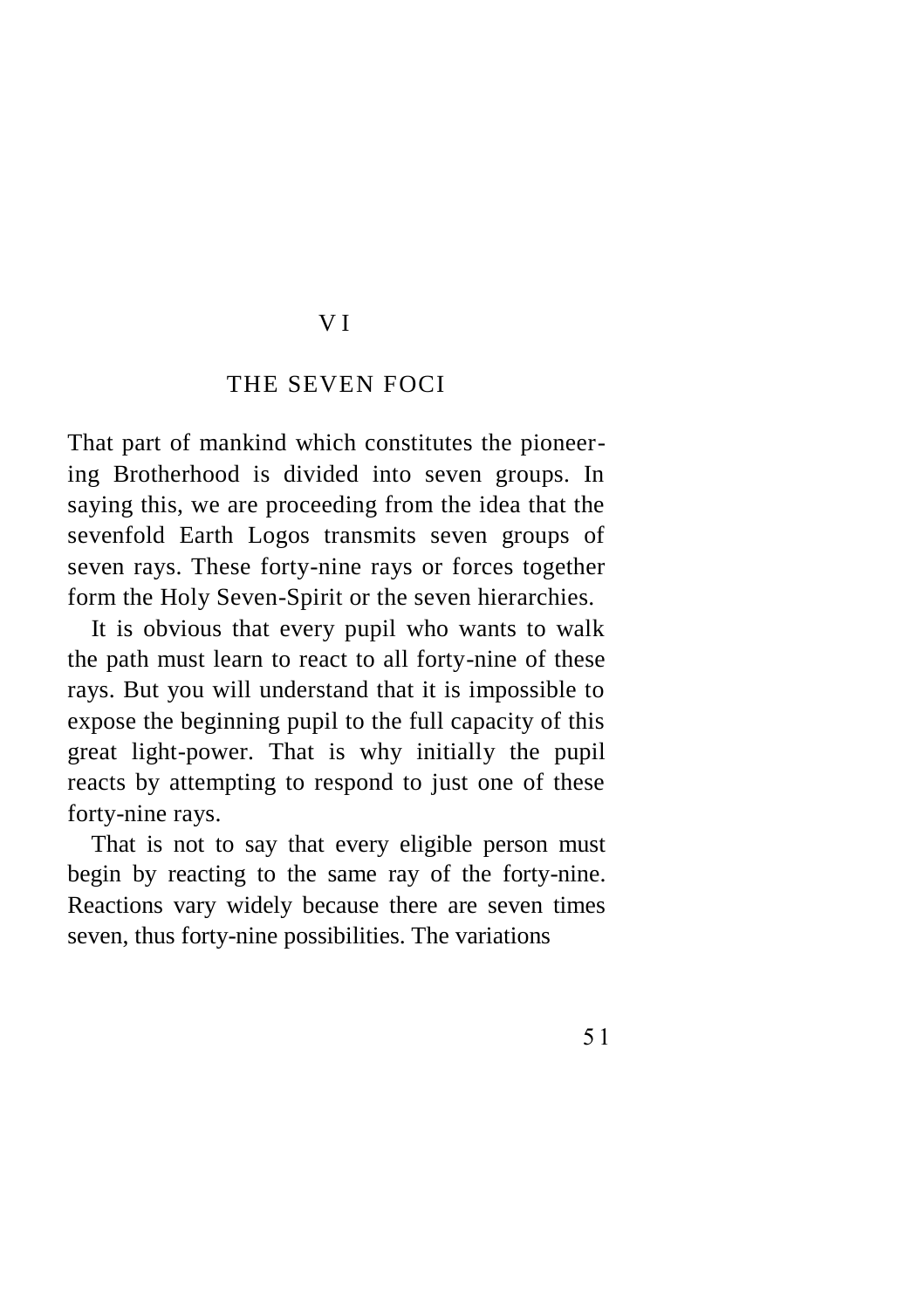arise from the spirit-spark atom's fundamental attunement. The Universal Doctrine says that the rose of the heart has forty-nine aspects and it is for that reason that each person's heart sanctuary attunes itself differently to the nuclear radiation of the monad. Initially, the process of attunement concerns one of the seven groups of seven light-powers, and once that group has found admittance, only one of the seven rays of that group is involved.

Assuming that the population of the Spiritual School of the young Gnosis is populated by truly serious pupils, one can say that there are forty-nine different characters and also forty-nine different reactions in the Spiritual School. You may sometimes have wondered why other people react in such a totally different manner than you do to a particular touch of the School. Both you and they are aiming at the same goal, and yet your perceptions differ very widely.

Now perhaps you will see in a clearer light the seven foci in the dialectical life-field by means of which the forty-nine rays corresponding to the fortynine aspects of the monadic nucleus are differentiated. There are seven schools, because there is a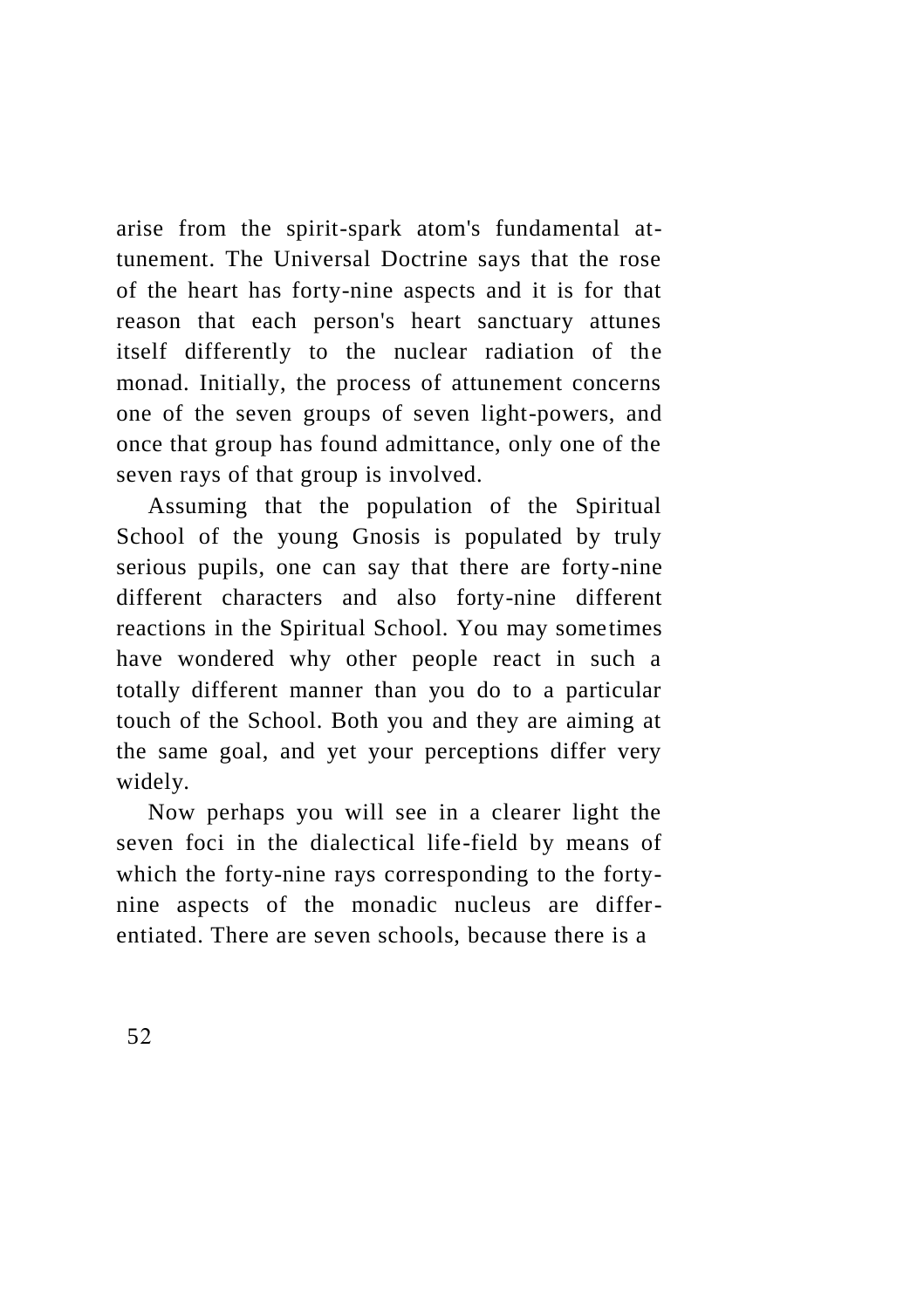sevenfold Earth Logos, a system of seven jointly rotating spheres. Each sphere emits seven rays, and for every sphere a focus needs to exist on the seventh sphere, the field in which our nature is manifested. As the Spiritual School of the Golden Rosycross is the seventh school of the Universal Gnostic Chain and the six others were already in existence, and as, through much blood and tears, our young gnostic School has now been born, one can now say with certainty that the Great Work has begun. For several years now the forty-nine forces have been radiating their influences over the world and mankind, so one can be sure that every pupil will receive the nourishing ray he needs according to his innermost state, provided his pupilship is serious. For those who are not serious the well-known law of the wedding chamber is applicable.

Meeting someone whose spirit spark atom is attuned in exactly the same way as yours very seldom happens. True pupilship always begins in solitude, but as the brother or sister on the path of liberation makes progress, a growth can be recognised which in the end must lead to complete unity with every other brother or sister. As soon as the nuclear radiation,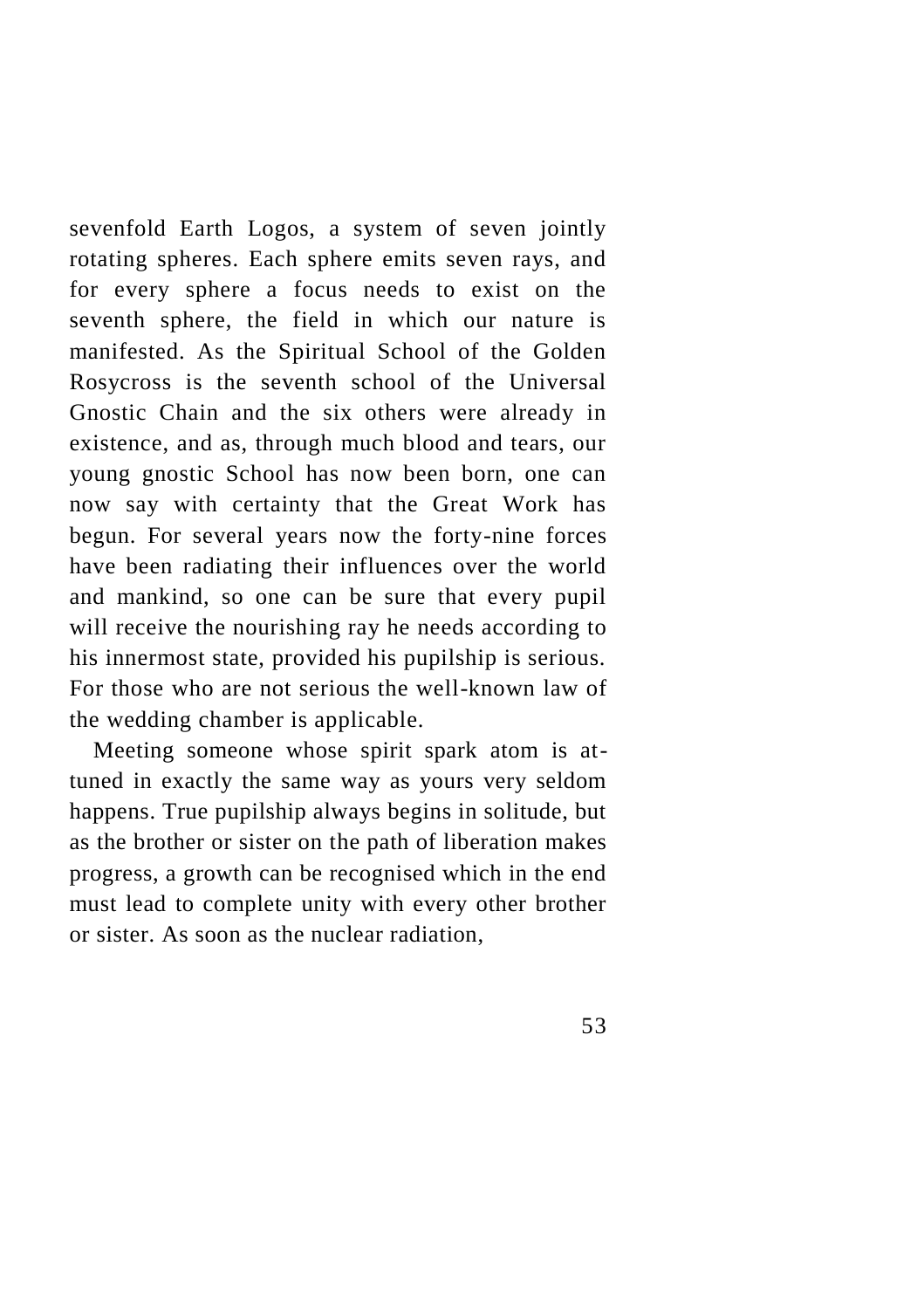containing forty-nine possibilities, unfolds in the heart, we belong to the divine Brotherhood of the Immovable Kingdom. Let us give a few examples. Consider colours for instance. In the spectrum of the forty-nine universal rays there exist:

seven shades of red,

seven shades of orange,

seven shades of yellow,

seven shades of green,

seven shades of indigo,

and seven shades of violet.

These forty-nine rays together form the one true light which is poured out over mankind.

You cannot say: 'Half of this light will be sufficient for me'. The seven schools of the Universal Gnostic Chain form one system for the complete development of their pupils.

Assuming that you are already a serious pupil of the young Gnosis and thus possess an active rose of the heart, you can discover yourself by using the following key:

the seven shades of red refer, among other things, to the blood;

the seven shades of orange to the nervous fluids;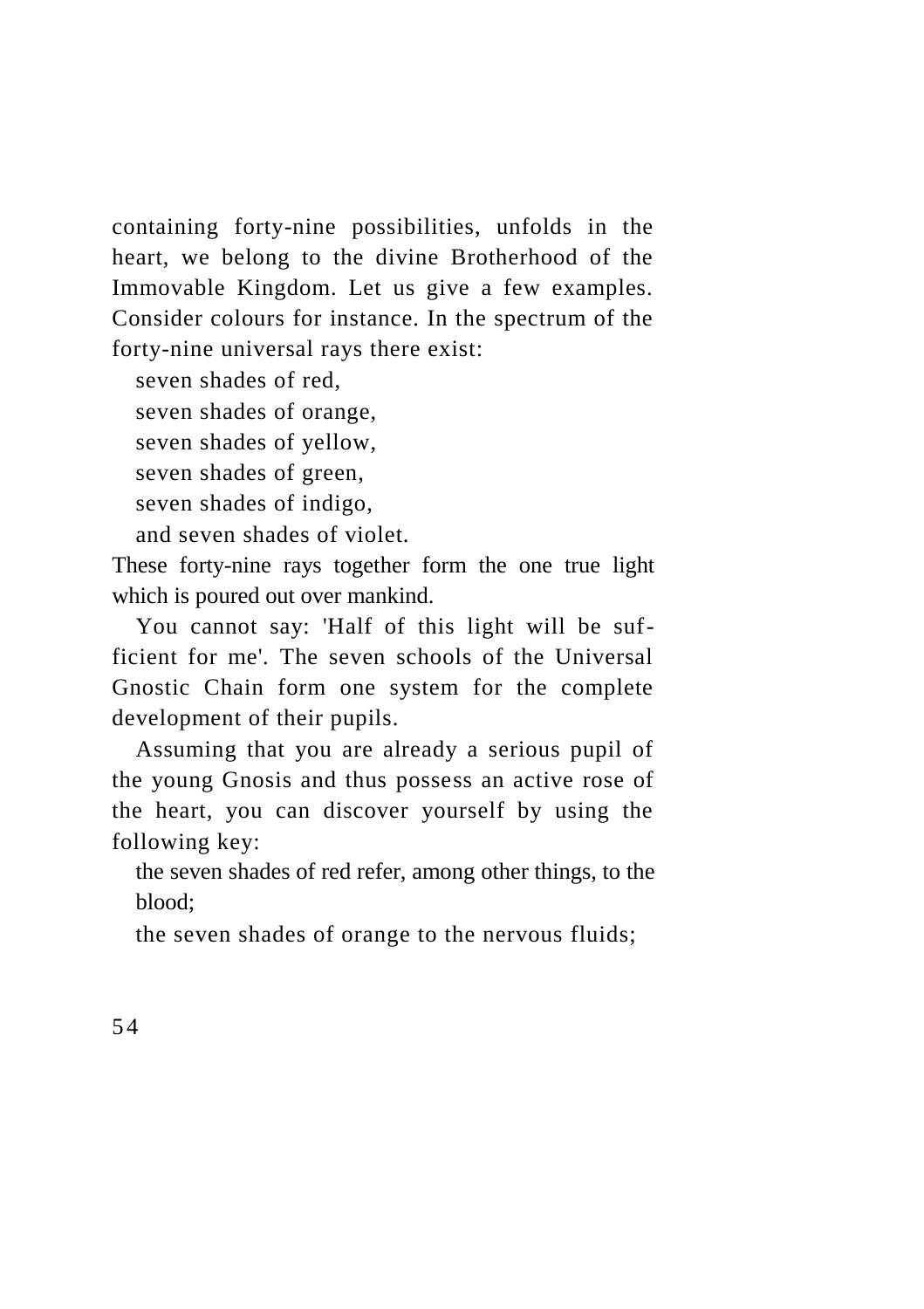the seven shades of yellow to the consciousness; the seven shades of green to the activities of faith and hope;

the seven shades of blue to the senses;

the seven shades of indigo to the dynamic energy; the seven shades of violet to the radiation field of deliverance, the radiation field of the Living Body of the young Gnosis.

The Lectorium Rosicrucianum forms the seventh school and that is why in the spectrum of the Spiritual School of the young Gnosis the colour violet is the guiding ray, the propelling force.

It is like this: forty-nine rays are being sent out via the seven foci, and the work of salvation in a particular individual has to start with one of the forty-nine aspects of the nuclear radiation and with one of the forty-nine aspects of the heart, which is, therefore, referred to symbolically as a cut jewel.

If we blend the seven times seven colours, the forty-nine rays, in the right way, the result will be the colour white. Then, at last, we will wear the chaste, pure white garments, woven from the fiery threads of the forty-nine lights.

These garments develop, as is said in the Bible: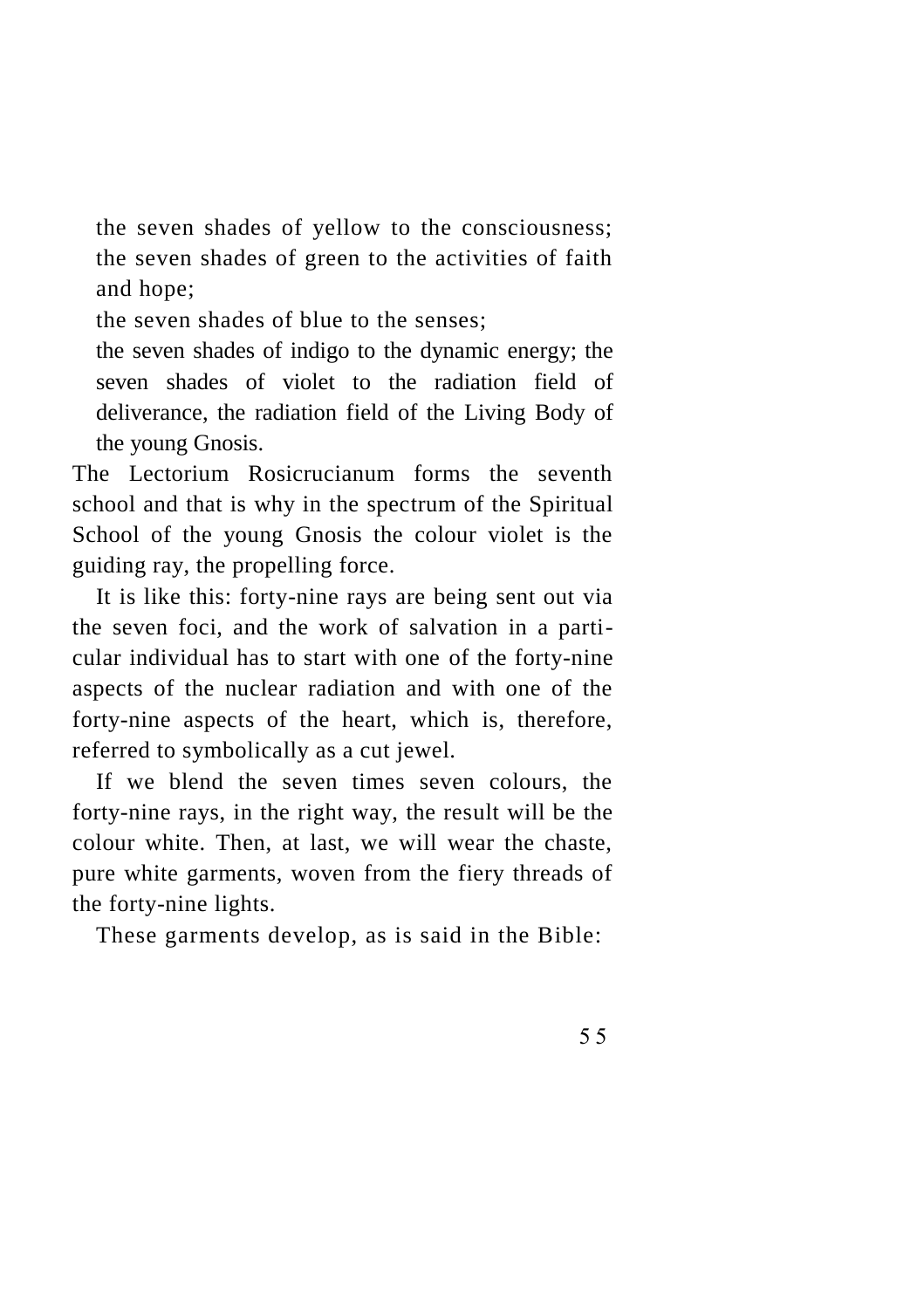'from the blood of the lamb' — the radiation fullness of the seven cooperating foci of the Universal Chain, the living water of the Universal Gnosis, transmuted into a faculty we are able to bear.

This is the sacrifice of the Universal Brotherhood which can be brought to development in full force. The system has become complete and now the lamb of God can and will be prepared for you in reality.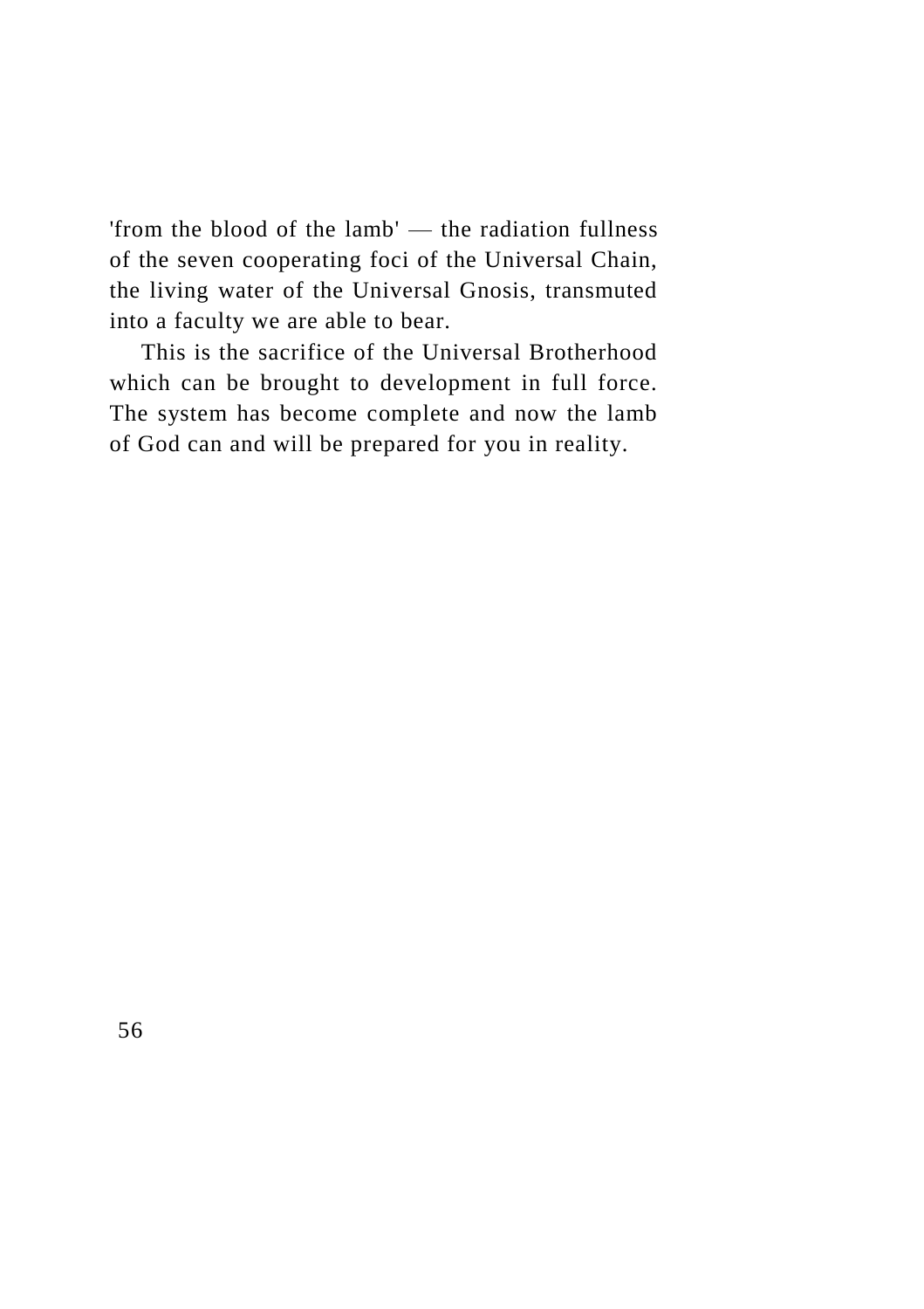### V I I

# THE LIGHT OF THE PURE, ORIGINAL NATURAL FORCE

The fact that the earth is the embryonic field, the field of genesis for the divine human race is evident from the Bible. The unmistakably hermetic nature of the Gospel can readily be discovered. If only one is able to read between the lines, the impossibility of a complete awakening on earth rises before one as an incontestable fact.

Just read and absorb the first few verses of the Sermon on the Mount:

*You are the salt of the earth. But if salt has lost its taste, how shall its saltness he restored? It is no longer good for anything except to he thrown out and trodden underfoot by men. You are the light of the world. A city set on a hill cannot he hid Nor do men light a lamp and put it under a bushel, hut on a stand, and it gives light*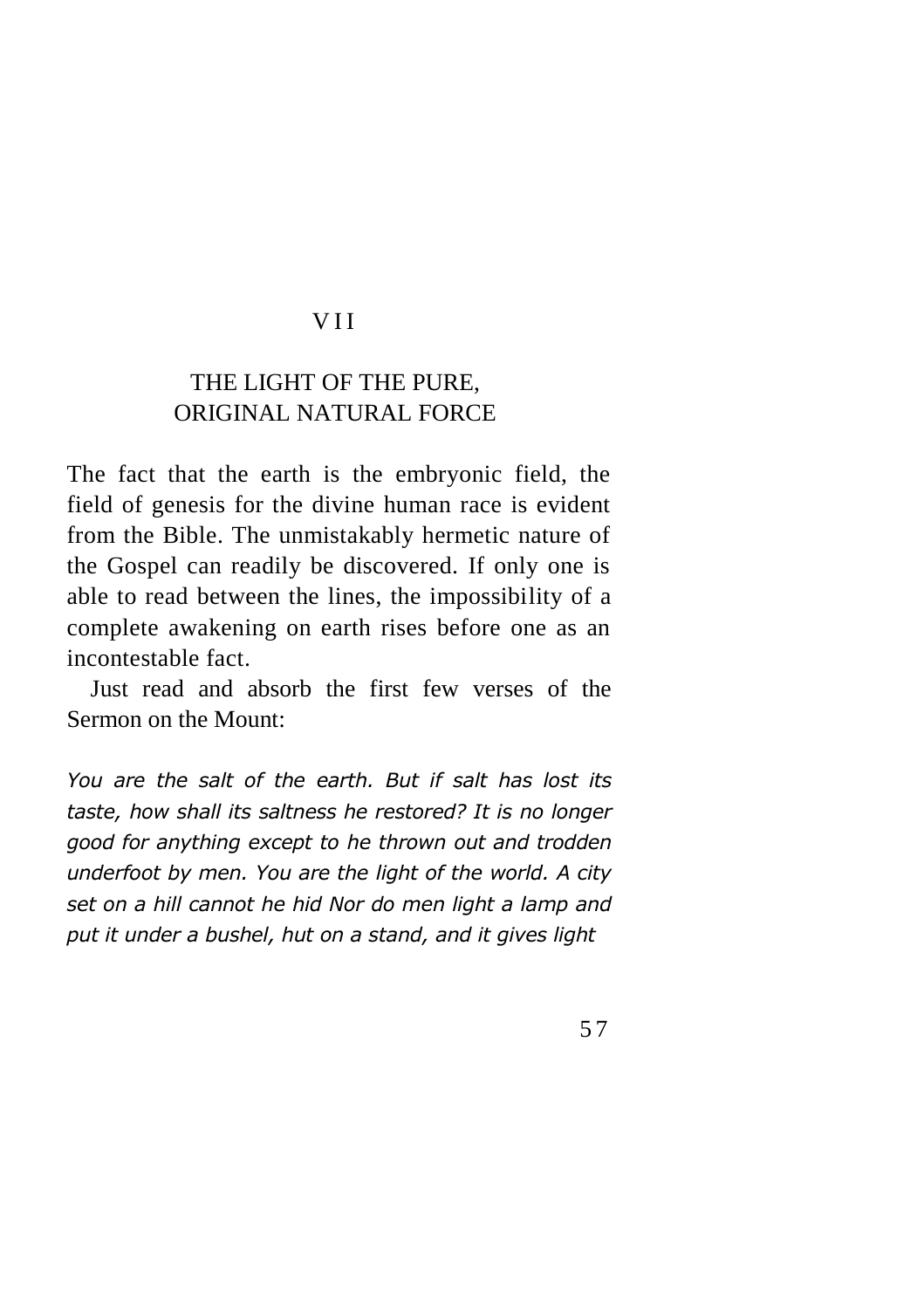*to all in the house. Let your light so shine before men, that they may see your good works and give glory to your Father who is in heaven.*

Long, long ago these words were spoken to a priestly host in whom the high reason of the divine thinking faculty was beginning to awaken. It was a host, therefore, in the process of entering the divine world, called to fulfil a priestly task on behalf of all those struggling and labouring on earth.

To this host it was said: 'You are the light of the world and the salt of the earth', which means that they had received the light, the new, pure astral power. The priestly human being will have to render this light active as a cleansing, purifying power on earth which can be of service to seeking people.

The purpose of all this work, of all those messengers of the Universal Chain, is pointed out very clearly and placed in the right light. The divine world to which the true man is called, often is indicated as 'the Kingdom', 'the Kingdom of the Father'. Jesus the Lord comes to bring 'the Gospel of the Kingdom' on earth, but certainly not to consolidate it on earth. That is why, in Matthew 10:34, Jesus says: 'Do not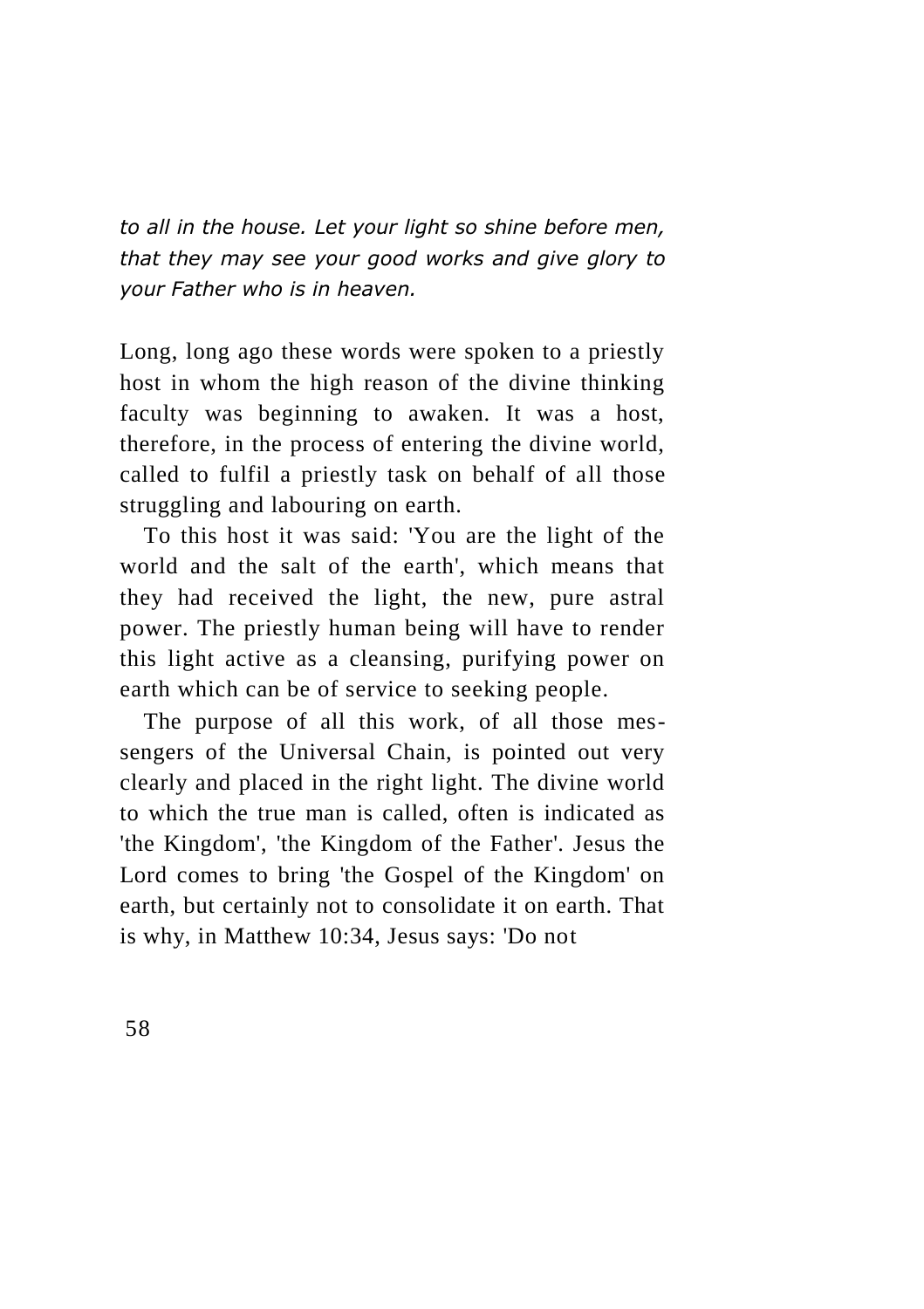think that I have come to bring peace on earth; I have not come to bring peace, but the sword'.

Why a sword? Because the embryonic human being is called to rise out of the earthly field of creation and ascend as a child of God. At the moment, the greater part of the life-wave, called in this era to the sublime childship of God, is caught through selfdestruction in the labyrinth of the astral field, held in the grip of the false light of Authades and all the other archons of the aeons. The child of God, the pupil of the Gnosis who, in principle, already participates in liberating salvation, no longer has any freedom of action, and can no longer fulfil his true birth unhindered. That is why there is the sword of the Holy Grail, which comes to his or her aid.

It is the sword of the highest goodness, of truth and absolute justice, of a serene purity which hastens to the prisoner's aid. It is the sword that throughout all times has always been invincible if only the prisoner calls upon it unconditionally and subjects himself to it in complete self-surrender. In short, this sword is again the light of the forces of nature in their original, pure form.

However, the prisoner must learn how to invoke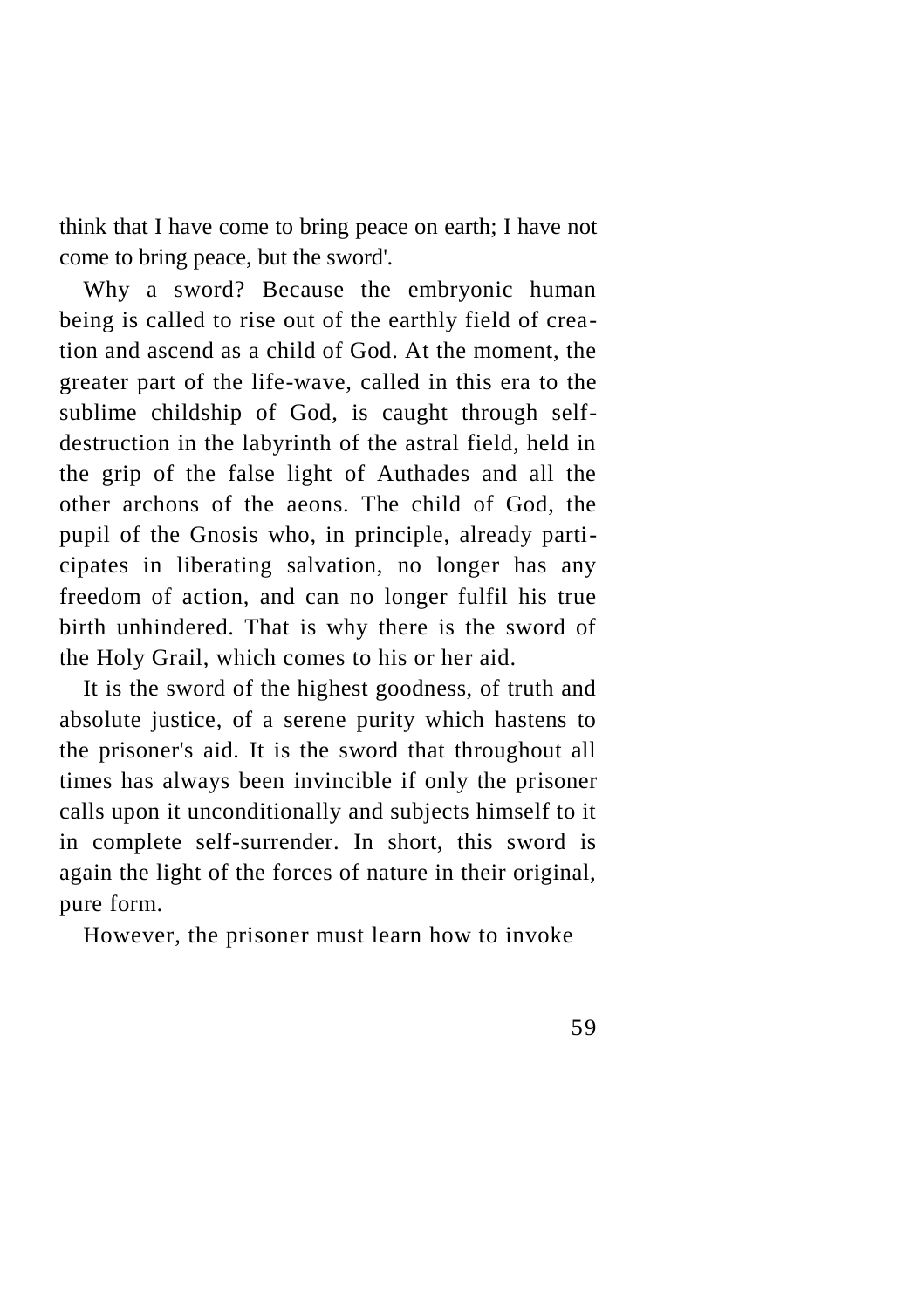this light. One often thinks too much in this respect of a prayer formula, or of prayers spoken by spiritual ministers of the church. No, we need to understand the well known words: *ora et labora,* pray and work. Prayer is work, an unflagging work on the self in the power of the light. That is why the Pistis Sophia must work through thirteen prayers, as expressed in her thirteen songs of repentance.

The person who longs for true birth must also become a Petra, a rock. This is spoken and testified of in chapter 16 of the Gospel according to Matthew.

He who enters the state of true rebirth is called: 'one who is as firm as a rock', that is, an unwavering one. In such a one, the universal light enters into an unbreakable communion which can no longer be overpowered by the gates of the realm of the dead. Such persons will receive the keys to the Kingdom of Heaven.

So there is not just one key bearer, like the historical Peter, but everyone of you needs to become and to be a key bearer. Only then will you be clothed with great power, a power which can be understood and proved. For to those strong ones it is said: `I will give you the keys of the Kingdom of Heaven, and what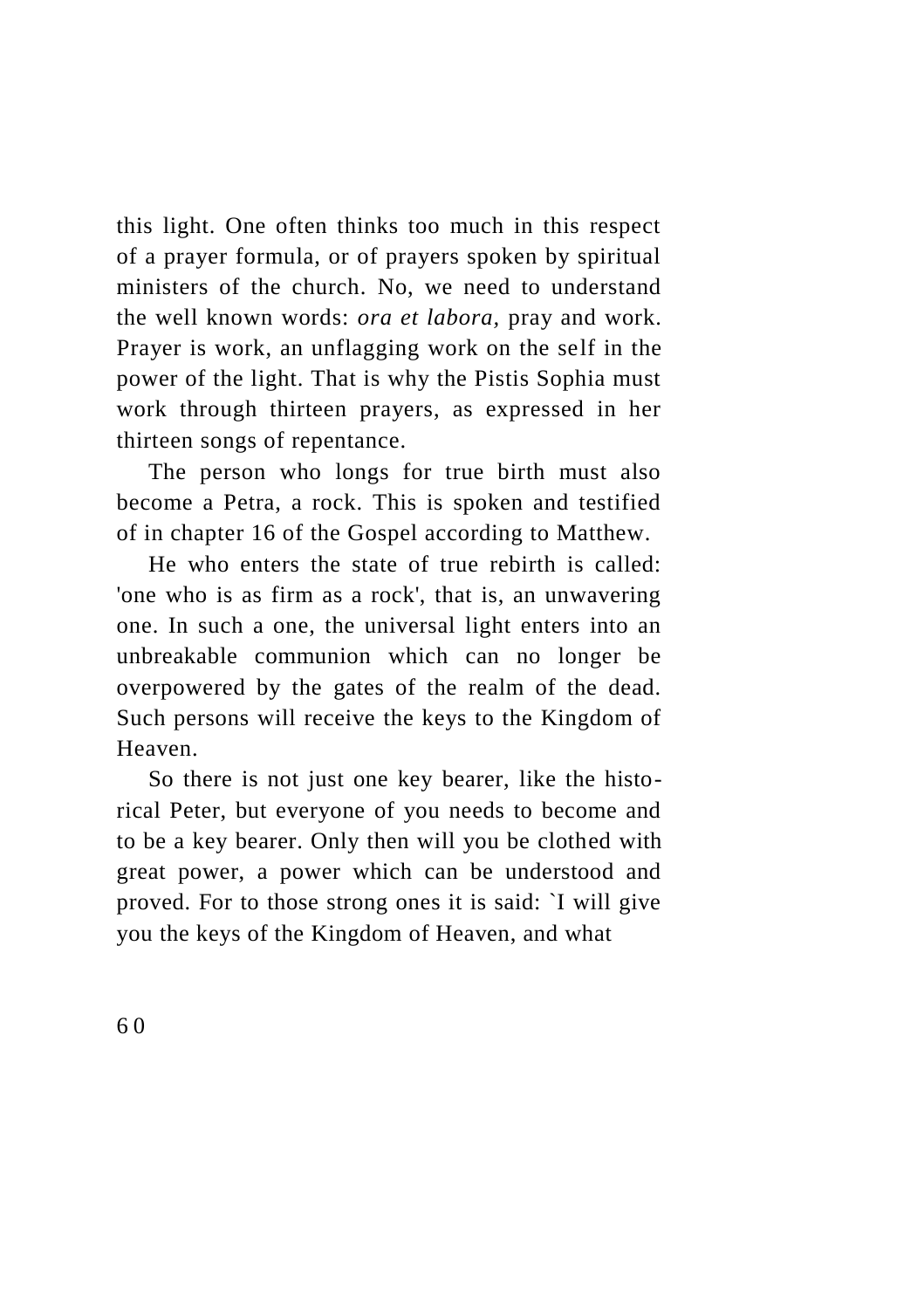you bind on earth will be bound in the heavens, and what you undo on earth will be undone in the heavens'.

Every child of God will receive the keys of the Kingdom. Every child of God can be certain that all the astral activities and consequences which are undone, and thus completely neutralised by him on earth, will evidently have disappeared in the divine world also. Every child of God can rest assured that, if he succeeds in kindling the glory of the Seven-Spirit within him and in this way ascertains his rebirth, these holy powers will be aspects of his being in the Kingdom, too.

The Bible contains a tremendous treasure through which and with which we can support and confirm the hermetic doctrine. In the well-known chapter 7 of the Book of Revelation we are told of `a multitude which no one can count, the host of liberated ones. gathered from every nation on earth'.

When then the question is asked: 'Who are they?', the answer is given: `These are they who have come out of the great tribulation. They have washed their robes and made them white in the blood of the lamb. Therefore are they before the throne of God, and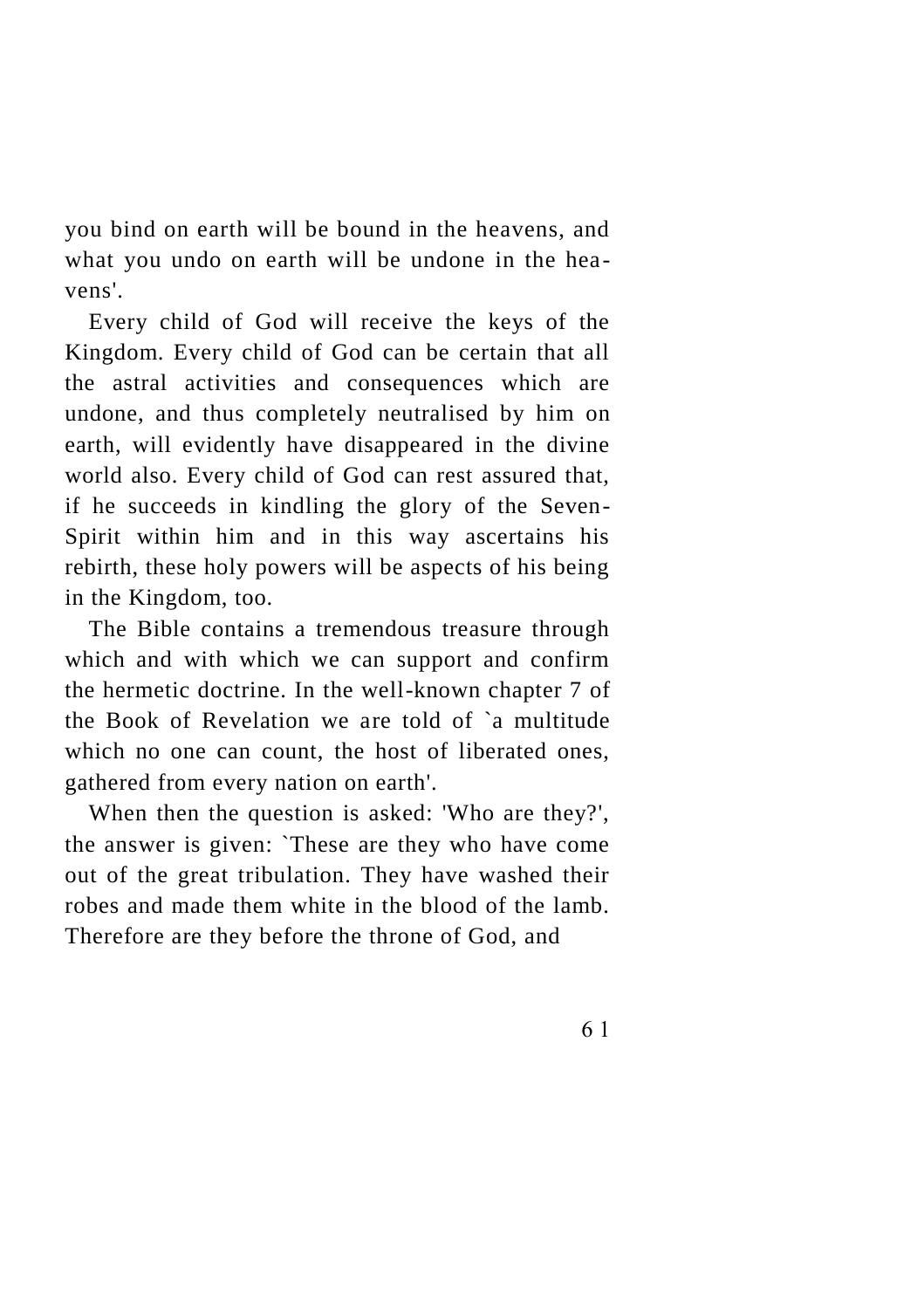honour him day and night in his temple.'

You will understand these words. They are like balm for your soul, because you, too, bear the sign of the Son of Man in the stigma of your pupilship. To you it has been granted to belong to the host of liberated ones. May this, through your work on your self, soon become the case!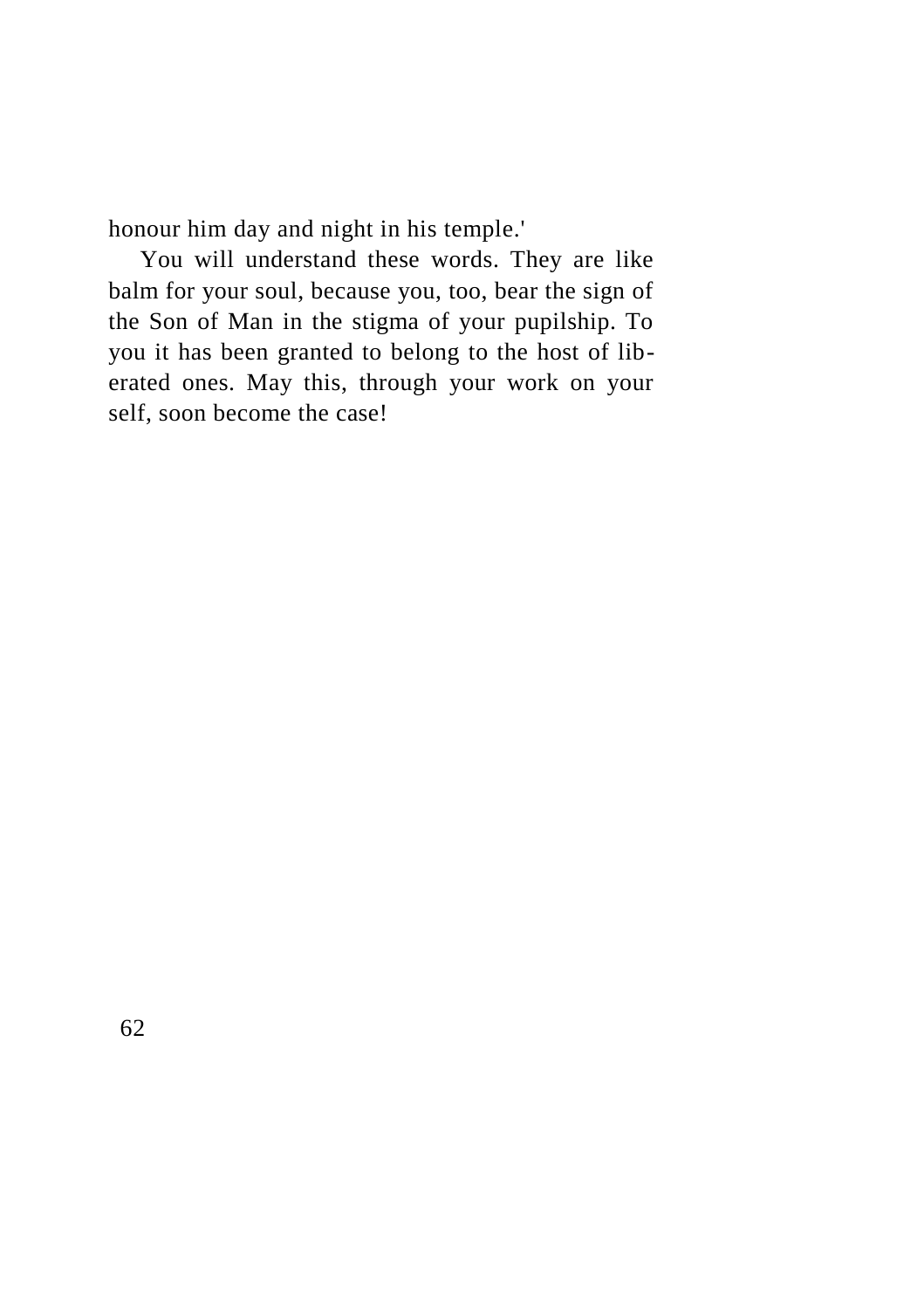#### V I I I

## THE CIRCUIT OF THE COUNTERNATURE

The pupil of the Spiritual School of the young Gnosis will often have heard it said that the field of existence with its two spheres in which our circular course takes place, is a fragment of a sphere belonging to the sevenfold system of the sevenfold cosmos.

We cannot be liberated from this minutely small field of existence as we are imprisoned in it by an electromagnetic tension field. The gravitational force of this field keeps us imprisoned in this nature. We know that we ourselves cause these particular electromagnetic activities; that is why our nature, and thus our life, is as it is. From the dawn of our Fall our fundamental state of being aroused disharmony in the natural forces on this earth, and this disharmony imparts a strong motive force to the rotation of our wheel of life.

If you touch a copper wire through which a strong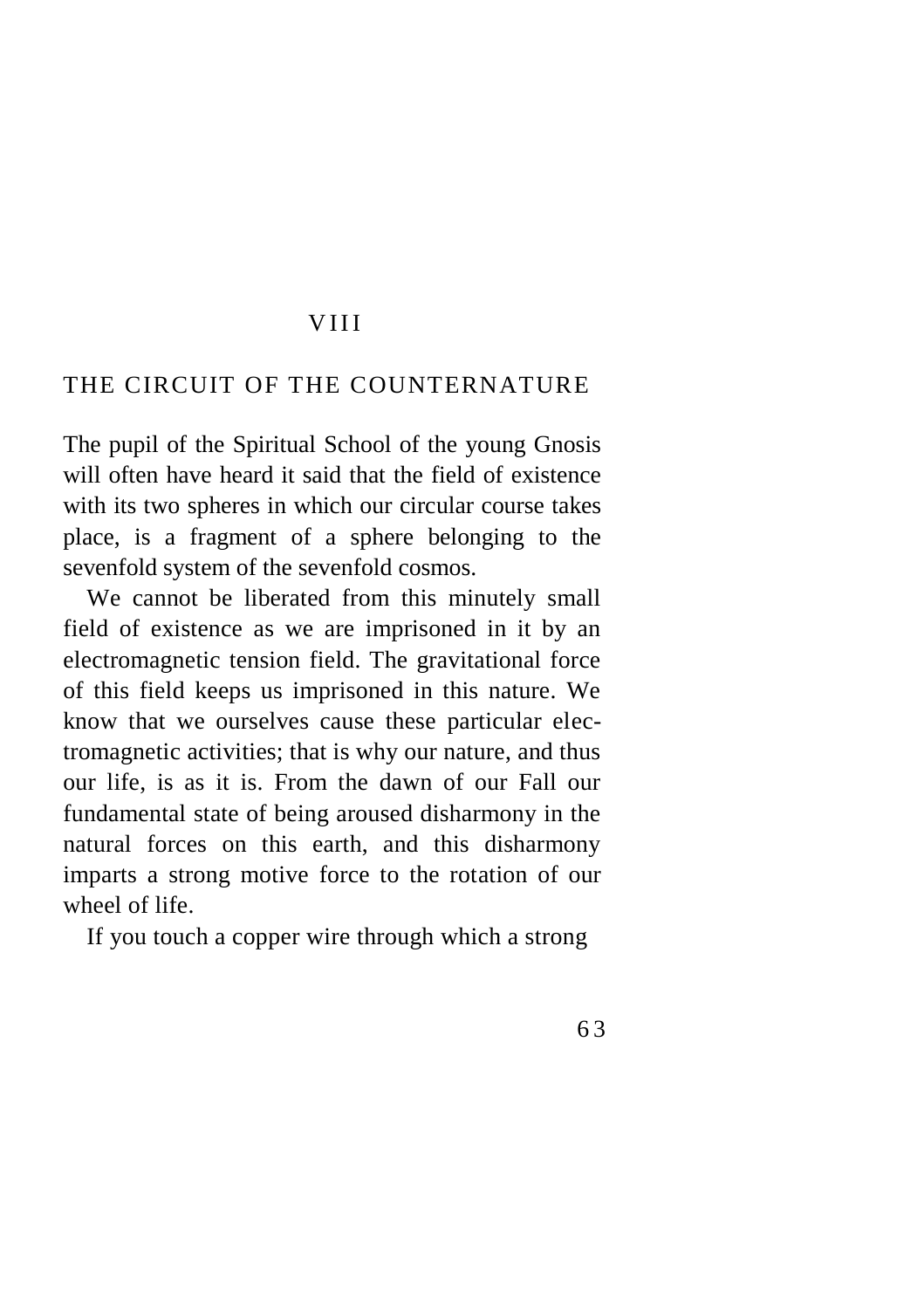electric current is flowing, you cannot let go of it. You can see your counternatural course of life in the same way. Man has abused the electromagnetic tensions of the natural forces and he is no longer able to let go. True liberation is possible only if the current is broken.

The counternatural circuit in which we and our fellow men have been imprisoned for aeons has, furthermore, brought about the total structural change of our personalities, and of many other aspects of our microcosms. The system of power centres in the auric being, for instance, has been thoroughly altered by it. There are countless people who have adapted themselves so completely to the current of the counternature that, besides not knowing any better, they find in it their desires, their aim, their innermost yearnings. It is clear that by so doing they keep the circuit of the counternature intact.

You could perhaps ask yourself what highly gifted powers constitute the governing hierarchy in this counternature. There is, of course, a hierarchy that can be explained from human life, but this hierarchy can at best been seen as one that is inferior to the dominating, governing hierarchy which does not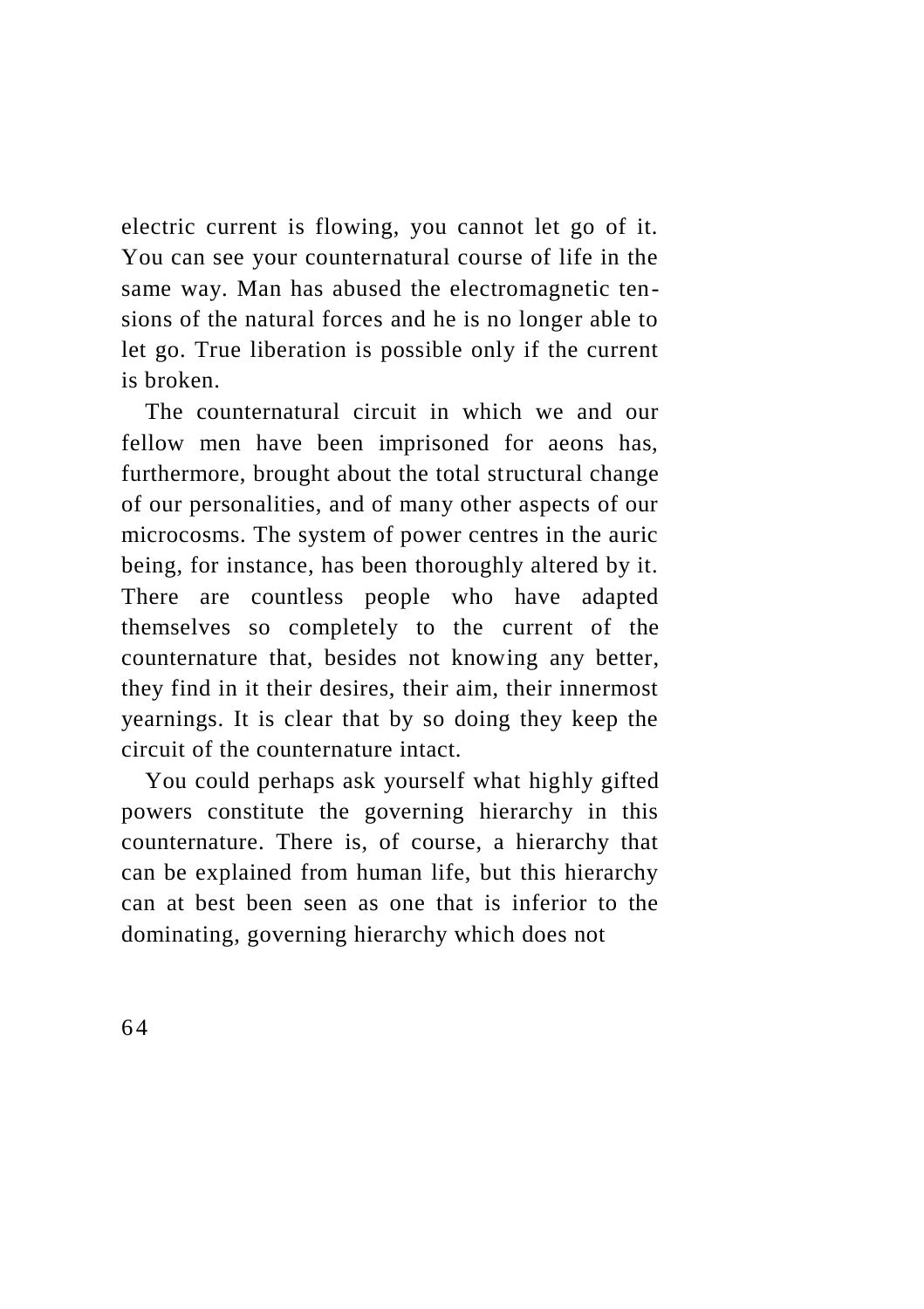originate from human life, but can still be explained from it. We will try to unveil this mystery.

When the Fall occurred, a disharmonious reaction was evoked in the earthly circulation of natural forces. We should not see this reaction as being merely blind or mechanical, for it was vivified. Mighty entities developed from the earthly circulation of natural forces, thus from the counternature. These forces, these dialectical aeons, are alive and exist by virtue of human unholiness. These powers now rule dialectical mankind as a governing hierarchy; they rule it in self-preservation, for our existence is their existence. Our deliverance would mean their downfall, their disappearance.

A cosmic revolution obviously does not signify the end of those powers. At most they will be compelled to inactivity: 'the beast' will then be bound. It is evident, therefore, that as long as there are people who keep the circuit of counternature going by their way of life, all the aeons will live, the gravitational force of counternature will continue to hold sway and the wheel of birth and death will keep rotating.

However, if the spirit-spark atom is ignited in the original spirit of God and thus another fire begins to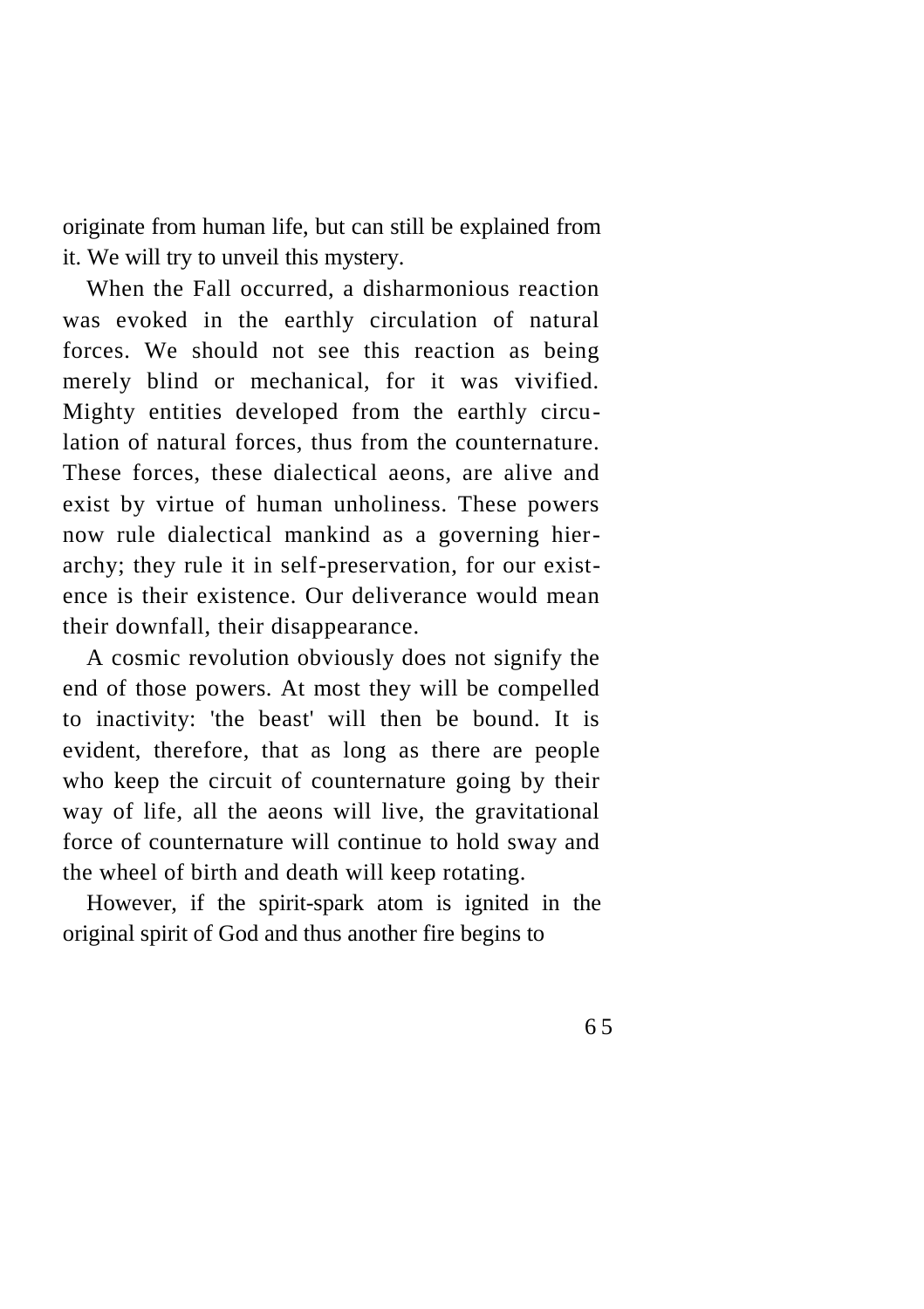burn within us, we will be taken up into a different circuit and attracted by another gravitational force.

In the beginning there will be an obvious dichotomy within us for our microcosms are completely attuned, fundamentally and structurally, to the circuit of counternature, so they cannot be taken up into the new life-field just like that. Transfiguration is necessary! That is why the pupil of the gnostic Spiritual School initially lives in two fields of existence, dying gradually to the one and growing gradually with respect of the other. The process of dying to the counternature is called: `dying in Jesus the Lord', while the process of growing in the new life is known as: `being reborn through the Holy Spirit'.

It will undoubtedly be clear now that the moment will arrive in this wonderful process of deliverance when, whether asleep or dying, one will no longer have to spend a long time in the spheres on the other side of the veil, for one will have grown out of them. The one vibration field weakens while the other grows stronger, and in the process a vacuum, a `nothing' comes into being.

In one of the following chapters we would like to explain how the pupil passes through this vacuum.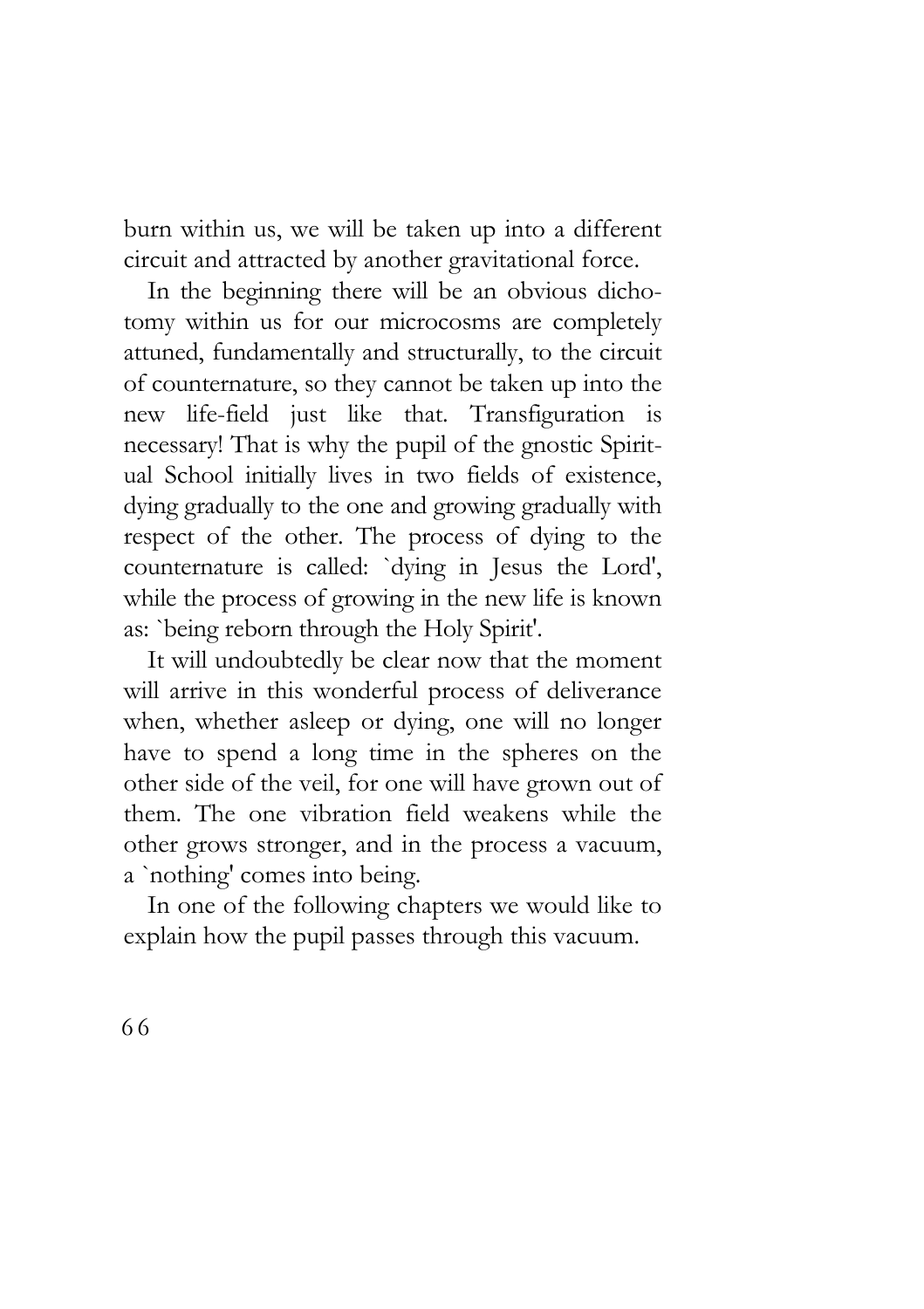### I X

### THE ALL-ENCOMPASSING FIELD OF THE NEW EARTH

The more you are absorbed in the literature of the young Gnosis, the more you will receive a different insight. The time will come when you will understand the word `heaven', when it is mentioned in the Holy Language, in a totally different way. Mankind has become so used to the idea of `heaven', linking it so directly with the reflection sphere of our life-field, that people find it difficult and strange to see it from another angle and to broaden their concept of it.

A heaven is an all-encompassing field which has been drawn around a certain creation. If there is a heaven, then there is also an earth. This earth lives and exists through its heaven or heavens. Just as, in the ordinary universe, all heavenly bodies differ from each other, so all the heavenly constellations differ too. When we study the heavenly constellation of the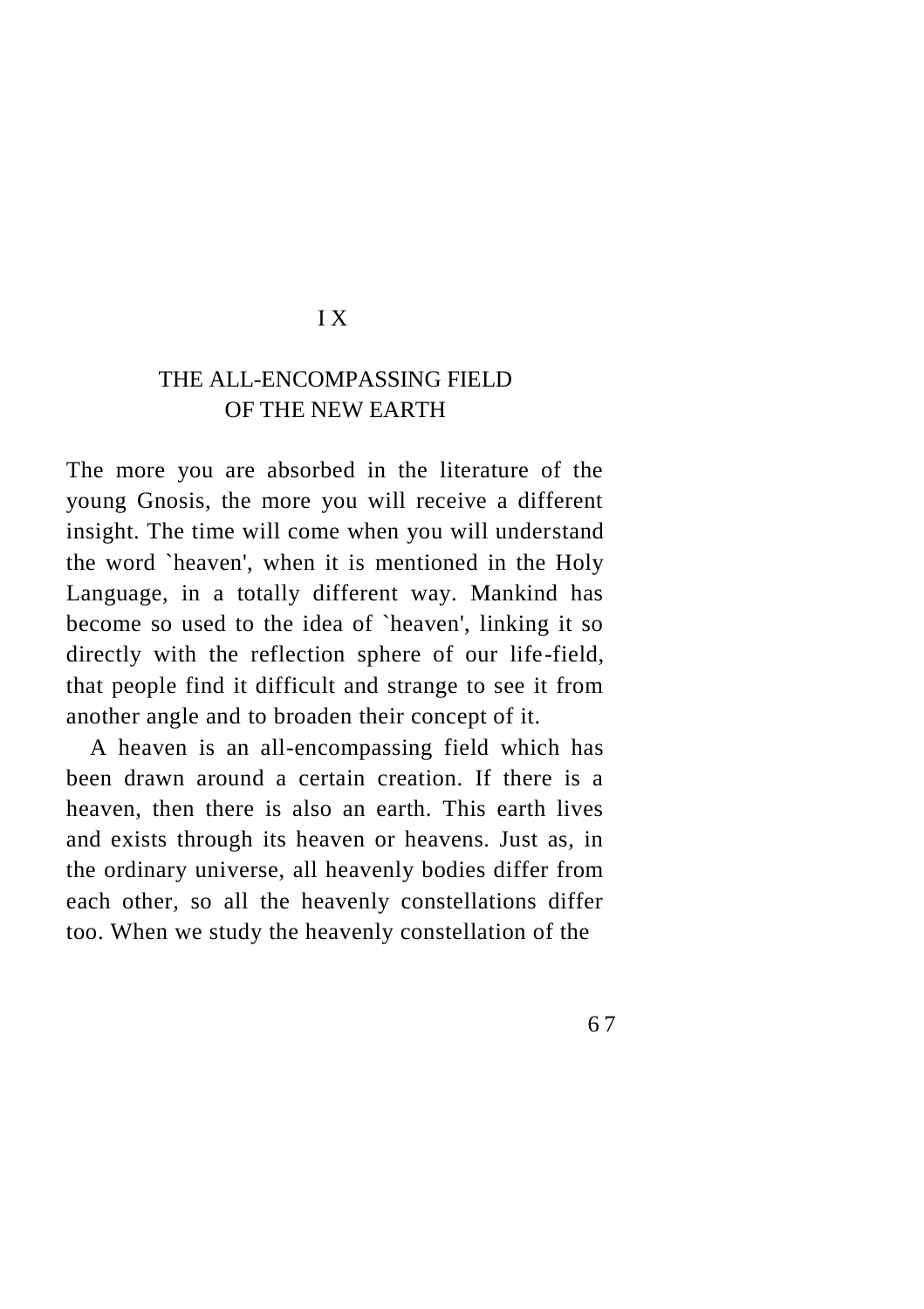new life-field, with which the pupil is obviously very much concerned, we will discover that one cannot simply speak or write of a `heaven', but that they very emphatically should be called `heavens'.

If we go on to think of the three mysteries written about in the literature of the Spiritual School, we will know that these three mysteries correspond with three heavens, three states of being in the all-encompassing field of the new Earth. Seven aspects can be distinguished in this field, which correspond with the Holy Seven-Spirit of the Universal Gnosis. In the Bible these seven radiation fields are often called the seven angels, and they are connected with seven mysteries or seven states of development.

Every serious pupil who enters the Spiritual School, and aims at its goal, paying heed to its requirements, is taken up into the Living Body of the School and will immediately enter the First Mystery.

You should try to understand this in the following way: the pupil is taken up, or will be taken up into the first heaven of the new life-field. That is, he becomes susceptible to a radiation field of a gnostic nature, which adapts itself to his state of being. Such a pupil is therefore no longer touched by a calling, gnostic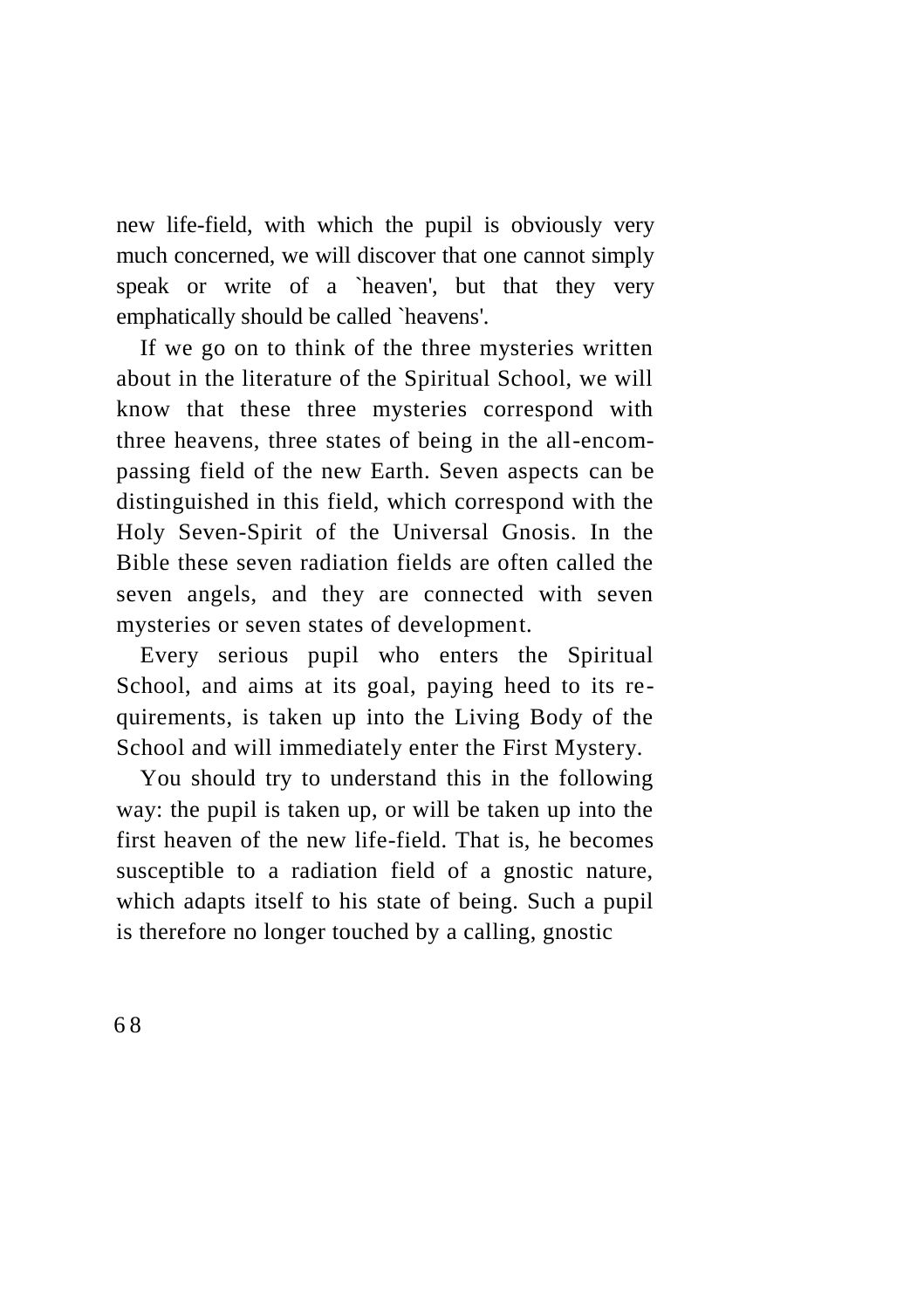field of a general nature, directed to seeking people, but is then taken up into a radiation field with a distinct system, which has the function of binding him to the new body. The ancient Rosicrucians referred to this as `being ignited by the spirit of God'; it is the awakening of the rose.

He who truly accepts this binding and its consequences will, as a result, be taken up immediately into the second heaven, which is a stronger radiation field guiding him or her on the way of the cross, so that the light birth, a true resurrection, may become possible. Only by entering this second heaven will the pupil become a true rosicrucian; he attaches the rose to the cross. He follows the path of the Son, he is or will become a true Christian. He dies in and with Jesus the Lord, in order to be resurrected in truth.

And then, it cannot be otherwise, the third heaven opens for ascent into the Third Mystery. It is the heavenly power which truly awakens and brings the pupil to life in the new life-field. This heavenly power enables the soul 'to see' and makes soul consciousness possible. In 2 Corinthians 12, verses 1-4, Paul speaks about this grandiose and joyful experience, in great humility with regard to himself.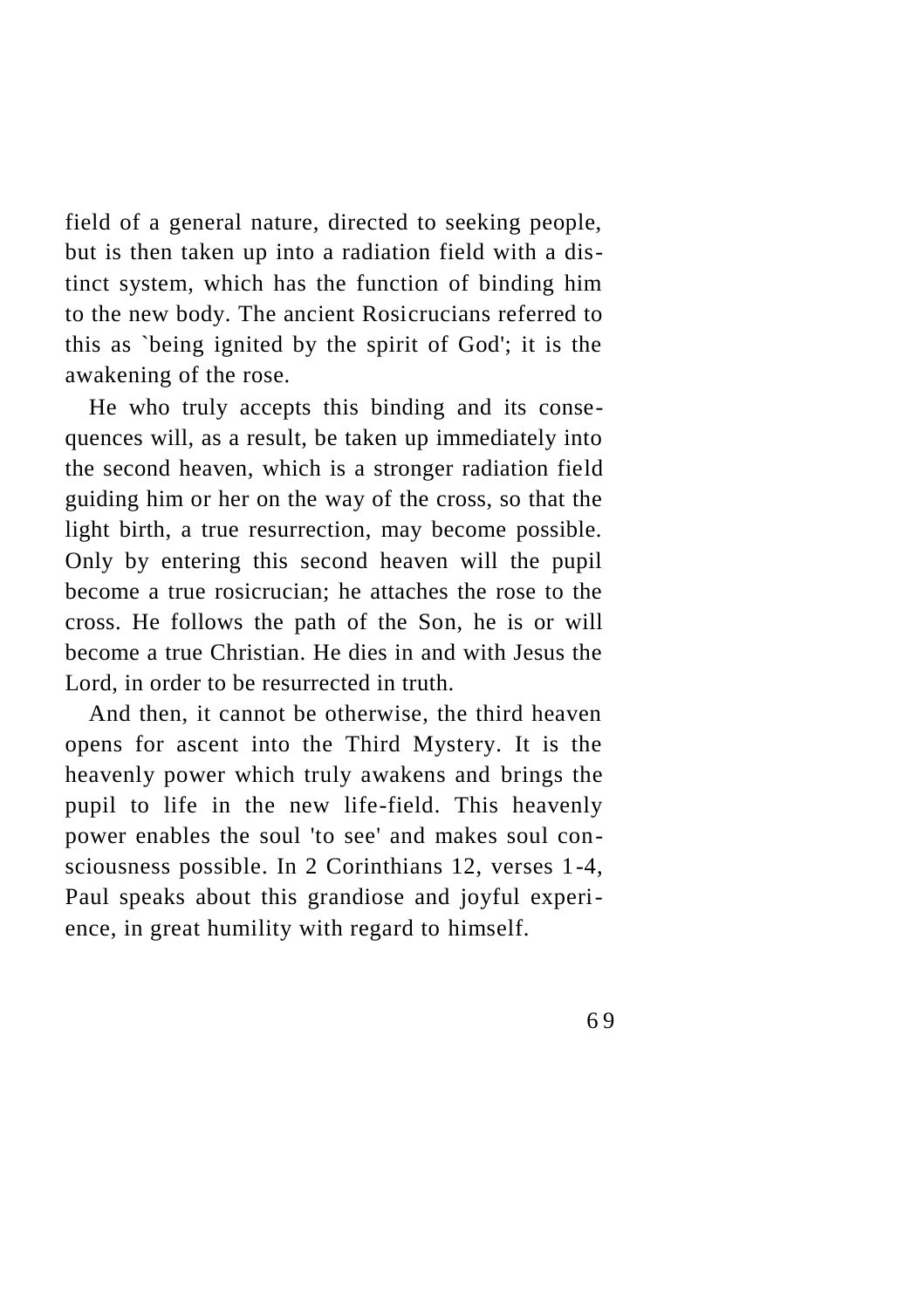*I must boast; there is nothing to he gained by it, but I will go on to visions and revelations of the Lord. I know a man in Christ who was caught up to the third heaven — it was fourteen years ago—whether it was in the body or out of the body I do not know, God knows. And I know that this man was caught up into Paradise whether in the body or out of the body, I do not know, God knows — and he heard things that cannot be told, which man may not utter.*

You will now be able to understand and analyse these words down to the smallest detail. So it appears yet again that the Universal Doctrine underlines and proves the things it is our duty to keep on explaining to you in all kinds of ways.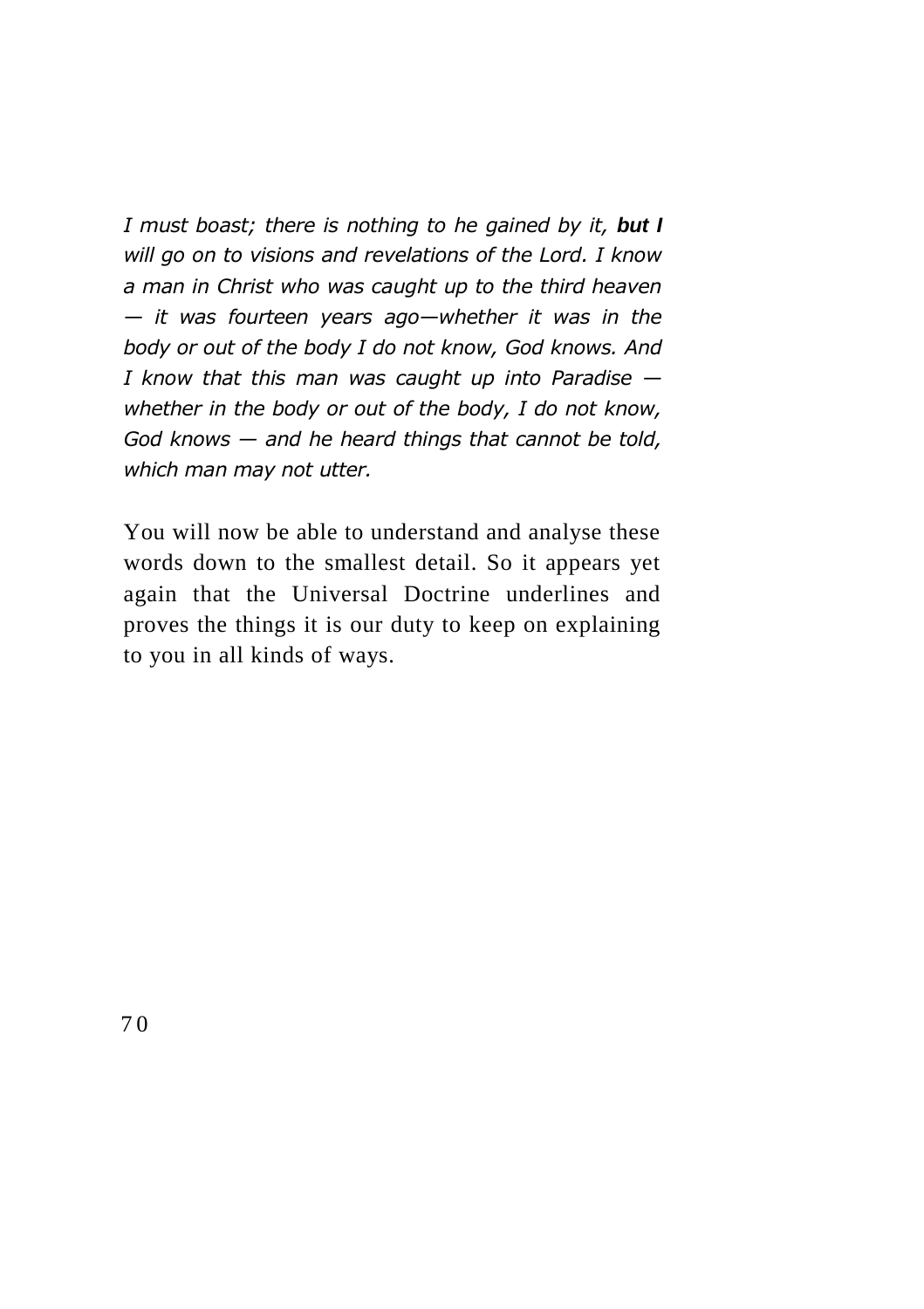### X

# AND IT SHALL COME TO PASS THAT ALL WHO CALL UPON THE NAME OF THE LORD, SHALL BE DELIVERED

If, for a moment, we plumb the depths of this divine pronouncement, we will know that calling upon the name of the Lord is a magical process and, therefore, not in any way to be compared with the ordinary prayers of the religious person of nature.

This pronouncement of the prophet Joel leads us to discover the magnitude of dialectical degeneration, and to what extent we have disgraced the holy name of God.

The holy names are invoked all over the world, without the slightest intention saying a genuine farewell to dialectical life from the depths of one's being.

*It shall come to pass that all who call upon the name of the Lord shall be delivered.*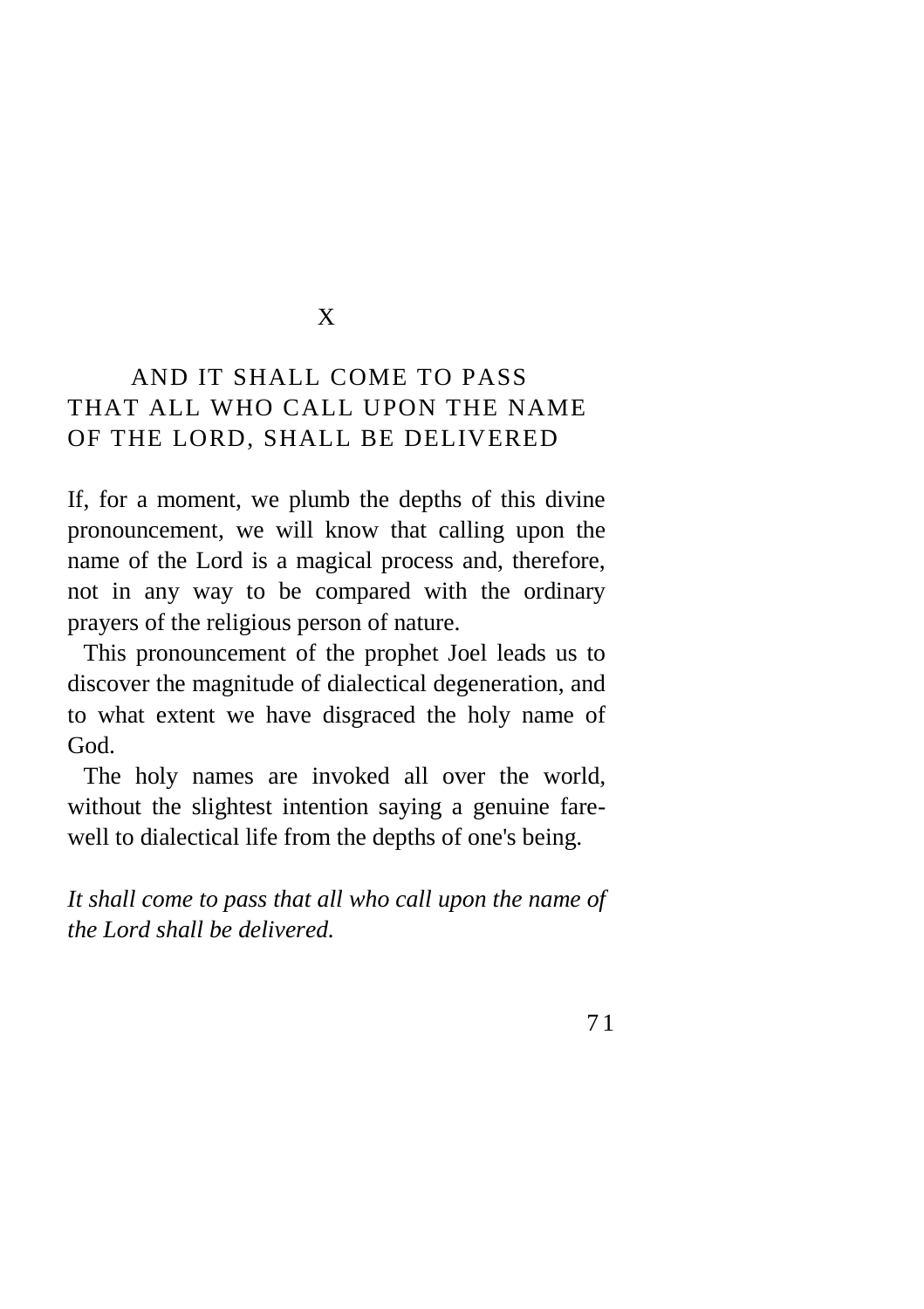People talk often about God and discuss his being and his works heatedly. They make the most learned speeches and disagree totally with each other. But in reality it is sacrilege to live 'in the name of God' if in fact one remains living in unholiness.

We should always realise that the divine life is everywhere where dialectical life is not, to put it in the words of Jacob Boehme. This means that the divine realm glows and vibrates in everything. Many people, because of their dialectical understanding, think that the Kingdom of God is far away, but it is nea rer than our blood and our breath. God is in the rose of the heart, God is within ourselves! His king-

dom is within us!

To pronounce a name is a magical act. That is why we invoke many unholy reactions when we mindlessly pronounce God's name and discuss his intentions. When we do so we are besmirching the essence of God.

It is quite different with someone who realises how low he has fallen, and sees through the dismal circular course governed by the spirit of this world. It is quite different with someone who's whole life is taken up with the struggle to break through the bar-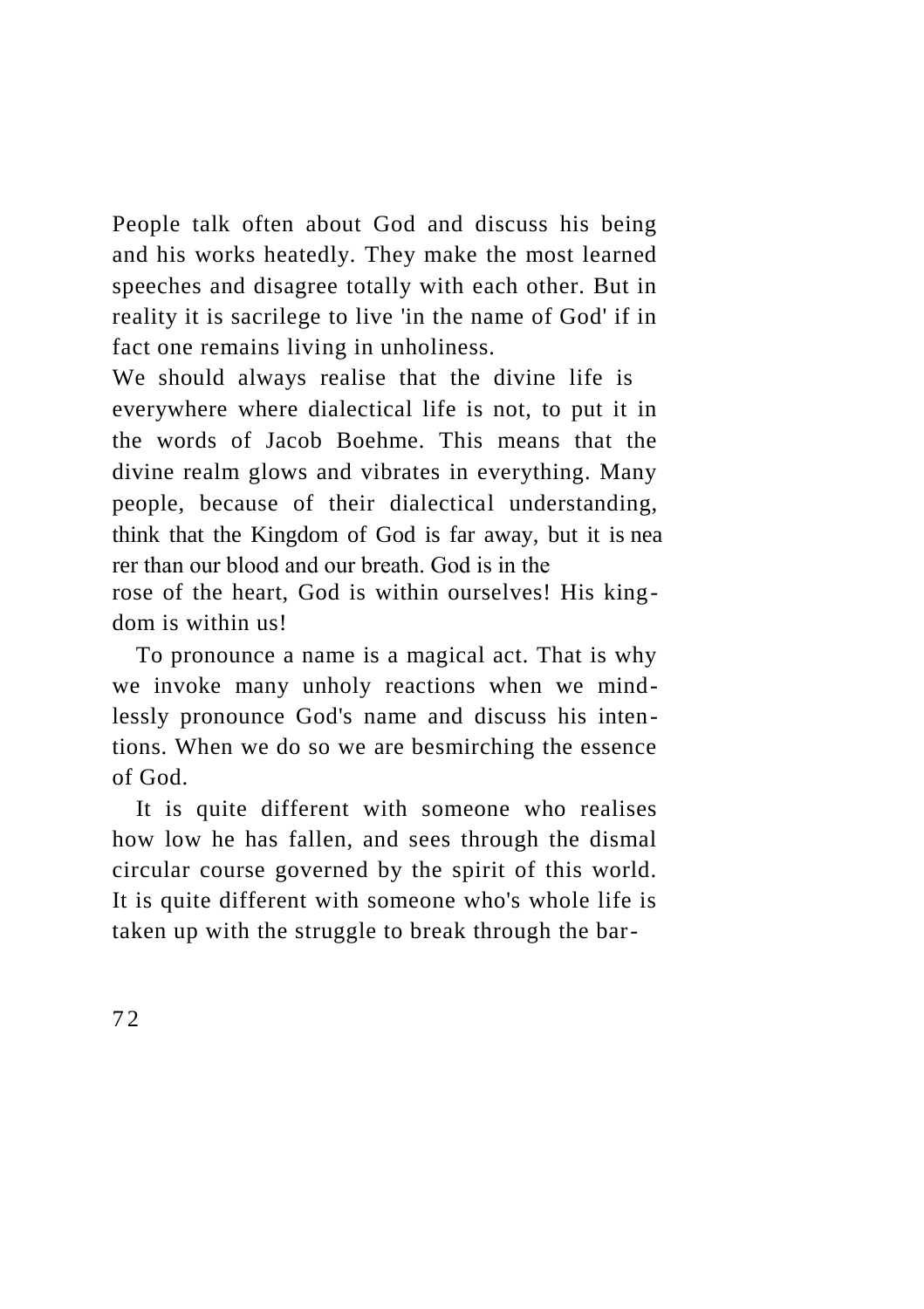riers of his imprisonment and who, full of hope and trust, calls up the name of God and his servants.

This magical way of speaking results from a conscious emotion, from the vibration of the heart. The response, a ray of the Holy Spirit, then breaks through all resistances and touches the pupil unto life. Then, the sun begins to shine and the rose gives forth its perfume:

*It shall come to pass that all who call upon the name of the Lord shall he delivered.*

The ancient initiates spoke of the unpronounceable name of God, a name which consisted solely of consonants. The ancient mysteries tell us that pronouncing this name was only possible for those who had learned how to do so.

If, in your dialectical state of being, you were to seek for the exact mantramistic sound of the unpronounceable name of God, we can assure you that however long you sought, you would never find it. For man has become so used to the functions of the larynx and its associated creative faculties, that he thinks there is no language that can be heard without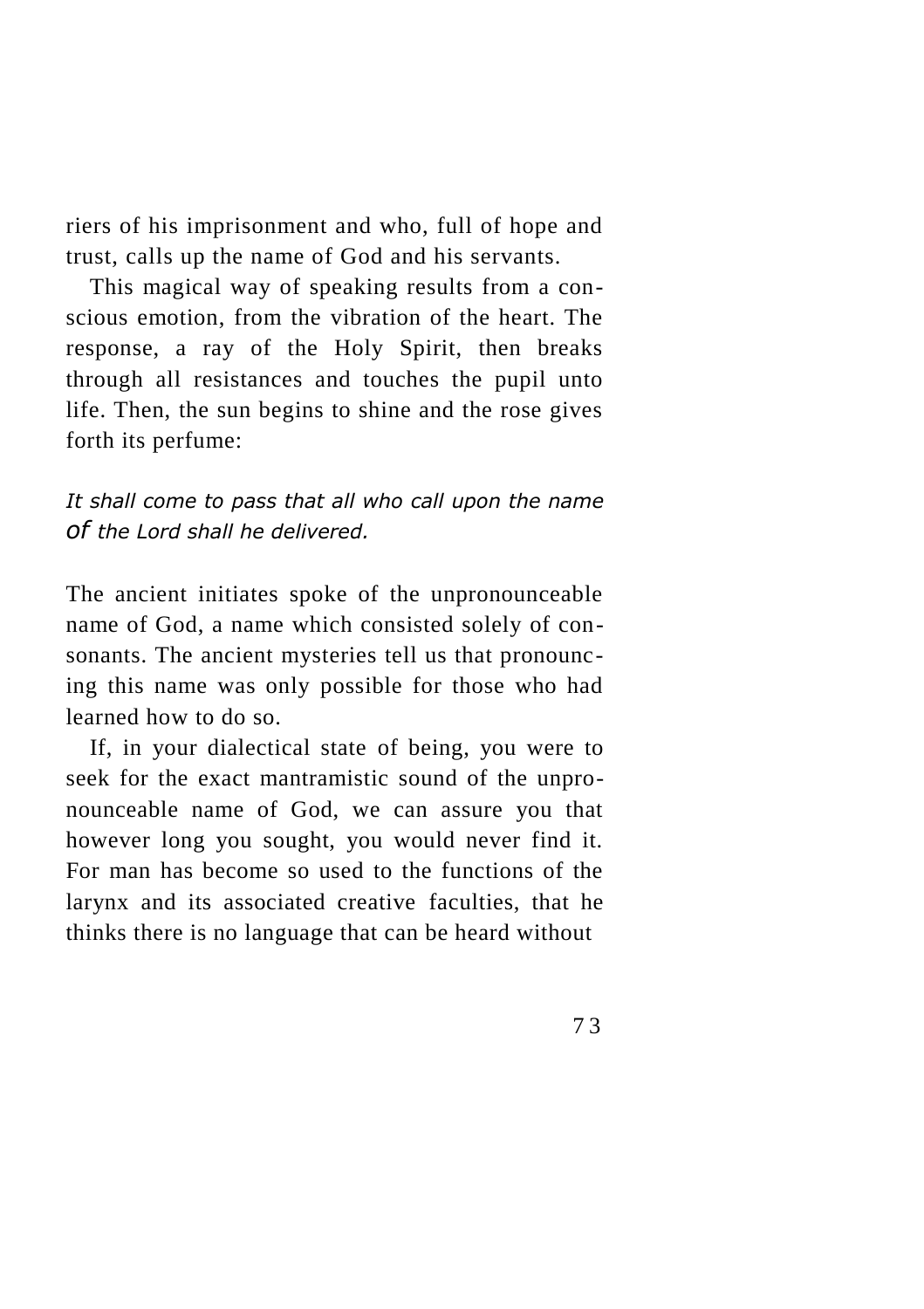speaking by means of the larynx.

You might think that a thought image is concerned here, for a thought can be projected or sent out. Or you might think of a series of emotions a person can develop without the larynx being involved at all.

However, the secret of pronouncing the unpronounceable name of the Lord cannot be found there either. We are concerned here with a state of being, a reality of life that one has to have reached and fulfilled. As regards you yourself, what we are concerned with is your whole way of life, the entire sum of your state of life at a particular moment.

The central issue is this: when a person has gone through many experiences and his being has been sufficiently purified, it produces a certain tone, a certain vibration. This tone, this vibration, is the pro-nunci ation of the unpronounceable name of God. It is

what emanates from the depths of our being that can be the invocation of the name of the Lord.

Before the pupil could have thought of that state of being, before he could have developed any conscious emotional activity in this respect, and before he could have put his thoughts or emotions into words, this tone would already have been heard by God. This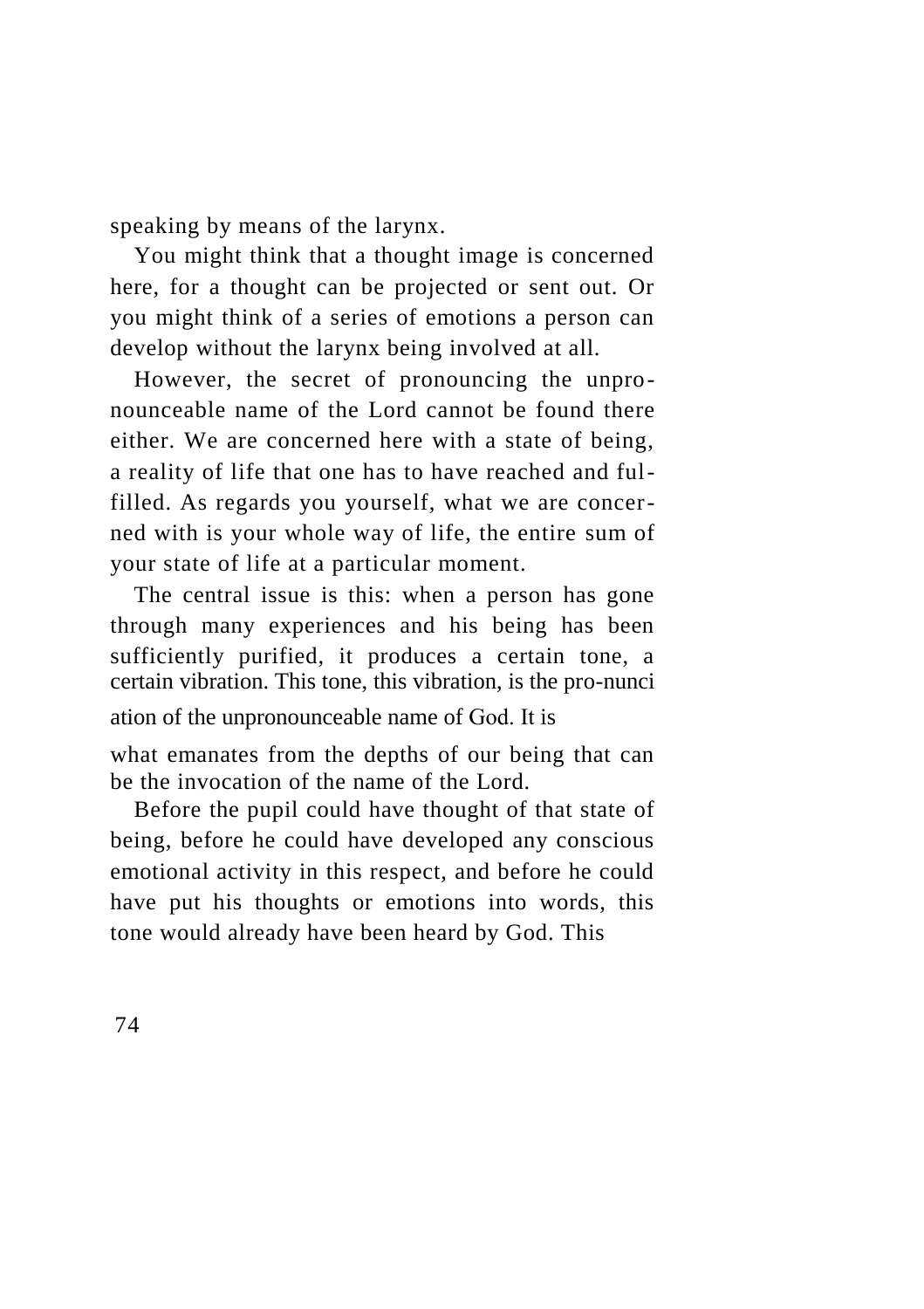explains the words `Before they call, I shall answer', for then the entire being of the pupil has become ripe for the divine intervention. His entire being produces the tone, the vibration on the basis of which the Holy Spirit can answer.

If it depended on our thoughts or emotions, or on our words which throughout all times have resounded through the air, we would at the very least have plucked all the stars from the heavens. But that is not the case! Your entire being must come into conformity with the requirement a pupil on the liberating path has to fulfil. Once this has happened, the fundamental vibration will come by itself; then the pupil's whole being sings the song of the unpronounceable name. Then his whole being begins to resound in harmony with the divine being.

Do you understand the veiled statement that the name of God consists of consonants?

# *It shall come to pass that all who call upon the name of the Lord shall he delivered.*

Unity with the universal sevenfold spirit is only achieved if the fundamental vibration originates from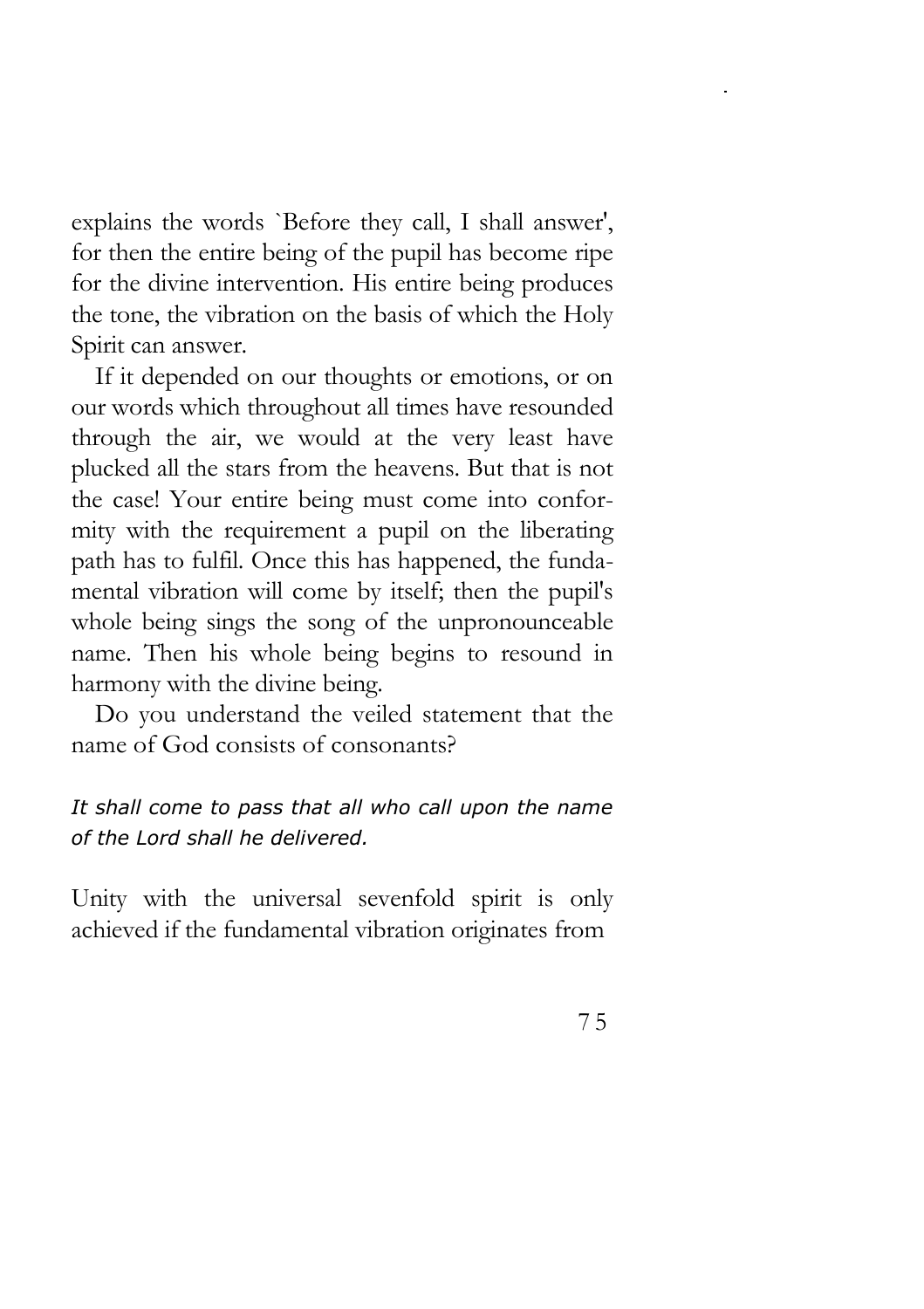the centre of a reality of being which is in Christ. If you wish to pronounce the one name which brings deliverance, then you will only be able to do so from your innermost being, the soul of your being which has been purified in the fire. If you call in this way, the Father who is hidden will answer you. All who call in this way will be enlightened by the Holy Spirit.

Then, breaking through all resistance, the answering ray of the Holy Spirit touches the pupil unto life. He who is touched by this fiery lance, and who bears the sign of this touch, is the pilgrim who, step by step, is entering the profound depths of God.

May many understand the way that leads to life and bear witness to it by their actions.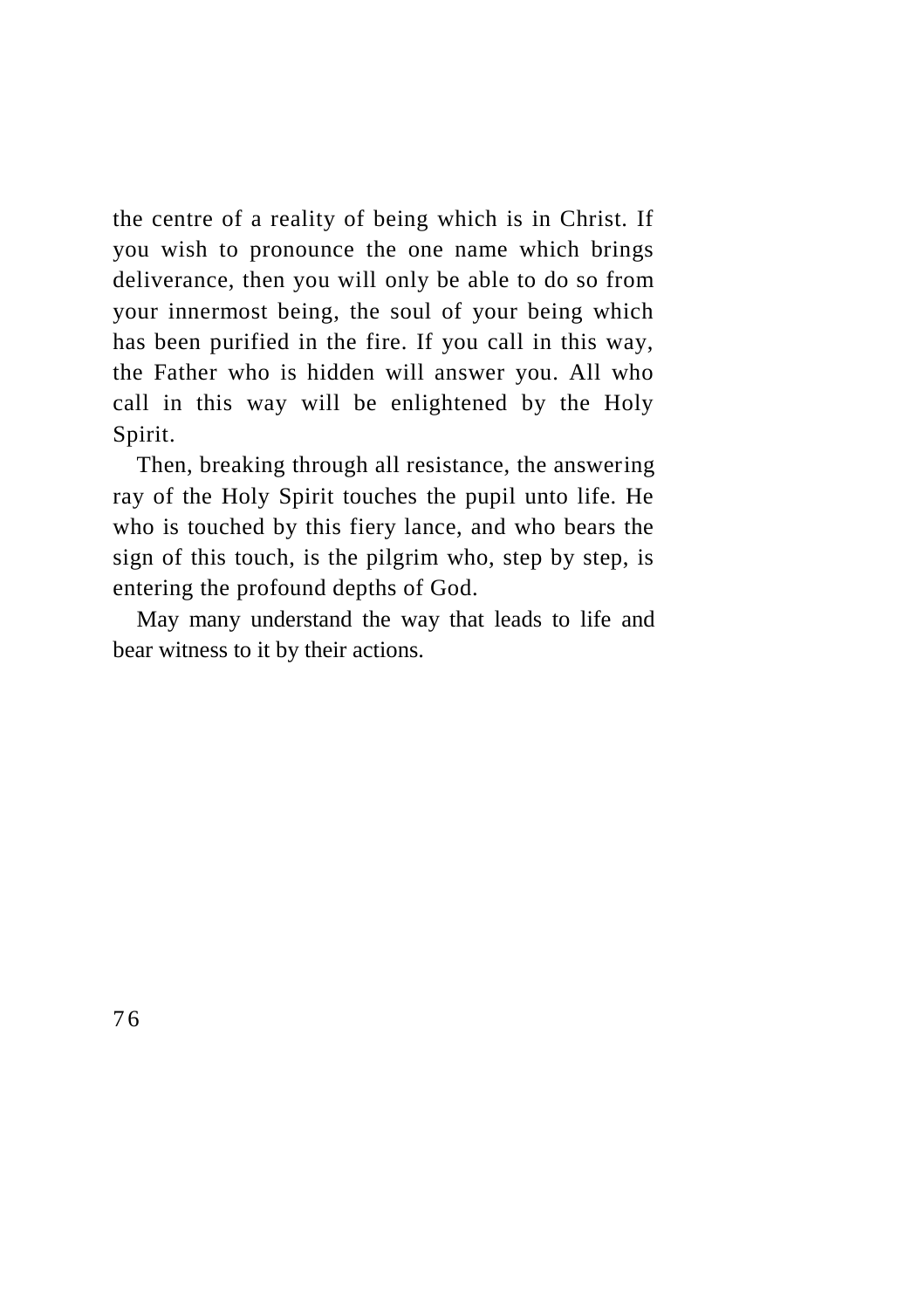#### X I

#### THE MEDUSA

If you are familiar with the law of cohesion you will know that the whole of humanity in these dialectical realms forms a close unity as a consequence of the operation of this law. Dialectical mankind forms a collectivity, and in the same way as our consciousness is formed from the sum of our biological state, you can imagine that there must also be a totality of consciousness, which represents the consciousness of mankind as a whole.

Like every other being that drags itself along under the sun, wherever it may be in the world, this 'representative of the entire world', too, is a natural phenomenon of dialectical existence, stemming from the selfsame biological condition.

The Bible, when it speaks about 'the prince of this world' draws attention to an irrefutable fact. The totality of consciousness envelops our entire globe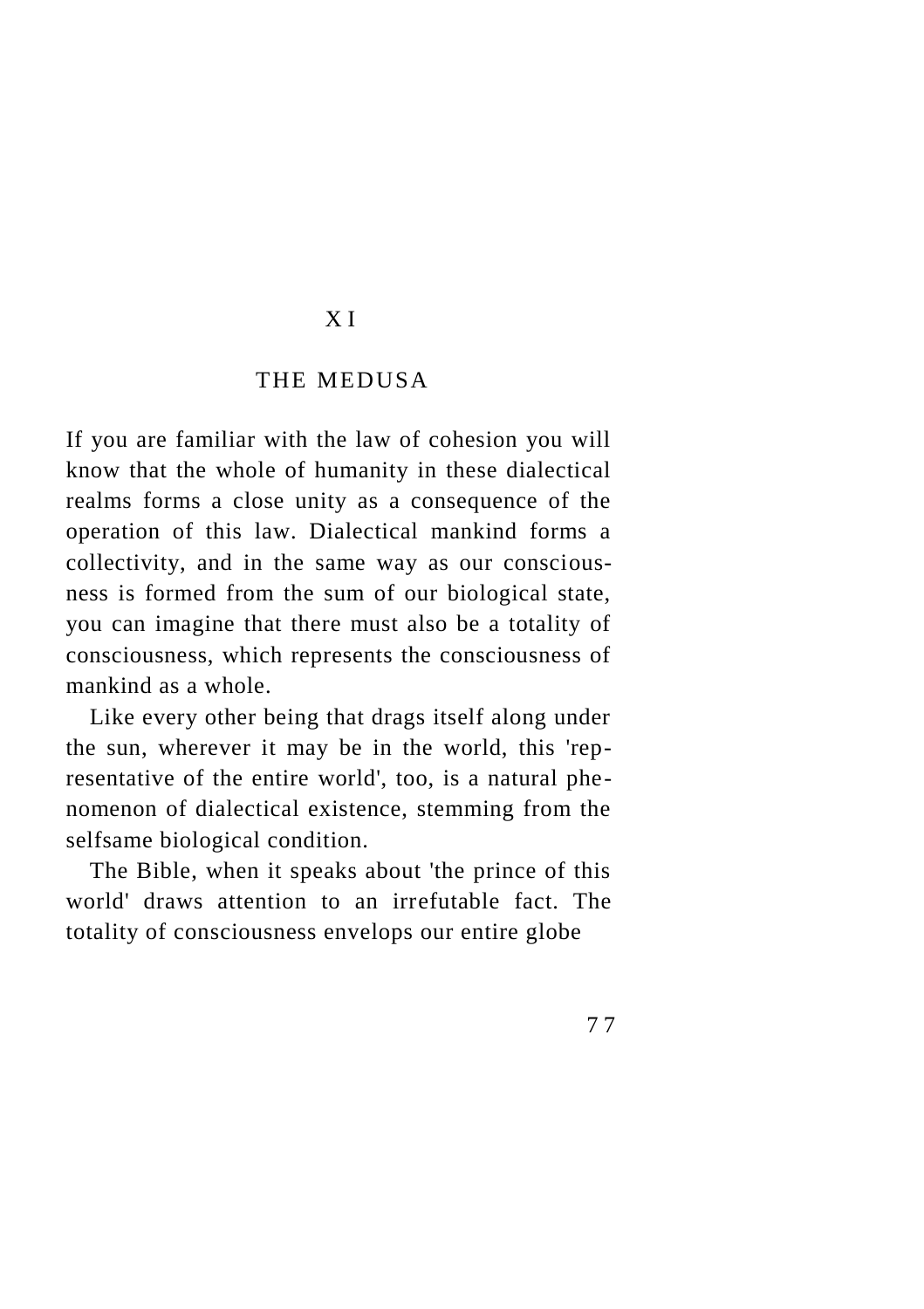like a cloud, like an atmosphere. We belong to it, we are one with it. This totality of consciousness has two aspects, a good one and a bad one, entirely in keeping with man's state of being. In its evil aspect it grimaces

like the face of the Medusa, like Satan. In its good aspect it presents itself as an exalted light-spirit. Both aspects together can be referred to as Lucifer, full of greatness and full of wrath.

When we begin to see ourselves in this reality it will become clear that our consciousness is entirely in harmony with the biological totality of consciousness. If our deliberations are evil, we are fed from the storehouse of the totality of consciousness; Satan is with us. If our deliberations and activities are good, the totality of consciousness will incite us to the cultivation of the personality.

These two currents in the totality of consciousness correspond with those in our personal consciousness and, consequently, the rotation of our own individual axis is identical to that of the axis of the dialectical world. We are one with the world *and* with the spirit of the world, just as we are one with mankind.

This state of being has been described in all the holy books and can be proved in every possible way.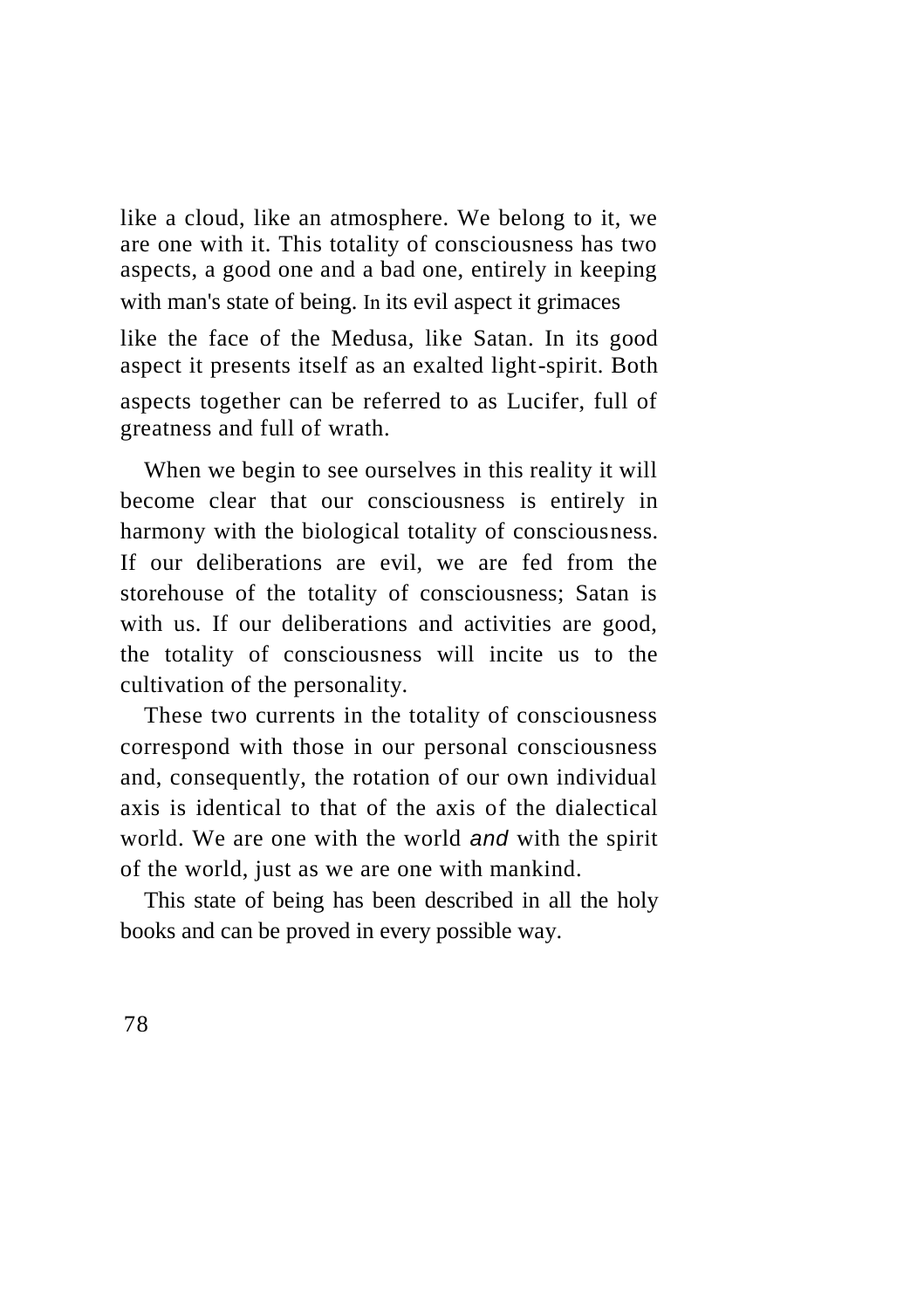Yet there are very few people, tragically few people, who have experienced this absolute truth.

Of course we can state that something is absolute, but a tangible experience is a different thing altogether! We will only experience the activities of the world's spirit, experience our state of imprisonment, when we are wrenched away for a while from the spirit of the world and rise above the level of our biological state of being. Only then will we experience to the full the oppressive and terrible grip of Satan and the treacherous temptations of Lucifer. Only then will we experience the struggle with the spirit of the world, in which it tries to take us back into its atmosphere.

Only those pupils who have also known the lightradiation of Christ, the merciful touch of the Holy Spirit, can speak of this experience. Only in this light and this power will we see and experience the full horror of the world demon.

Initially the pupil is subject to the activities of two worlds; just think in this respect of all the classical legends. He must rise above the grip of nature if he is to belong to the light in certainty and forever. The ancient initiates and their pupils called the moment of crisis in the ascent from the nature of death: `seeing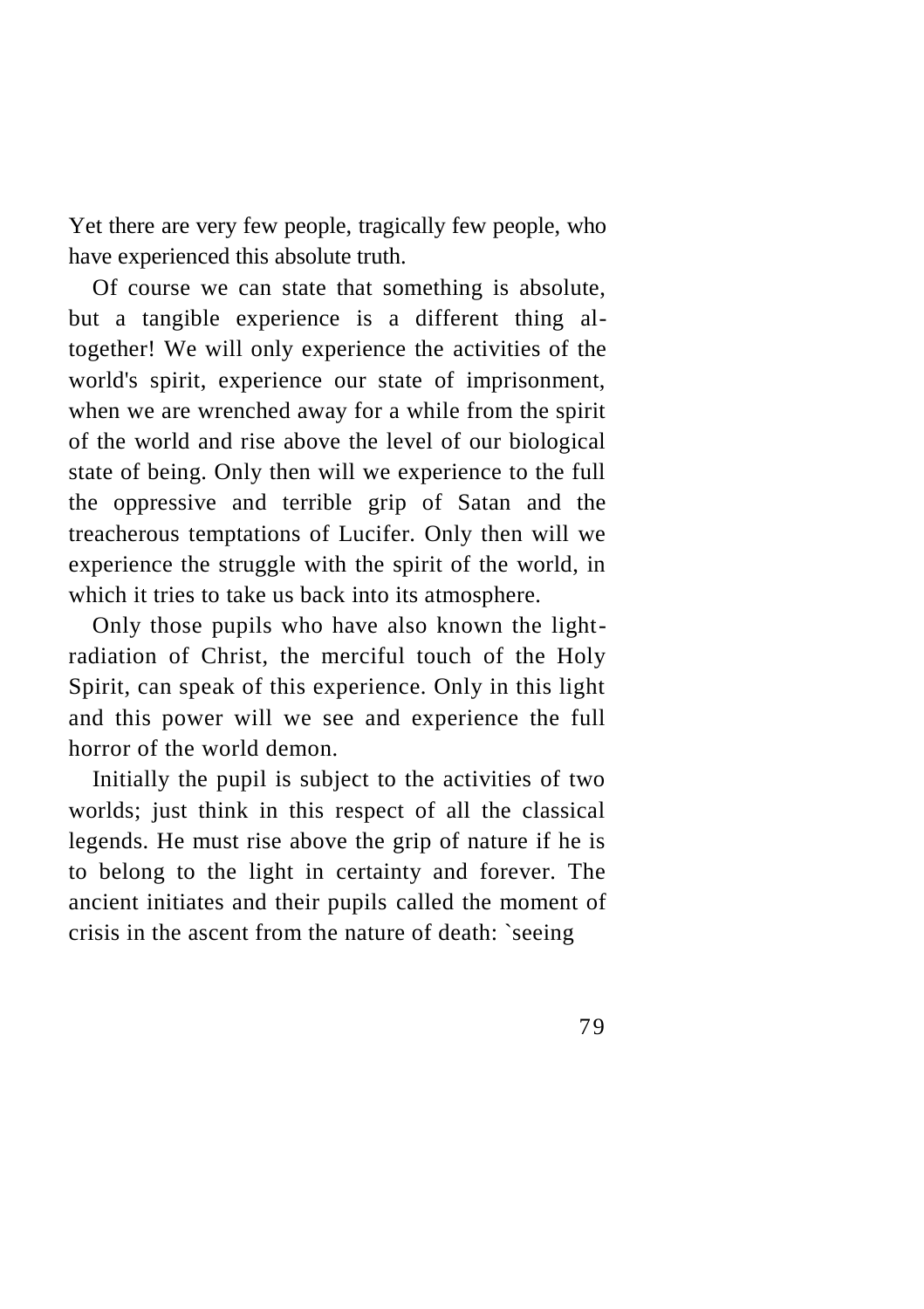the abominable Medusa'. They said: 'Once one has seen the Medusa and has met it face to face, one must die'. To gaze into the eyes of the naked truth of the fallen state, the naked truth of our aeons-old dialectical culture and its results means the absolute death of the entire being of the old nature.

A serious pupil who sees the reality of dialectical nature and is, as it were, confronted with it bodily, will rise above it as in a fraction of a second. That is why, for such a pupil, seeing the abominable Medusa signifies the joyful ascent from the fallen world with both its spheres.

The pupil who experiences this dying, is dying as to the nature of terror, but the principles of the new life in his microcosm are nurtured by the loving breath of God, so that in this divine breath the new tree of life will grow and the new life will awaken, to belong in eternal certainty to the true light.

May it be given to you to be able to reflect more profoundly on these things from day to day, so that you may see the path ever more clearly, and experience the incomparable, cherishing love of the Universal Brotherhood.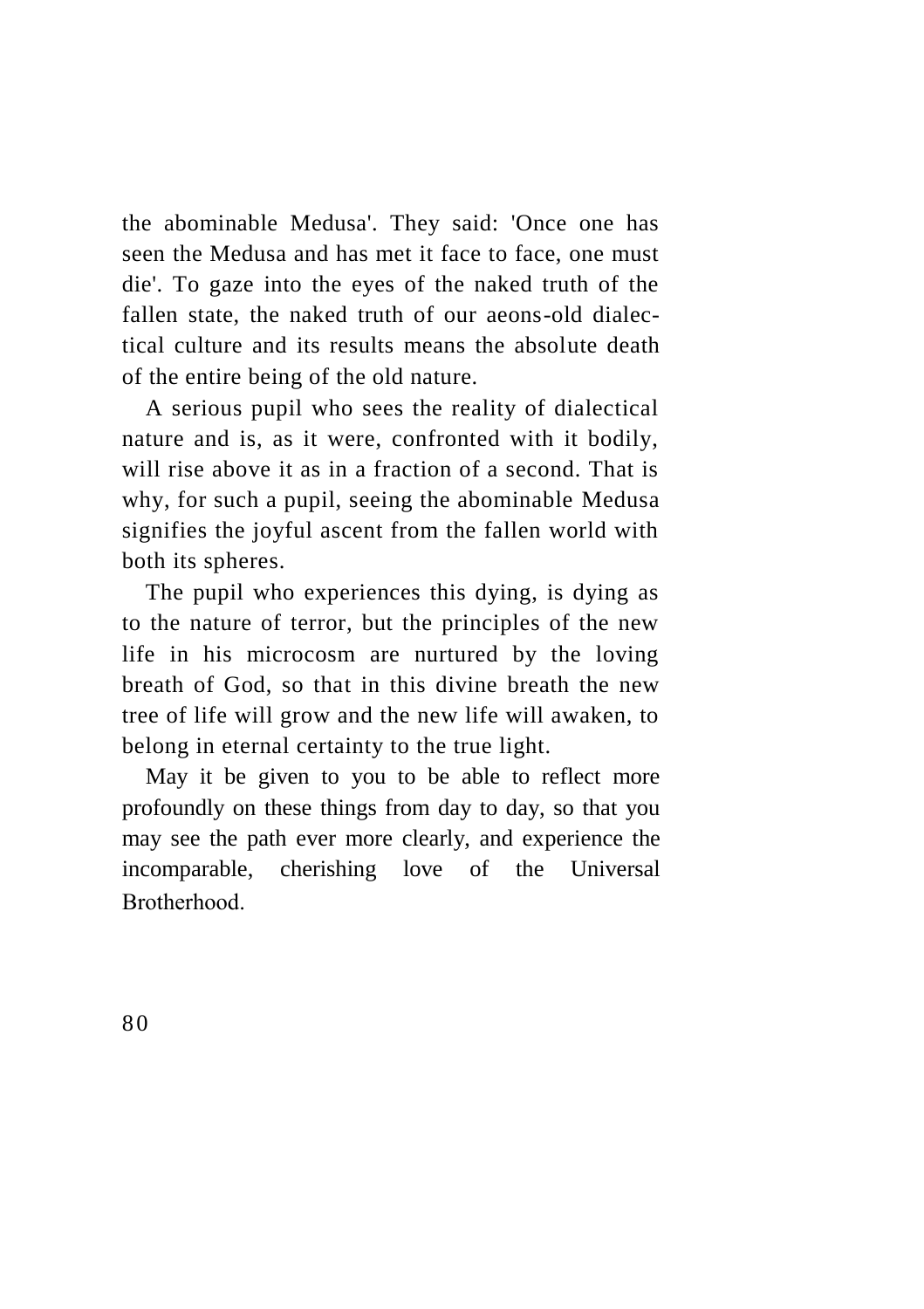### X I I

# THE SOUL MAN WITHIN ME MUST INCREASE — I MUST DECREASE

`Where does the dialectical centre of consciousness reside? How should it be neutralised and could I really do such a thing?'

First of all you need to consider how far the radius of action of the consciousness in your head sanctuary extends. In general a person's consciousness is minimal and, therefore, restricted. The greater the development of the intellect, the more vague, very often, is the consciousness.

In answer to the question: 'How should the centre of consciousness be neutralised and could I really do such a thing?' we would like to say that you will certainly not be able to do it as a dialectical personality. The secret lies in the fact that, as the light radiations touch your heart-atom, you attract new forces and ethers into your system and new forces and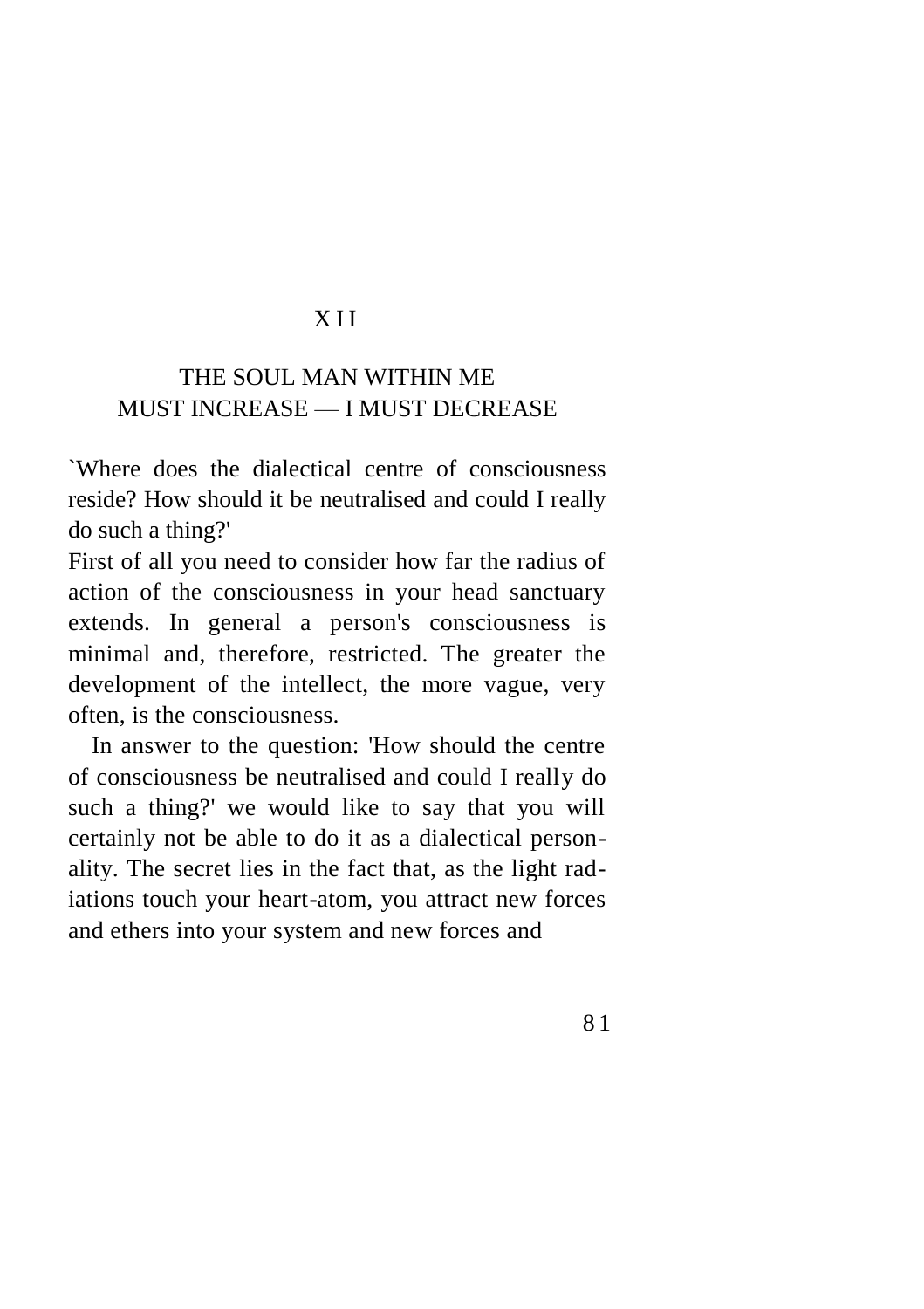ethers are also differentiated in your blood.

In fact, your only chance in life lies in the correct openness for the Christ-radiations. That is why the reality of the existence of the coming new race can only come about on the basis of this divine life substance. And for this to happen it is necessary, above all else, for your natural blood-being not to be the sole source of energy for your activities in this world of matter any longer. Why not? Because your dialectical consciousness manifests itself only by means of your blood.

You can neutralise the dialectical consciousness by directing your entire inner being to the centre of your aim, which is to put on the new man and to be taken up into the power-field of the Spiritual School; you can neutralise the dialectical consciousness by following the path to life shown you by the Spiritual School, and this will give you the candour to open yourself to the power of the Gnosis which takes shape in the sinless man Jesus.

To the extent that this process unfolds in the pupil, the dialectical personality withdraws of its own accord into the background and king I ceases to reign over his dialectical domain of life. That is why I-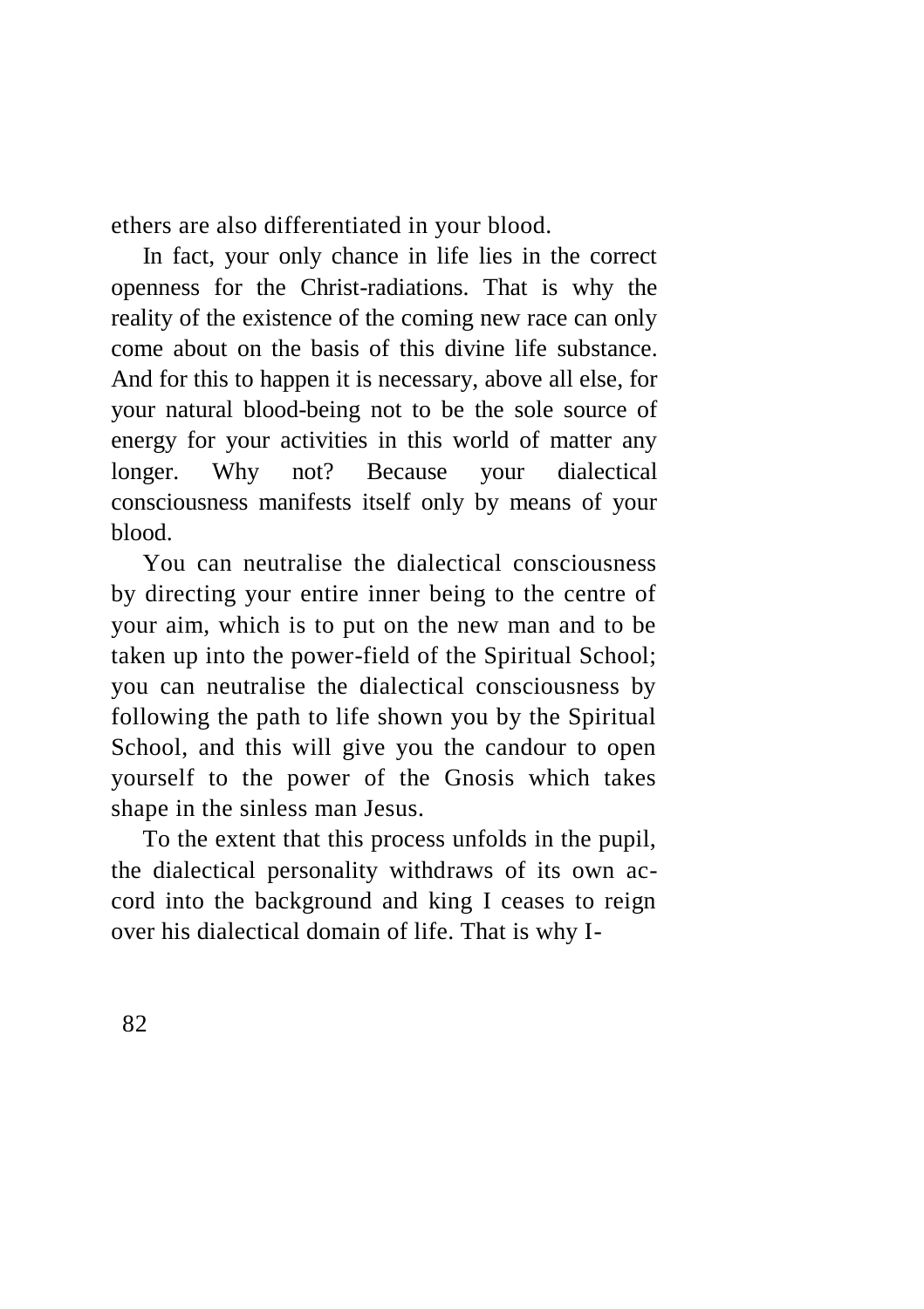demolition is one of the conditions for building 'the other one within you'. Then it will be the same for you as it was for John the Baptist: standing in the process, he prepared himself; he was a very dynamic worker and still he knew: 'He who comes after me is mightier than I'. It is the great process of sacrifice which the dialectical I can fulfil in the power of Christ.

Once this phase of the preparatory work has been done, the Jesus-man comes to the fore. The original spirit takes up his task and John lays his head on the block and dies.

What is the explanation of this? There are twelve heavenly powers which must fulfil the great process of transmutation and bring to reality the seed that has been sanctified in God. We have often discussed with you the twelve disciples, the twelve rays of the Universal Brotherhood. The mystery of the Holy Grail is a mystery of all ages, and the twelve serving brothers of the Grail are probably well known to you from the Grail-legend.

Each one of the twelve brothers has his own task and his own sphere of work. In the microcosm these twelve spheres of work can be seen in the twelvefold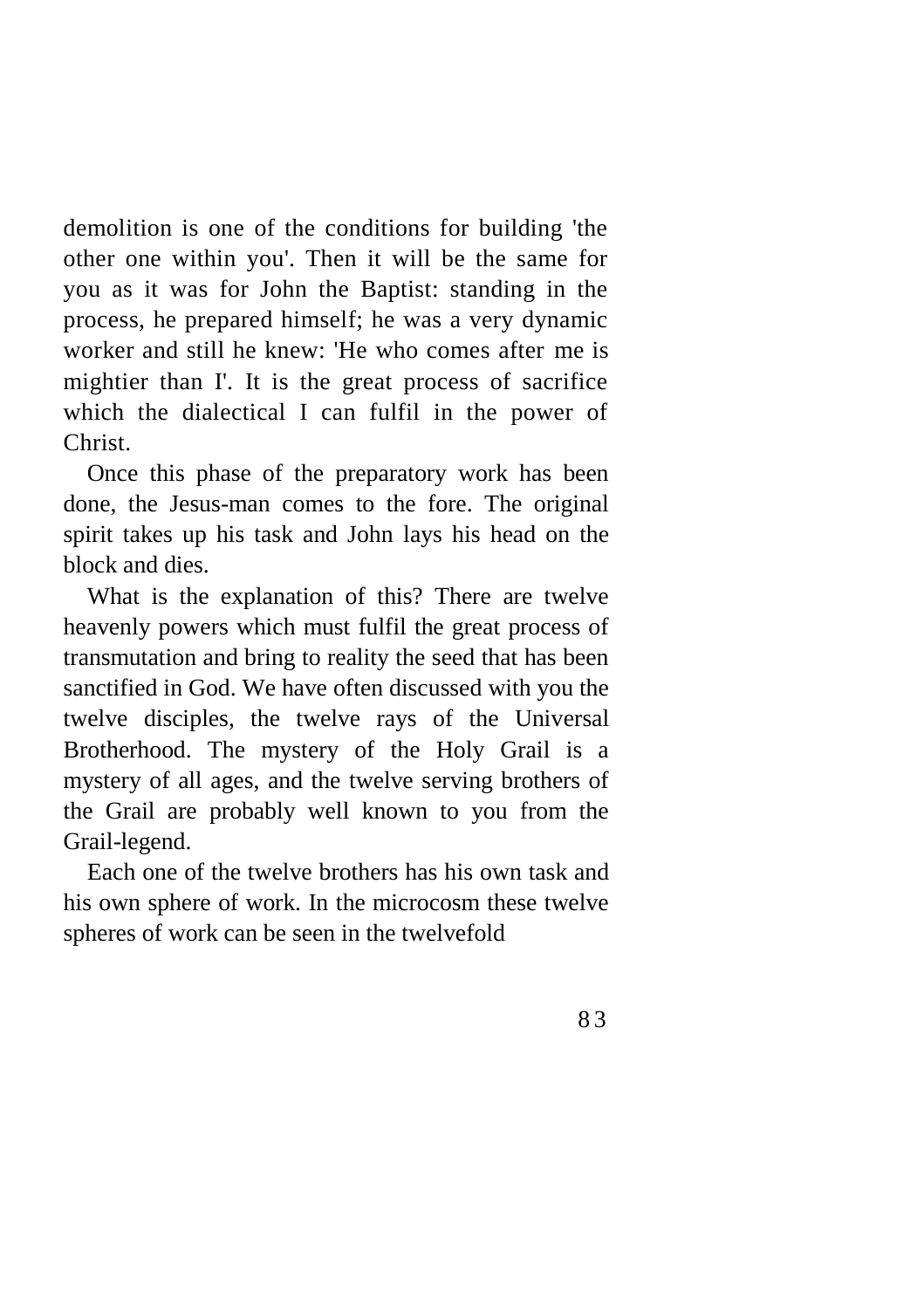division of the nervous system, in the twelve pairs of cranial nerves, each of which individually controls the magnetic points in the head sanctuary. In the new alchemical process, the process which arises from our confession of sin, the new power is confirmed and changed in one group of nerves after another.

The unfoldment of this process varies from person to person. In whatever life-field man exists, he wraps himself in the garment of his biological polarity as a natural necessity. The garment in which you wrap yourself, that is, your etheric body, your soul-garment, testifies to what and who you are.

In addition, the microcosmic system also possesses a twelvefold receiving apparatus, the exterior aspect of which is called the magnetic system, while its interior aspect is the twelvefold nervous system. The Gnosis, the original pranic light, kindles the twelve exterior organs as well as the twelve interior ones.

This is always done by the same gnostic power, even if we call it a different name when referring to one or the other specific aspect of the system.

There is only one power, the Gnosis, the original pranic light of God, and this one power fulfils every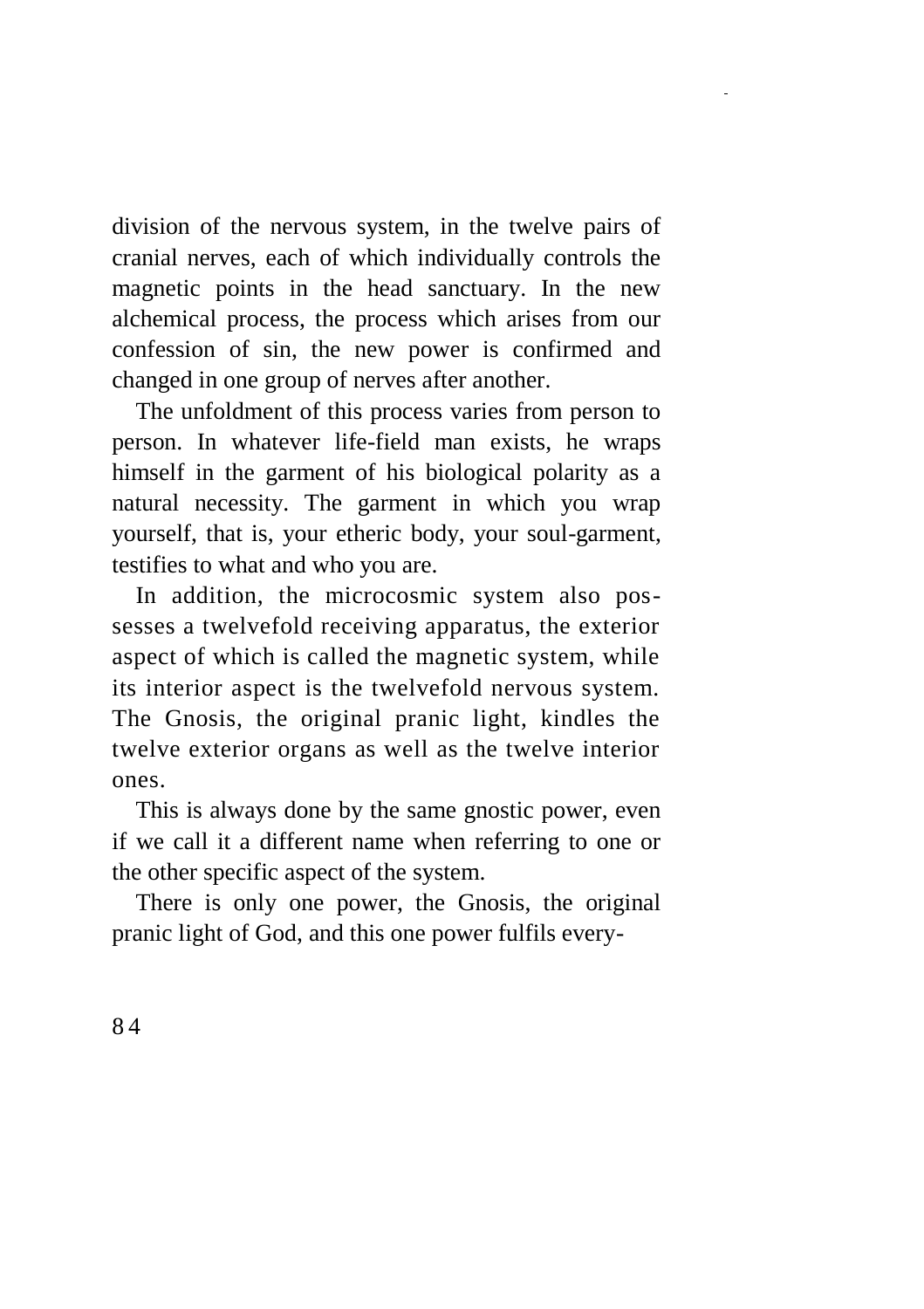thing in everyone, in that great, mighty, divine organism which is so wonderfully constructed.

The Lectorium Rosicrucianum and its servants look forward prayerfully to the day when the children of God will again have the divine, twelvefold magnetic system fully at their disposal, and will express in it their praise, gratitude, adoration and devotion for the Father of Lights, the eternal Logos, who is all in all.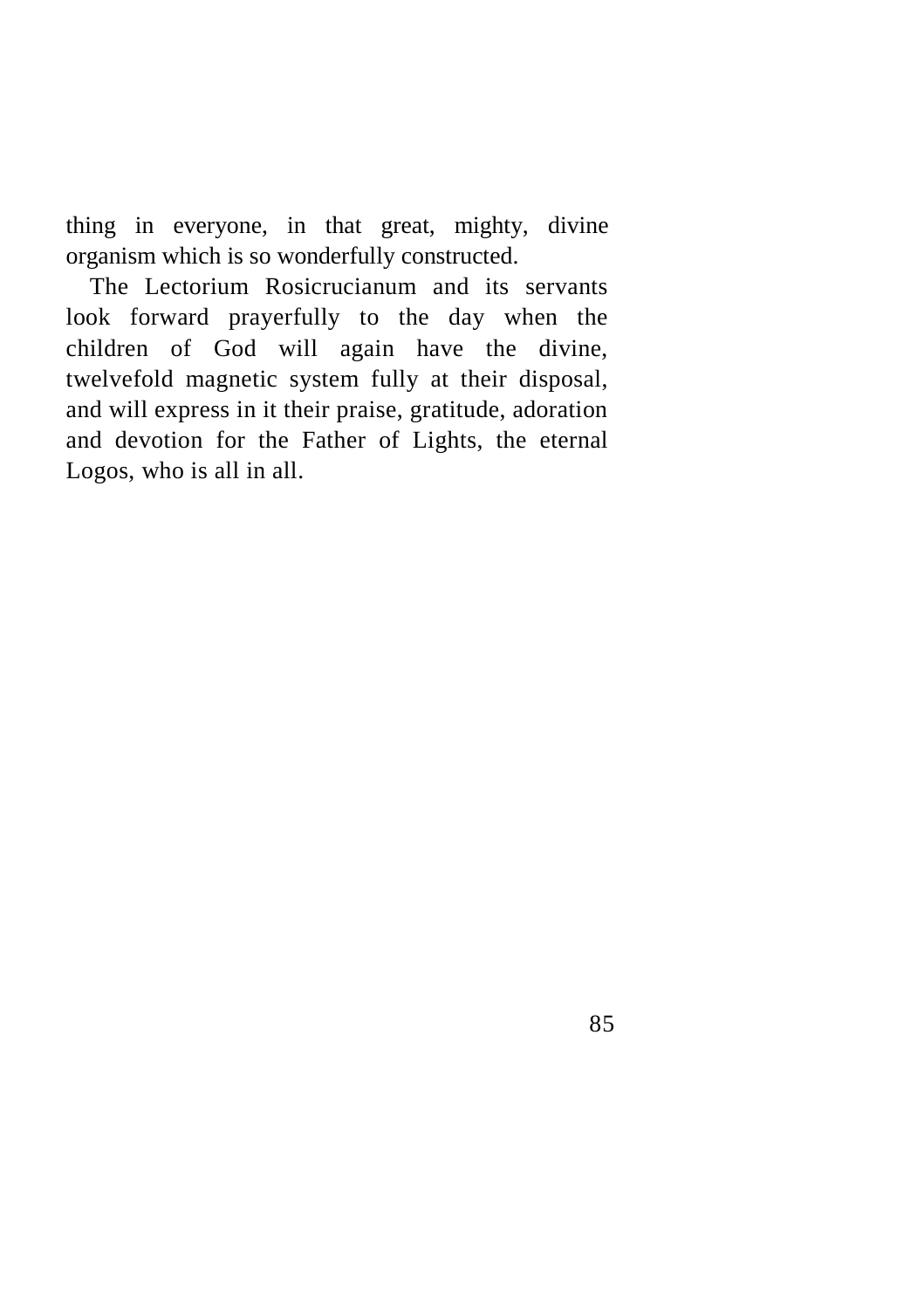# X I I I

#### THE TEMPTATION IN THE DESERT

Like Jesus the Lord, who was tempted three times in the desert of life, and like Buddha who was also assailed three times by the evil one, every pilgrim, too, will be confronted by the evil one on his journey to the new soul life. He will have to withstand the three temptations right into his heart's blood, and in selfexamination he must conquer. Not a single pupil of a gnostic Spiritual School will be able to avoid this course of events because they are a natural result of the liberating path, which has to be experienced right to the last step.

When the light of the Gnosis has touched the pupil and this light begins its journey through his life-system, it cannot be otherwise than that the old and new natures will meet each other. Two states of consciousness come into being in the pupil as a result of the touch of the gnostic light.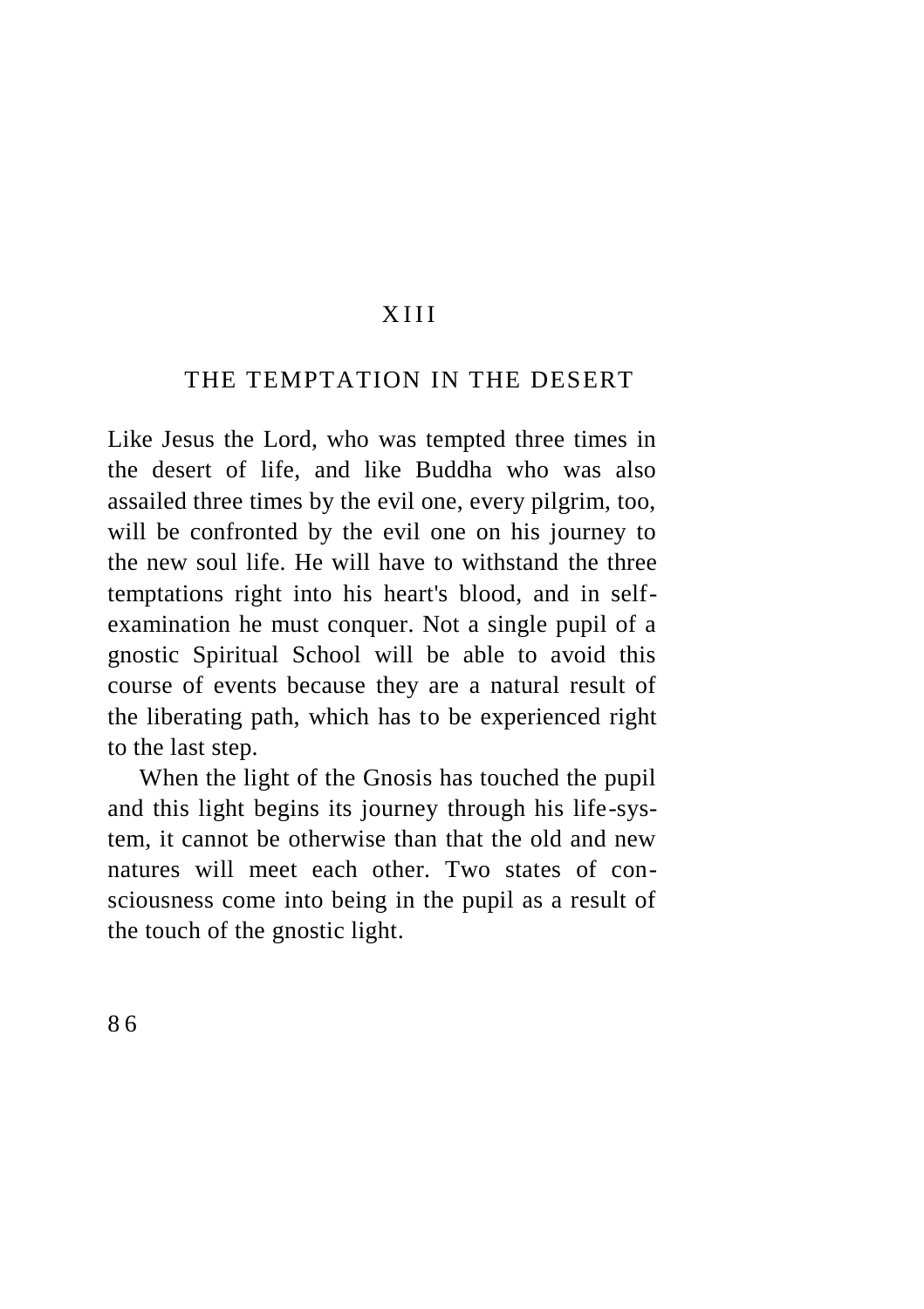So when the process of ascent has unfolded to such an extent that tensions are aroused and the repulsed forces of nature and their activities have reached, as it were, the very limit of their existence, and the issue for them is 'to be or not to be', then these natural forces will assert themselves with redoubled force, and this will result either in a victory over the pupil, or in their own, definite destruction. The new soul consciousness arises in the system of the pupil and, if it is to gain full possession of this system, in order to be able to transfigure it, that is, to renew it, then the repulsed natural forces still occupying the outermost confines of the system will form the last threshold the pupil has to pass before he enters complete freedom

And this last threshold is the crux of the matter! Because of it, many are standing before the gates, but only a few enter, since for the time being the last threshold appears insurmountable and the threefold temptation of the old natural forces fighting for their existence too strong to withstand. Up to a certain point the process of dying with regard to this nature is fulfilled rather smoothly, but when the outermost boundary comes within sight the tension becomes very great and alas... often too great.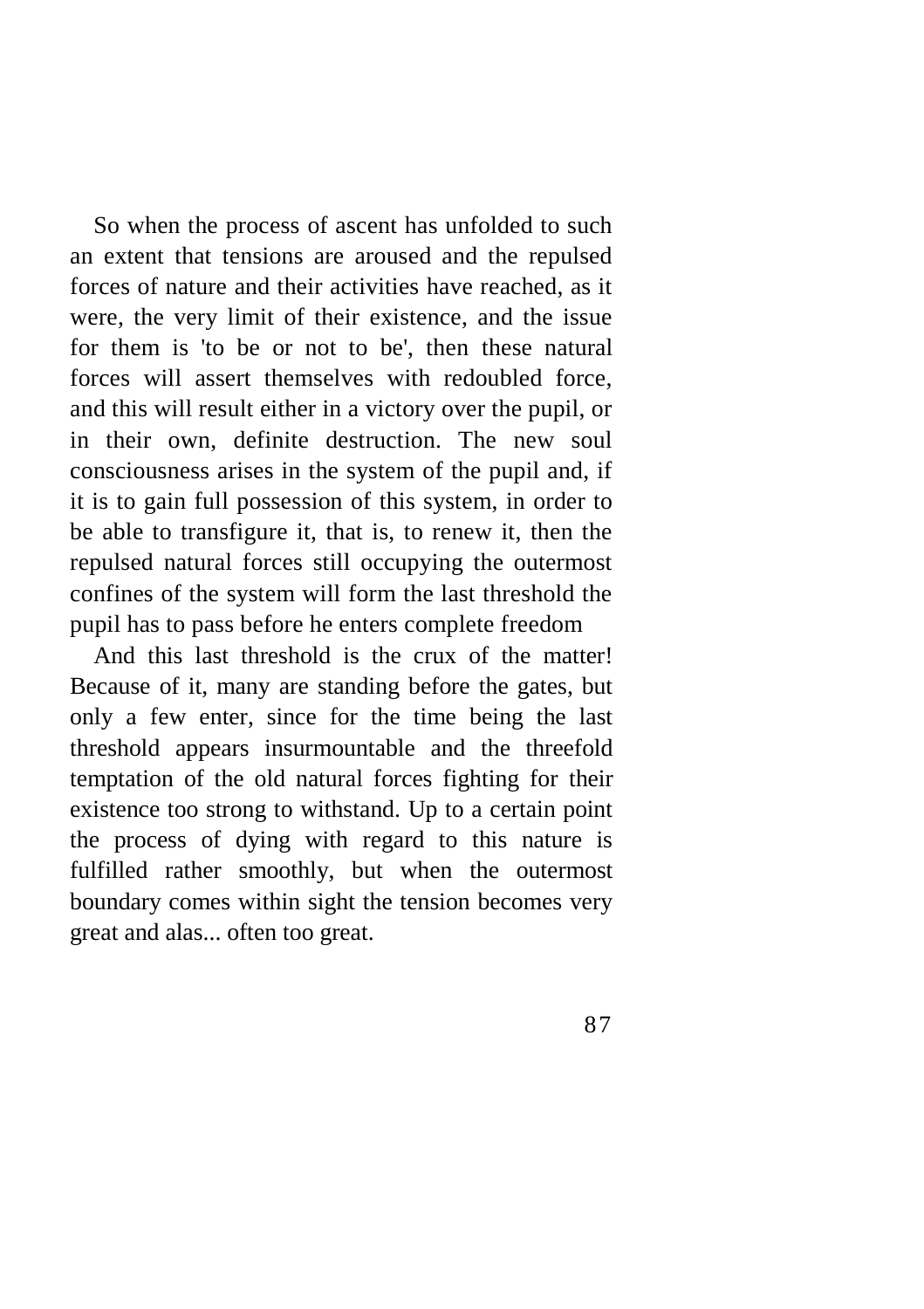Understandably, this struggle has been romanticised throughout the ages; many fairy tales and legends have been written with this struggle as their subject. However, it is necessary to understand their true nature, as too much romanticism and too many legends can awaken and maintain fear; and fear is crippling. So let us give some information about this struggle.

Our entire microcosmic system is in many respects governed by the auric being, which consists of a network of magnetic points; magnetic nuclei which radiate from the system in every direction and in this way rule it. But if someone walks the path of renewal, he attracts different magnetic currents and corresponding lights are kindled in the auric being, other magnetic points are aroused. Slowly but surely all the old magnetic lines of force are rejected and the system no longer responds to them.

Finally the magnetic power concerned is driven back into its corresponding magnetic point in the auric being. These magnetic points then are strongly charged, although they can no longer exert any power. Such magnetic points together form 'the threshold', the nucleus, the essence of the old nature,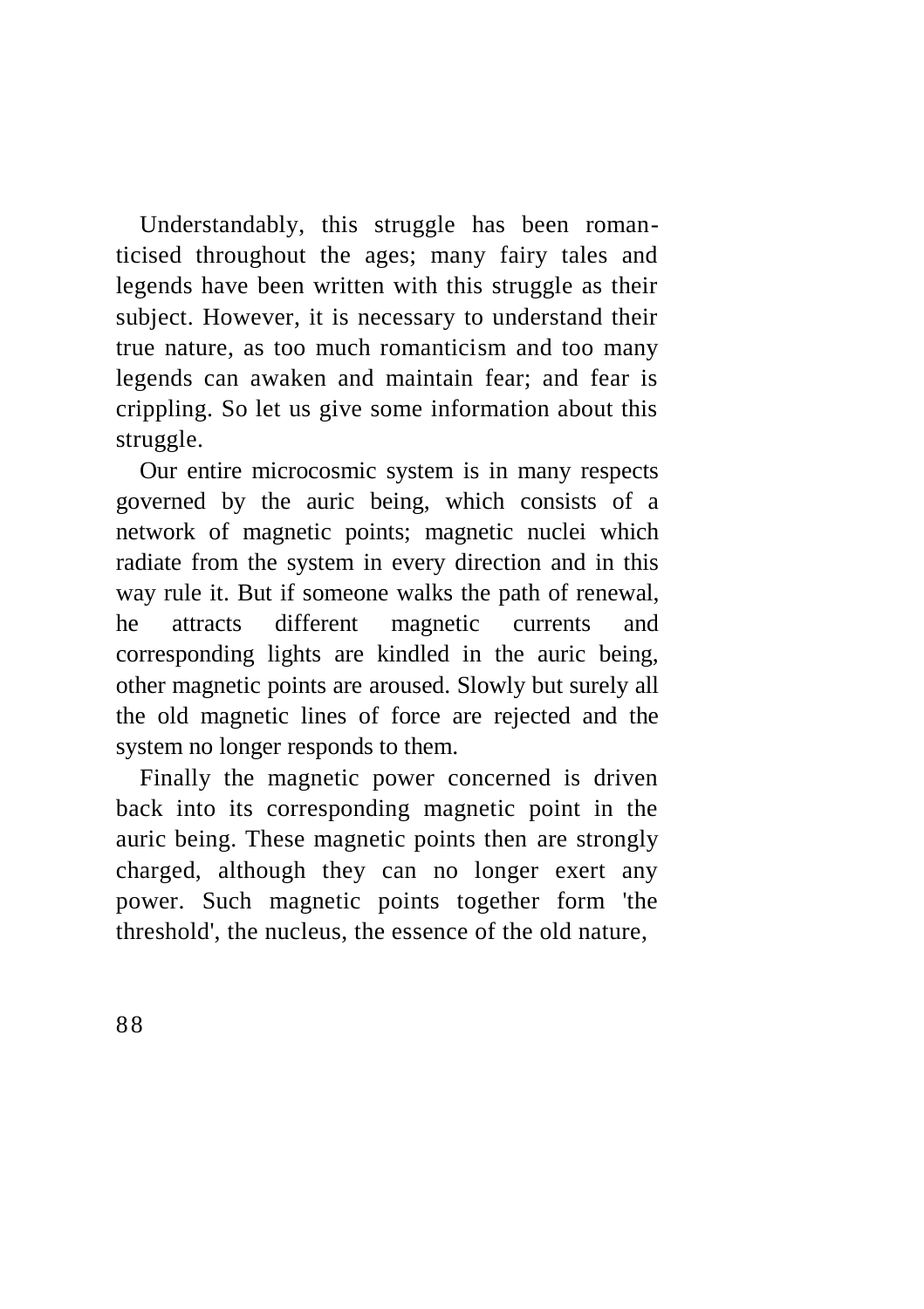the 'evil one'. In the end this evil must be driven out: the nuclei of the consciousness must definitely be extinguished, so that no trace is left of the old person.

You will realise that this last struggle, the victory over the old tension-field of nature, has three aspects: an aspect of the will, one aspect of desire and one aspect of the mentality. Once these three aspects of the new soul nature are sufficiently strong and pure, no pupil need fear the last meeting. But if there are still impurities, and inclinations with regard to the old nature, then the old magnetic system will resume its old rights, with all the consequences.

May this explanation, therefore, serve as instruction and as a warning.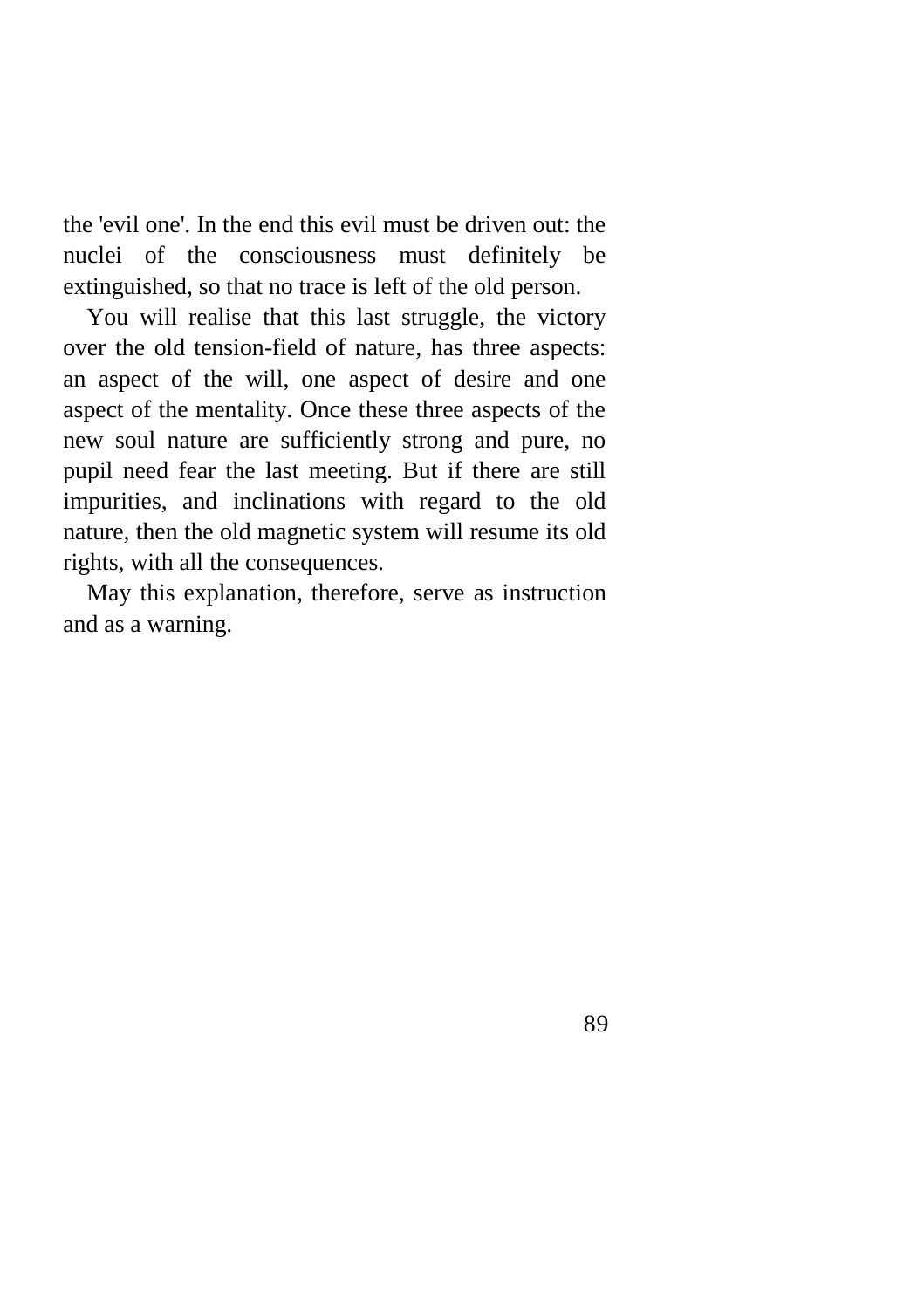### XI V

# THE HOLY PRIESTHOOD OF THE NEW STATE OF LIFE

We would like to begin this chapter by quoting a few verses from the first letter of Peter, chapter one, verses 13-16 and 23, and from chapter two, verses 1 and 5.

*Therefore gird up your minds, be sober and set your hope fully upon the grace that is coming to you at the revelation of Jesus Christ. As obedient children, do not be conformed to the passions of your former ignorance, but as He who called you is holy, be holy yourselves in all your conduct; since it is written 'You shall be holy, for 1 am holy.' You have been born anew, not of perishable seed, but of imperishable, through the living and abiding word of God.*

*So put away all malice and all guile and insincerity and envy and all slander. Like living stones, be yourself built into a spiritual house, to be a holy priesthood.*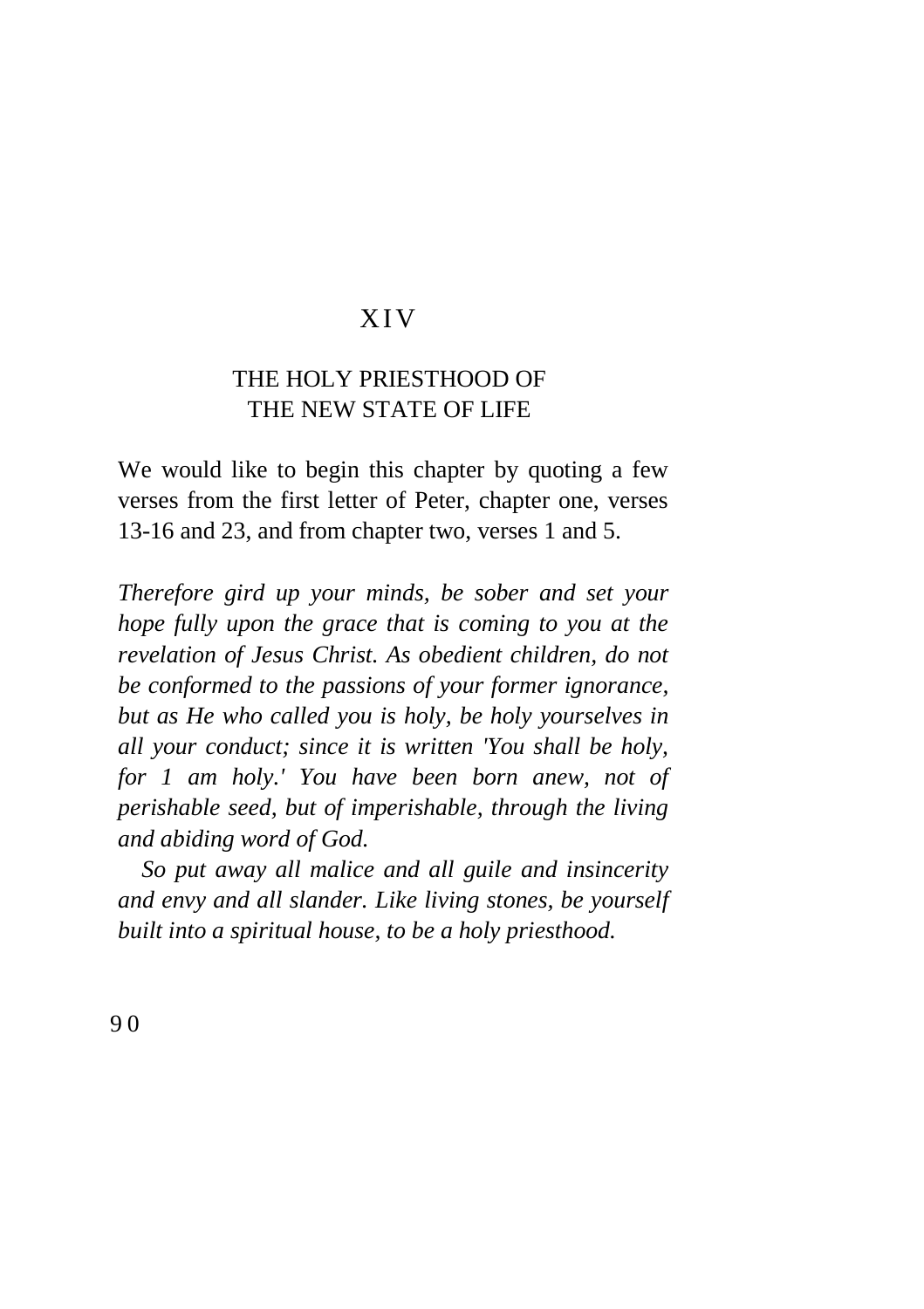You are being confronted with these words because they explain so clearly what a pupil on the liberating path can do if he possesses a rational and moral state of consciousness.

Every pupil of the Spiritual School who is walking the path of liberation because he wishes and has decided to do so is fully able to gird up the loins of his mind in the sense of the Gnosis. You will understand this metaphorical language. In eastern countries it is necessary to gird up the upper garment so as not to be hindered at work. Just as the Spiritual School of the young Gnosis first directs its radiation power to your mentality, so the intention of Peter's letter is to tell you that by this touch you are immediately enabled to act in a new way. The rational touch is followed by the moral emotion.

You are now being given a piece of advice that you should take to heart. The person in whom the process of moral emotion is unfolding is often so moved and so nervous that positive results are excluded. He is filled with floods of tears and an intense feeling of guilt and such a multiplicity of intentions that they crowd each other out. The emotion soon passes and there are so many things in everyday life demanding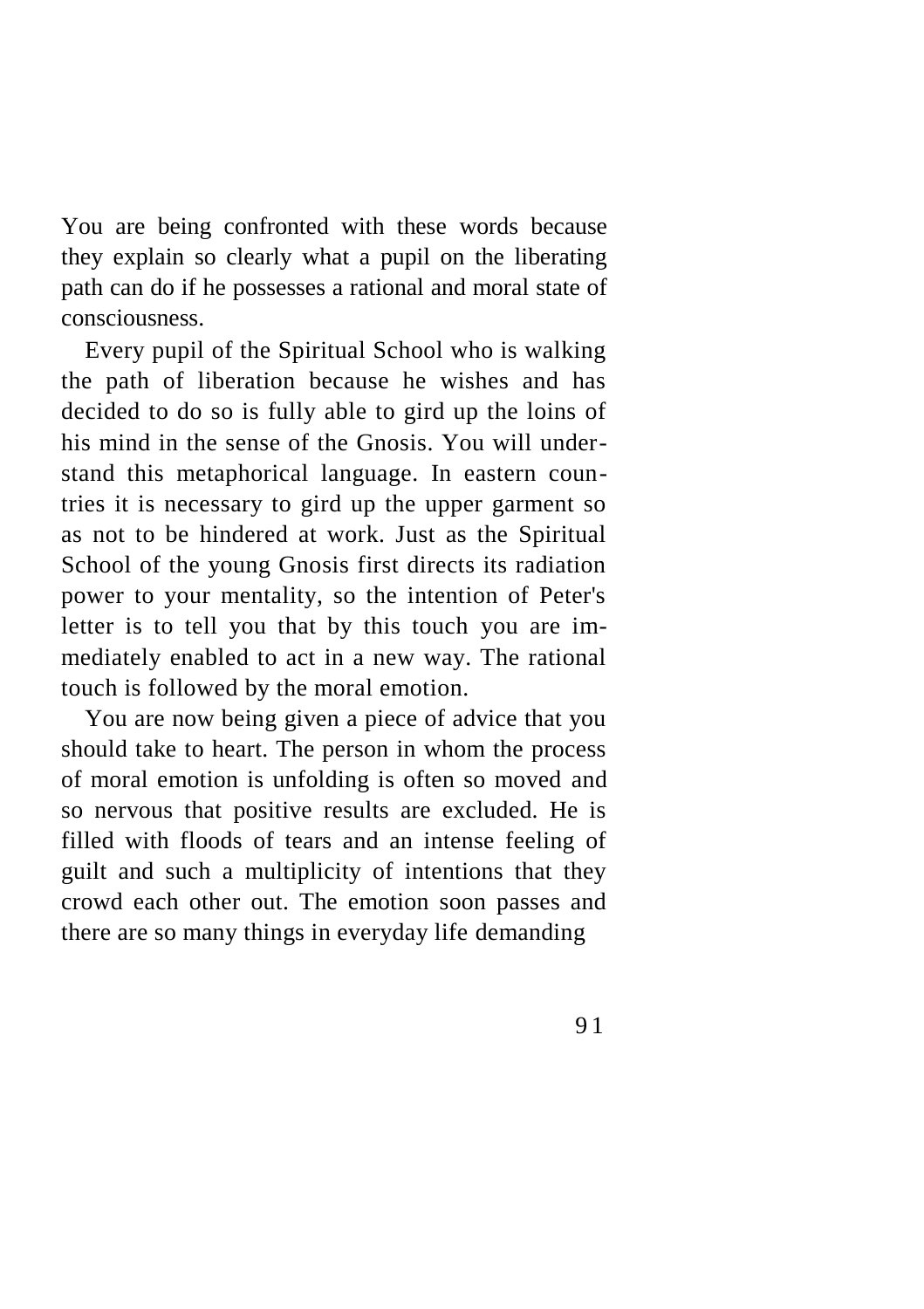his attention that a genuine harvest as a result of the first touch turns out to be impossible. The mystical emotion does not make the sternum sensitive for the second touch and thus the blessing fails to come.

That is why you are told: 'You know what the Spiritual School is trying to do. So gird up the loins of your mind. Be intelligently prepared for immediate action'.

When the rational touch has taken place and you have opened yourself completely for it then, in all sobriety, receive the moral emotion. Do not allow yourself to be overcome by emotion, because then you will lose control, but let the process of reversal work in you in great calm and understanding, full of a joyful hope that the merciful gnostic current can now be inhaled via the sternum. For that is the nourishment, the dew for which the rose of the heart is thirsting.

You now know the process. More and more is unveiled to you as a result of the first touch of the process; you see the path ever more clearly before you and the ignorance in you is increasingly nullified. In this way, calmly and with great sobriety, you can distinguish everything that is of nature and con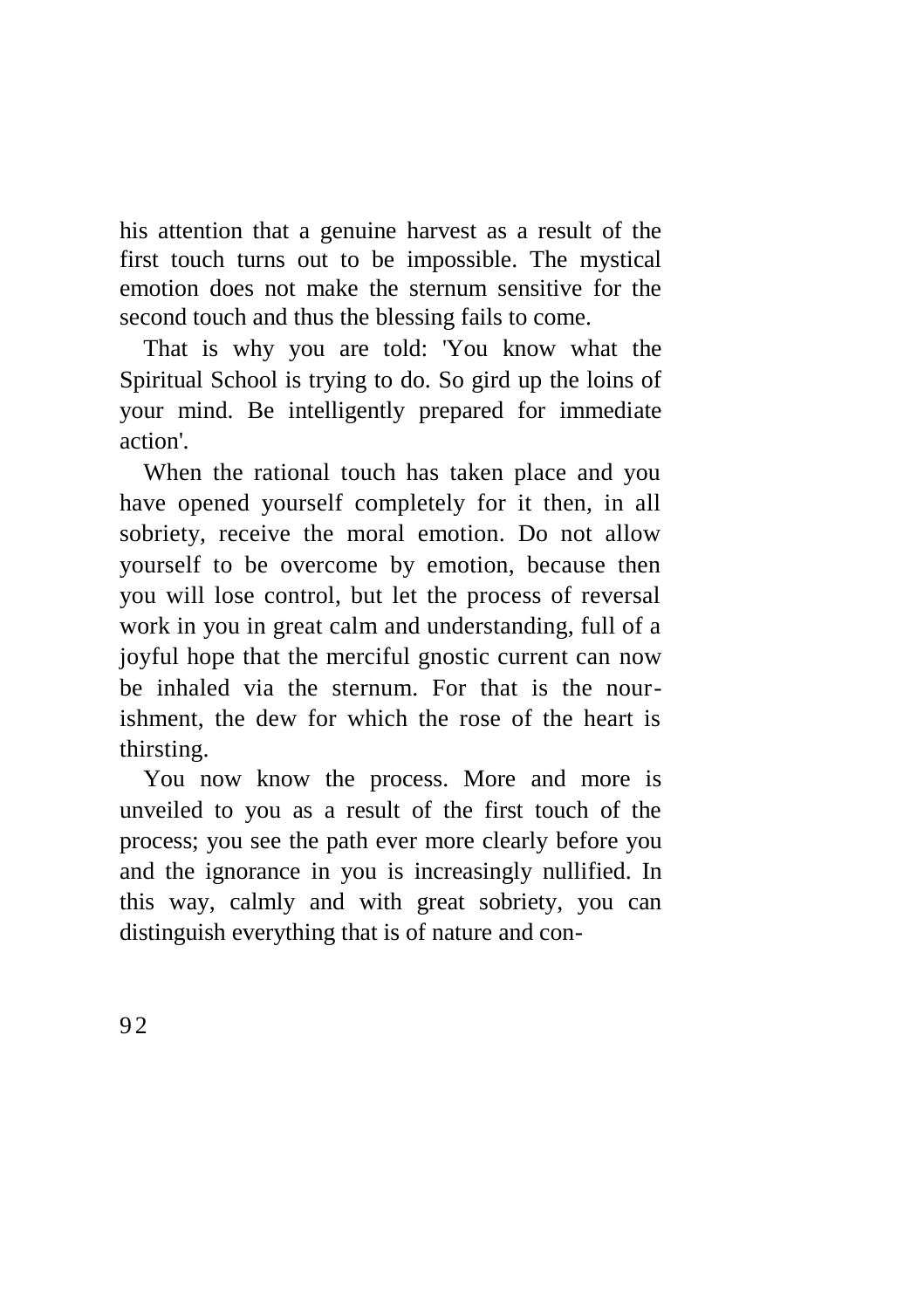sider to what extent you can participate in it without being harmed in your process of sanctification, to which you have subjected or will subject yourself.

Sanctification is your calling. The sanctification of your entire being is the aim of the Spiritual School, so it goes without saying that, having been enabled, rationally and morally, to do so, the pupil will lead a sanctified life. You can lead such a sanctified life if you remain constantly directed towards your pupilship, for within you there exists an imperishable power: the seed of the living, everlasting word. So it is not only desirable but also necessary that a radiant, new way of life emanates from you, because it is achievable. That is why all malice and guile, all insincerity, envy and slander must become things of the past. They are five negative reactions to the state of pupilship or five positive expressions of a strong Icentrality.

Realise to what you are called and enabled, and what dangers threaten these possibilities of sanctification. Prepare yourself fully to become a living building stone, for only as a living building stone can you be used in the great, universal temple, in the holy priesthood of the new state of life.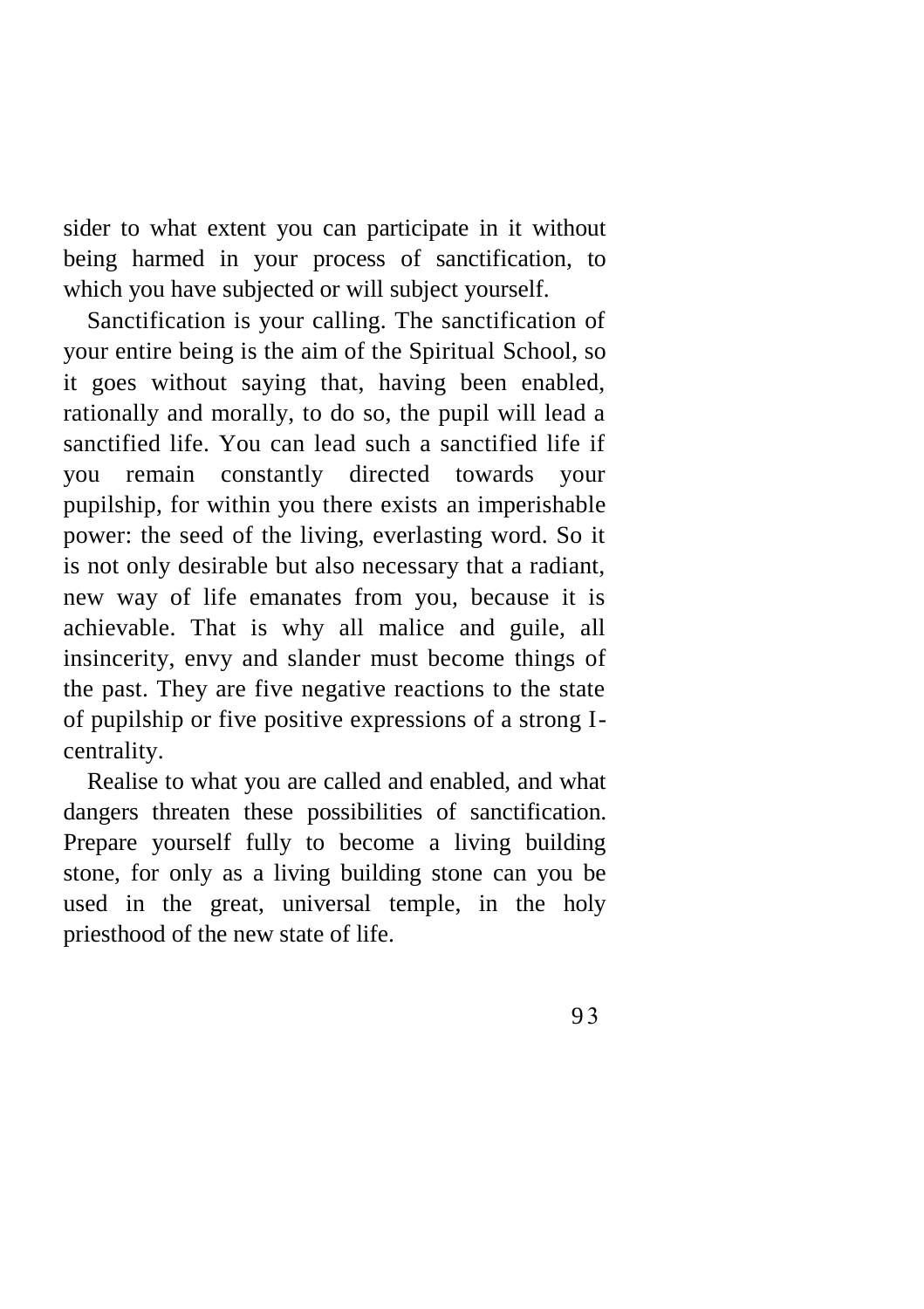### X V

# THE NEW ASTRAL VEHICLE, THE MANTLE OF LOVE

We quote the following verses from the first epistle of John:

*God is light and in him there is no darkness at all.. . If we walk in the light as He is in the light, we have fellowship with one another... And by this we may be sure that we know Him... Whoever keeps his words, in him true love for God is perfected. By this we may be sure that we are in Him... By this we know love, that He laid down his life for us; and we ought to lay down our lives for our brethren. Let us love one another; for love is of God and he who loves is born of God and knows God.*

These quotations from the first four chapters of the first epistle of John presumably speak sufficiently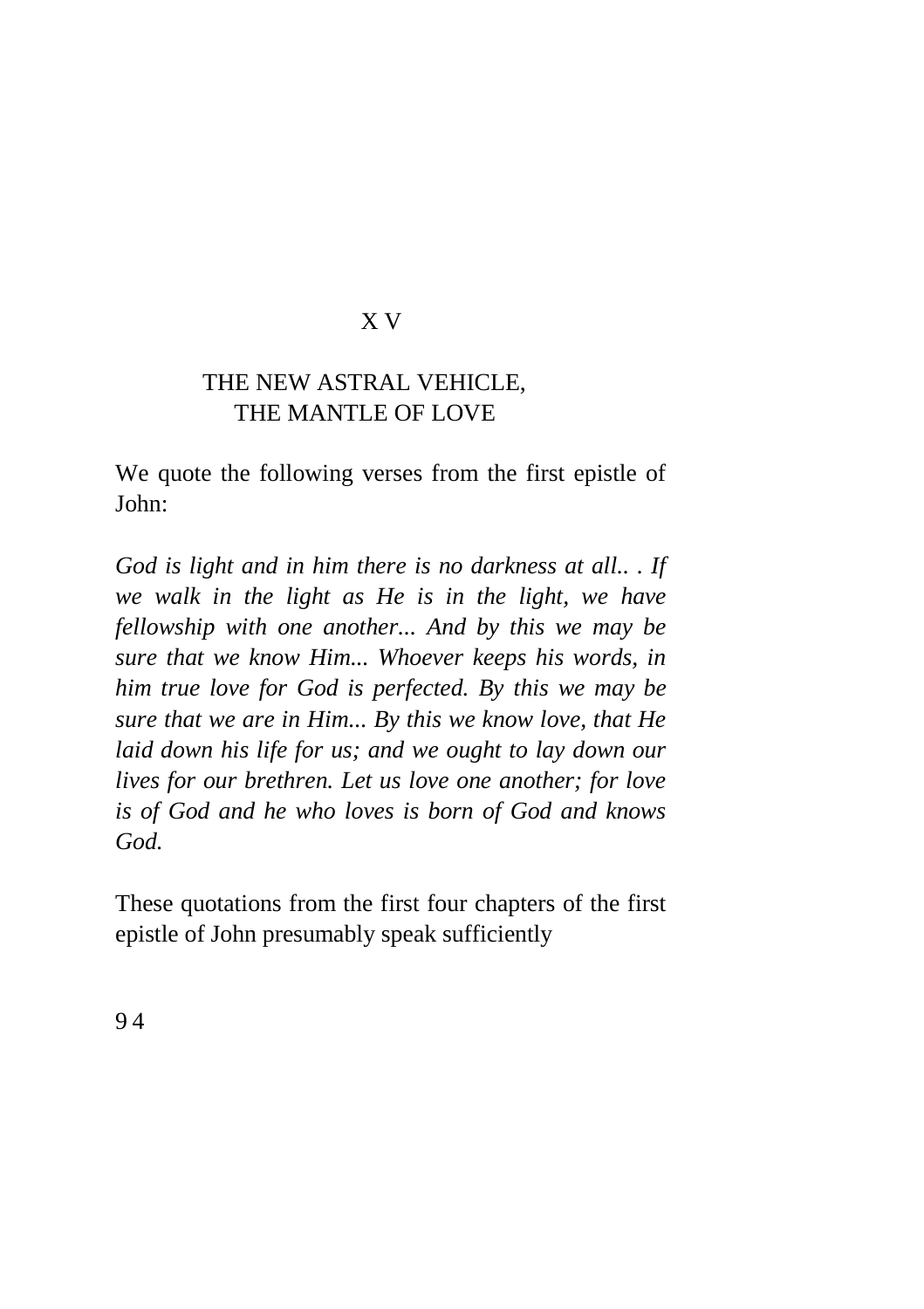clearly to you. We now know better than ever before what the universal language means by the values of light and love. God is light, and from and through that light comes love. In the new life-field, the magnetic body of the School, we no longer speak of desires but only of love when referring to the astral aspect of the soul.

In dialectical life the highest norms of feeling always lie within the confines of desire. So there is not a single dialectical human being who is not clothed in the mantle of the desire body, the sphere of astral attraction, largely on account of which he always concentrates on his own interests and keeps on setting new limitations.

But just as there is no darkness in the light of the Gnosis and thus no counternature, so love, welling up from the Gnosis, is absolute, all encompassing and unifying. It excludes nothing and no-one, and it is omnipresent. This explains why all who enter the life-state of the soul are, by virtue of their state of being, 'in communion with each other', a communion excluding any kind of self-assertion at others' expense, or through which the needs of others are ignored.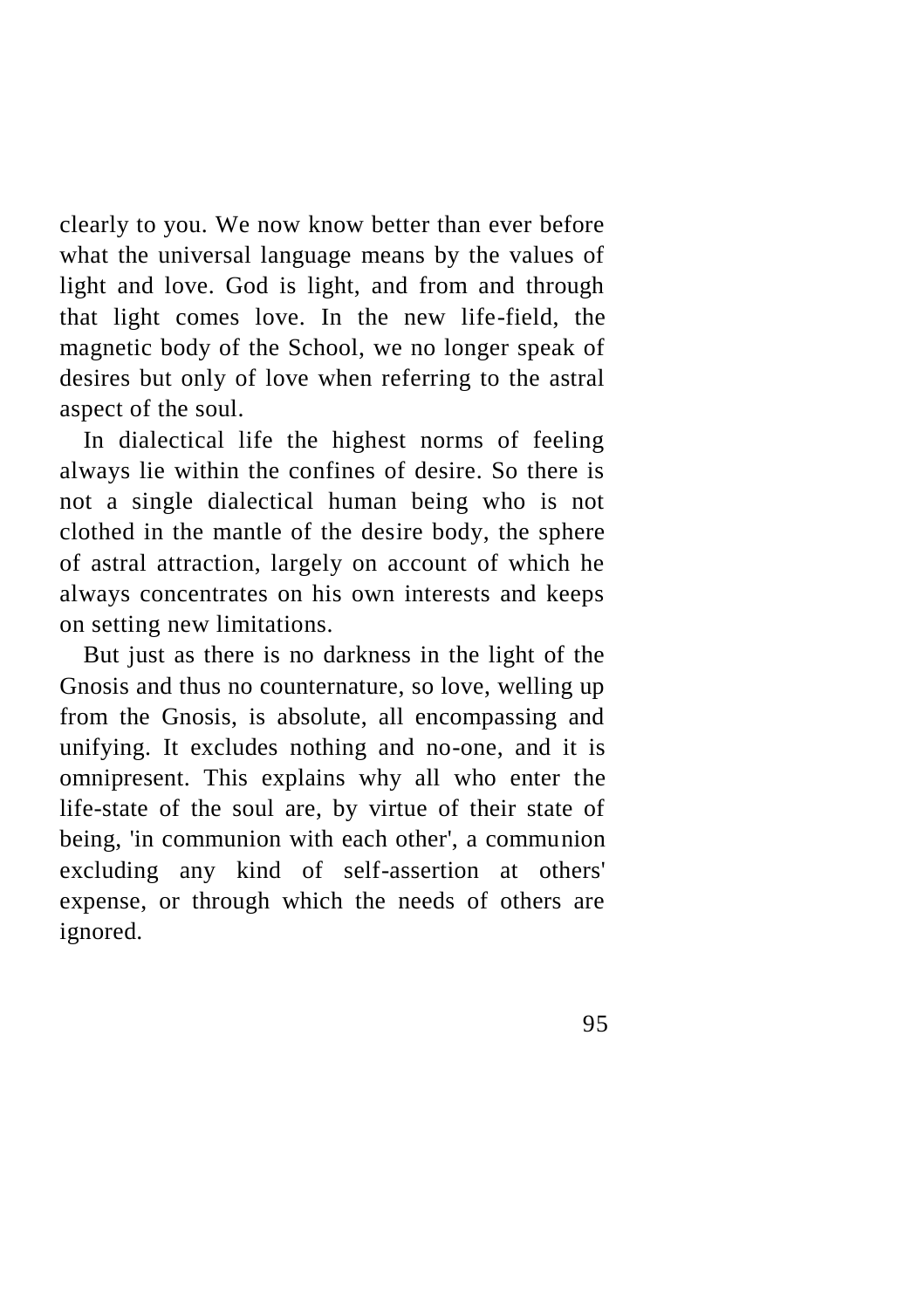This community life should not be seen as being on the same level as the group unity that pupils of the School strive for and are trying to realise. Group unity in the living soul field is a state of life characteristic of a state of being. It would be inconceivable for there ever to be a moment when such a unity was not present.

Our group unity is still just an approximation, an imperfect `try-out' of a coming reality. Our group unity is not a lie or a deceit, but it is only partial. Thus we approach, in faith and hope, the light-birth of the perfect group unity of love, of which the Universal Doctrine testifies. He who enters the light-birth and is permitted to clothe his figure in the new astral body as a mantle of love, will prove by his state of being that he knows the Gnosis face to face.

Such brothers and sisters can 'keep the word', which means to say that they demonstrate that the love of God has become perfect in them. Before commencing his task of service in the liberation of mankind the young soul-person proves he is worthy of the mantle of love by the presence in it of two other aspects: the mental aspect and the aspect of the new will. There has never been a servant of mankind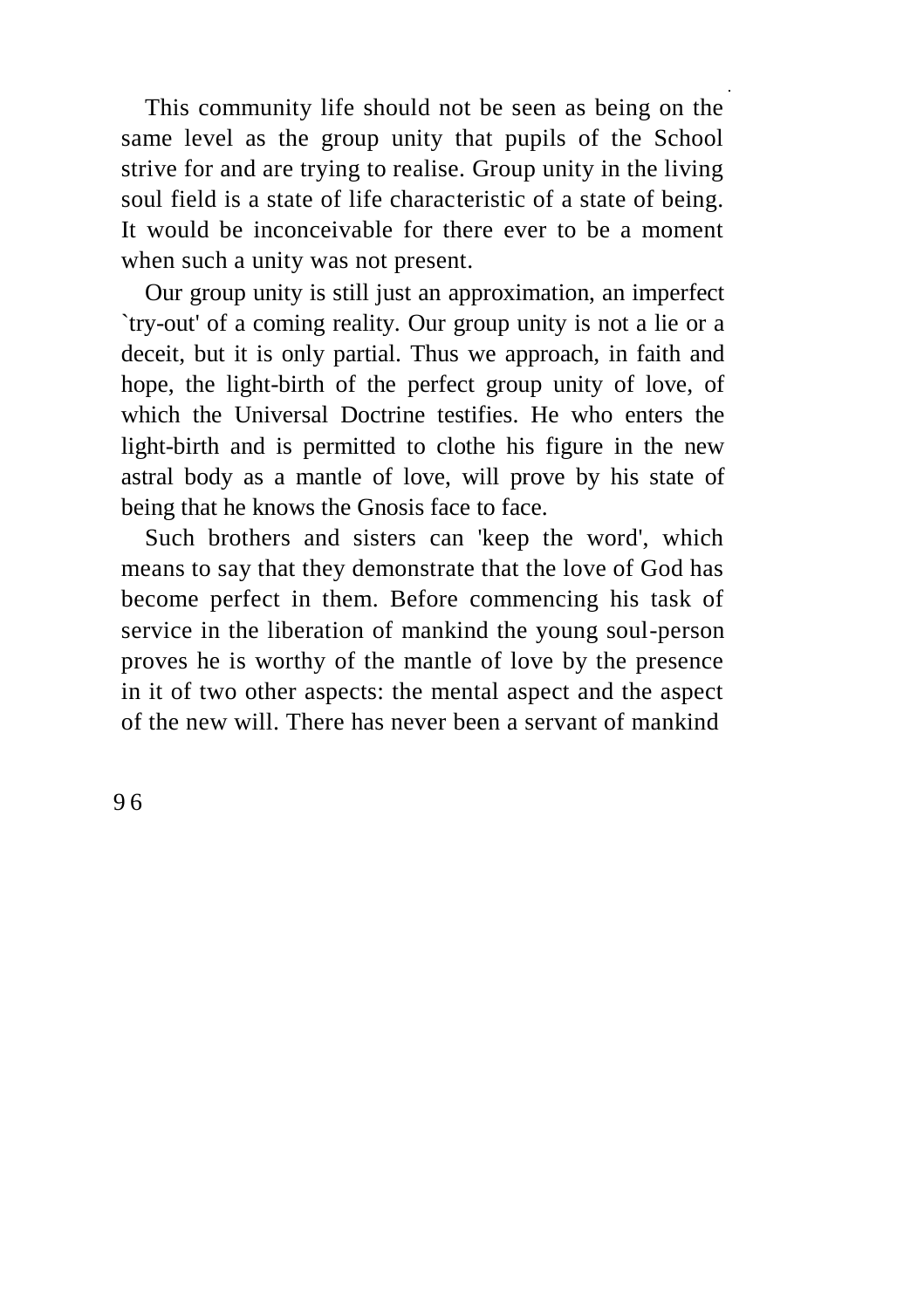in the sense of the Gnosis who has been able to fulfil to the end his or her task in the arena of life without being clothed in this mantle of love. He who lacks it, or does not yet possess it, is at most striving faithfully and hopefully, still having to labour and toil for self-purification, walking a path of suffering and sorrow, of difficulties and tears, and so of bitter experience.

But you will understand that without faith and hope and their ups and downs there can be no love. Without serving in the tensions of faith and hope there can be no serving in love. Go, therefore; keep heart and do not falter. One day the light-birth will come over you and you will know and possess bodily the love with which the great ones of all times have loved us and with which they have exerted their whole being for our sake. In this way you, too, will one day be able to serve your brothers and sisters, and precisely because, in fulfilment of the holy law, you give yourself away in love, you will realise the self and clothe it in the new vehicle.

You may have read that in former transfiguristic schools there was a group of entities called 'the pure ones' or 'the perfect ones'. Now you know why they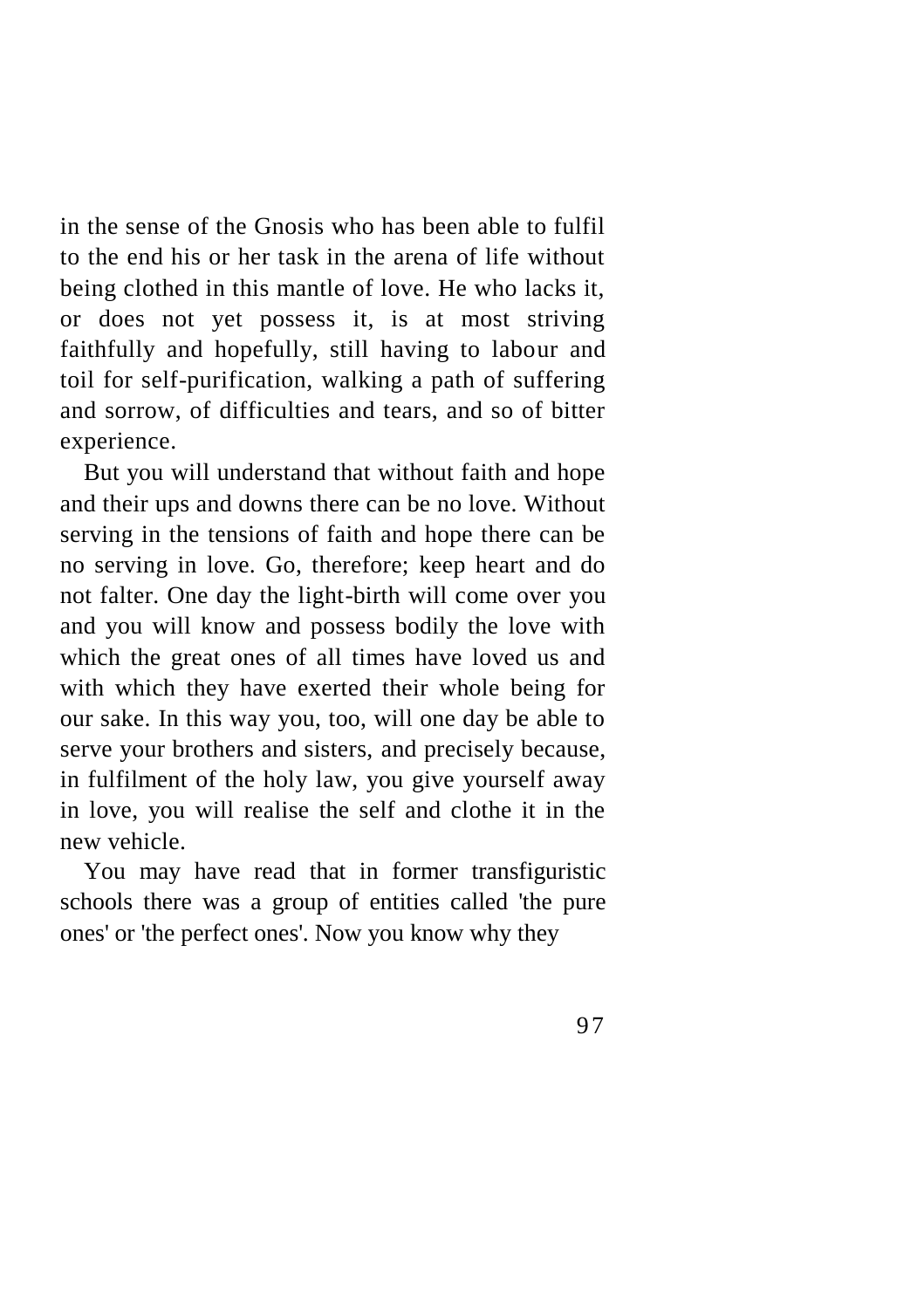could claim this distinction. Indeed, the love of God had become perfect in them. They possessed the mantle of love, the new astral vehicle, and in it, with it, they served their brothers and sisters.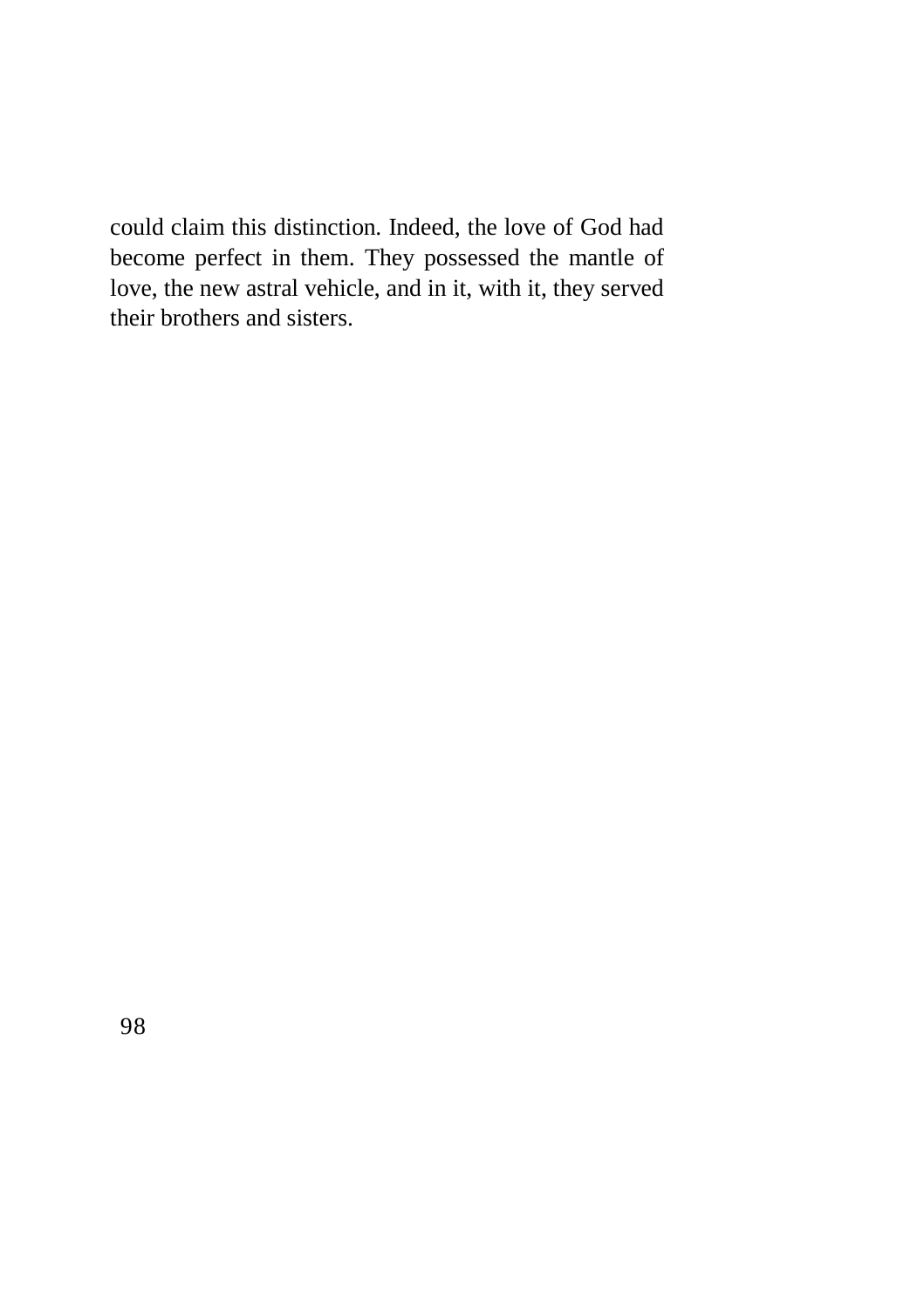# XVI

# THE SEALING OF THE FOREHEAD WITH THE NEW SIGN

In the two apocalyptic books of the Bible, a sign or seal is mentioned with which some people are sealed on their foreheads. In Ezekiel 9, verse 4 it is said: 'Go through the centre of the city, through the centre of Jerusalem and put a mark upon the foreheads of those who sigh and groan over all the abominations that are committed within it walls'. And in Revelation 7 verse 3 it is written: 'Do not harm the earth or the sea or the trees, till we have sealed the servants of our God upon their foreheads'.

These quotations make it clear that all those who bear this miraculous sign possess an ability that enables them to free themselves from the course of nature and thus to escape the lawful course of a downfall and all the events connected with it. In the Spiritual School of the young Gnosis this mysterious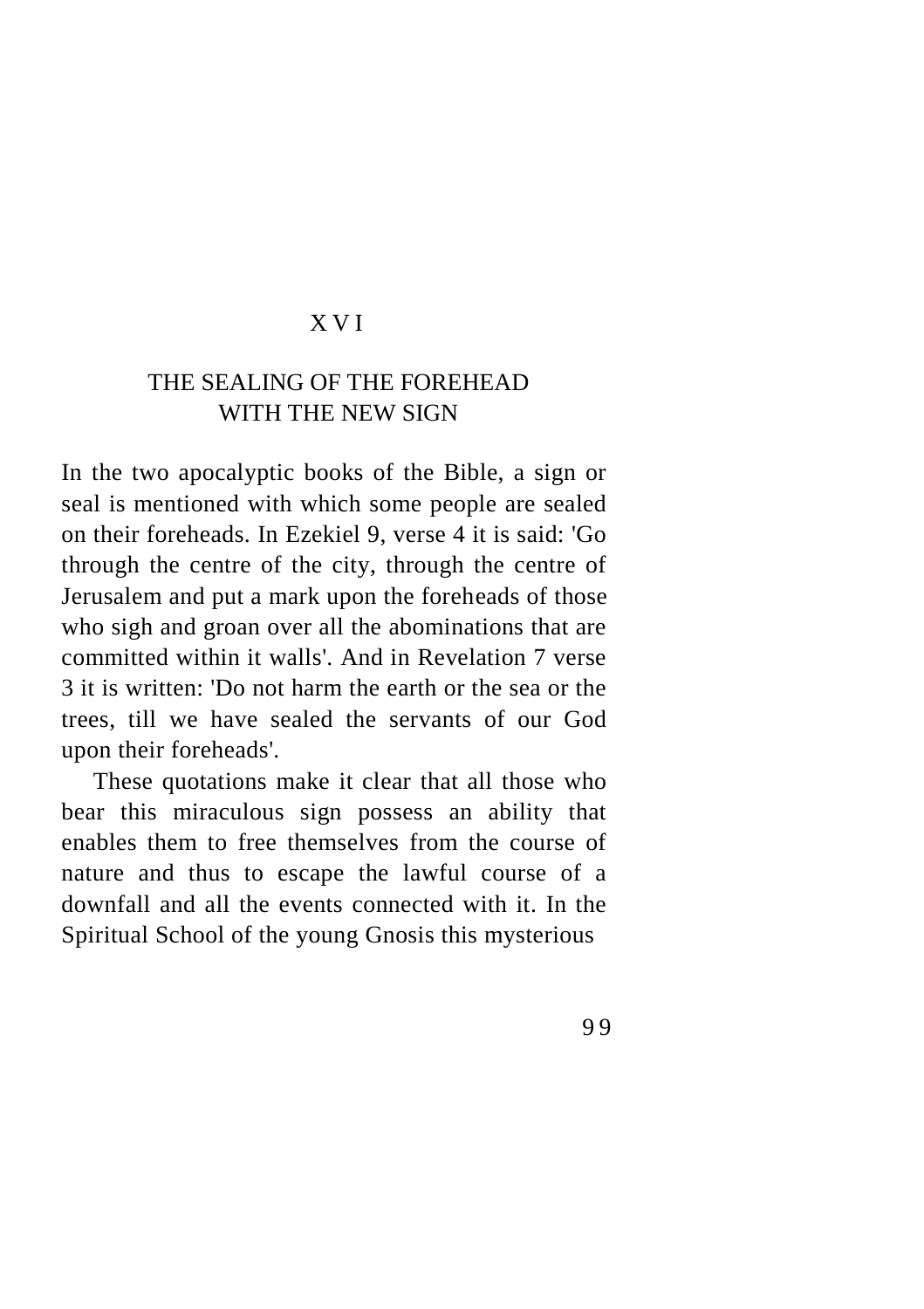sign of the Son of Man, as it is also called, has often been discussed.

But it will be obvious that now in particular there is a reason for drawing your attention to this sign, because it indicates, among other things, a certain new radiation of the pituitary gland.

The pituitary gland lies above the medulla, in the fourth cerebral cavity. The Spiritual School speaks in this respect of 'the fourth candelabrum'. Its light shines via the cavity of the forehead; the light of the soul radiates from this place which lies between the two eyebrows; the nucleus of the soul lies in the fourth cerebral cavity, in the fourth candelabrum.

The task given to all transfiguristic schools is to seal the forehead with the new sign, the sign of the Son of Man, and in this special way to link with the gnostic light-power all those who sigh under the abominations of dialectics and who call for deliverance.

Initially, the seeking soul who approaches the Spiritual School is connected with the School by means of faith. In that state the fourth candelabrum is prepared via the rose of the heart, the blood and the autonomic nervous system. During this phase one of the lobes of the pituitary gland is connected with the new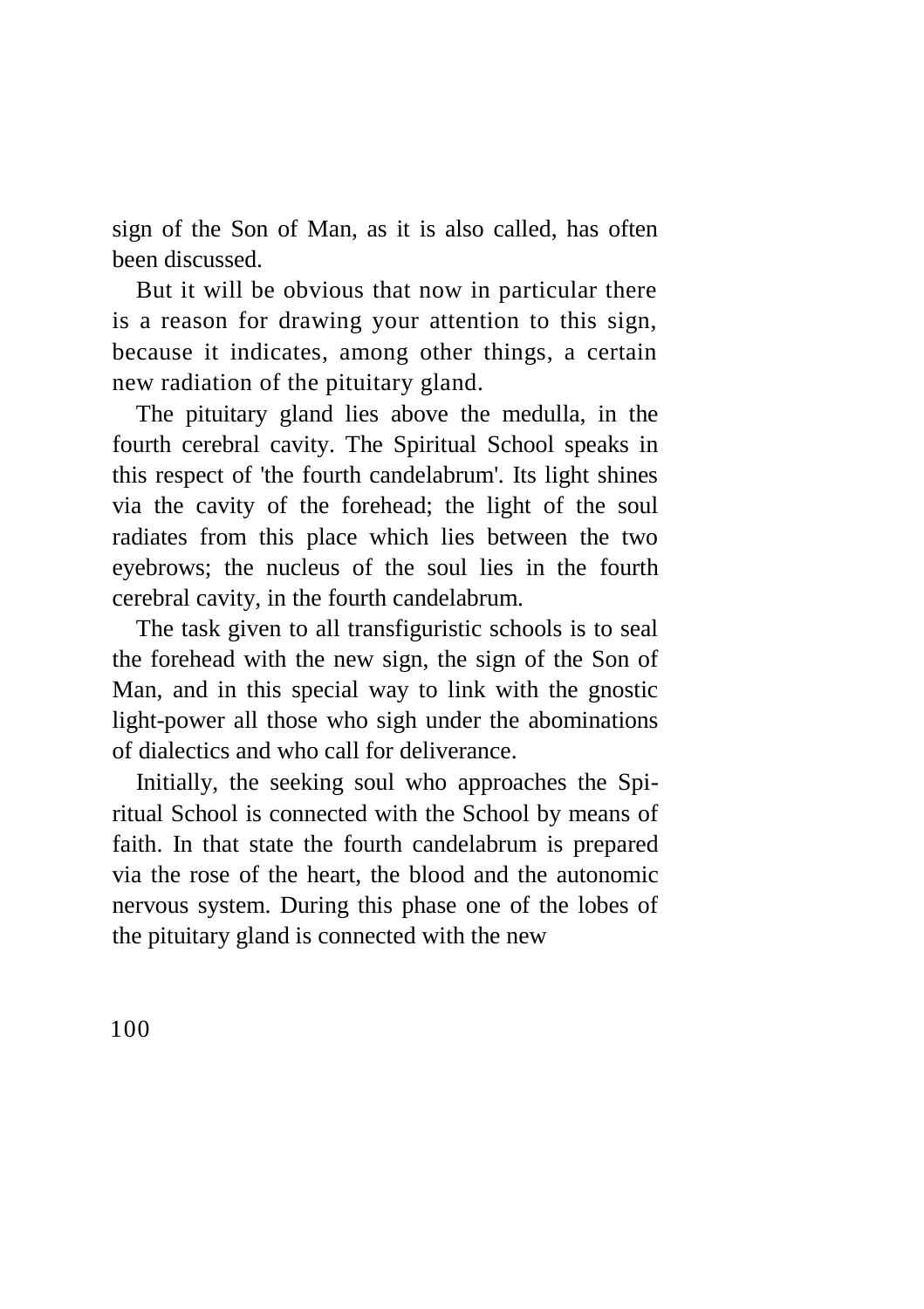state of the heart, in which the rose is already radiating. The light of faith then shines from the forehead.

The link of faith is succeeded by hope, which makes possible the new state of life, and the other lobe of the pituitary gland is then made receptive to the light of life.

So not only is the entire pituitary gland linked with the new state of the heart, but also, as a result of the susceptibility of the second lobe of the pituitary gland, the soul's entire sensory and intelligence apparatus becomes sensitive to the direct penetration by the magnetic fire of the Gnosis.

The pupil then sees the wonder approaching, and again the sign on his forehead changes. Besides the accent of faith the sign of hope is seen, and this causes him to live in a 'new' way, as if in a foretaste.

Then the pupil has received the new sign; he is equipped with a faculty; he has received the Holy Spirit's first gift of grace.

As is rightly observed in *The Alchemical Wedding of Christian Rosycross,* in this sign the pupil will be able to conquer. As soon as he is prepared to undertake self-surrender and is on his way to the temple of liberation, the gnostic light current breaks through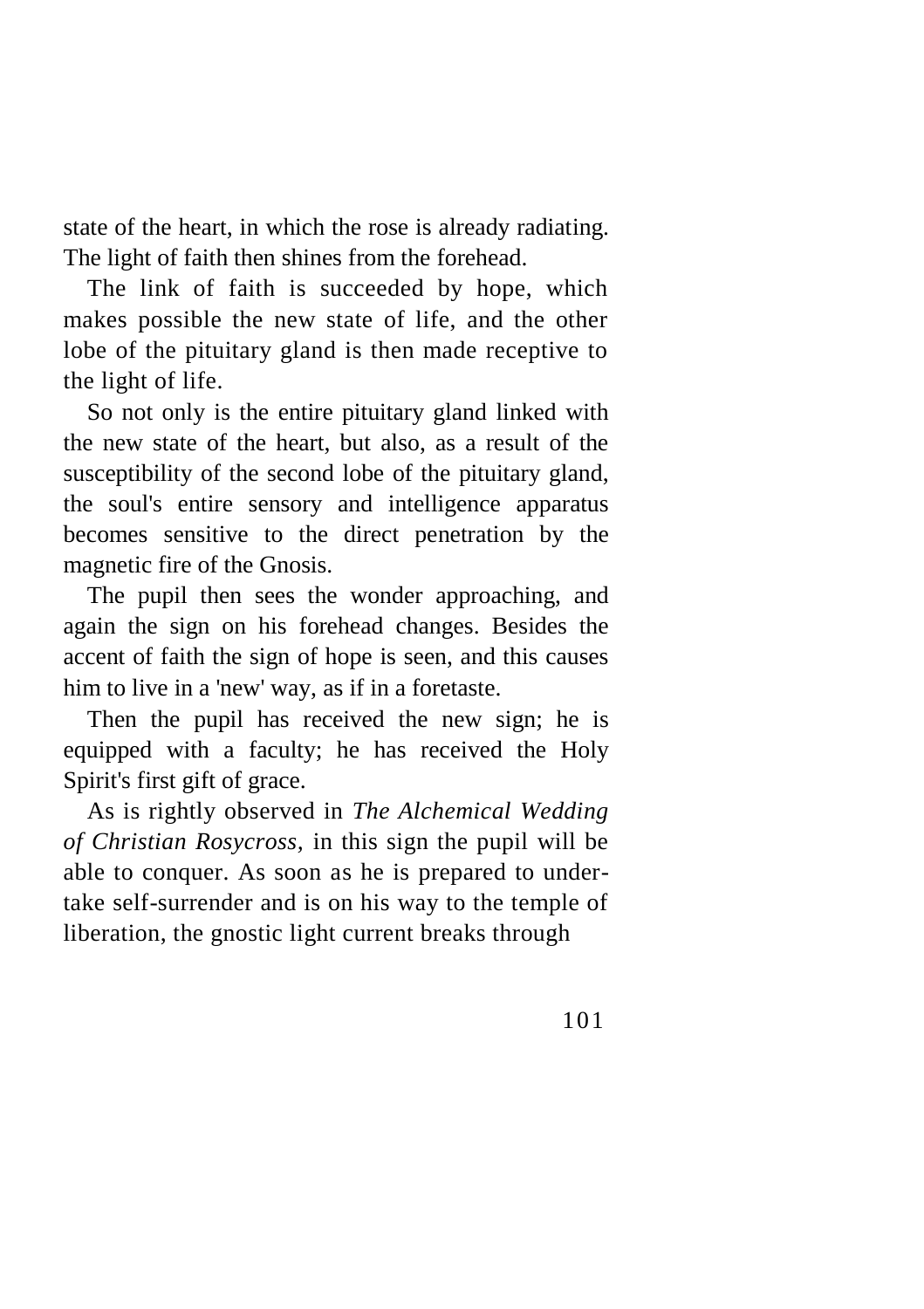the open gate of the pituitary gland to the top of the head sanctuary until it reaches the pineal gland, in which lies the nucleus of the brain's magnetic system.

The pupil already possessed the sign of life, but now he has received the crown of life, the direct magnetic link with the Gnosis via the magnetic system of the brain. At the same moment the new soul is born, or to put it another way, the old soul is reborn in the process of transfiguration, because all five soul aspects: the blood, the nerve fluids, the hormone fluids, the consciousness fire and the serpent-fire are now directly linked with the gnostic light.

In this way each person can ascertain for himself whether the rebirth of the soul is approaching and how far away from him it still is.

Are you standing in the phase of faith, and is your faith strong enough to withstand the trials of life? Is hope already glowing within you, coming to make the new sign perfect? Has the light-birth of God in its final phase already made its abode in you?

You undoubtedly possess the ability! Use it and conquer! For only in the sign of the Son of Man can you conquer.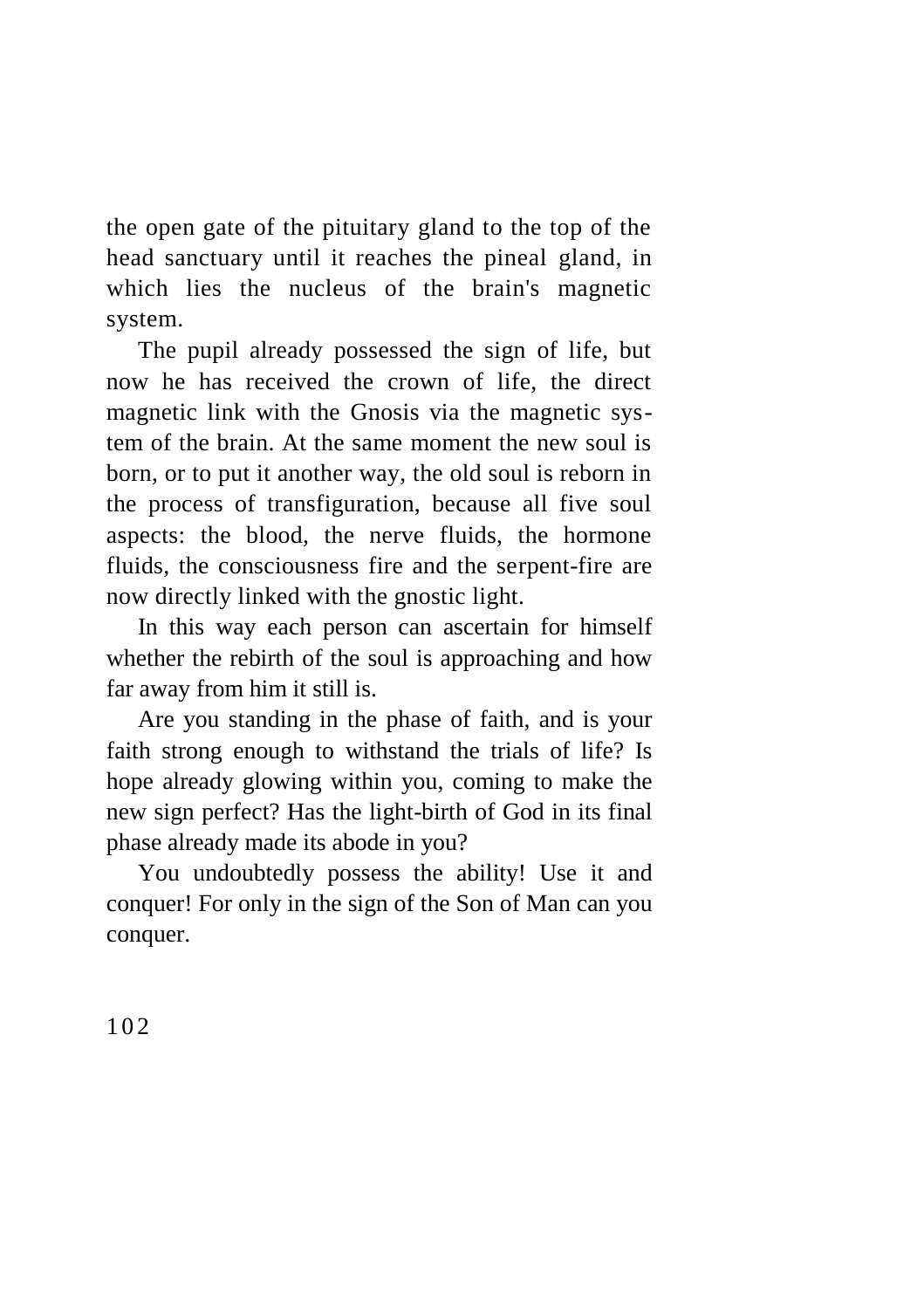### X V I I

# THE GRAIN HARVEST AND THE WINE HARVEST

In Revelation 14, verses 14-20 we read the following words:

*Then I looked, and lo, a white cloud, and seated on the cloud one like the son of man, with a golden crown on his head, and a sharp sickle in his hand. And another angel came out of the temple, calling with a loud voice to him who sat upon the cloud, `Put in your sickle, and reap, for the hour to reap has come, for the harvest of the earth is fully ripe' . So he who sat upon the cloud swung his sickle on the earth, and the earth was reaped.*

*And another angel came out of the heavenly temple, and he too had a sharp sickle. Then another angel came outfrom the altar, the angel who has power over fire, and he called with a loud voice to him who had the*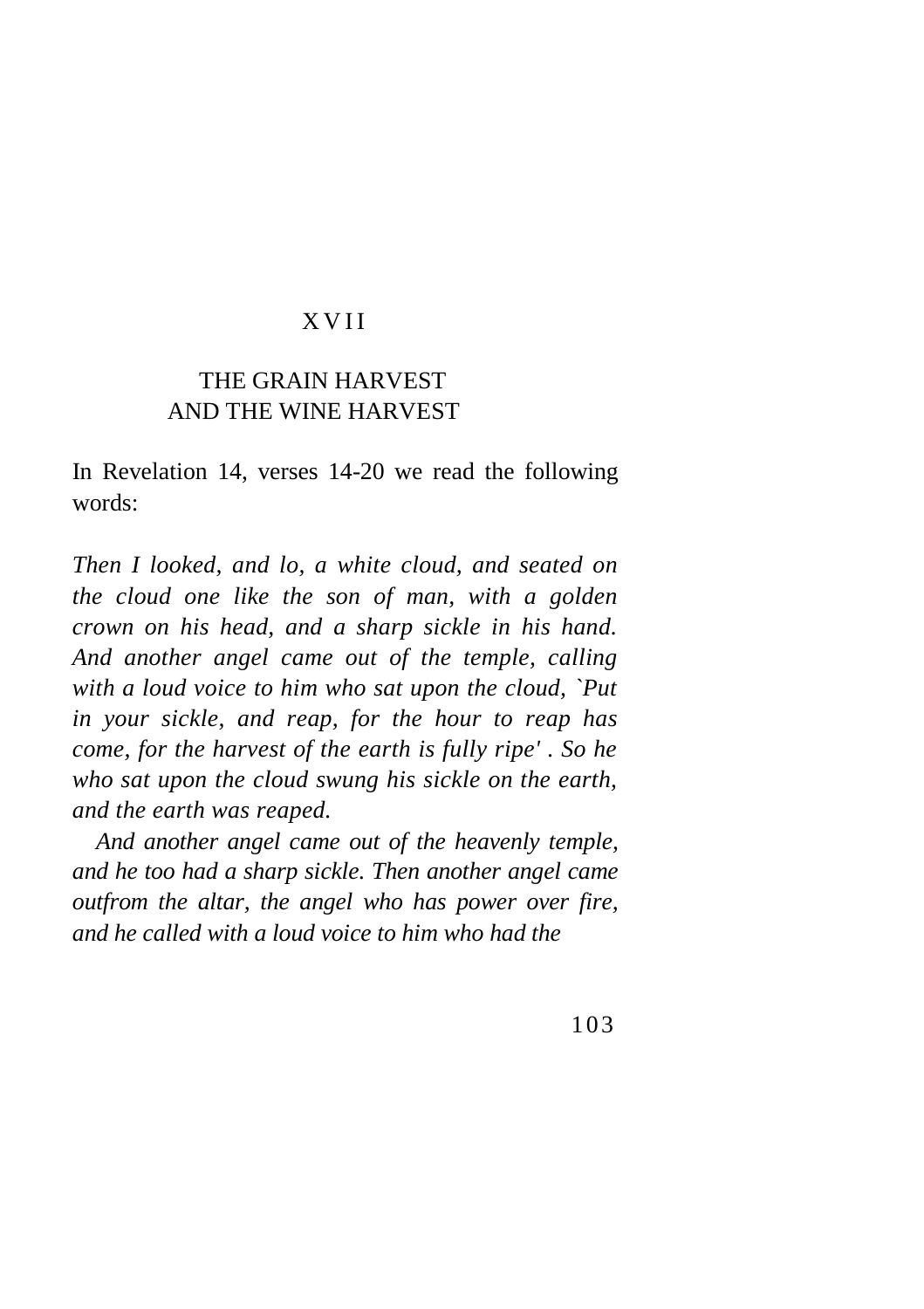*sharp sickle, `Put in your sickle, and gather the clusters of the vine of the earth, for its grapes are ripe' . So the angel swung his sickle on the earth and gathered the vintage of the earth. And he threw the grapes into the great wine press of the wrath of God; and the wine press was trodden outside the city, and blood flowed from the wine press, as high as a horse's bridle, for one thousand six hundred stadia.*

The meaning of this quotation from the Book of Revelation will perhaps be clear to you. It concerns a twofold harvest: a grain harvest and a wine harvest; a harvest of the body and a harvest of the blood, as in the Holy Supper when the bread of life is shared and the cup of blood circulated.

In this part of the Bible a most dramatic emphasis is put on the wine harvest. When the grain is brought in from the fields, it is ready for use, although it can be kept for years before it is ground to flour.

But the grapes must immediately be trodden in the press to make wine.

To be able to understand the purpose of this profound story you should realise that the true figure can only arise from the blood. If the pupil of a gnostic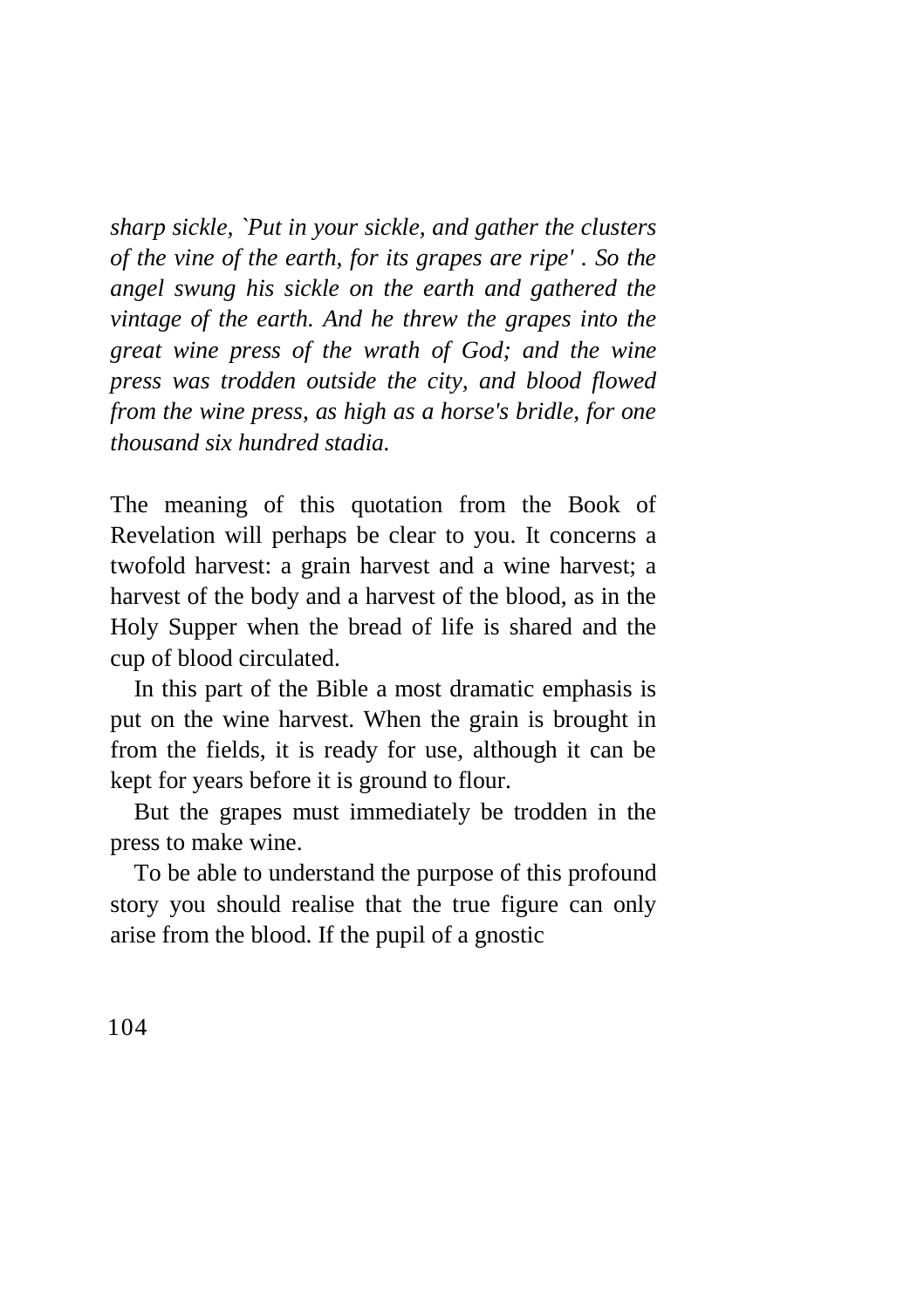Spiritual School wishes to be harvested from the fields of life, he will have to be prepared for the purification of the blood. The blood of the lower, dialectical nature must be trodden, must be shed before a pure, clear wine can lead to the development of a new personality.

The path of blood purification does not simply involve a vegetarian way of life, plus a few other reforms, but is an intensely profound path of daily struggle against one's own past and against what is hidden in the magnetic system of the auric self. Only when your blood has been purified and its vibration heightened in the only possible way, namely through the application of the fivefold universal Gnosis manifested in the Spiritual School, will you be ready to be connected with the water of life, with the river of God.

When you can drink the cup of the New Testament in this way, your entire life will be transformed by the water of life with its two aspects: the bread and the wine. Try to understand the mystery of this myth of salvation!

Within your heart you bear a seed, a grain  $-$  it is the wondrous rose. If you walk the path shown you by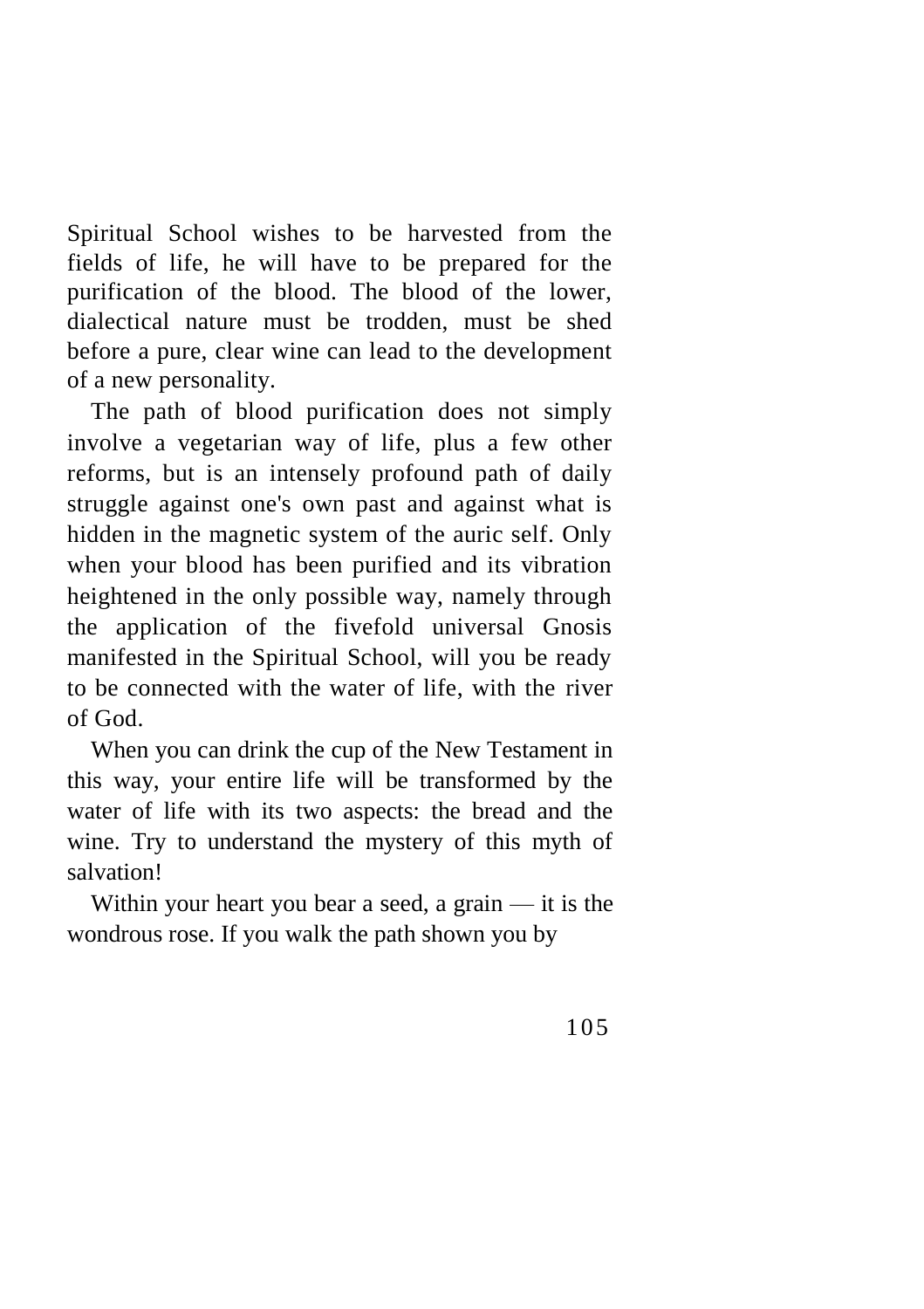the Spiritual School of the young Gnosis, this seed will ripen and be harvested by the Brotherhood of immortal souls at the appointed time; in other words, it will be taken possession of, so that it can be used for its purpose.

This purpose is first of all to replace the blood of the lower, dialectical nature — which is totally dominated by the solar plexus and, therefore, by the Moon-God — with the new blood state that corresponds with the grain of seed in the heart.

Only then is there any question of a real, total harvest; only then can the Holy Supper be celebrated with bread and wine; only then has victory become a true feast. May this victory soon be celebrated by you.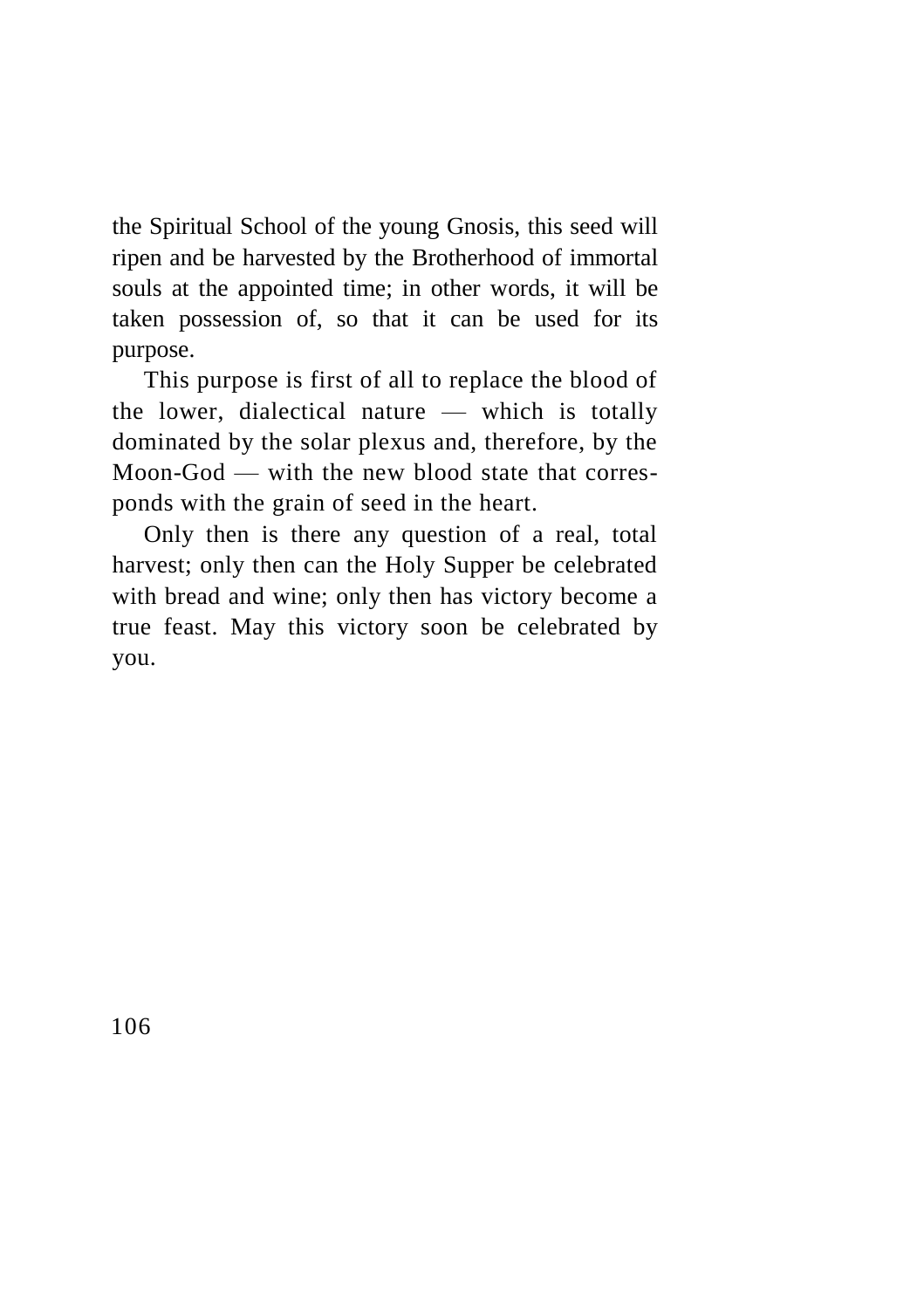#### **XVIII**

#### THE GNOSIS CALLS YOU TOO

This chapter is intended to introduce you to the gnostic-magical experience. Until now, many members of the Spiritual School could be called very poor, magically speaking. This could not have been otherwise, since no one who is not fully prepared for it can apply gnostic magic without harming himself and others. That is why, in the years that lie behind us, we have engaged in all kinds of preparations. But now the time has come when we can speak and write about gnostic magic and can introduce you to it. This is not only desirable, understandable, liberating and possible, no, it is urgently necessary if dangers are to be avoided.

For a long time now, the group of pupils has been engaged in absorbing gnostic powers into the blood. These forces constitute the seed-power, the creative power of the new covenant that has been made with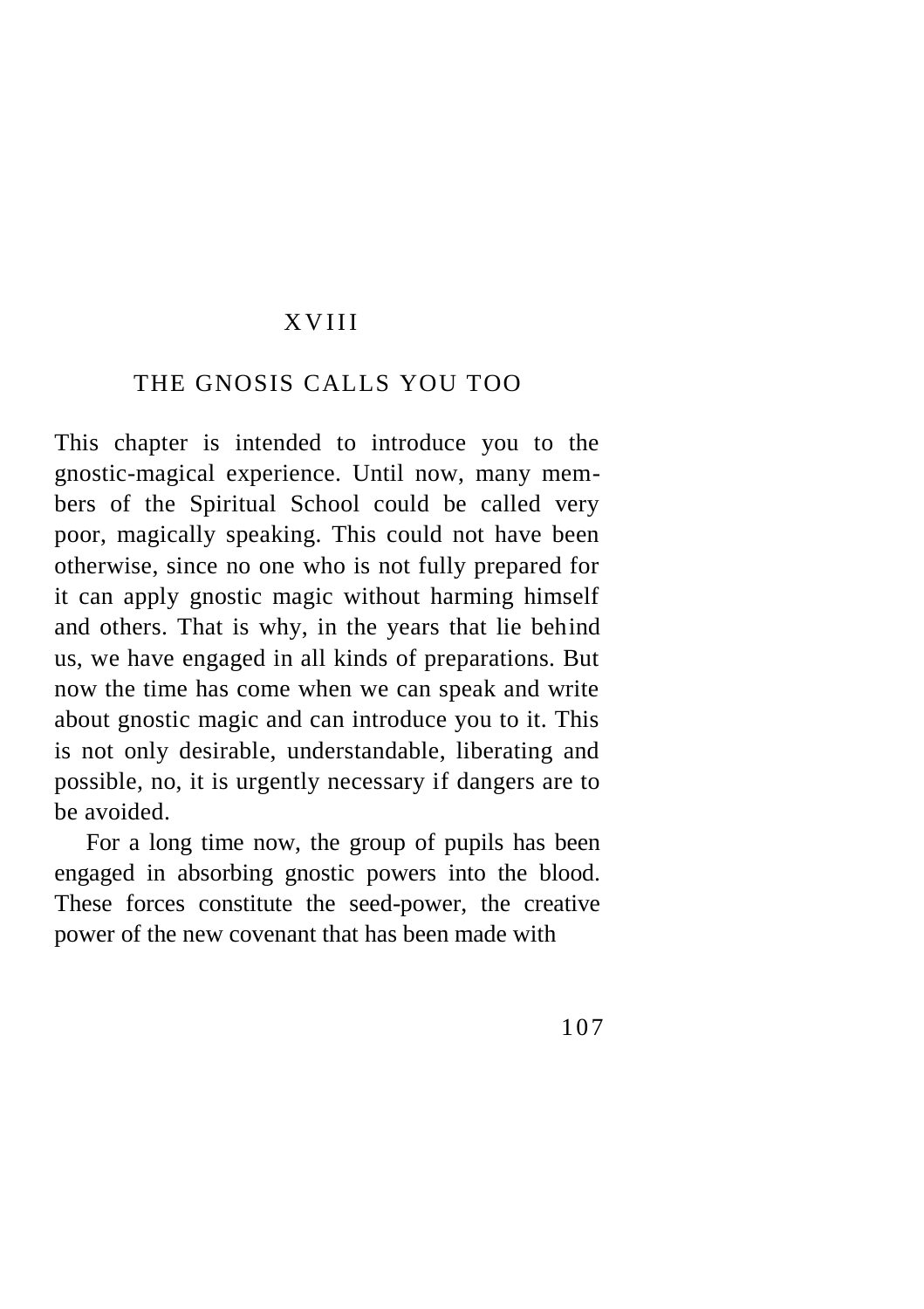the pupil. You will understand that one cannot go on absorbing these forces without ever applying them.

Accumulations of force that are not utilised must give rise to explosions, to disruption, to highly undesirable situations and ways of living.

Your blood is changed by the intake of gnostic elements and if no corresponding action takes place this blood-state will make your body ill and encapsulate all your organs of feeling and intelligence. Then an extremely serious weakening of your memory and a bewilderment of your consciousness will come about, along with a softening of the brain. That is why our being permitted to inform you about the development of the gnostic-magical consciousness is not only a reason for joy, but also constitutes a time of great gravity and urgency. You need to become conscious of the new possibilities within you and of your power. Thus you need to enter into the practice of gnostic magic, for your own sake and that of others. You should be conscious of this from hour to hour, in order that you may enter the joyful life of the unfolding of a new magical consciousness.

The Bible, perhaps so very familiar to you, contains many gnostic-magical indications, invocations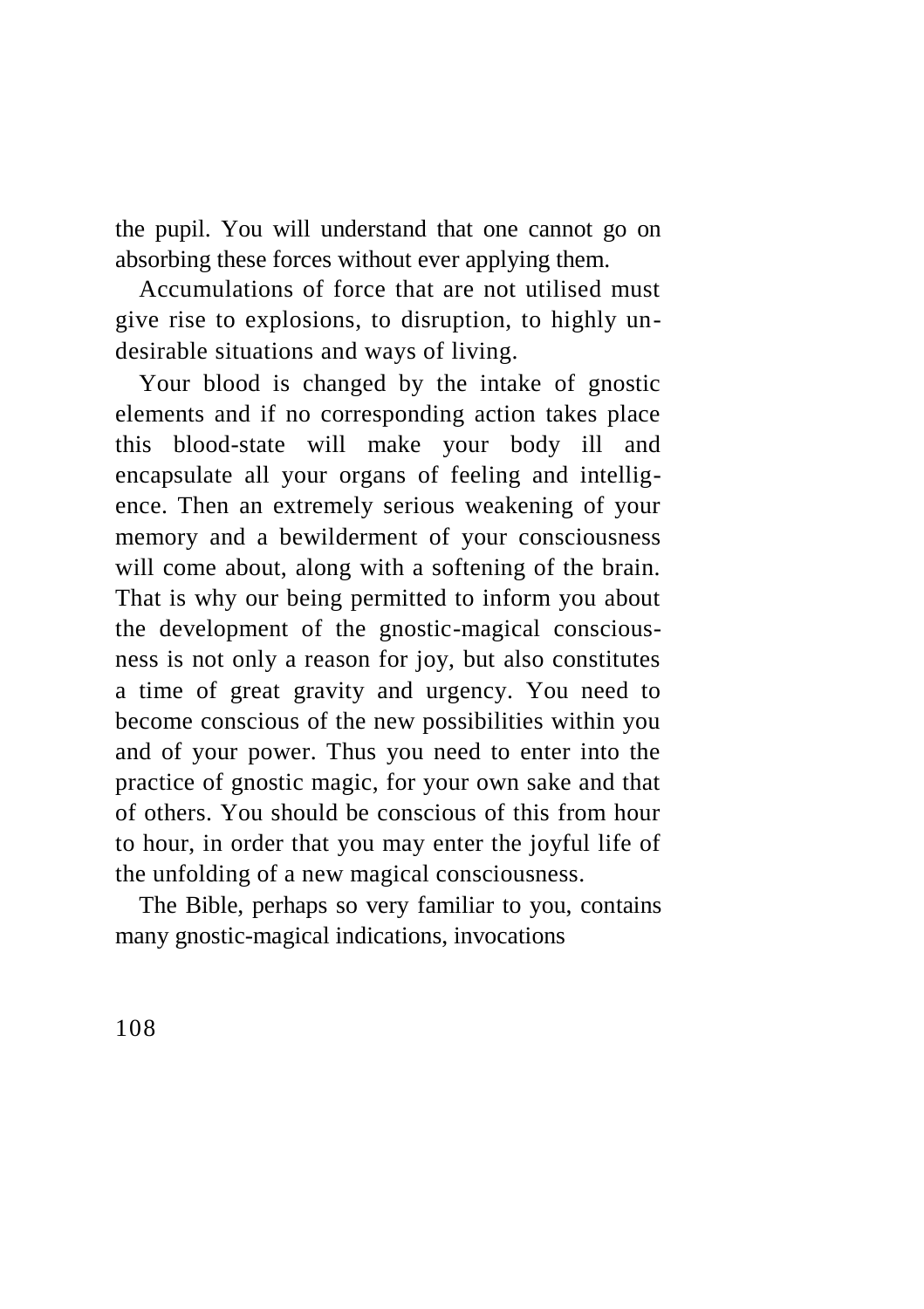and definitions, all of which are addressed to you so that you might understand and learn from them. For the great danger exists that, for lack of magical consciousness, you might let your days pass by in earthly cares and misfortunes, even though everything is ready.

`Do you not know', it is said in Corinthians 3:16, 'that you are God's temple and that God's spirit dwells in you?' And the letter to the Corinthians continues: `If anyone destroys God's temple, God will destroy him, for God's temple is holy, and that temple you are. Or do you not know that your body is a temple of the Holy Spirit which lives in you, which you have received from God, and that you do not belong to yourself?'

If you are conscious of this, then try to live by that consciousness and become, as is said in Revelation 3, 'a pillar in the temple of God. He who conquers, I will make him a pillar in the temple of my God; never shall he go out of it'.

'The Kingdom of God has come with great power'. 'The Kingdom of God is within you', said Jesus the Lord.

So do become conscious of this situation. Of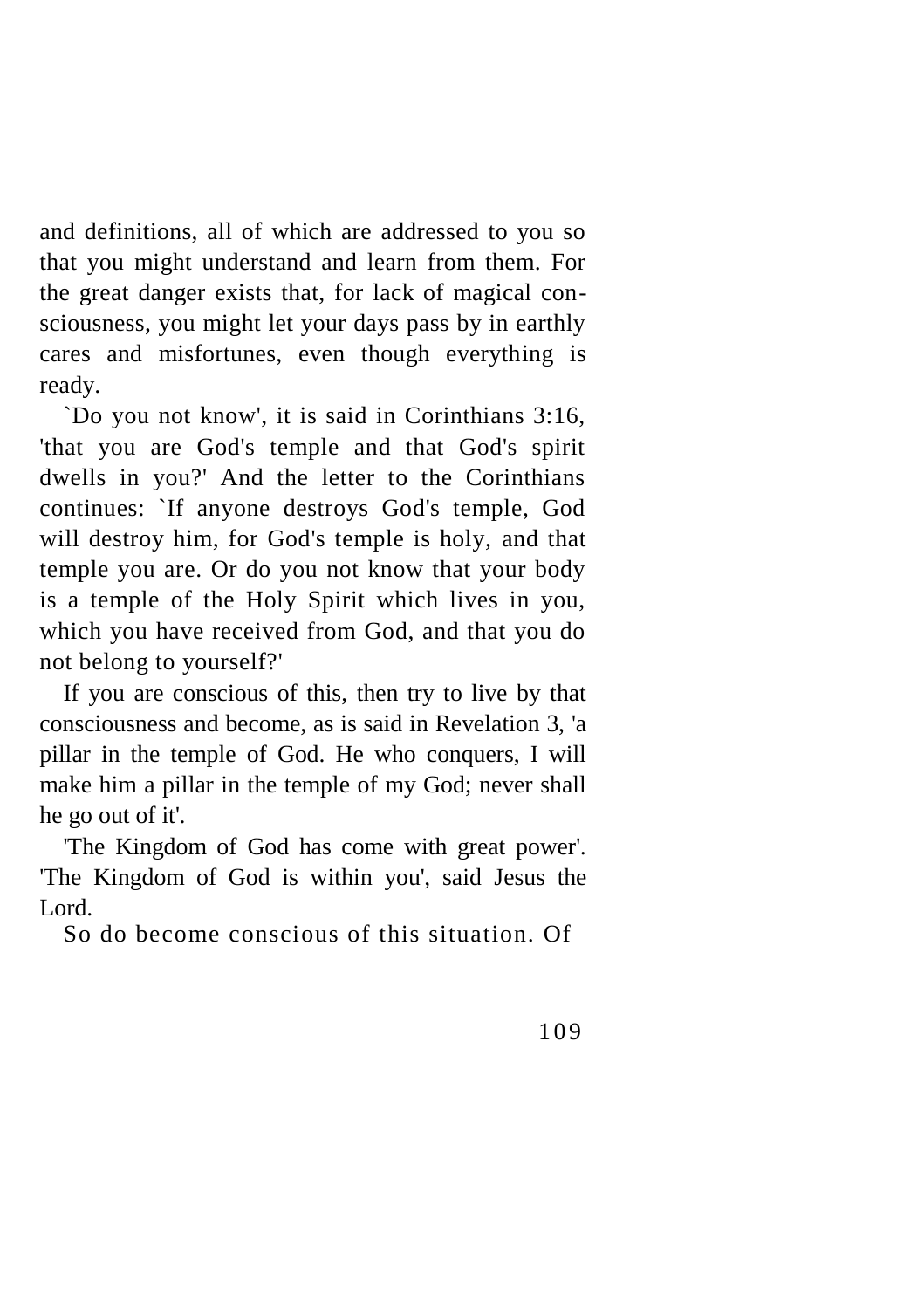course, those who are invited to enter the gates of the sixth cosmic domain are by far the least in the new kingdom of soul-mankind; so we have no grounds for any conceit. But is the least in the heavenly kingdom not greater than the most excellent representative of the old life? Therefore, become conscious of the possibilities granted to you by the Gnosis and then, accept the self-evident consequences. He who can understand, let him understand! He who truly wants to walk the path, will now be able to free himself of great, obstructing influences. He who truly wishes to be free, may he now loosen the restraining bonds. Throw away your chains; the Gnosis is calling you, too!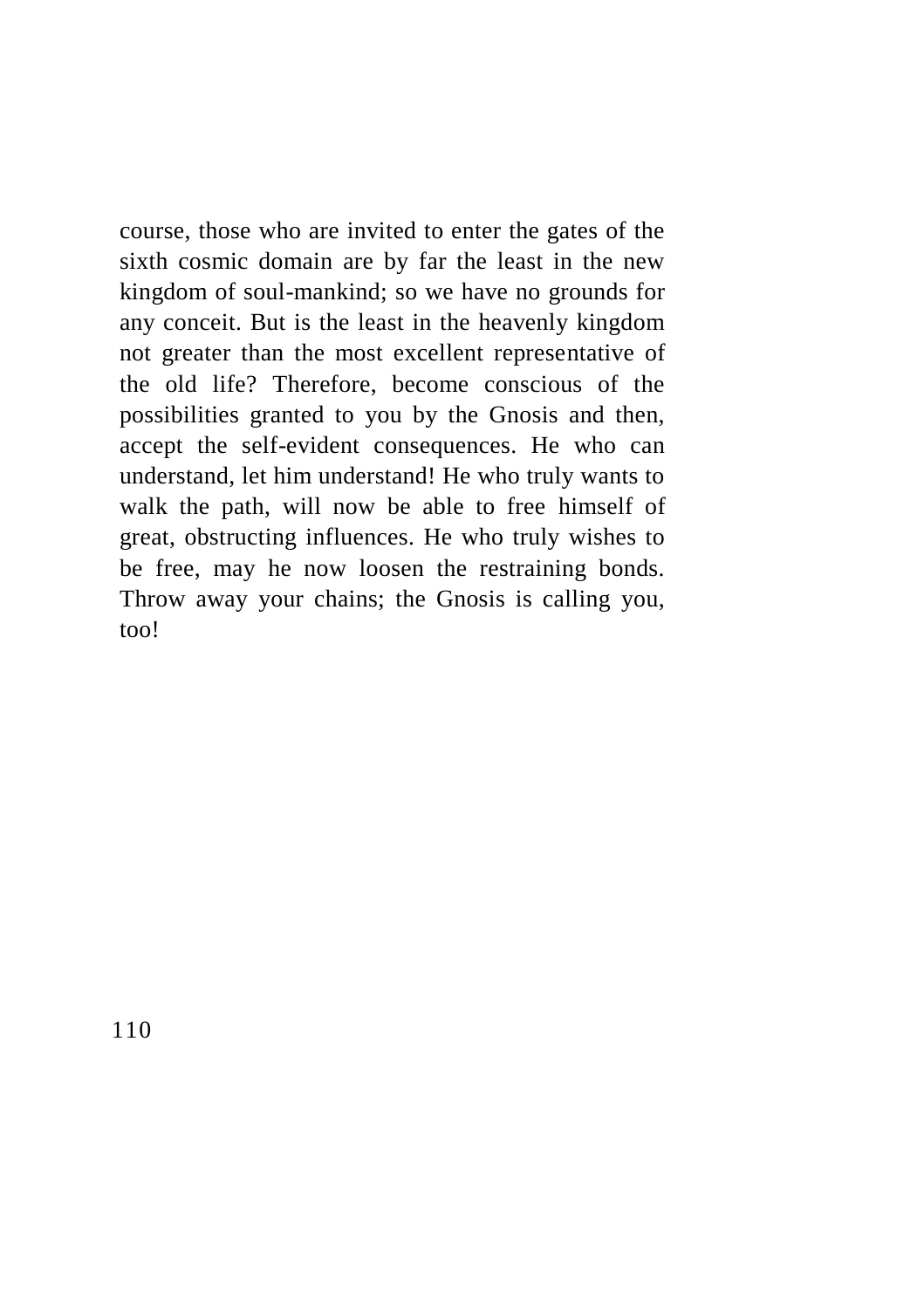# X I X

# THE PHASE OF DELIVERANCE HAS ALREADY BEGUN

The knowledge of salvation, the universal doctrine of life so relevant in these times, need not be subject to speculation for its immediate reality will now have to be taken into consideration by the world and mankind.

For what is happening? Day by day, on account of its strength, the Spiritual School of the young gnostic Brotherhood is drawing a special atmosphere around the earth. And everyone who is or will be linked with this liberating radiative force will see the light and experience the power that emanates from it.

All this concerns the differentiation of new magnetic forces of the sevenfold School of the young gnostic Brotherhood, transformed into a vibration which, to a certain extent, approaches that of dialectical mankind. Although many intercosmic developments are still hidden, it is certain that the processes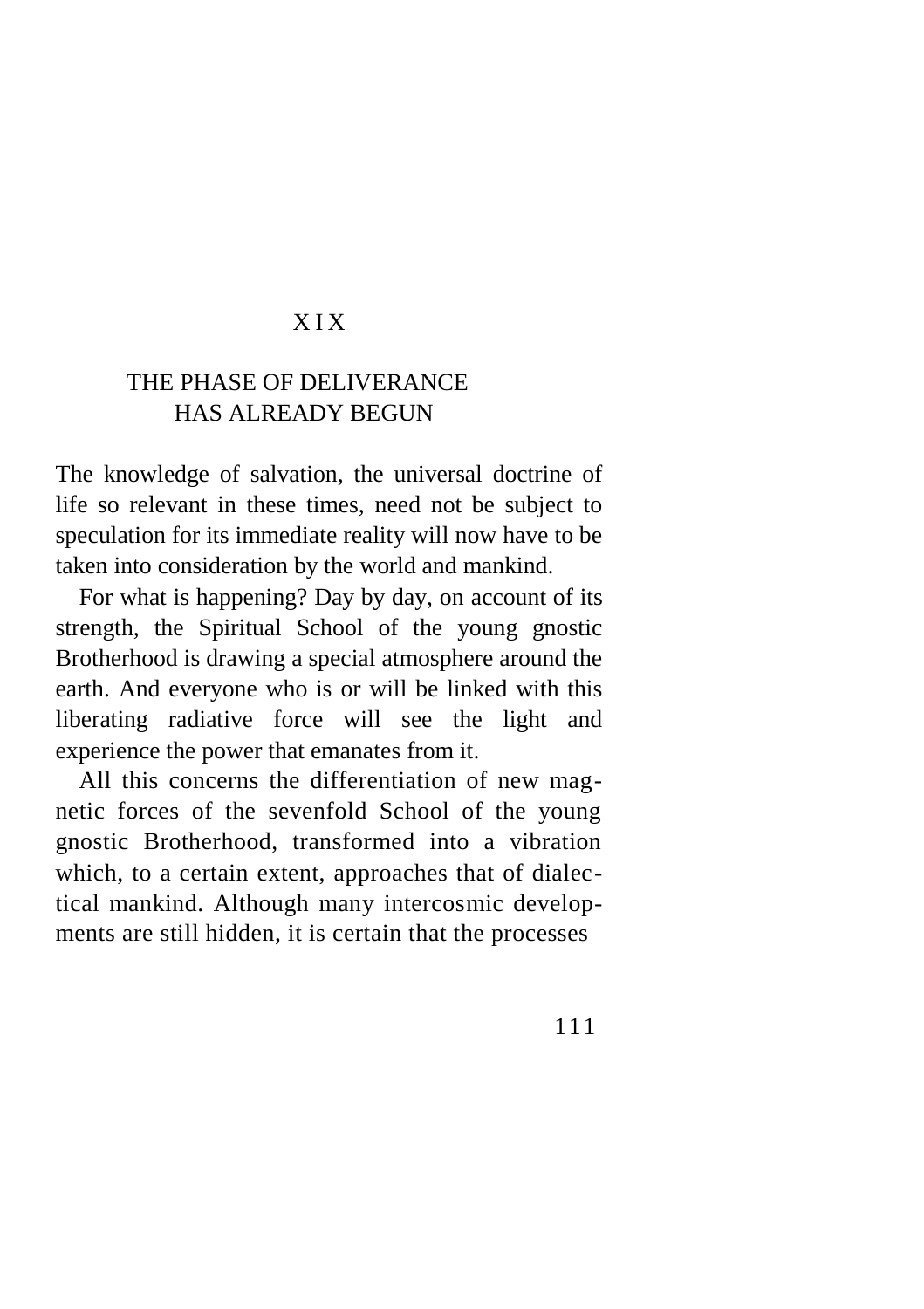of nature in dialectics will be disturbed by these strongly magnetic radiations.

Understandably, un-conscious mankind will see this as a disaster which it can no longer overcome; the pupil of a Spiritual School, however, can face all this calmly. For, as we can read in Matthew 24, verse 31, 'He will send out his angels with a loud trumpet call, and they will gather his elect from the four winds, from one end of the heavens to the other'.

The trumpet, in this context, can be compared with the radiations emanating from the sevenfold universal Chain of the Brotherhood. These light-power radiations will be so powerful that all who have been linked with them will be enabled to transcend the limitations of the old past life.

This process has already begun. The phase of deliverance has commenced. The young Gnosis has prepared itself to fulfil this magnificent and joyful work; but now, again, there are many who are called to be saved, but who do not react sufficiently

In the Bible the complaint is expressed that 'Many are called, but few are chosen'. These tragic words mean to say that however many are able to react, by virtue of their state of being, comparatively few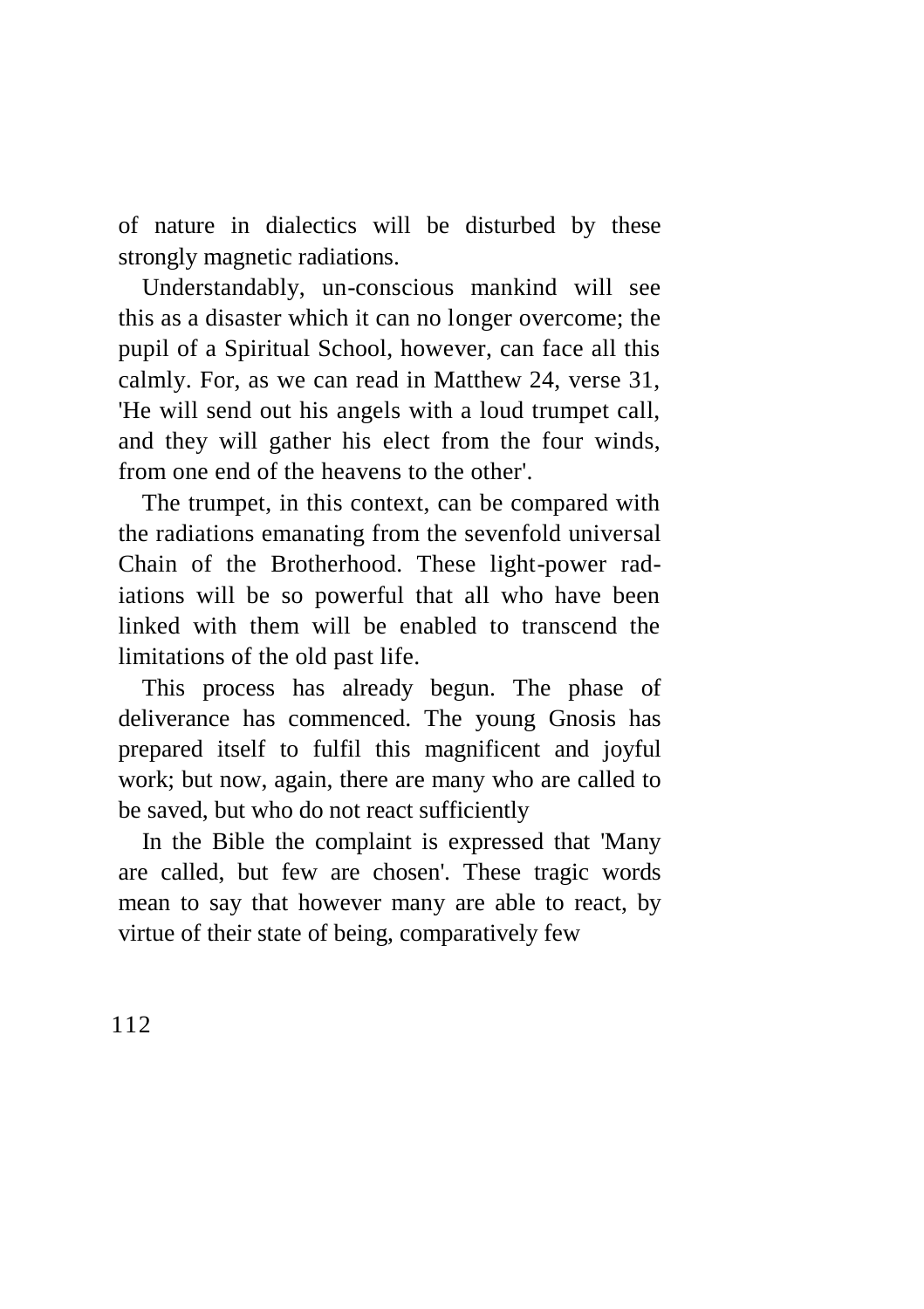really wish to do so. A weak will is usually the cause of this reluctance. Are there not many who have lost heart and said, in despair: `I am not really able to do that'?

How very much in error are those who say these things! Is the fact that many spare no sacrifice to receive something of this manna of life not striking proof that they bear a spirit spark-atom within their microcosms? And as such does the fount of the spirit not lie hidden within all of them?

There is water, living water for all, but you, and you alone, will have to tap it, through your way of life. Living water  $-$  a rebirth out of water  $-$  is the resurrection of the new man in and through the four holy foods. Surely you would not be so foolish as to want for ever to go on travelling through the desert, through the eternal sand, remaining on the horizontal level? How often would you be parched with thirst?

Still, if you were willing to descend into the depths, you could lay bare the rocks within yourself and with one hammer blow, in one heart beat, the living water would rise. What is holding you back? Nothing, surely?

But perhaps you have forgotten where to find the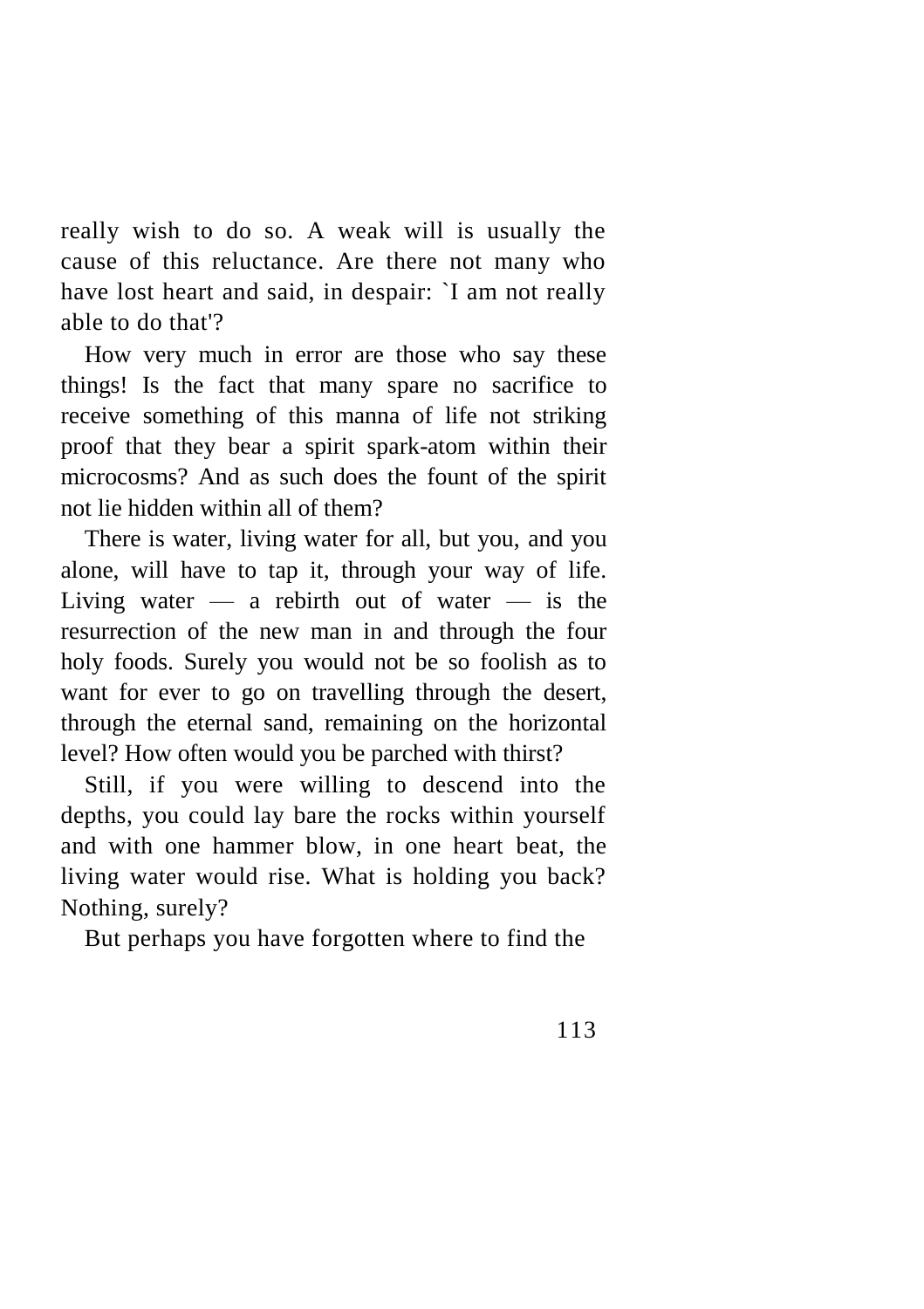source. You still take chances with unreality, and like fine sand it slips through your clutching fist. You cling to organised delusion because, possibly, you still lack sufficient courage.

However, the fact that many pupils, if not all, are linked with the Spiritual School of their own free will gives the servants hope that you, too, will become truly willing. The path of liberation is again opened wide. The gate of life has unlocked its doors. You need only to enter. Beside you stands a never to be forgotten help, the young Gnosis.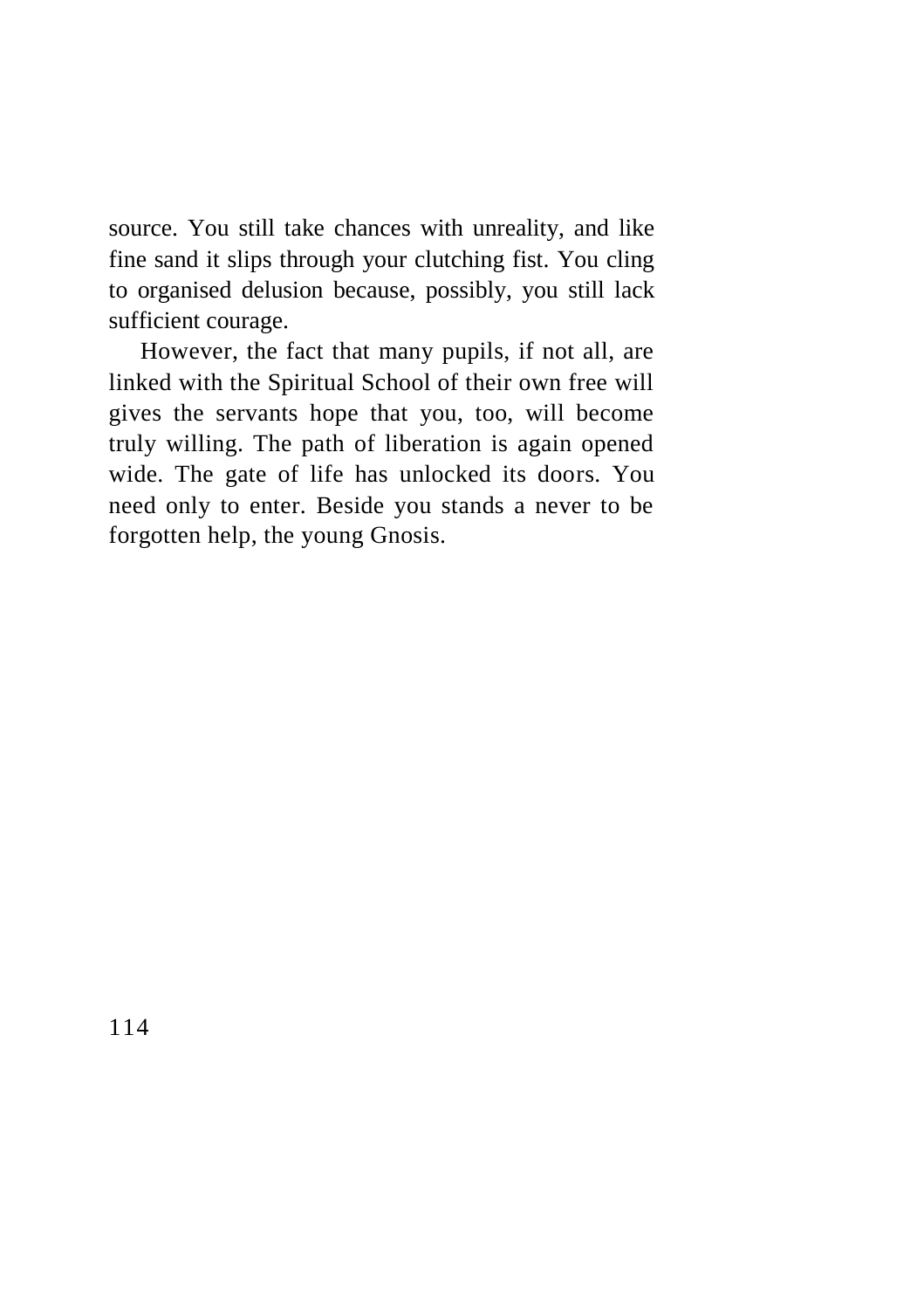#### X X

# RETURN TO THE HEART OF YOUR MICROCOSM

`Never put off till tomorrow what you can do today'. Everyone will realise that this saying has nothing to do with ordinary, everyday life. It has a much more profound meaning than would appear at first glance.

An absolute distinction exists between the ideas and values of `time' and those of `eternity'. According to common understanding, time is a state that can be measured in hours, days, and years, and eternity is thought of as a kind of everlasting time: as something which starts where time stops. But this point of view is quite wrong. Time, the essence of time, has always been everlasting and as such corresponds with the popular idea of eternity.

When the ordinary, physical body can no longer maintain its existence and dies, the rest of the dialectical human being departs to a realm, to a state of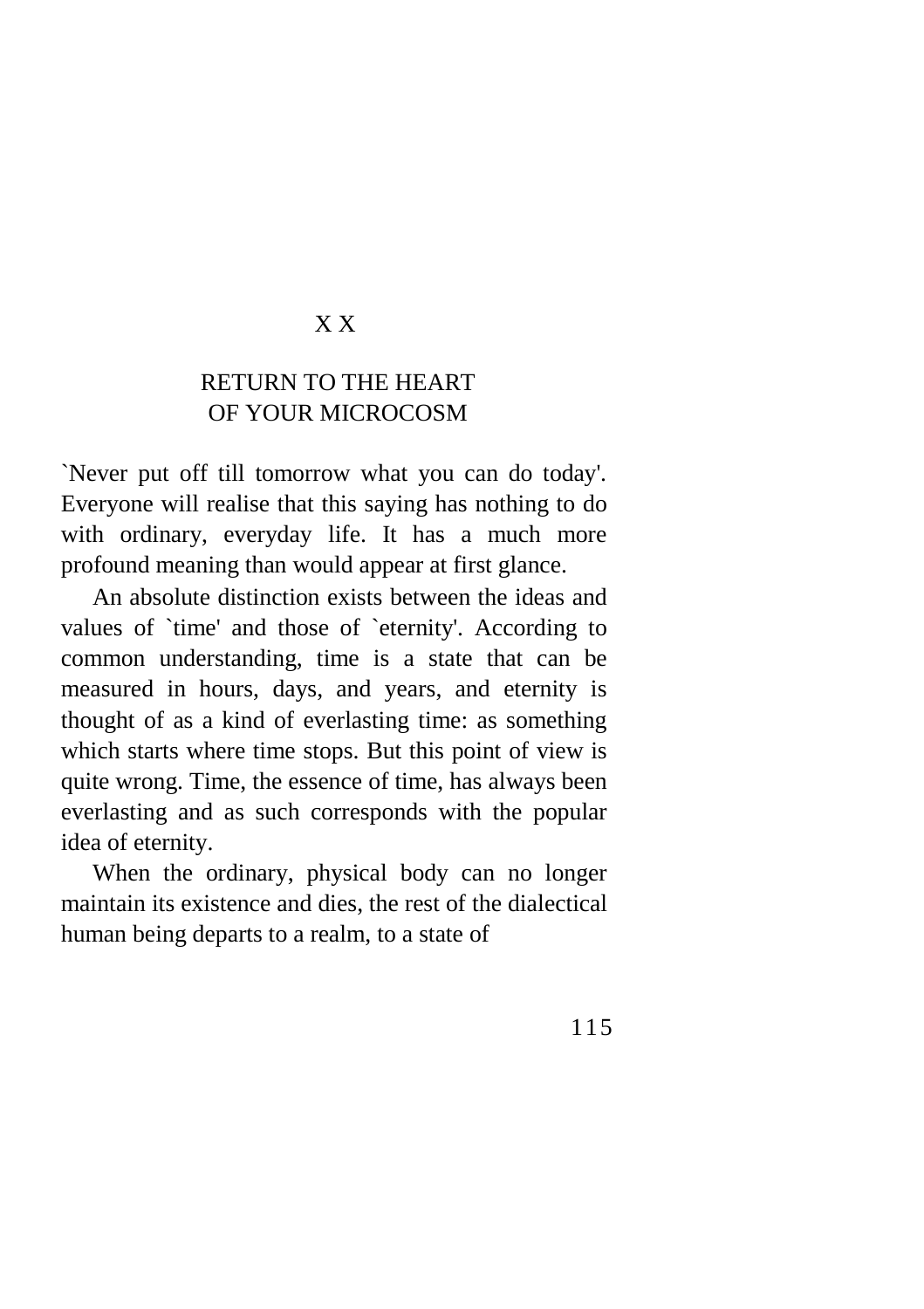life which can also be measured in terms of time. It is quite mistaken to think that after physical death one enters a timeless existence.

The eternity of the holy language cannot be found in the land on yonder side. Eternity is the reality of existence of the Immovable Kingdom, a world which is not in any respect of this world. To enter eternity means to participate in, to be admitted into the Immovable Kingdom and to take leave of the world of time. Both worlds exist simultaneously. The world of which the gnostic Brotherhood speaks *is;* it is nearer than hands and feet. Participation in that eternity does not begin after physical death, but can be an immediate fact. It is an experience, a state of being in the present!

The words `never put off till tomorrow what you can do today' appeal your intelligence. It is obvious that these words are directed solely to those who seek the eternal reality from within. You, too, are seeking eternity, aren't you? You, too, are seeking for the new, imperishable life? Well, it exists here, in the present. The complete, perfect ether is offered to you in a twelvefold way, it is extended to all who wish to break free of the delusions of time. Those who realise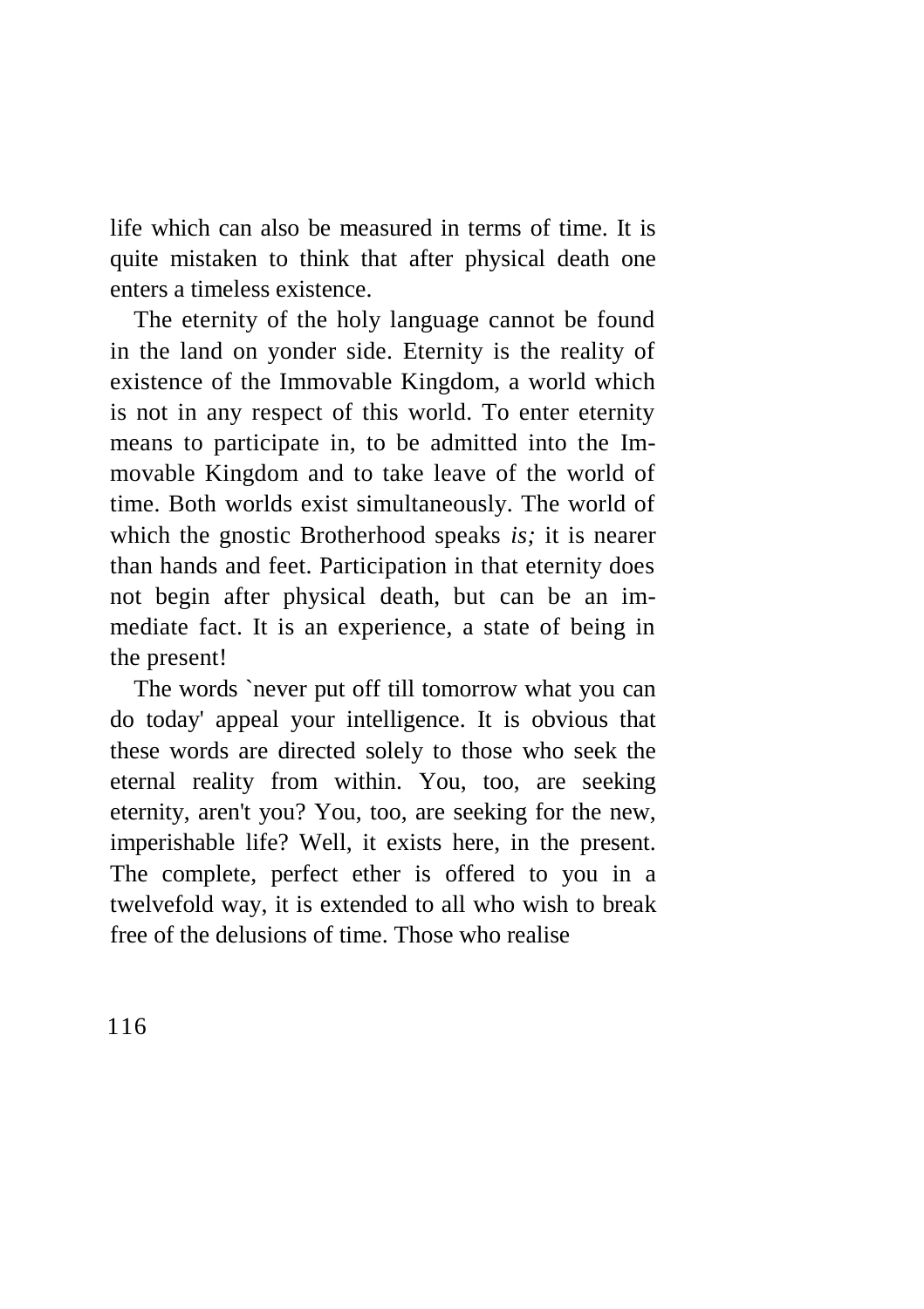this and wish to walk the path of transmutation, will see the new path immediately before them, and they will be able to go.

You, who are accustomed to measuring everything in terms of time, need to understand that through the unlimited love of our Lord, the holy pathway is extended between you and the Immovable Kingdom. It exists in time in order to lead all those who wish it into eternity. Does the Lord of all Life tell the murderer: `Tomorrow you will be with me in Paradise'? No, He says: `I say unto you, today you will be with me in Paradise'. Therefore, do not put it off until tomorrow, but make yourself free, so that the doors of eternity can be opened for you.

So it can be stated that the one, essential and ever-recurring task of everyone who truly wants to walk the path is: to return to the heart of your microcosm.

And once you have entered the heart in this way, your salvation will be at hand. For the radiation power of the Gnosis penetrates that heart in order to guide you towards and lead you into the eternal joy of the Immovable Kingdom. God will then be with you and in you.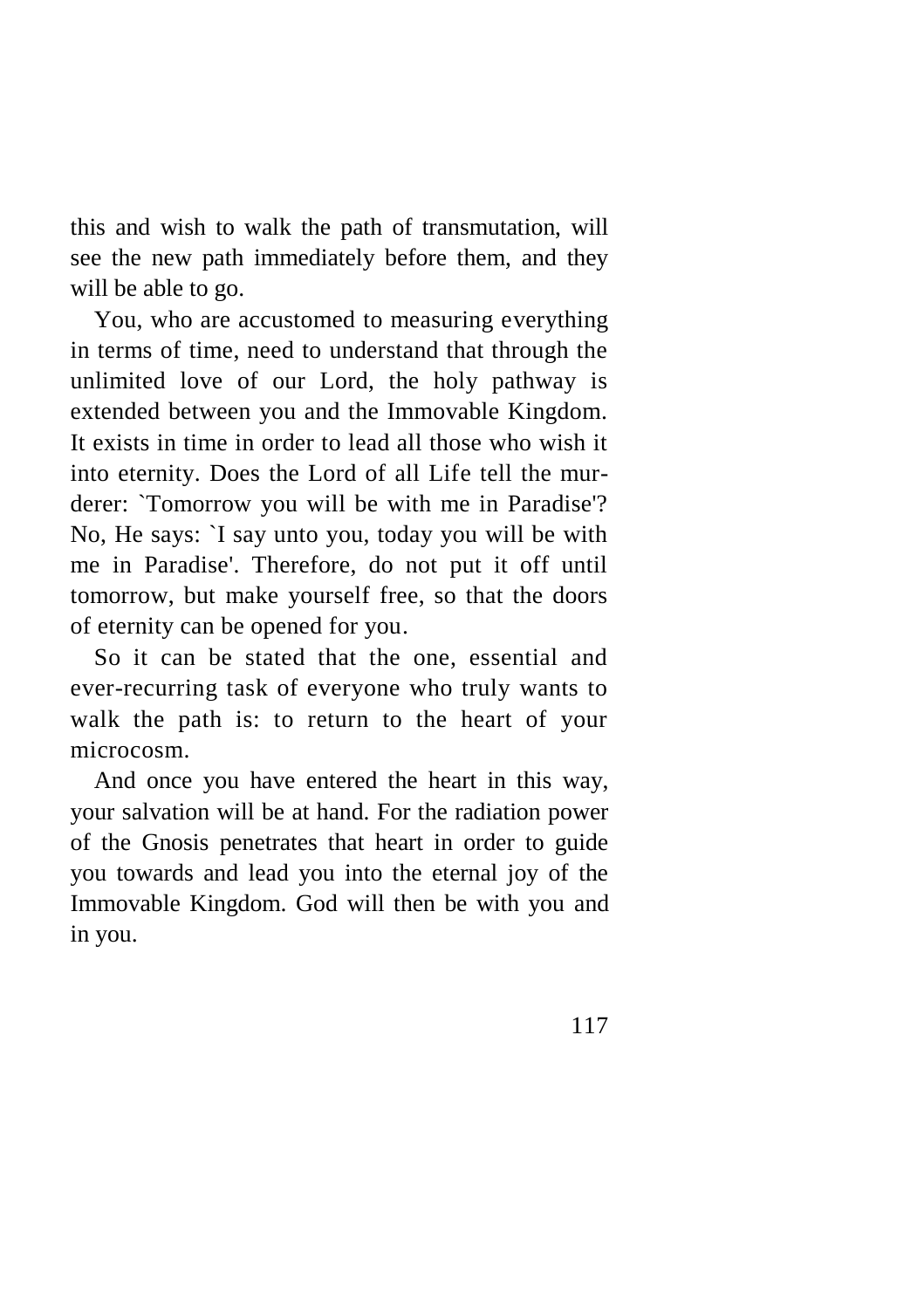#### X X I

#### TEMPLE SYMBOLISM

It is not unlikely that for many, both within and outside the Spiritual School of the young gnostic Brotherhood, it is not entirely clear why the golden Rosycross is placed as a symbol on the places of service in the School's temples and consecrated working places. Also, in the centre of the Renova Temple one sees a rose in a water-fount, illuminated by a violet-coloured light. And at the place of service in the head temple in Haarlem there is another waterfount with a rose, as well as a symbol depicting, among other things, seven times seven golden rays. It is considered necessary that everyone who is interested knows the purpose of these external symbols and the Spiritual School of the Golden Rosycross would therefore like to give more information about them.

Those pupils who have taken part in the progress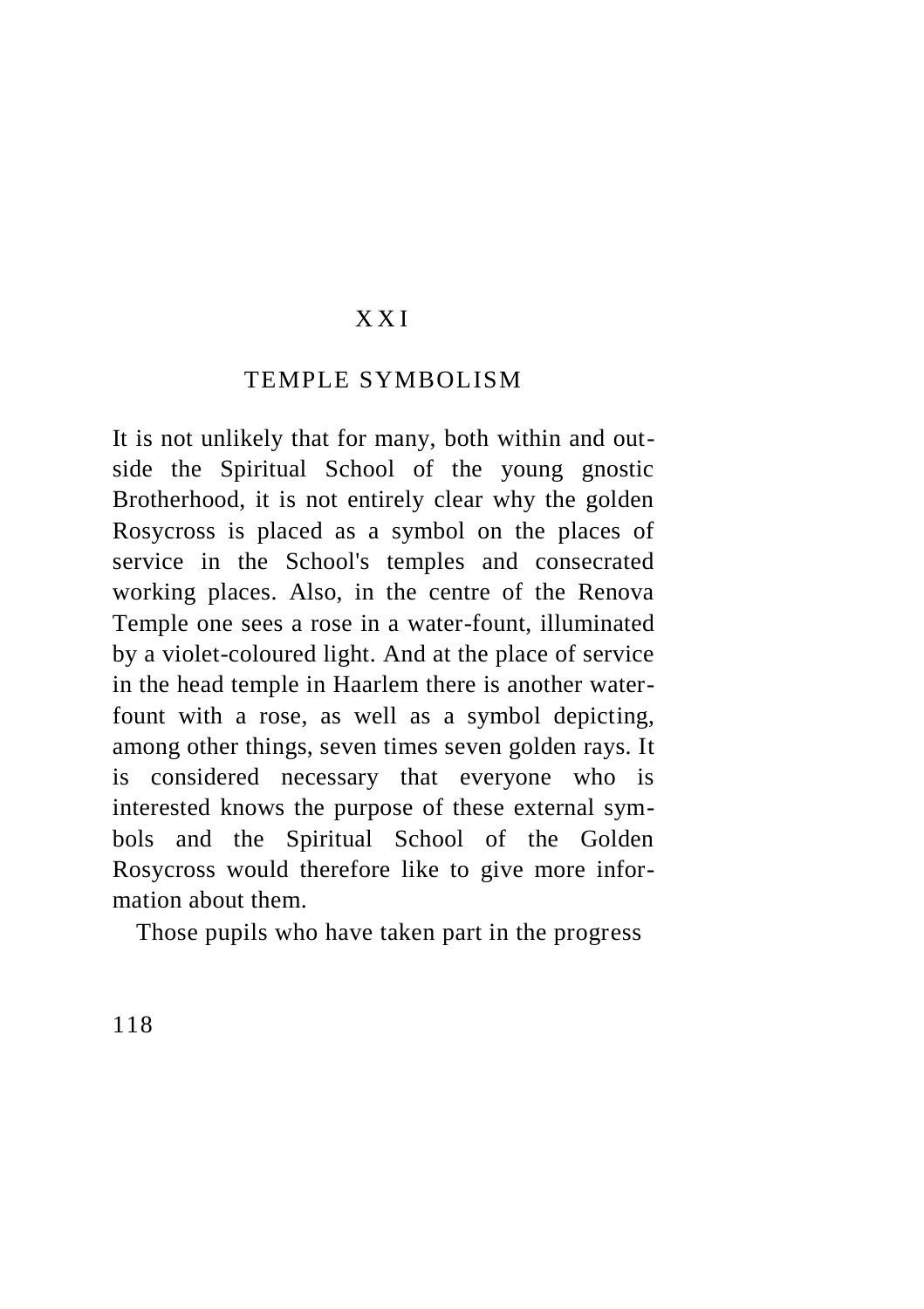of the School of the young Gnosis for many years know that many changes have been made to the symbols of the rose and the cross. To make clear why this was done we need to look back to the time when the work of the School was still entirely public.

When the temple work was still open to interested members of the public, a white cross, in the heart of which was a white rose, was used in the temples as a symbol. Thus, interested persons entering the temple of the Rosycross as seeking souls were confronted with an entirely white cross and a entirely white rose. The white rose was extended to them, as a symbol from the temple, by the Johannine Brotherhood which proclaimed to them the arrival of the approaching light of Christ.

The white rose symbolises the as yet unripe seedatom in the heart sanctuary, which the beginning pupil must colour red with his own heart's blood through the transmutation of the personality being. In this way, the white rose becomes red. The rose also symbolises the latent spiritual principle in the auric field which surrounds every human being. This is a mantle, invisible to human senses, in which the entire course of the personality's life in matter is recorded.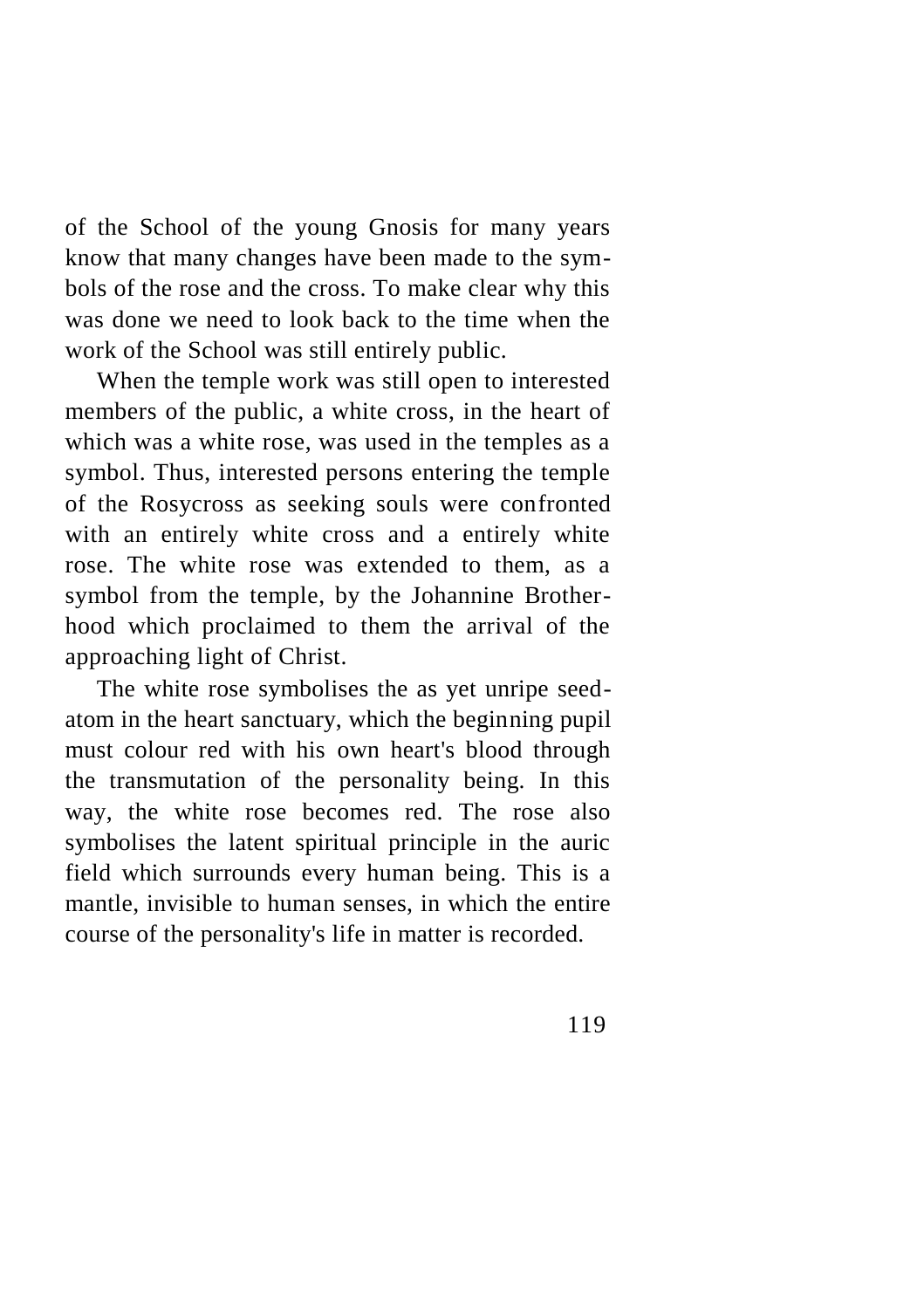After the call had sounded for many years and a sufficient number of human souls had crossed the threshold of the Spiritual School, the School became closed to the general public and those who entered the temple were then confronted with the red rose, in the assumption that they had united themselves, with their heart's blood, to the call of the School.

Step by step, the Spiritual Leadership of the School went forward with its pupils on the ladder of development, for the red rose had to be suffused with imperishable light, the light of the divine Seven-Spirit. Religion had to become internal rather than external in the pupil. The universal doctrine had to be inwardly professed and the symbol had to become a living reality.

Now that the pupils were proceeding with this great work, experiencing the touch of the gnostic light and becoming conscious of it, the red rose in the temples was changed into a golden rose and the white cross into the golden one.

The pupil's perspectives and insight were broadened and the eyes were drawn to the golden rose and the golden cross. It is safe to say that at present nearly every professing pupil of the young Gnosis has made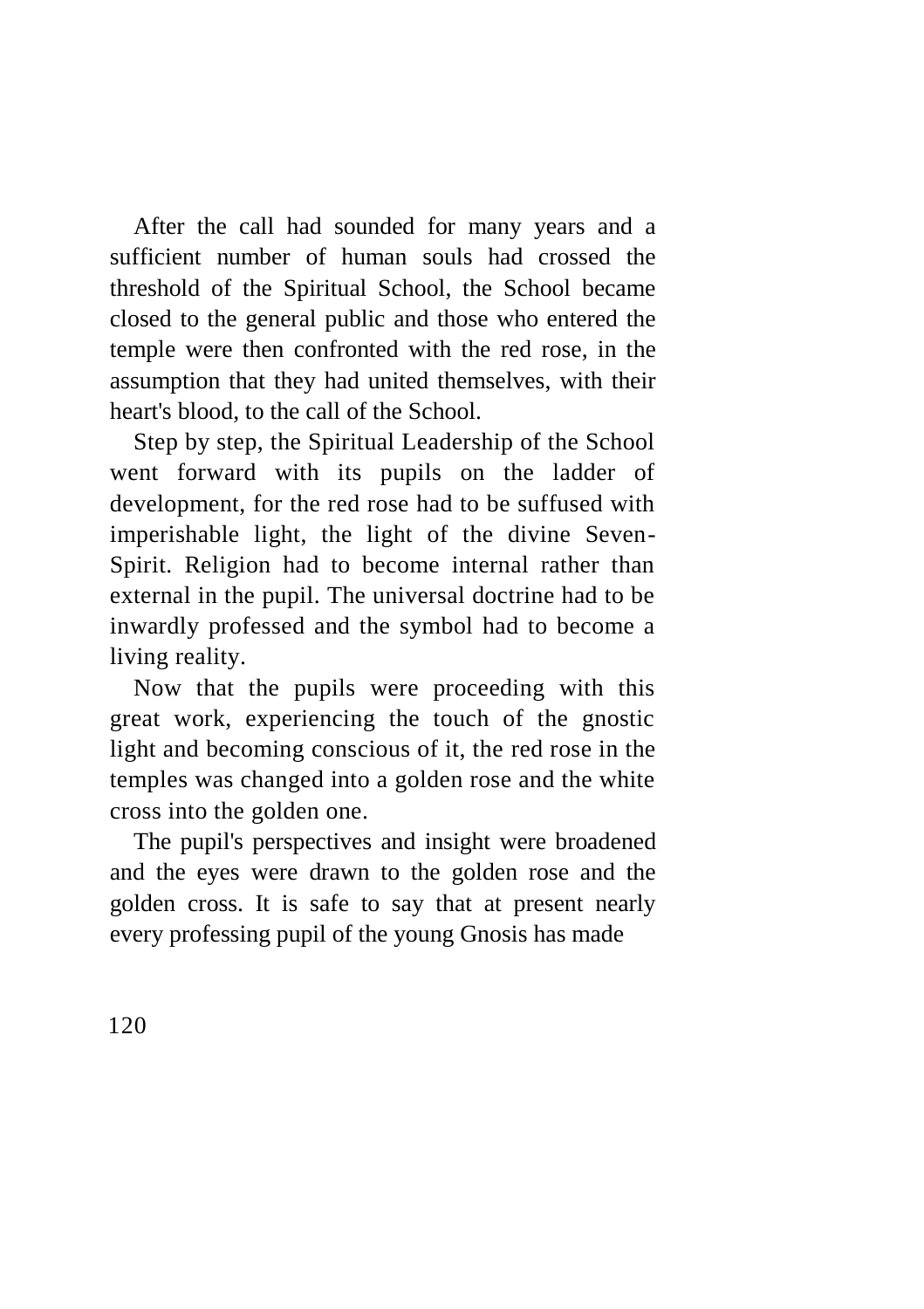the red rose his own and is growing inwardly towards the realisation of the Golden Rosycross.

The professing pupil who participates in the Golden Rosycross, is in essence no longer orientated towards earthly things, although he very much exists in matter as a physical personality, fulfilling his obligations. This state of being is symbolised by the golden cross, whereas the golden rose provides the visible proof that the pupil's entire auric field is permeated with the glowing radiation of the light and the power of Christ.

So the pupil himself needs to colour the white rose he received at the beginning of his pupilship; no one else can do that for him. The development of the red rose means that the entire blood-being of the pupil on the liberating path is linked with the stringent requirements of the universal Chain of the Brotherhood. Only then will there be sufficient openness for the gnostic light and, through it, spiritual power, to flow into the microcosm of the pupil, which is then filled with the light of Jesus Christ, our Lord and Redeemer.

A permanent bond with the universal Chain is maintained in every temple and consecrated working place of the Lectorium Rosicrucianum in which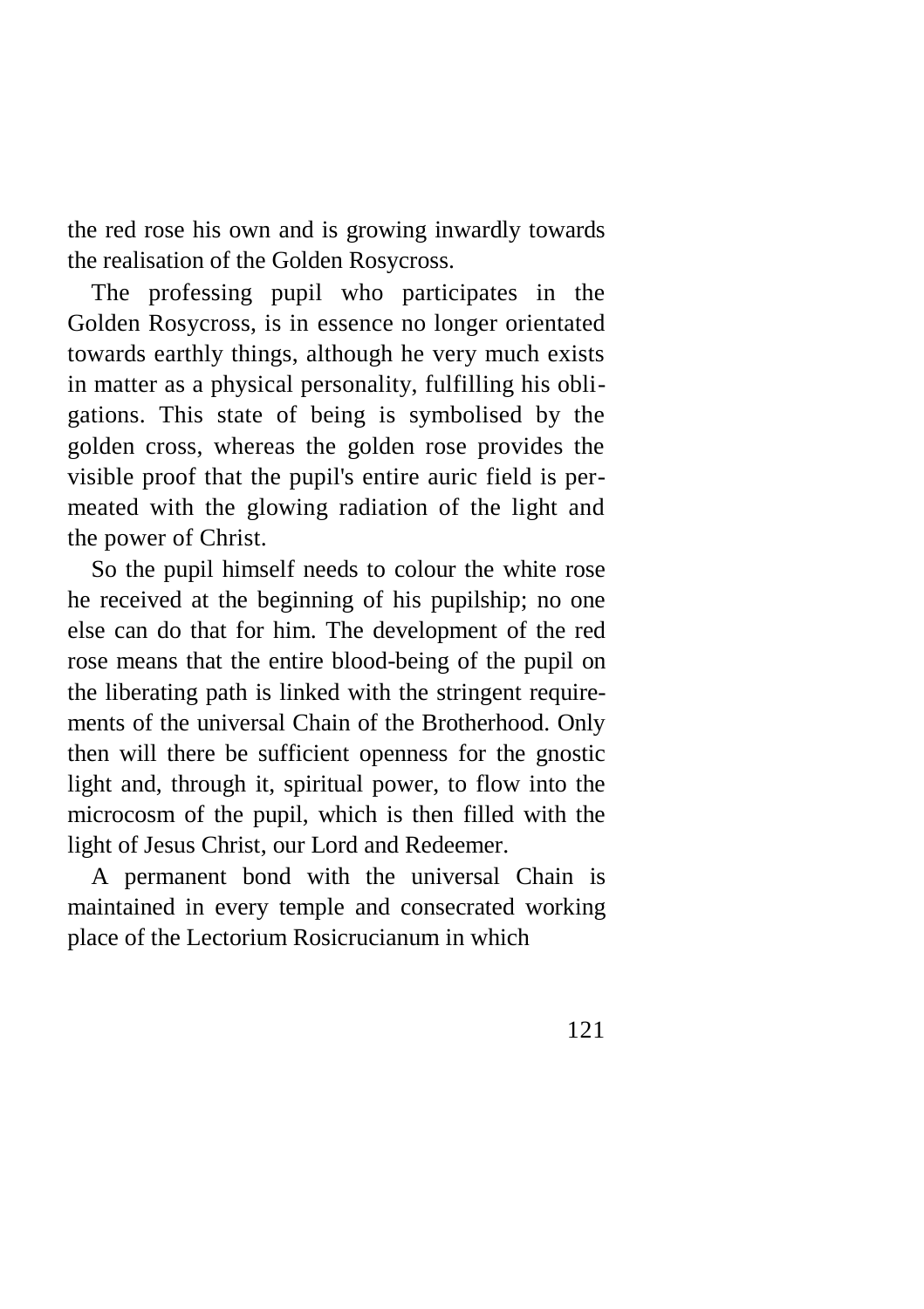the golden Rosycross has been placed on the place of service, which thus serves as a focus of universal intervention. So it is clear that this golden Rosycross represents the ultimate aim for the professing pupil and thus symbolises in the temple the dawn of attainment. It would be glorious if one could already now say of a countless host: 'They are on their way!'

And behold, what in former times was not yet possible or could only function partially, has become concrete for mankind. Since a number of years the seven foci of the Universal Brotherhood have been fully in manifestation.

This brings us to the symbol in the Haarlem head temple: the symbol with the seven times seven rays. For those who desire it wholeheartedly, the seven foci with their forty-nine rays become an intense help in transforming the far away dawn of the golden Rosycross into a luminous present.

A fire of renewal has been born, a fire of Renova! That is why you can see a pool of water with a sparkling fountain in the centre of the Renova temple, which has been dedicated to this entirely new, divine work. During the services the group of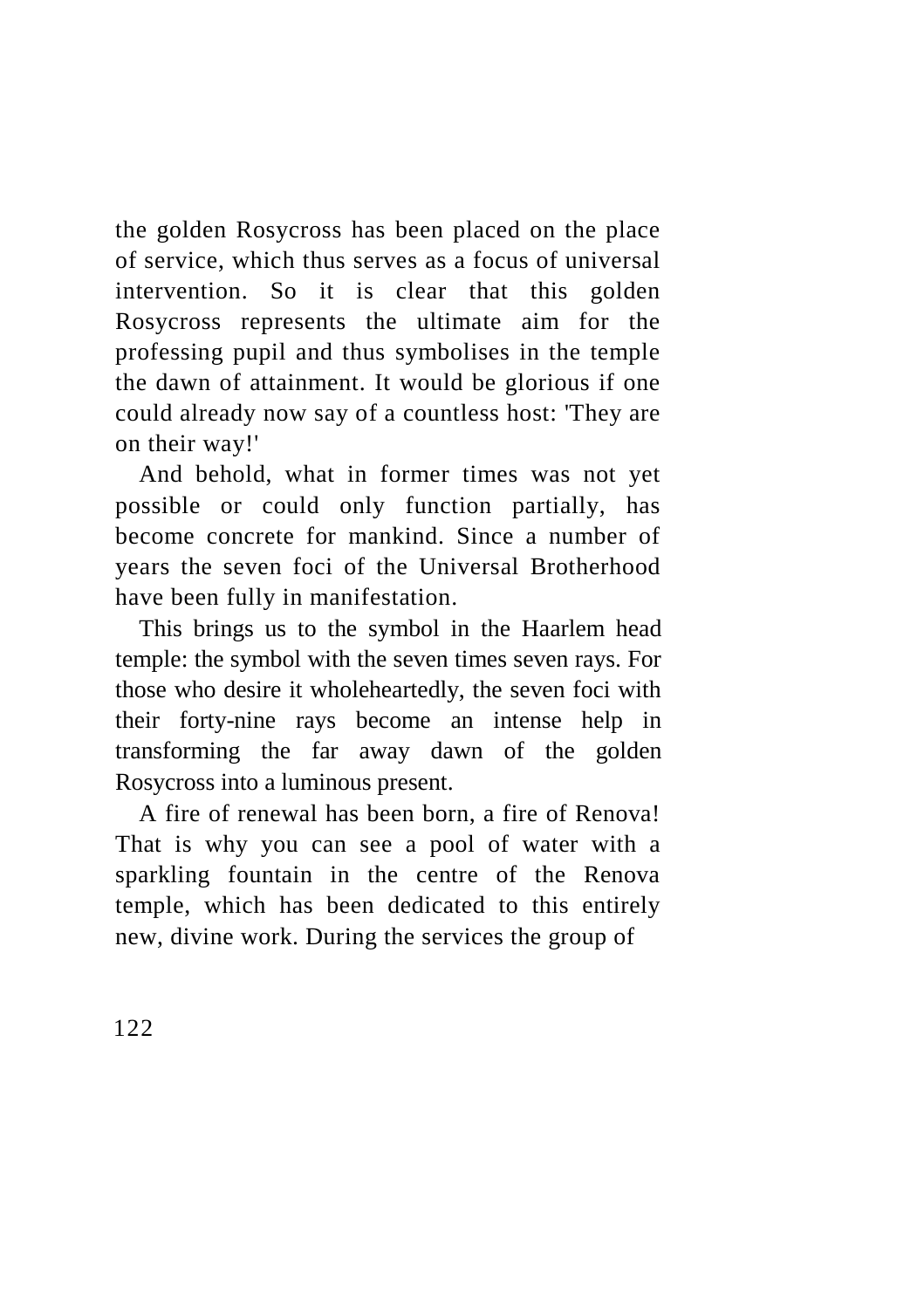pupils is seated around this water-fount.

Serious pupils have already realised something of the rose in their own lives, and as this is undoubtedly the case, we say: we place our rose and our life's cross in the middle of the Renova temple and we entrust them to the living water of actual renewal.

You will think: as a symbol. Of course, but a symbol that confronts us with, and conveys to us about an immediate, actual possibility. This Renova symbol is intended to describe a shining present, a present in the same way as the Golden Rosycross is the future. It is by means of this newly born present, which is so full of grace, that we must approach the future.

This Renova symbol also makes us see that the heart of the temple is illuminated by a golden-violet light. This expresses the primary ray of the seventh School, which should serve as a mantle for the Great Work performed by the Spiritual School and its pupils. The violet robe of the king-priest must be woven by all who walk the liberating path. And everyone who truly wishes to do so will be enabled to begin this work immediately.